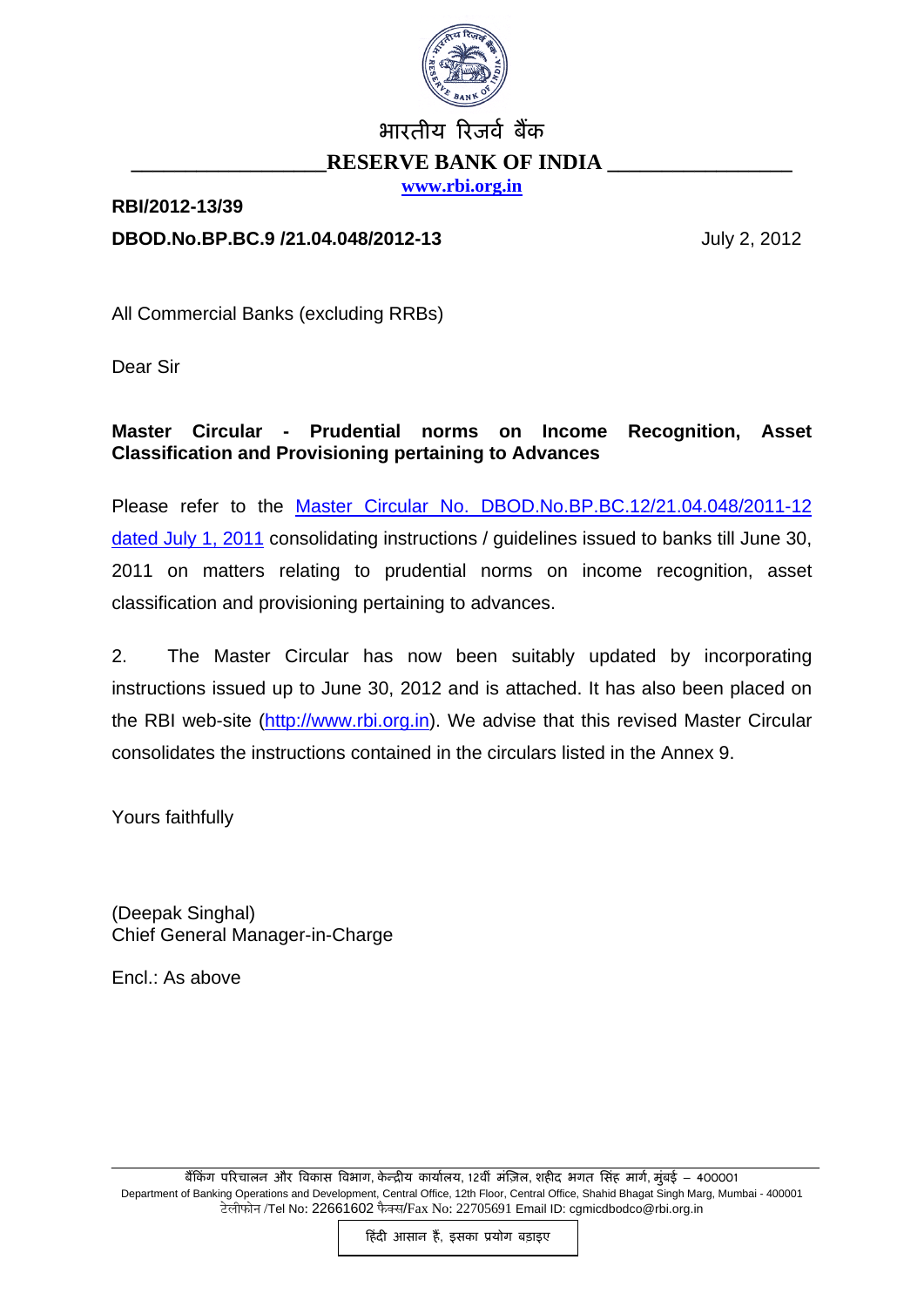### **MASTER CIRCULAR - PRUDENTIAL NORMS ON INCOME RECOGNITION, ASSET CLASSIFICATION AND PROVISIONING PERTAINING TO ADVANCES**

### **TABLE OF CONTENTS**

| Para No.       |                  |        | <b>Particulars</b>                                                      |                         |  |  |
|----------------|------------------|--------|-------------------------------------------------------------------------|-------------------------|--|--|
| <b>PARTA</b>   |                  |        |                                                                         |                         |  |  |
| 1              |                  |        | <b>GENERAL</b>                                                          | $\mathbf{1}$            |  |  |
| $\overline{2}$ |                  |        | <b>DEFINITIONS</b>                                                      |                         |  |  |
|                | 2.1              |        | Nonperforming assets                                                    | 1                       |  |  |
|                | $\overline{2.2}$ |        | 'Out of Order' status                                                   | $\overline{2}$          |  |  |
|                | 2.3              |        | 'Overdue'                                                               | $\overline{2}$          |  |  |
| 3              |                  |        | <b>INCOME RECOGNITION</b>                                               | $\overline{2}$          |  |  |
|                | 3.1              |        | Income recognition policy                                               | $\frac{2}{3}$           |  |  |
|                | $\overline{3.2}$ |        | Reversal of income                                                      |                         |  |  |
|                | $\overline{3.3}$ |        | Appropriation of recovery in NPAs                                       | $\overline{3}$          |  |  |
|                | 3.4              |        | <b>Interest Application</b>                                             | $\overline{3}$          |  |  |
|                | 3.5              |        | <b>Computation of NPA levels</b>                                        | $\overline{4}$          |  |  |
| 4              |                  |        | <b>ASSET CLASSIFICATION</b>                                             | $\overline{\mathbf{4}}$ |  |  |
|                | 4.1              |        | <b>Categories of NPAs</b>                                               | $\overline{\mathbf{4}}$ |  |  |
|                |                  | 4.1.1  | <b>Substandard Assets</b>                                               | $\overline{\mathbf{4}}$ |  |  |
|                |                  | 4.1.2  | <b>Doubtful Assets</b>                                                  | $\overline{\mathbf{4}}$ |  |  |
|                |                  | 4.1.3  | <b>Loss Assets</b>                                                      | $\overline{4}$          |  |  |
|                | 4.2              |        | Guidelines for classification of assets                                 | $\overline{5}$          |  |  |
|                |                  | 4.2.3  | Availability of security / net worth of borrower/                       | $\overline{5}$          |  |  |
|                |                  |        | guarantor                                                               |                         |  |  |
|                |                  | 4.2.4  | Accounts with temporary deficiencies                                    | 5                       |  |  |
|                |                  | 4.2.5  | Upgradation of loan accounts classified as NPAs                         | 6                       |  |  |
|                |                  | 4.2.6  | Accounts regularised near about the balance sheet                       | 6                       |  |  |
|                |                  |        | date                                                                    |                         |  |  |
|                |                  | 4.2.7  | Asset Classification to be borrower wise and not                        | 6                       |  |  |
|                |                  |        | facility-wise                                                           |                         |  |  |
|                |                  | 4.2.8  | Advances under consortium arrangements                                  | $\overline{7}$          |  |  |
|                |                  | 4.2.9  | Accounts where there is erosion in the value of security                | 8                       |  |  |
|                |                  | 4.2.10 | Advances to PACS/FSS ceded to Commercial Banks                          | $\overline{8}$          |  |  |
|                |                  | 4.2.11 | Advances against Term Deposits, NSCs, KVP/IVP, etc                      | $\overline{8}$          |  |  |
|                |                  | 4.2.12 | Loans with moratorium for payment of interest                           | $\overline{9}$          |  |  |
|                |                  | 4.2.13 | Agricultural advances                                                   | 9                       |  |  |
|                |                  | 4.2.14 | Government guaranteed advances                                          | 10                      |  |  |
|                |                  | 4.2.15 | Projects under implementation                                           | 10                      |  |  |
|                |                  | 4.2.16 | <b>Takeout Finance</b>                                                  | 15                      |  |  |
|                |                  | 4.2.17 | Post-shipment Supplier's Credit                                         | 16                      |  |  |
|                |                  | 4.2.18 | <b>Export Project Finance</b>                                           | 16                      |  |  |
|                |                  | 4.2.19 | Advances under rehabilitation approved by BIFR/TLI                      | 16                      |  |  |
|                |                  | 4.2.20 | Transactions Involving Transfer of Assets through                       | 17                      |  |  |
|                |                  |        | Direct Assignment of Cash Flows and the Underlying<br><b>Securities</b> |                         |  |  |
| 5              |                  |        | <b>PROVISIONING NORMS</b>                                               | 18                      |  |  |
|                | 5.1              |        | General                                                                 | 18                      |  |  |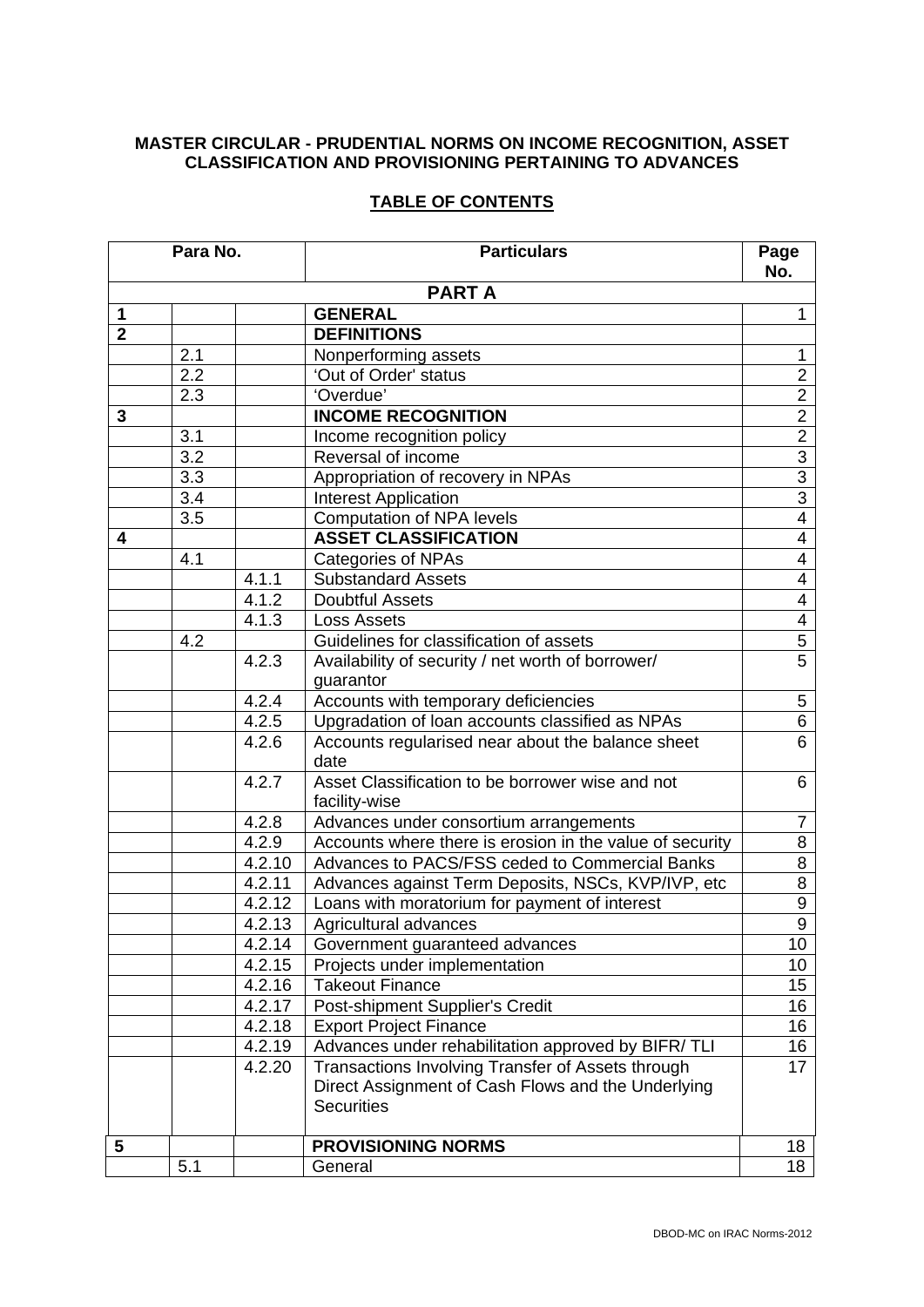|                | 5.2  | Loss assets                                               | 19       |
|----------------|------|-----------------------------------------------------------|----------|
|                | 5.3  | Doubtful assets                                           | 19       |
|                | 5.4  | Substandard assets                                        | 19       |
|                | 5.5  | Standard assets                                           | 20       |
|                | 5.6  | Floating provisions                                       | 21       |
|                | 5.7  | Provisions for advances at higher than prescribed rates   | 23       |
|                | 5.8  | <b>Provisions on Leased Assets</b>                        | 23       |
|                | 5.9  | Guidelines for Provisions under Special Circumstances     | 24       |
|                | 5.10 | Provisioning Coverage Ratio                               | 29       |
| 6              |      | <b>GUIDELINES ON SALE OF FINANCIAL ASSETS TO</b>          | 30       |
|                |      | <b>SECURITISATION COMPANY (SC)/</b>                       |          |
|                |      | <b>RECONSTRUCTION COMPANY (RC)</b>                        |          |
|                | 6.1  | Scope                                                     | 30       |
|                | 6.2  | <b>Structure</b>                                          | 30       |
|                | 6.3  | Financial assets which can be sold                        | 31       |
|                | 6.4  | Procedure for sale of banks'/ FIs' financial assets to    | 31       |
|                |      | SC/ RC, including valuation and pricing aspects           |          |
|                | 6.5  | Prudential norms for banks/ FIs for the sale              | 33       |
|                |      | transactions                                              |          |
|                | 6.6  | <b>Disclosure Requirements</b>                            | 34       |
|                | 6.7  | <b>Related Issues</b>                                     | 34       |
| $\overline{7}$ |      | <b>GUIDELINES ON PURCHASE/SALE OF NON</b>                 | 35       |
|                | 7.1  | <b>PERFORMING ASSETS</b>                                  |          |
|                | 7.2  | Scope<br><b>Structure</b>                                 | 35<br>35 |
|                | 7.3  | Procedure for purchase/ sale of non performing            | 36       |
|                |      | financial assets, including valuation and pricing aspects |          |
|                | 7.4  | Prudential norms for banks for the purchase/ sale         | 38       |
|                |      | transactions                                              |          |
|                | 7.5  | <b>Disclosure Requirements</b>                            | 39       |
| 8              |      | <b>WRITING OFF OF NPAS</b>                                | 40       |
|                |      | <b>PART B</b>                                             |          |
|                |      |                                                           |          |
|                |      | <b>Prudential guidelines on Restructuring of Advances</b> |          |
| 9              |      | <b>Background on Restructuring of advances</b>            | 41       |
| 10             |      | <b>Key Concepts</b>                                       | 42       |
| 11             |      | <b>General Principles and Prudential Norms for</b>        | 42       |
|                |      | <b>Restructured Advances</b>                              |          |
|                | 11.1 | Eligibility criteria for restructuring of advances        | 42       |
|                | 11.2 | Asset classification norms                                | 44       |
|                | 11.3 | Income recognition norms                                  | 45       |
|                | 11.4 | Provisioning norms                                        | 45       |
| 12             |      | <b>Prudential Norms for Conversion of Principal into</b>  | 47       |
|                |      | Debt / Equity                                             |          |
|                | 12.1 | Asset classification norms                                | 47       |
|                | 12.2 | Income recognition norms                                  | 47       |
|                | 12.3 | Valuation and provisioning norms                          | 47       |
| 13             |      | <b>Prudential Norms for Conversion of Unpaid Interest</b> | 48       |
|                |      | into 'Funded Interest Term Loan' (FITL), Debt or          |          |
|                |      | <b>Equity Instruments</b>                                 |          |
|                | 13.1 | Asset classification norms                                | 48       |
|                | 13.2 | Income recognition norms                                  | 48       |
|                | 13.3 | Valuation and provisioning norms                          | 48       |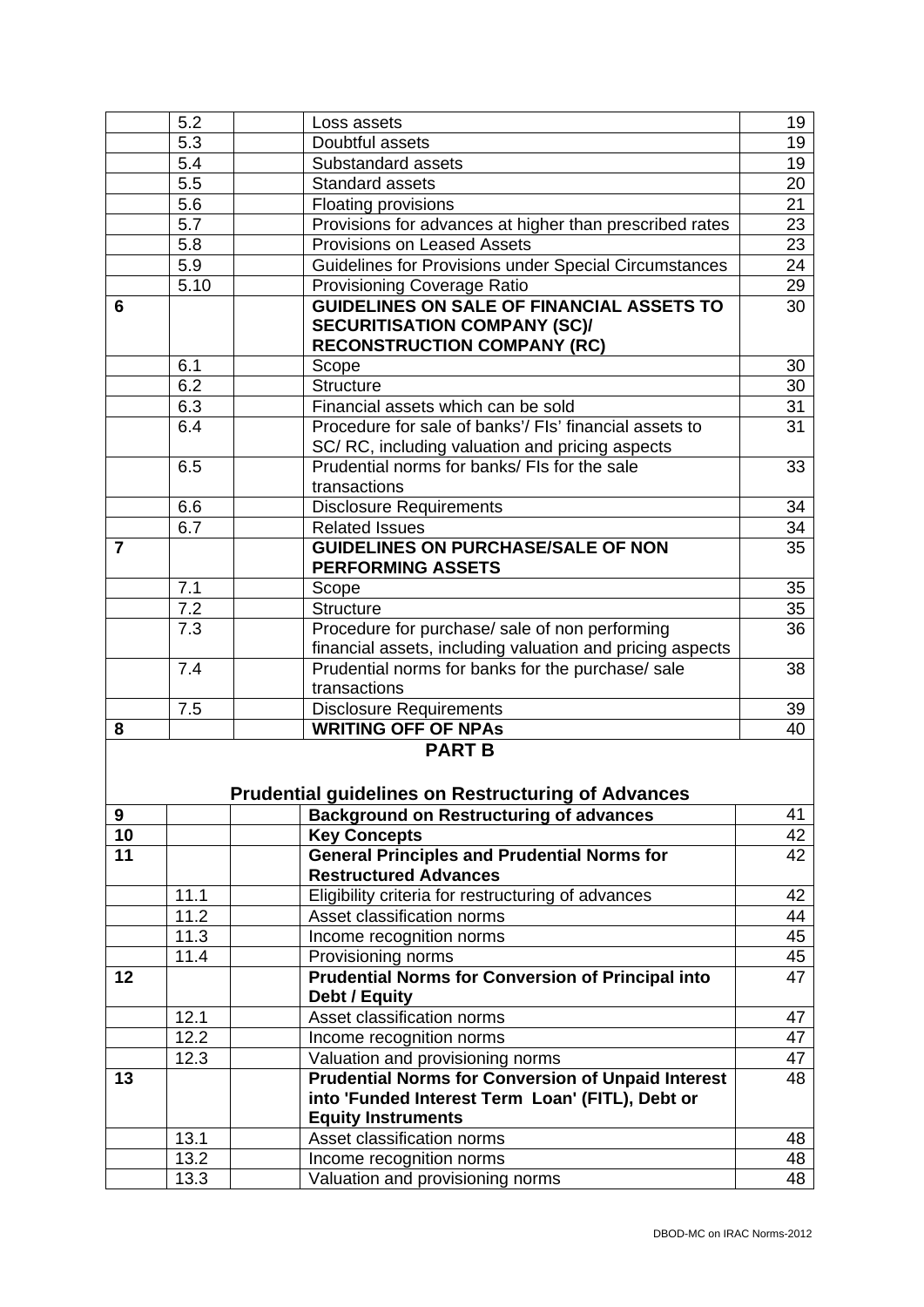| 14                                                                 |      | <b>Special Regulatory Treatment for Asset</b><br><b>Classification</b>                                                                                     |    |  |
|--------------------------------------------------------------------|------|------------------------------------------------------------------------------------------------------------------------------------------------------------|----|--|
|                                                                    | 14.1 | Applicability of special regulatory treatment                                                                                                              | 49 |  |
|                                                                    | 14.2 | Elements of special regulatory framework                                                                                                                   | 49 |  |
| 15                                                                 |      | Miscellaneous                                                                                                                                              | 51 |  |
| 16                                                                 |      | <b>Disclosures</b>                                                                                                                                         | 52 |  |
| 17                                                                 |      | Illustrations                                                                                                                                              | 52 |  |
| 18                                                                 |      |                                                                                                                                                            | 52 |  |
|                                                                    |      | Objective of Restructuring                                                                                                                                 |    |  |
|                                                                    |      | <b>PART C</b>                                                                                                                                              |    |  |
| <b>Adequacy</b>                                                    |      | Agricultural Debt Waiver and Debt Relief Scheme, 2008 (ADWDRS)- Prudential<br>Norms on Income Recognition, Asset Classification, Provisioning, and Capital |    |  |
| 19                                                                 |      | The background                                                                                                                                             | 53 |  |
| 20                                                                 |      | Prudential Norms for the Borrowal Accounts Covered<br>under the ADWDRS                                                                                     | 53 |  |
|                                                                    | 20.1 | Norms for the Accounts subjected to Debt Waiver                                                                                                            | 53 |  |
| 20.2                                                               |      | Norms for the Accounts subjected to the Debt Relief                                                                                                        | 54 |  |
| 20.3                                                               |      | Grant of Fresh Loans to the Borrowers covered under<br>the ADWDRS                                                                                          | 57 |  |
|                                                                    | 20.4 | Capital Adequacy                                                                                                                                           | 57 |  |
| 21                                                                 |      | Subsequent Modifications to the Prudential Norms                                                                                                           | 57 |  |
| 21.1                                                               |      | Interest payment by the GOI                                                                                                                                | 57 |  |
| 21.2                                                               |      | Change in instalment schedule of "other farmers" under<br>the Debt Relief Scheme                                                                           | 58 |  |
|                                                                    |      | <b>ANNEXES</b>                                                                                                                                             |    |  |
| Annex -1                                                           |      | Details of Gross Advances, Gross NPAs, Net Advances and Net<br><b>NPA</b>                                                                                  | 60 |  |
| <b>Annex-2</b>                                                     |      | List of relevant direct agricultural advances                                                                                                              | 61 |  |
| Annex -3                                                           |      | Format for Computing Provisioning Coverage Ratio (PCR)                                                                                                     | 62 |  |
| Annex-4                                                            |      | Organisational Framework for Restructuring of Advances Under<br>Consortium / Multiple Banking / Syndication Arrangements                                   | 63 |  |
| Annex -5                                                           |      | Key Concepts in Restructuring                                                                                                                              | 75 |  |
| Annex -6                                                           |      | Particulars of Accounts Restructured                                                                                                                       |    |  |
| Annex - 7                                                          |      | Asset Classification of Restructured Accounts under the                                                                                                    | 78 |  |
|                                                                    |      | Guidelines                                                                                                                                                 |    |  |
| Annex - 8                                                          |      | Special Regulatory Relaxations for Restructuring (Available upto<br>June 30,2009)                                                                          | 80 |  |
| List of circulars consolidated by the Master Circular<br>Annex - 9 |      |                                                                                                                                                            |    |  |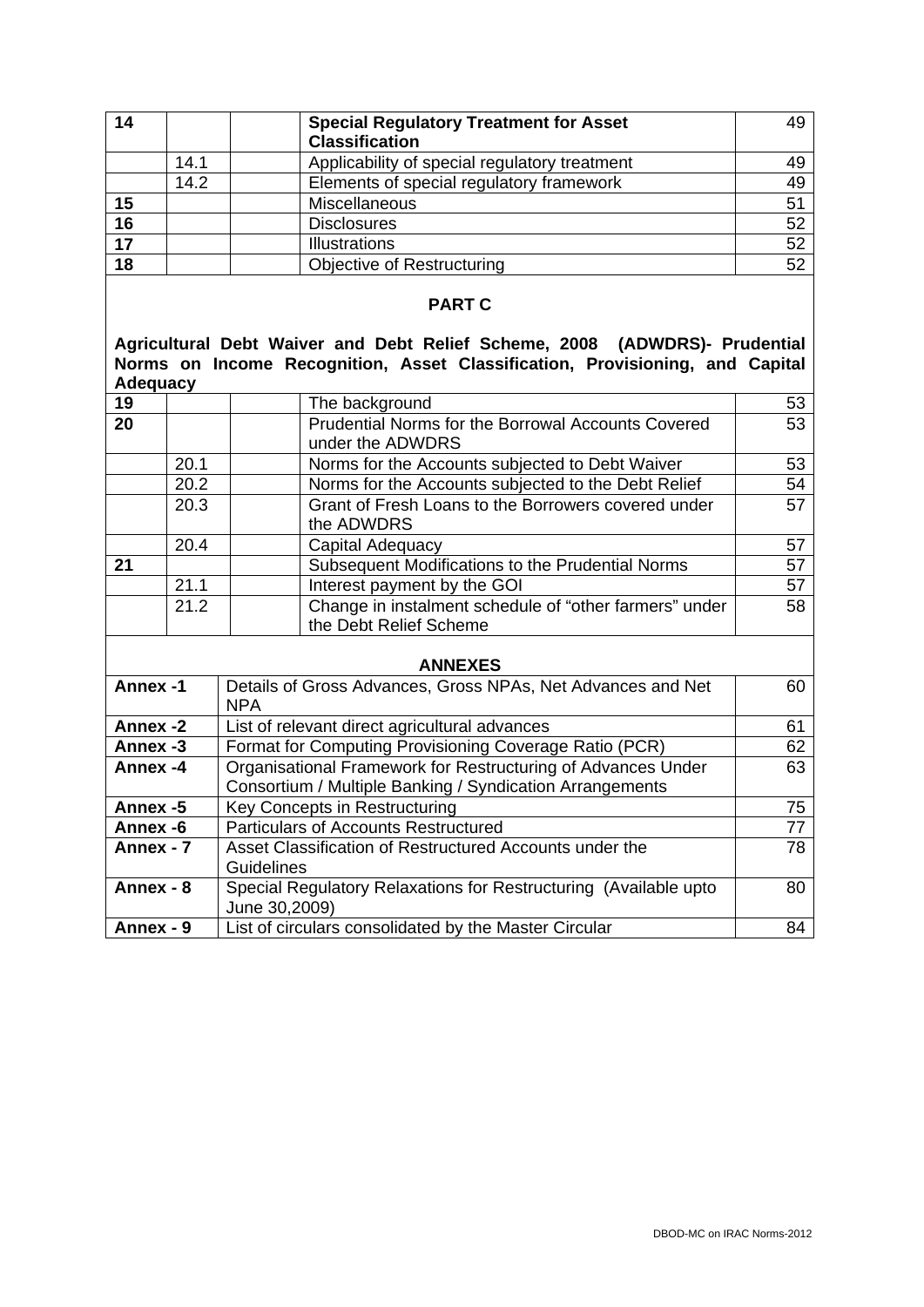# **Master Circular - Prudential Norms on Income Recognition, Asset Classification and Provisioning pertaining to Advances**

# **Part A**

### 1. **GENERAL**

1.1 In line with the international practices and as per the recommendations made by the Committee on the Financial System (Chairman Shri M. Narasimham), the Reserve Bank of India has introduced, in a phased manner, prudential norms for income recognition, asset classification and provisioning for the advances portfolio of the banks so as to move towards greater consistency and transparency in the published accounts.

1.2 The policy of income recognition should be objective and based on record of recovery rather than on any subjective considerations. Likewise, the classification of assets of banks has to be done on the basis of objective criteria which would ensure a uniform and consistent application of the norms. Also, the provisioning should be made on the basis of the classification of assets based on the period for which the asset has remained non-performing and the availability of security and the realisable value thereof.

1.3 Banks are urged to ensure that while granting loans and advances, realistic repayment schedules may be fixed on the basis of cash flows with borrowers. This would go a long way to facilitate prompt repayment by the borrowers and thus improve the record of recovery in advances.

### **2. DEFINITIONS**

#### 2.1 **Non performing Assets**

 2.1.1 An asset, including a leased asset, becomes non performing when it ceases to generate income for the bank.

- 2.1.2 A non performing asset (NPA) is a loan or an advance where;
	- i. interest and/ or instalment of principal remain overdue for a period of more than 90 days in respect of a term loan,
	- ii. the account remains 'out of order' as indicated at paragraph 2.2 below, in respect of an Overdraft/Cash Credit (OD/CC),
	- iii. the bill remains overdue for a period of more than 90 days in the case of bills purchased and discounted,
	- iv. the instalment of principal or interest thereon remains overdue for two crop seasons for short duration crops,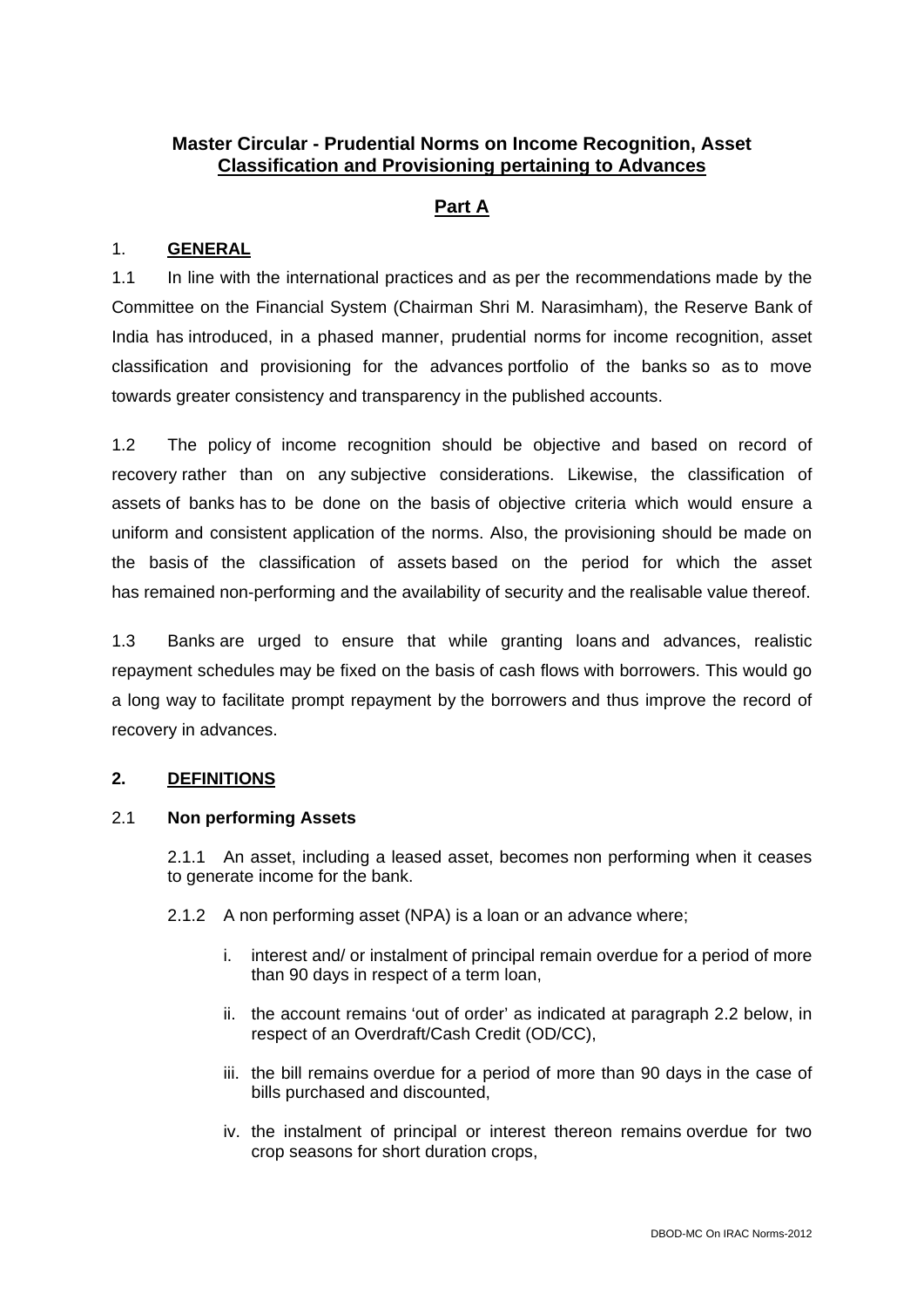- v. the instalment of principal or interest thereon remains overdue for one crop season for long duration crops,
- vi. the amount of liquidity facility remains outstanding for more than 90 days, in respect of a securitisation transaction undertaken in terms of guidelines on securitisation dated February 1, 2006.
- vii. in respect of derivative transactions, the overdue receivables representing positive mark-to-market value of a derivative contract, if these remain unpaid for a period of 90 days from the specified due date for payment.

 2.1.3 Banks should, classify an account as NPA only if the interest due and charged during any quarter is not serviced fully within 90 days from the end of the quarter.

### 2.2 **'Out of Order' status**

An account should be treated as **'out of order'** if the outstanding balance remains continuously in excess of the sanctioned limit/drawing power. In cases where the outstanding balance in the principal operating account is less than the sanctioned limit/drawing power, but there are no credits continuously for 90 days as on the date of Balance Sheet or credits are not enough to cover the interest debited during the same period, these accounts should be treated as **'out of order'**.

### 2.3 **'Overdue'**

Any amount due to the bank under any credit facility is 'overdue' if it is not paid on the due date fixed by the bank.

# **3. INCOME RECOGNITION**

### 3.1 **Income Recognition Policy**

3.1.1 The policy of income recognition has to be objective and based on the record of recovery. Internationally income from non-performing assets (NPA) is not recognised on accrual basis but is booked as income only when it is actually received. Therefore, the banks should not charge and take to income account interest on any NPA.

3.1.2 However, interest on advances against term deposits, NSCs, IVPs, KVPs and Life policies may be taken to income account on the due date, provided adequate margin is available in the accounts.

3.1.3 Fees and commissions earned by the banks as a result of renegotiations or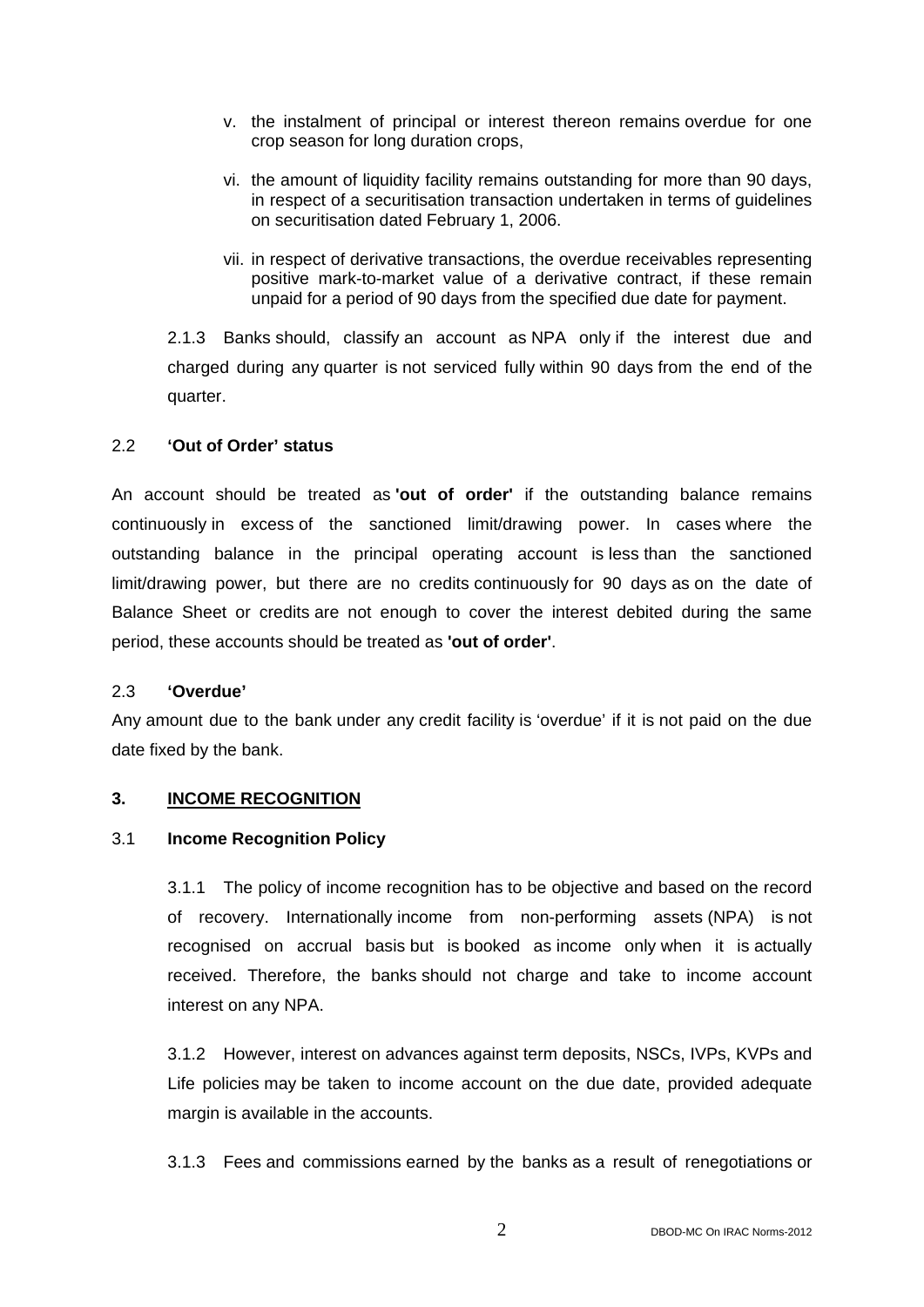rescheduling of outstanding debts should be recognised on an accrual basis over the period of time covered by the renegotiated or rescheduled extension of credit.

3.1.4 If Government guaranteed advances become NPA, the interest on such advances should not be taken to income account unless the interest has been realised.

### 3.2 **Reversal of income**

3.2.1 If any advance, including bills purchased and discounted, becomes NPA, the entire interest accrued and credited to income account in the past periods, should be reversed if the same is not realised. **This will apply to Government guaranteed accounts also.**

3.2.2 In respect of NPAs, fees, commission and similar income that have accrued should cease to accrue in the current period and should be reversed with respect to past periods, if uncollected.

### 3.2.3 Leased Assets

The *finance charge* component of finance income [as defined in 'AS 19 Leases' issued by the Council of the Institute of Chartered Accountants of India (ICAI)] on the leased asset which has accrued and was credited to income account before the asset became nonperforming, and remaining unrealised, should be reversed or provided for in the current accounting period.

### 3.3 **Appropriation of recovery in NPAs**

3.3.1 Interest realised on NPAs may be taken to income account provided the credits in the accounts towards interest are not out of fresh/ additional credit facilities sanctioned to the borrower concerned.

3.3.2 In the absence of a clear agreement between the bank and the borrower for the purpose of appropriation of recoveries in NPAs (i.e. towards principal or interest due), banks should adopt an accounting principle and exercise the right of appropriation of recoveries in a uniform and consistent manner.

### 3.4 **Interest Application**

On an account turning NPA, banks should reverse the interest already charged and not collected by debiting Profit and Loss account, and stop further application of interest.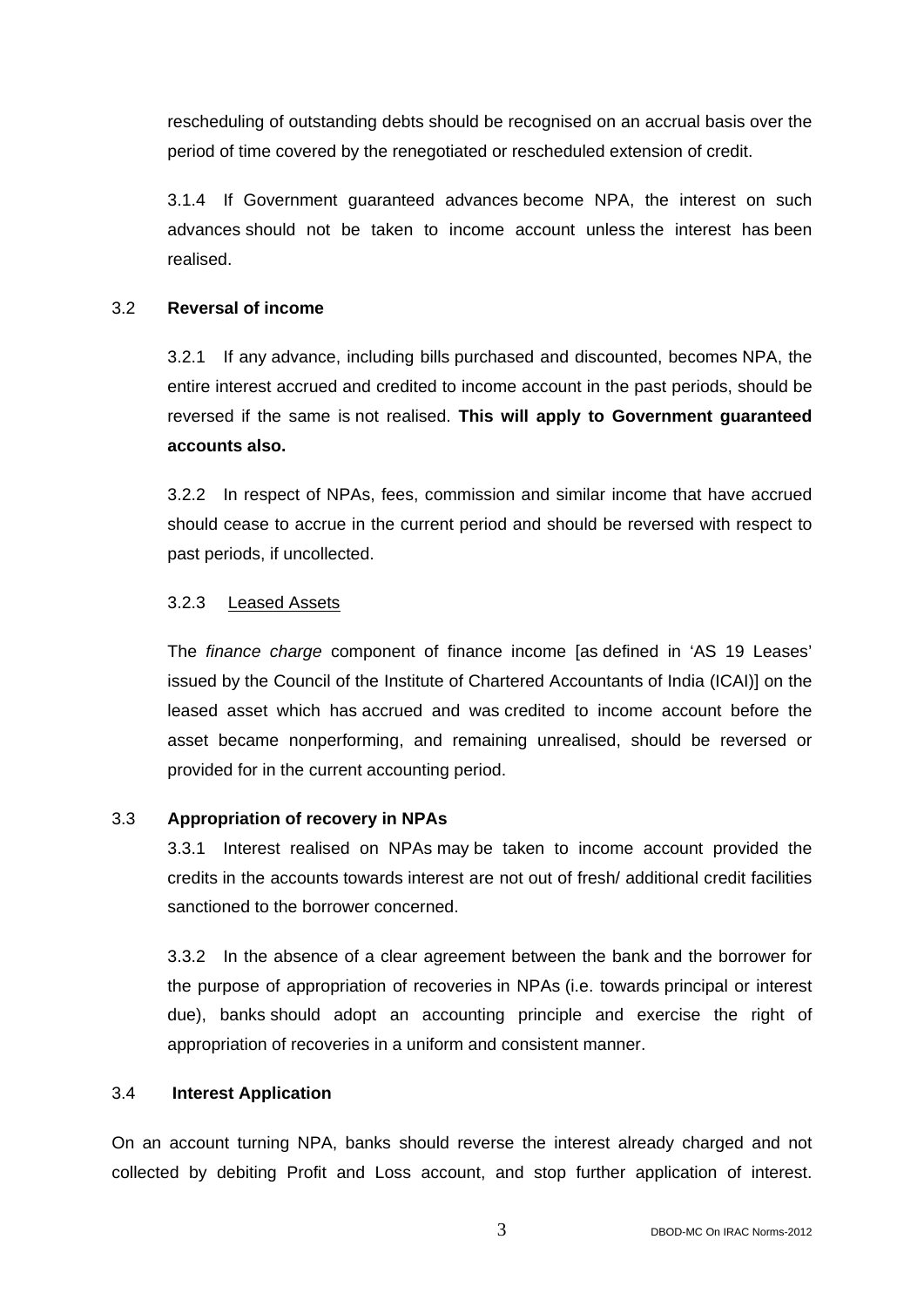However, banks may continue to record such accrued interest in a Memorandum account in their books. For the purpose of computing Gross Advances, interest recorded in the Memorandum account should not be taken into account.

### 3.5 **Computation of NPA levels**

Banks are advised to compute their Gross Advances, Net Advances, Gross NPAs and Net NPAs, as per the format in **Annex -1**.

# **4. ASSET CLASSIFICATION**

### 4.1 **Categories of NPAs**

Banks are required to classify nonperforming assets further into the following three categories based on the period for which the asset has remained nonperforming and the realisability of the dues:

- i. **Substandard Assets**
- ii. **Doubtful Assets**
- iii. **Loss Assets**

### 4.1.1 Substandard Assets

With effect from 31 March 2005, a substandard asset would be one, which has remained NPA for a period less than or equal to 12 months. In such cases, the current net worth of the borrower/ guarantor or the current market value of the security charged is not enough to ensure recovery of the dues to the banks in full. In other words, such an asset will have well defined credit weaknesses that jeopardise the liquidation of the debt and are characterised by the distinct possibility that the banks will sustain some loss, if deficiencies are not corrected.

### 4.1.2 Doubtful Assets

With effect from March 31, 2005, an asset would be classified as doubtful if it has remained in the substandard category for a period of 12 months. A loan classified as doubtful has all the weaknesses inherent in assets that were classified as substandard, with the added characteristic that the weaknesses make collection or liquidation in full,  $-$  on the basis of currently known facts, conditions and values  $$ highly questionable and improbable.

### 4.1.3 Loss Assets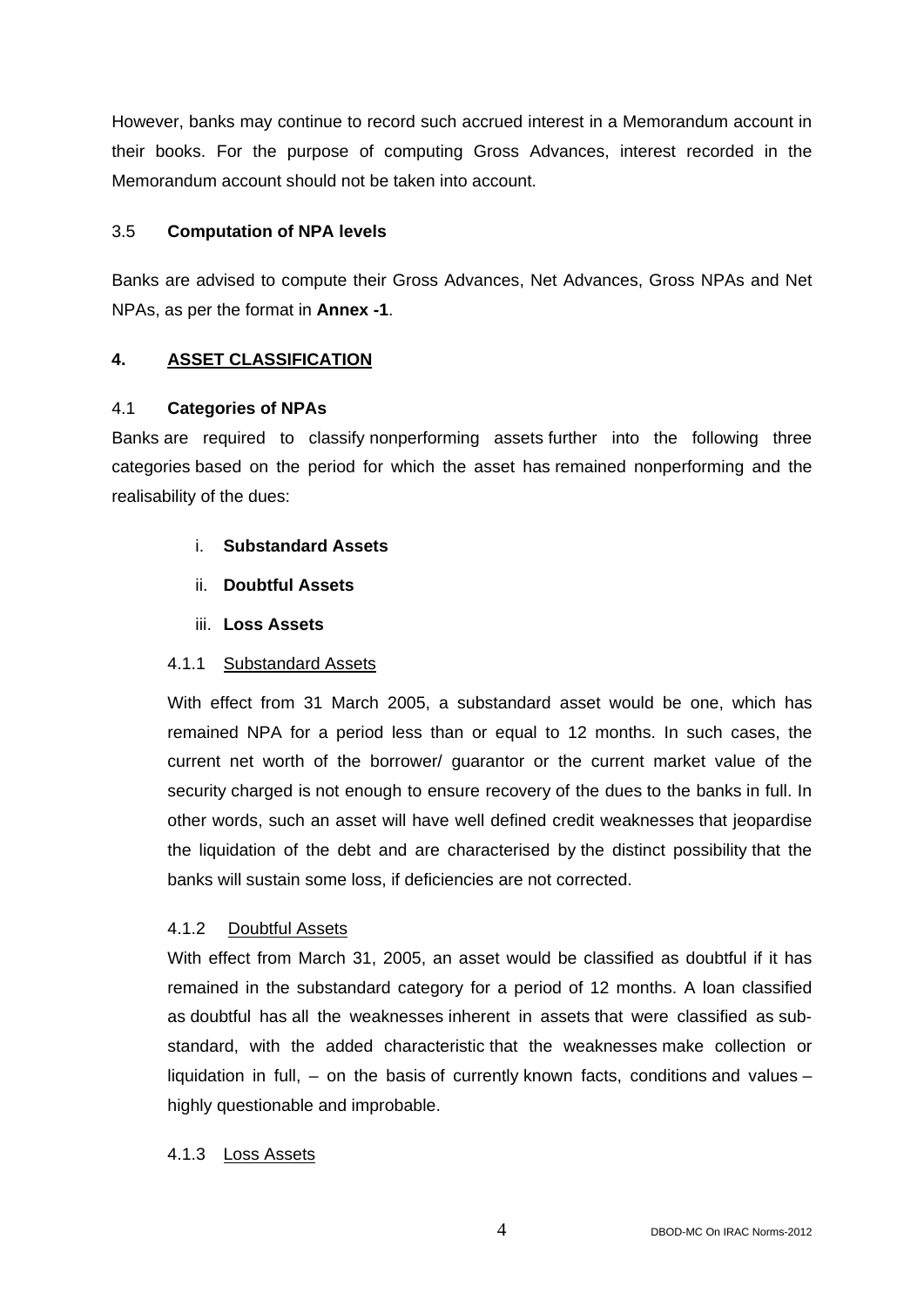A loss asset is one where loss has been identified by the bank or internal or external auditors or the RBI inspection but the amount has not been written off wholly. In other words, such an asset is considered uncollectible and of such little value that its continuance as a bankable asset is not warranted although there may be some salvage or recovery value.

#### 4.2 **Guidelines for classification of assets**

4.2.1 Broadly speaking, classification of assets into above categories should be done taking into account the degree of well-defined credit weaknesses and the extent of dependence on collateral security for realisation of dues.

4.2.2 Banks should establish appropriate internal systems to eliminate the tendency to delay or postpone the identification of NPAs, especially in respect of high value accounts. The banks may fix a minimum cut off point to decide what would constitute a high value account depending upon their respective business levels. The cutoff point should be valid for the entire accounting year. Responsibility and validation levels for ensuring proper asset classification may be fixed by the banks. The system should ensure that doubts in asset classification due to any reason are settled through specified internal channels within one month from the date on which the account would have been classified as NPA as per extant guidelines.

#### 4.2.3 Availability of security / net worth of borrower/ guarantor

The availability of security or net worth of borrower/ guarantor should not be taken into account for the purpose of treating an advance as NPA or otherwise, except to the extent provided in Para 4.2.9, as income recognition is based on record of recovery.

### 4.2.4 Accounts with temporary deficiencies

The classification of an asset as NPA should be based on the record of recovery. Bank should not classify an advance account as NPA merely due to the existence of some deficiencies which are temporary in nature such as non-availability of adequate drawing power based on the latest available stock statement, balance outstanding exceeding the limit temporarily, non-submission of stock statements and nonrenewal of the limits on the due date, etc. In the matter of classification of accounts with such deficiencies banks may follow the following guidelines:

i) Banks should ensure that drawings in the working capital accounts are covered by the adequacy of current assets, since current assets are first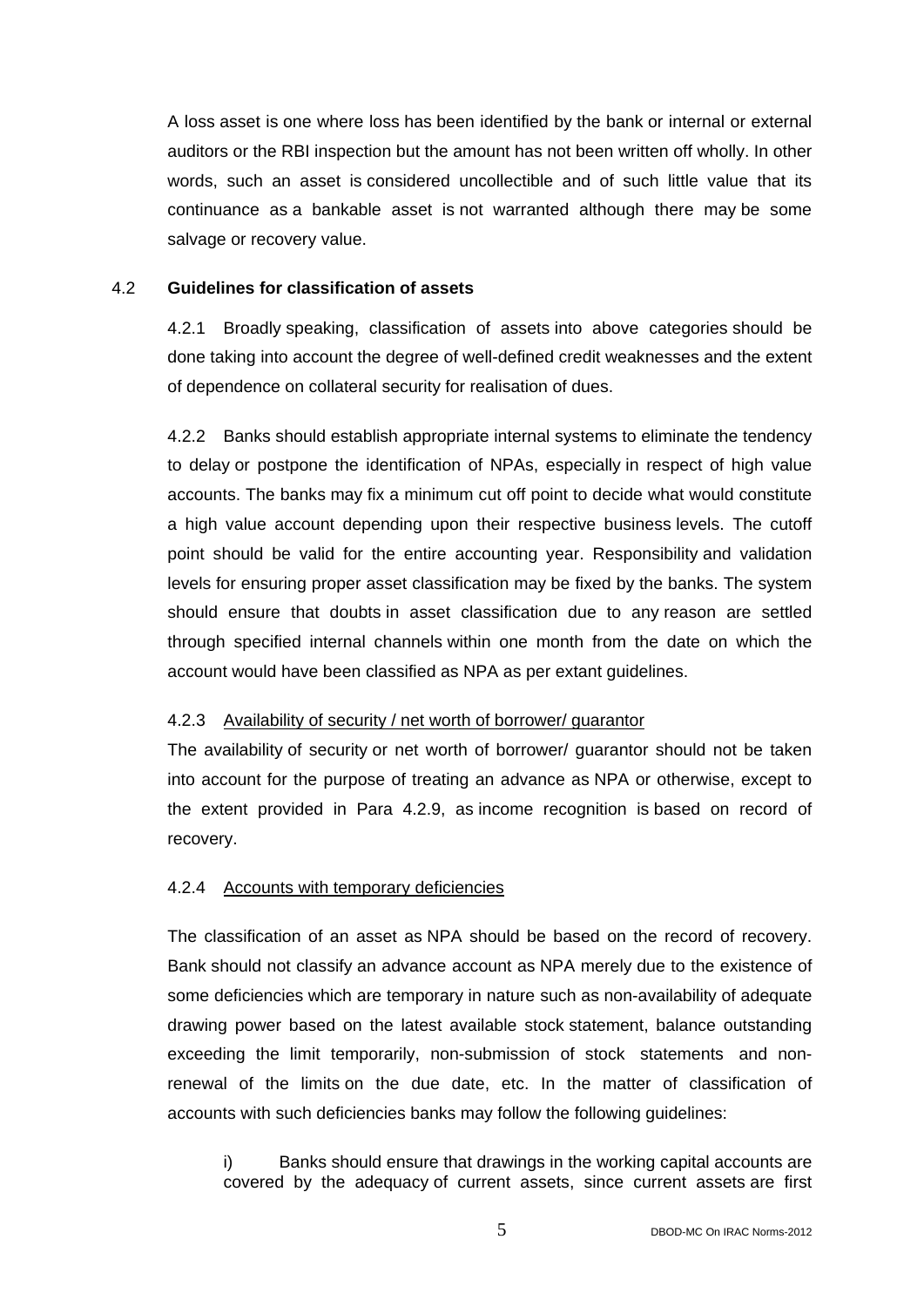appropriated in times of distress. Drawing power is required to be arrived at based on the stock statement which is current. However, considering the difficulties of large borrowers, stock statements relied upon by the banks for determining drawing power should not be older than three months. The outstanding in the account based on drawing power calculated from stock statements older than three months, would be deemed as irregular.

A working capital borrowal account will become NPA if such irregular drawings are permitted in the account for a continuous period of 90 days even though the unit may be working or the borrower's financial position is satisfactory.

ii) Regular and ad hoc credit limits need to be reviewed/ regularised not later than three months from the due date/date of ad hoc sanction. In case of constraints such as non-availability of financial statements and other data from the borrowers, the branch should furnish evidence to show that renewal/ review of credit limits is already on and would be completed soon. In any case, delay beyond six months is not considered desirable as a general discipline. Hence, an account where the regular/ ad hoc credit limits have not been reviewed/ renewed within 180 days from the due date/ date of ad hoc sanction will be treated as NPA.

### 4.2.5 Upgradation of loan accounts classified as NPAs

If arrears of interest and principal are paid by the borrower in the case of loan accounts classified as NPAs, the account should no longer be treated as nonperforming and may be classified as 'standard' accounts. With regard to upgradation of a restructured/ rescheduled account which is classified as NPA contents of paragraphs 11.2 and 14.2 in the Part B of this circular will be applicable.

### 4.2.6 Accounts regularised near about the balance sheet date

The asset classification of borrowal accounts where a solitary or a few credits are recorded before the balance sheet date should be handled with care and without scope for subjectivity. Where the account indicates inherent weakness on the basis of the data available, the account should be deemed as a NPA. In other genuine cases, the banks must furnish satisfactory evidence to the Statutory Auditors/Inspecting Officers about the manner of regularisation of the account to eliminate doubts on their performing status.

### 4.2.7 Asset Classification to be borrower-wise and not facility-wise

i) It is difficult to envisage a situation when only one facility to a borrower/one investment in any of the securities issued by the borrower becomes a problem credit/investment and not others. Therefore, all the facilities granted by a bank to a borrower and investment in all the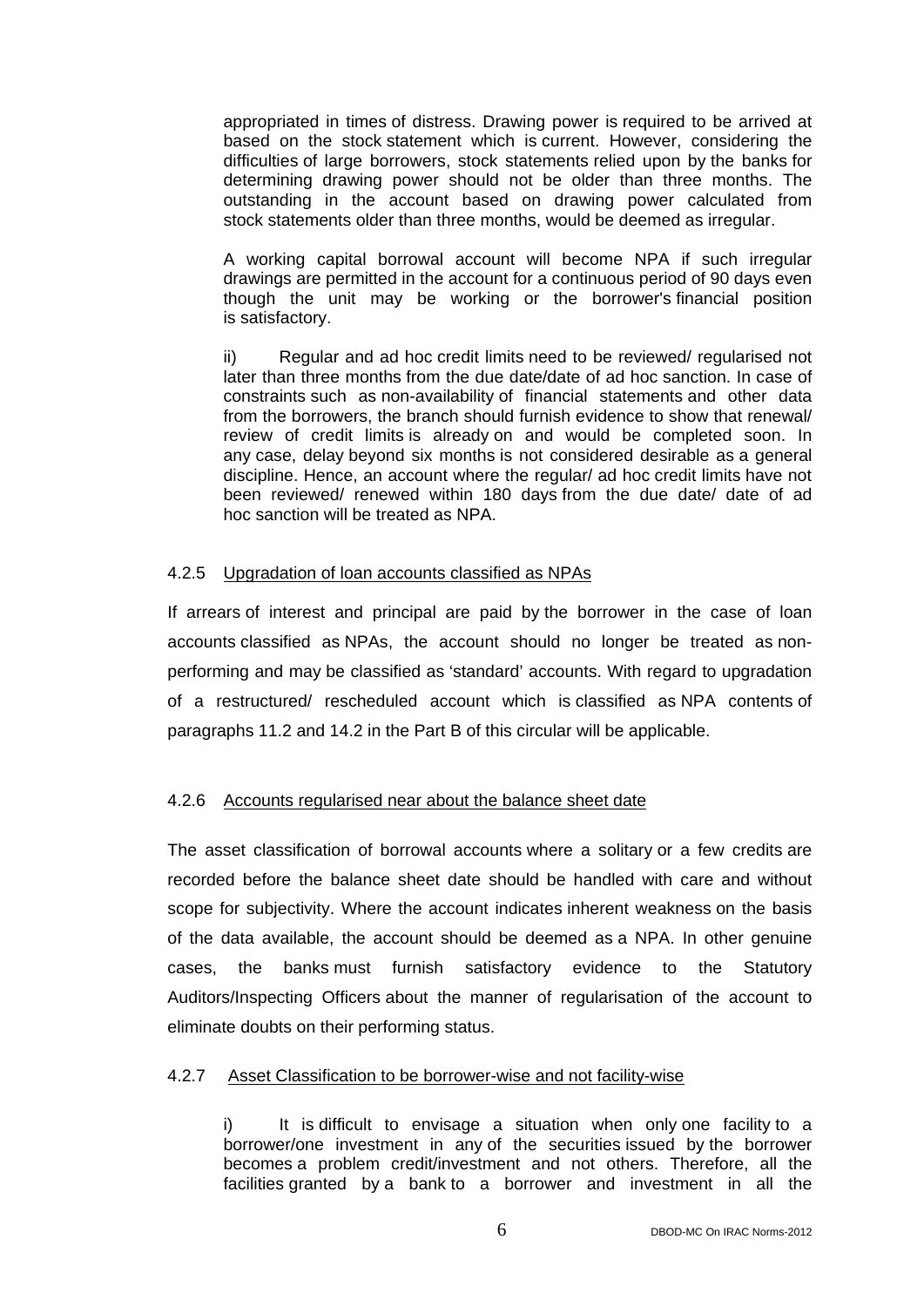securities issued by the borrower will have to be treated as NPA/NPI and not the particular facility/investment or part thereof which has become irregular.

ii) If the debits arising out of devolvement of letters of credit or invoked guarantees are parked in a separate account, the balance outstanding in that account also should be treated as a part of the borrower's principal operating account for the purpose of application of prudential norms on income recognition, asset classification and provisioning.

iii) The bills discounted under LC favouring a borrower may not be classified as a Non-performing advance (NPA), when any other facility granted to the borrower is classified as NPA. However, in case documents under LC are not accepted on presentation or the payment under the LC is not made on the due date by the LC issuing bank for any reason and the borrower does not immediately make good the amount disbursed as a result of discounting of concerned bills, the outstanding bills discounted will immediately be classified as NPA with effect from the date when the other facilities had been classified as NPA.

iv) The overdue receivables representing positive mark-to-market value of a derivative contract will be treated as a non-performing asset, if these remain unpaid for 90 days or more. In case the overdues arising from forward contracts and plain vanilla swaps and options become NPAs, all other funded facilities granted to the client shall also be classified as non-performing asset following the principle of borrower-wise classification as per the existing asset classification norms. Accordingly, any amount, representing positive mark-tomarket value of the foreign exchange derivative contracts (other than forward contract and plain vanilla swaps and options) that were entered into during the period April 2007 to June 2008, which has already crystallised or might crystallise in future and is / becomes receivable from the client, should be parked in a separate account maintained in the name of the client / counterparty. This amount, even if overdue for a period of 90 days or more, will not make other funded facilities provided to the client, NPA on account of the principle of borrower-wise asset classification, though such receivable overdue for 90 days or more shall itself be classified as NPA, as per the extant IRAC norms. The classification of all other assets of such clients will, however, continue to be governed by the extant IRAC norms.

v) If the client concerned is also a borrower of the bank enjoying a Cash Credit or Overdraft facility from the bank, the receivables mentioned at item (iv) above may be debited to that account on due date and the impact of its non-payment would be reflected in the cash credit / overdraft facility account. The principle of borrower-wise asset classification would be applicable here also, as per extant norms.

vi) In cases where the contract provides for settlement of the current mark-to-market value of a derivative contract before its maturity, only the current credit exposure (not the potential future exposure) will be classified as a non-performing asset after an overdue period of 90 days.

vii) As the overdue receivables mentioned above would represent unrealised income already booked by the bank on accrual basis, after 90 days of overdue period, the amount already taken to 'Profit and Loss a/c' should be reversed.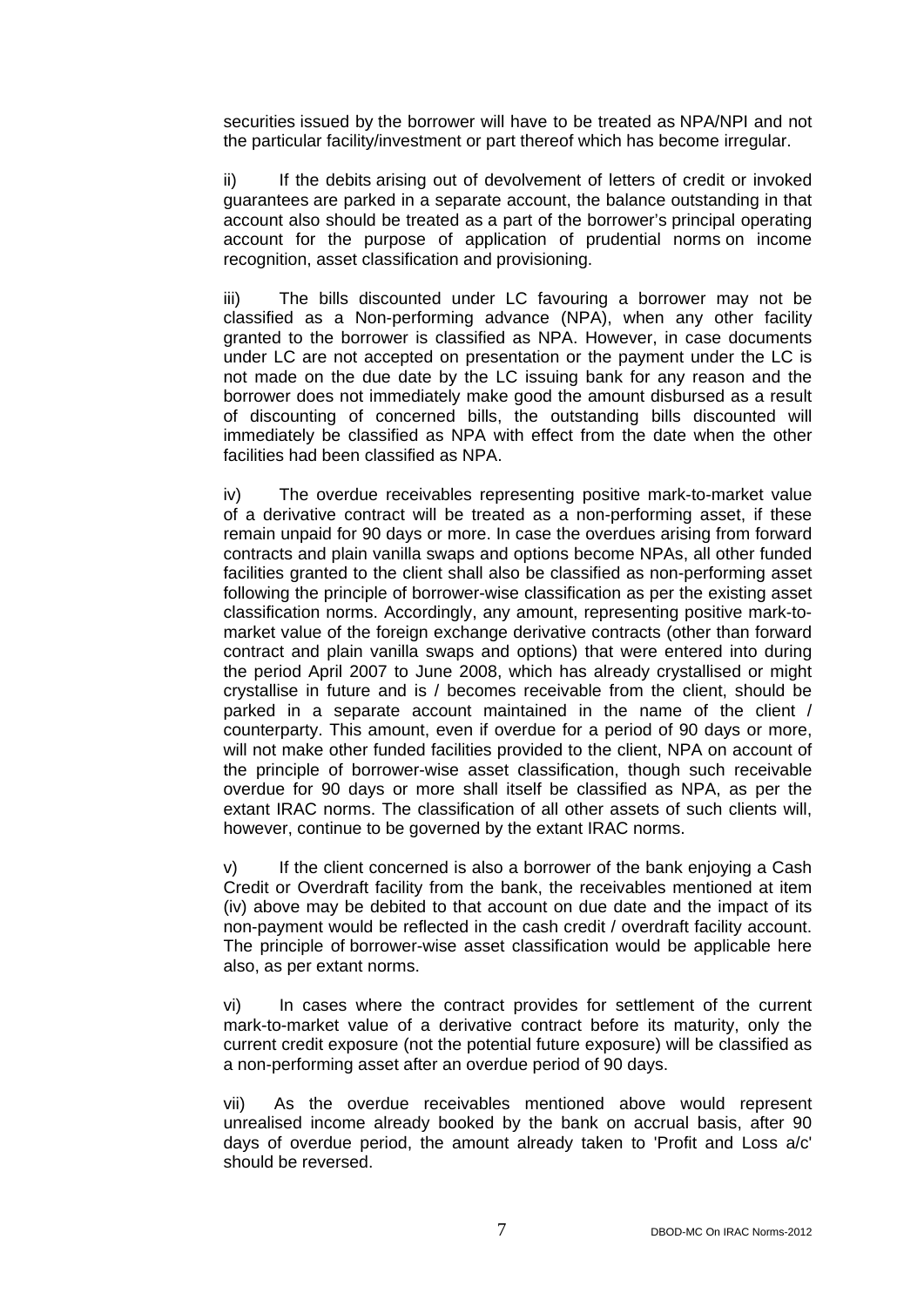#### 4.2.8 Advances under consortium arrangements

Asset classification of accounts under consortium should be based on the **record of recovery of the individual member banks** and other aspects having a bearing on the recoverability of the advances. Where the remittances by the borrower under consortium lending arrangements are pooled with one bank and/or where the bank receiving remittances is not parting with the share of other member banks, the account will be treated as not serviced in the books of the other member banks and therefore, be treated as NPA. The banks participating in the consortium should, therefore, arrange to get their share of recovery transferred from the lead bank or get an express consent from the lead bank for the transfer of their share of recovery, to ensure proper asset classification in their respective books.

### 4.2.9 Accounts where there is erosion in the value of security/frauds committed by borrowers

In respect of accounts where there are potential threats for recovery on account of erosion in the value of security or non-availability of security and existence of other factors such as frauds committed by borrowers it will not be prudent that such accounts should go through various stages of asset classification. In cases of such serious credit impairment the asset should be straightaway classified as doubtful or loss asset as appropriate:

i. Erosion in the value of security can be reckoned as significant when the realisable value of the security is less than 50 per cent of the value assessed by the bank or accepted by RBI at the time of last inspection, as the case may be. Such NPAs may be straightaway classified under doubtful category and provisioning should be made as applicable to doubtful assets.

ii. If the realisable value of the security, as assessed by the bank/ approved valuers/ RBI is less than 10 per cent of the outstanding in the borrowal accounts, the existence of security should be ignored and the asset should be straightaway classified as loss asset. It may be either written off or fully provided for by the bank.

### 4.2.10 Advances to PACS/FSS ceded to Commercial Banks

In respect of agricultural advances as well as advances for other purposes granted by banks to PACS/ FSS under the on-lending system, only that particular credit facility granted to PACS/ FSS which is in default for a period of two crop seasons in case of short duration crops and one crop season in case of long duration crops, as the case may be, after it has become due will be classified as NPA and not all the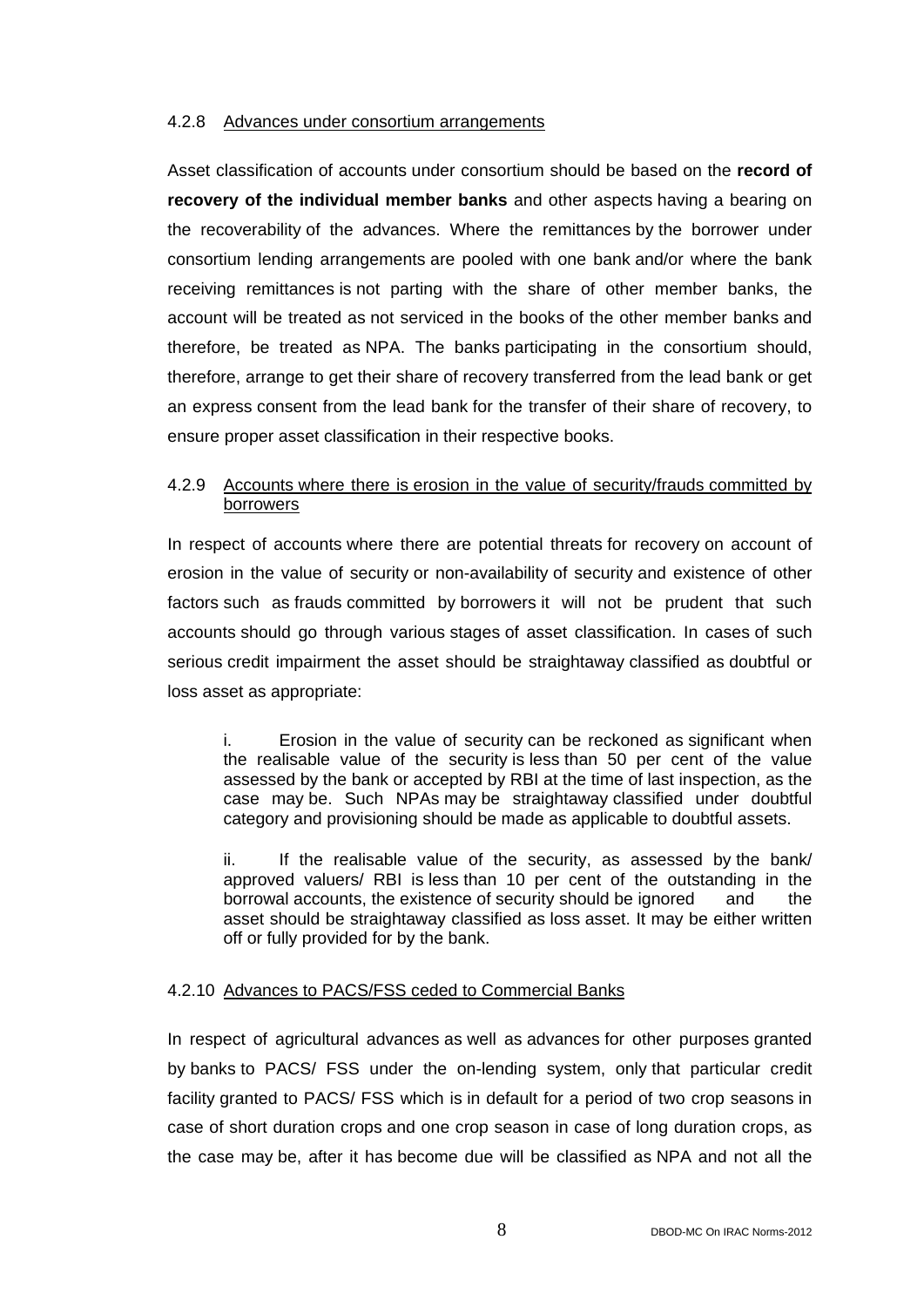credit facilities sanctioned to a PACS/ FSS. The other direct loans & advances, if any, granted by the bank to the member borrower of a PACS/ FSS outside the onlending arrangement will become NPA even if one of the credit facilities granted to the same borrower becomes NPA.

### 4.2.11 Advances against Term Deposits, NSCs, KVP/IVP, etc

Advances against term deposits, NSCs eligible for surrender, IVPs, KVPs and life policies need not be treated as NPAs, provided adequate margin is available in the accounts. Advances against gold ornaments, government securities and all other securities are not covered by this exemption.

### 4.2.12 Loans with moratorium for payment of interest

i. In the case of bank finance given for industrial projects or for agricultural plantations etc. where moratorium is available for payment of interest, payment of interest becomes 'due' only after the moratorium or gestation period is over. Therefore, such amounts of interest do not become overdue and hence do not become NPA, with reference to the date of debit of interest. They become overdue after due date for payment of interest, if uncollected.

ii. In the case of housing loan or similar advances granted to staff members where interest is payable after recovery of principal, interest need not be considered as overdue from the first quarter onwards. Such loans/advances should be classified as NPA only when there is a default in repayment of instalment of principal or payment of interest on the respective due dates.

# 4.2.13 Agricultural advances

i. A loan granted for short duration crops will be treated as NPA, if the instalment of principal or interest thereon remains overdue for two crop seasons. A loan granted for long duration crops will be treated as NPA, if the instalment of principal or interest thereon remains overdue for one crop season. For the purpose of these guidelines, "long duration" crops would be crops with crop season longer than one year and crops, which are not "long duration" crops, would be treated as "short duration" crops. The crop season for each crop, which means the period up to harvesting of the crops raised, would be as determined by the State Level Bankers' Committee in each State. Depending upon the duration of crops raised by an agriculturist, the above NPA norms would also be made applicable to agricultural term loans availed of by him.

The above norms should be made applicable to all direct agricultural advances as listed at items 1.1.1, 1.1.2, 1.1.3, 1.1.4, 1.1.5, 1.1.6, 1.1.7 and 1.2.1, 1.2.2 and 1.2.3 of Master Circular on lending to priority sector RPCD. No.Plan.BC.10/04.09.01/2011-2012 dated July 1, 2011. An extract of the list of these items is furnished in the **Annex - 2**. In respect of agricultural loans,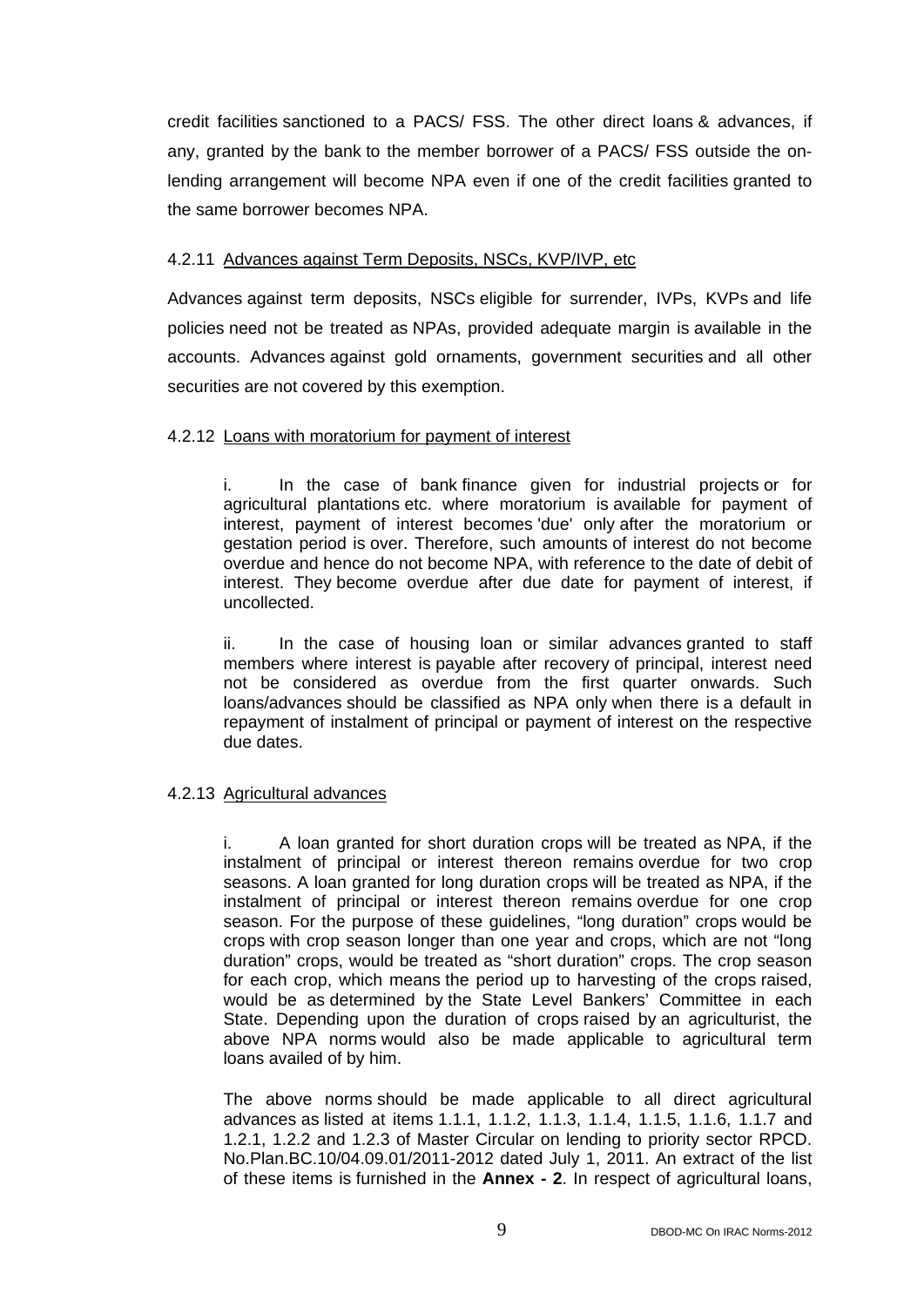other than those specified in the Annex - 2 and term loans given to nonagriculturists, identification of NPAs would be done on the same basis as nonagricultural advances, which, at present, is the 90 days delinquency norm.

ii. Where natural calamities impair the repaying capacity of agricultural borrowers, banks may decide on their own as a relief measure conversion of the short-term production loan into a term loan or re-schedulement of the repayment period; and the sanctioning of fresh short-term loan, subject to guidelines contained in RBI [circular RPCD. No.PLFS.BC.8/05.04.02/2011-12](http://rbi.org.in/scripts/NotificationUser.aspx?Id=6537&Mode=0) [dated July 1, 2011.](http://rbi.org.in/scripts/NotificationUser.aspx?Id=6537&Mode=0)

iii. In such cases of conversion or re-schedulement, the term loan as well as fresh short-term loan may be treated as current dues and need not be classified as NPA. The asset classification of these loans would thereafter be governed by the revised terms & conditions and would be treated as NPA if interest and/or instalment of principal remains overdue for two crop seasons for short duration crops and for one crop season for long duration crops. For the purpose of these guidelines, "long duration" crops would be crops with crop season longer than one year and crops, which are not 'long duration" would be treated as "short duration" crops.

iv. While fixing the repayment schedule in case of rural housing advances granted to agriculturists under Indira Awas Yojana and Golden Jubilee Rural Housing Finance Scheme, banks should ensure that the interest/instalment payable on such advances are linked to crop cycles.

### 4.2.14 Government guaranteed advances

The credit facilities backed by guarantee of the Central Government though overdue may be treated as NPA only when the Government repudiates its guarantee when invoked. This exemption from classification of Government guaranteed advances as NPA is not for the purpose of recognition of income. The requirement of invocation of guarantee has been delinked for deciding the asset classification and provisioning requirements in respect of State Government guaranteed exposures. With effect from the year ending 31 March 2006 State Government guaranteed advances and investments in State Government guaranteed securities would attract asset classification and provisioning norms if interest and/or principal or any other amount due to the bank remains overdue for more than 90 days.

# 4.2.15 Projects under implementation

4.2.15.1 For all projects financed by the FIs/ banks **after 28th May, 2002**, the date of completion of the project should be clearly spelt out at the time of financial closure of the project.

### 4.2.15.2 Project Loans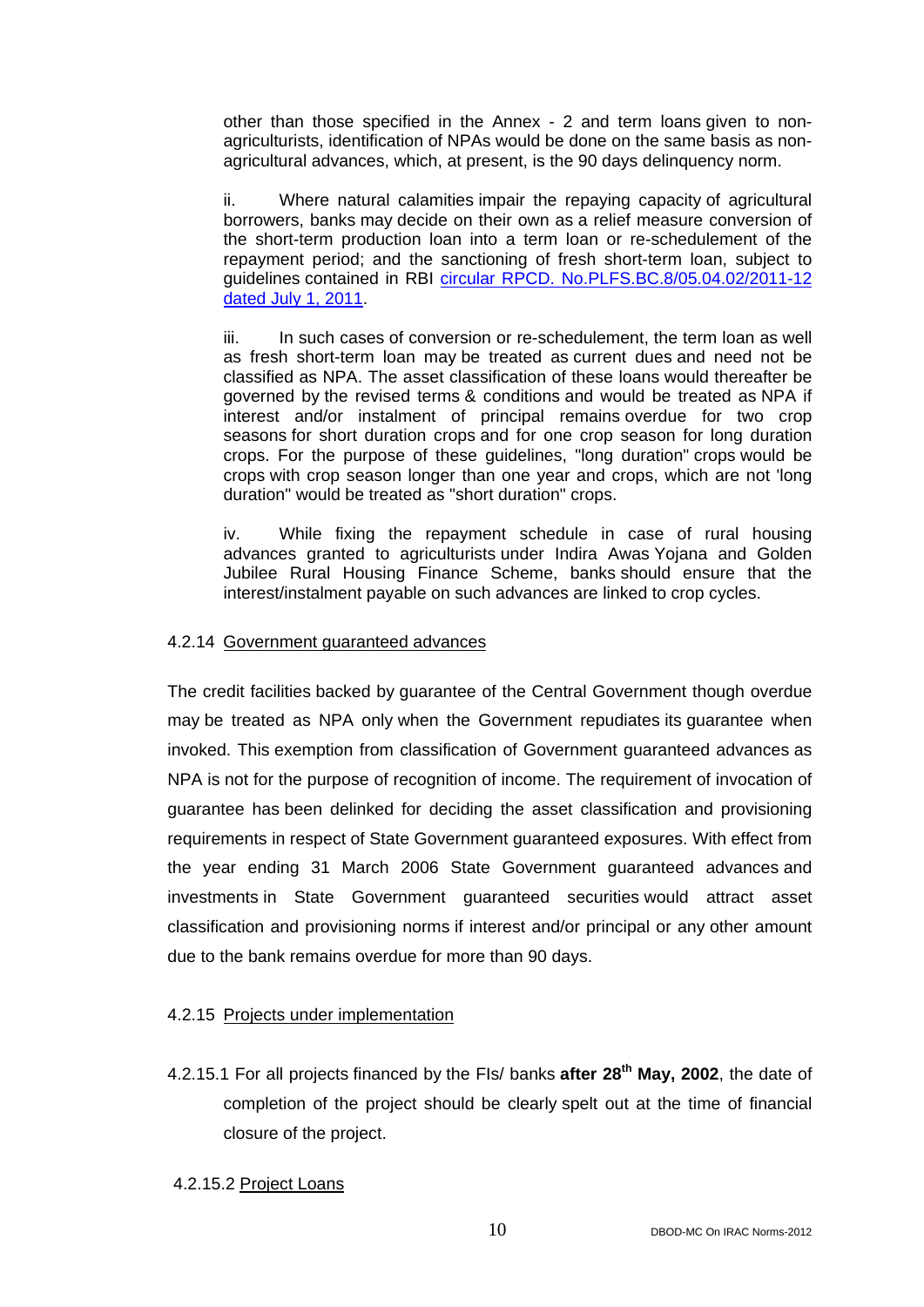There are occasions when the completion of projects is delayed for legal and other extraneous reasons like delays in Government approvals etc. All these factors, which are beyond the control of the promoters, may lead to delay in project implementation and involve restructuring / reschedulement of loans by banks. Accordingly, the following asset classification norms would apply to the project loans before commencement of commercial operations. These guidelines will, however, not be applicable to restructuring of advances covered under the paragraph 14.1 of this Master Circular (Advances classified as Commercial Real Estate exposures; Advances classified as Capital Market exposure; and Consumer and Personal Advances) which will continue to be dealt with in terms of the extant provisions i.e paragraph 14.1 of the circular.

For this purpose, all project loans have been divided into the following two categories :

- (a) Project Loans for infrastructure sector
- (b) Project Loans for non-infrastructure sector

'Project Loan' would mean any term loan which has been extended for the purpose of setting up of an economic venture. Banks must fix a Date of Commencement of Commercial Operations (DCCO) for all project loans at the time of sanction of the loan / financial closure (in the case of multiple banking or consortium arrangements).

### 4.2.15.3Project Loans for Infrastructure Sector

 (i) A loan for an infrastructure project will be classified as NPA during any time before commencement of commercial operations as per record of recovery (90 days overdue), unless it is restructured and becomes eligible for classification as 'standard asset' in terms of paras (iii) to (v) below.

(ii) A loan for an infrastructure project will be classified as NPA if it fails to commence commercial operations within two years from the original DCCO, even if it is regular as per record of recovery, unless it is restructured and becomes eligible for classification as 'standard asset' in terms of paras (iii) to (v) below.

(iii) If a project loan classified as 'standard asset' is restructured any time during the period up to two years from the original date of commencement of commercial operations (DCCO), in accordance with the provisions of Part B of this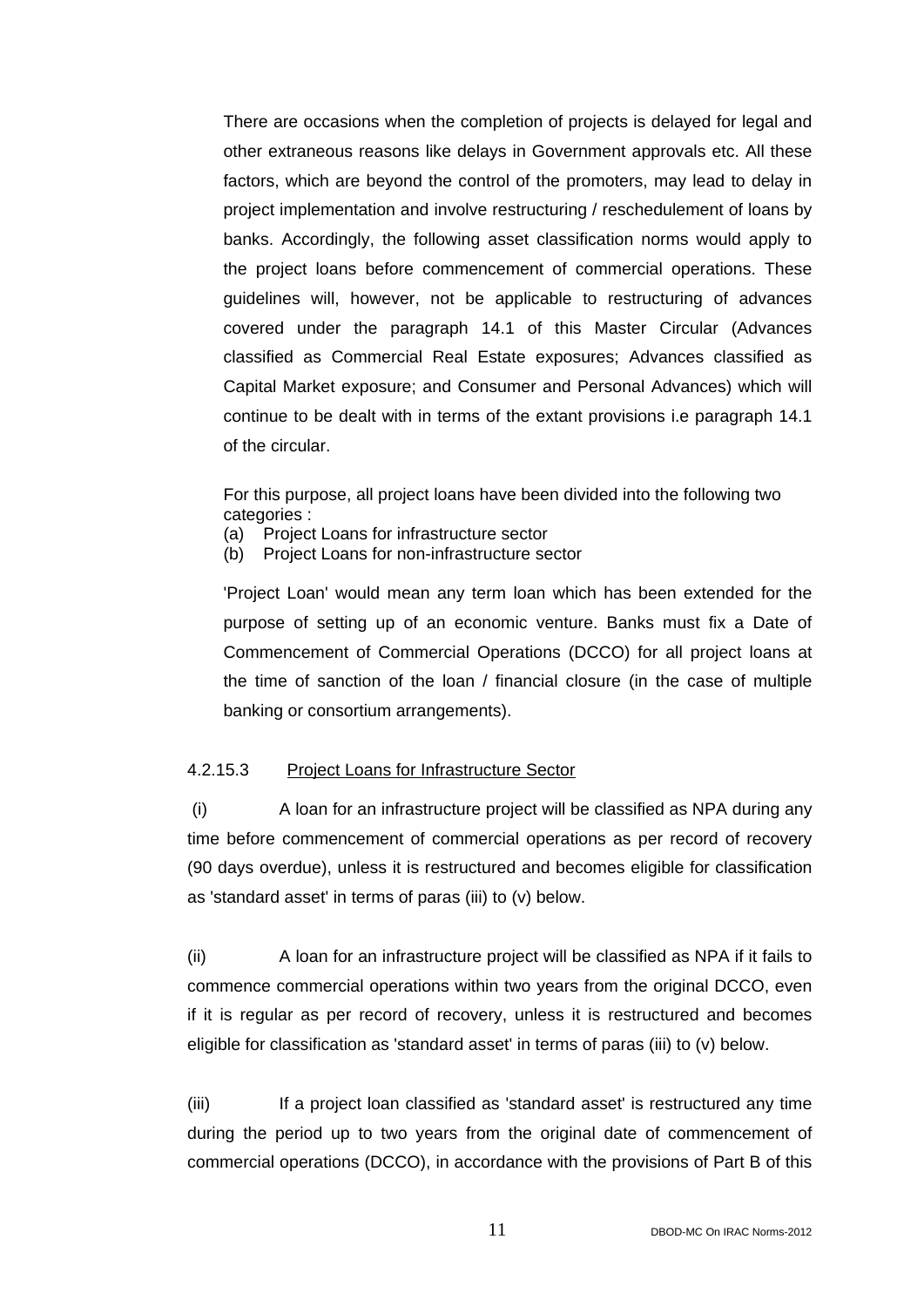Master Circular, it can be retained as a standard asset if the fresh DCCO is fixed within the following limits, and further provided the account continues to be serviced as per the restructured terms.

(a) *Infrastructure Projects involving court cases* Up to another 2 years (beyond the existing extended period of 2 years i.e total extension of 4 years), in case the reason for extension of date of commencement of production is arbitration proceedings or a court case.

# (b) *Infrastructure Projects delayed for other reasons beyond the control of promoters*

Up to another 1 year (beyond the existing extended period of 2 years i.e. total extension of 3 years), in other than court cases.

 $(iv)$  It is re-iterated that the dispensation in para 4.2.15.3 (iii) is subject to adherence to the provisions regarding restructuring of accounts as contained in the Master Circular which would inter alia require that the application for restructuring should be received before the expiry of period of two years from the original DCCO and when the account is still standard as per record of recovery. The other conditions applicable would be:

a. In cases where there is moratorium for payment of interest, banks should not book income on accrual basis beyond two years from the original DCCO, considering the high risk involved in such restructured accounts.

b. Banks should maintain provisions on such accounts as long as these are classified as standard assets as under:

| Until two years from the original DCCO                |  |  |  |  | 0.40% |  |  |  |  |
|-------------------------------------------------------|--|--|--|--|-------|--|--|--|--|
| During the third and the fourth years after the 2.00% |  |  |  |  |       |  |  |  |  |
| original DCCO.                                        |  |  |  |  |       |  |  |  |  |

(v) For the purpose of these guidelines, mere extension of DCCO will also be treated as restructuring even if all other terms and conditions remain the same.

# 4.2.15.4 Project Loans for Non-Infrastructure Sector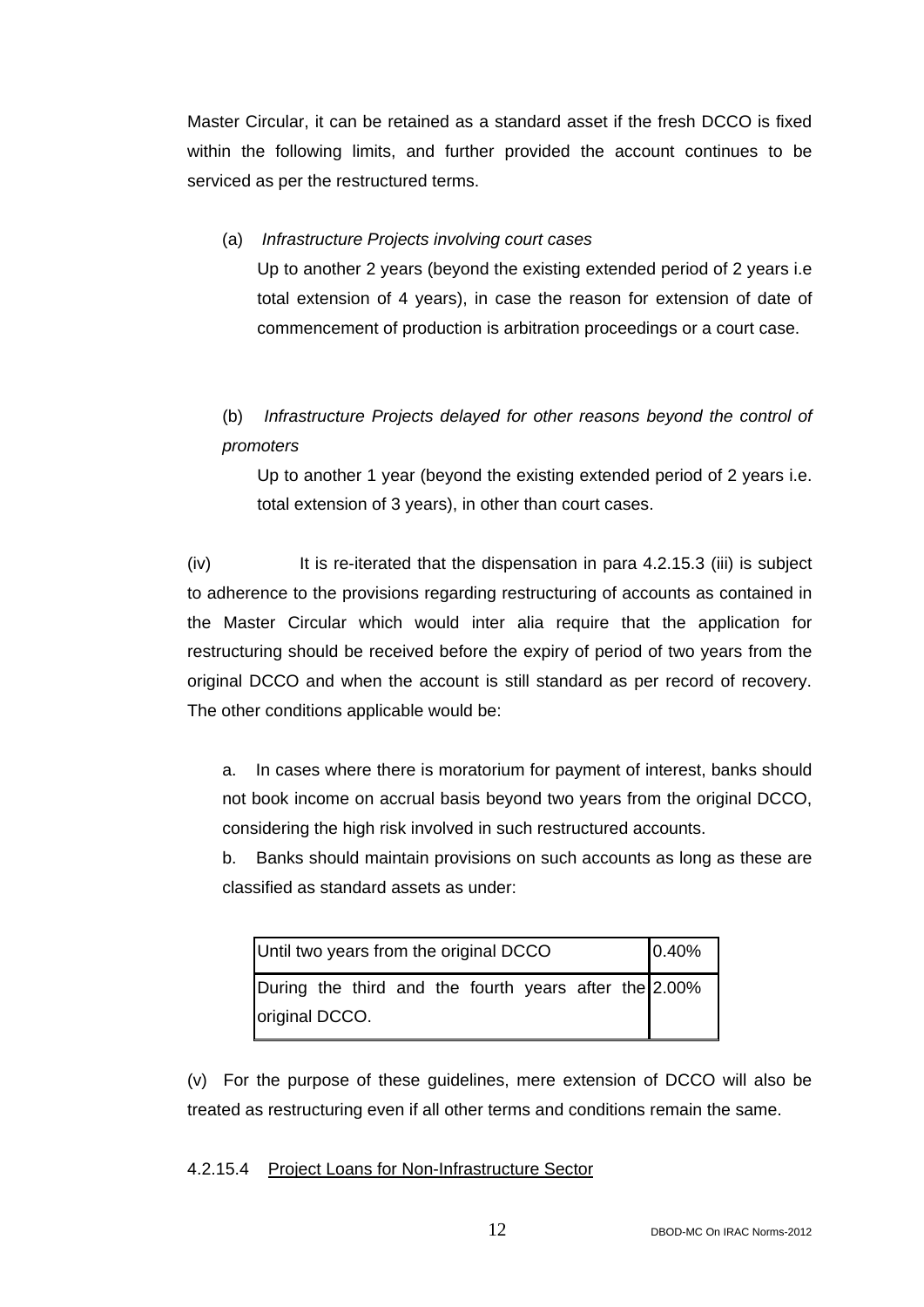(i) A loan for a non-infrastructure project will be classified as NPA during any time before commencement of commercial operations as per record of recovery (90 days overdue), unless it is restructured and becomes eligible for classification as 'standard asset' in terms of paras (iii) to (v) below.

(ii) A loan for a non-infrastructure project will be classified as NPA if it fails to commence commercial operations within six months from the original DCCO, even if is regular as per record of recovery, unless it is restructured and becomes eligible for classification as 'standard asset' in terms of paras (iii) to (v) below.

(iii) In case of non-infrastructure projects, if the delay in commencement of commercial operations extends beyond the period of six months from the date of completion as determined at the time of financial closure, banks can prescribe a fresh DCCO, and retain the "standard" classification by undertaking restructuring of accounts in accordance with the provisions contained in this Master Circular, provided the fresh DCCO does not extend beyond a period of twelve months from the original DCCO. This would among others also imply that the restructuring application is received before the expiry of six months from the original DCCO, and when the account is still "standard" as per the record of recovery.

The other conditions applicable would be:

a. In cases where there is moratorium for payment of interest, banks should not book income on accrual basis beyond six months from the original DCCO, considering the high risk involved in such restructured accounts.

b. Banks should maintain provisions on such accounts as long as these are classified as standard assets as under:

| Until the first six months from the original DCCO | 0.40% |
|---------------------------------------------------|-------|
| During the next six months                        | 2.00% |

(iv) For this purpose, mere extension of DCCO will also be treated as restructuring even if all other terms and conditions remain the same.

#### 4.2.15.5 Other Issues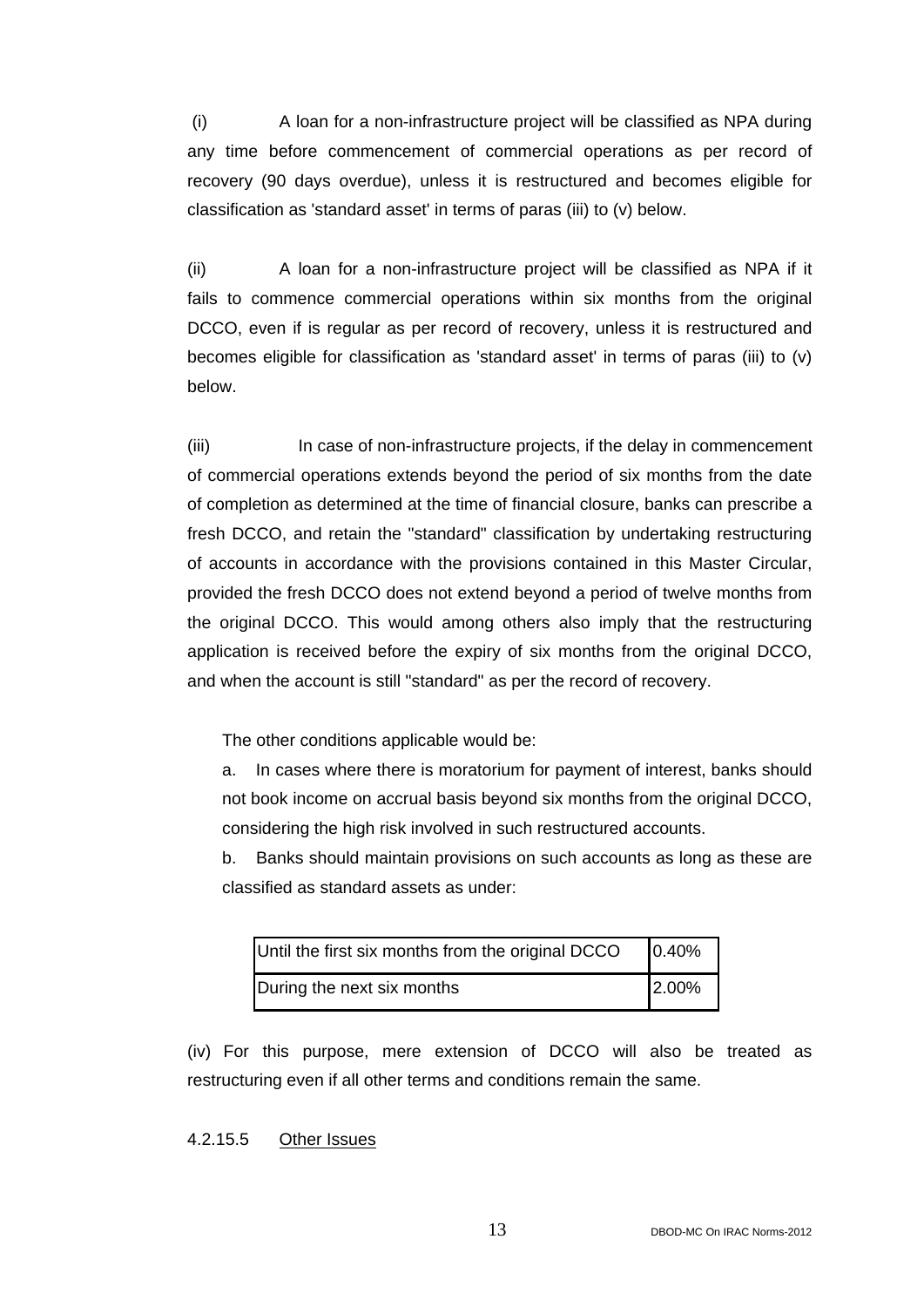(i) All other aspects of restructuring of project loans before commencement of commercial operations would be governed by the provisions of Part B of Master Circular on Prudential norms on Income Recognition, Asset Classification and Provisioning Pertaining to Advances. Restructuring of project loans after commencement of commercial operations will also be governed by these instructions.

(ii) Any change in the repayment schedule of a project loan caused due to an increase in the project outlay on account of increase in scope and size of the project, would not be treated as restructuring if :

(a) The increase in scope and size of the project takes place before commencement of commercial operations of the existing project.

(b) The rise in cost excluding any cost-overrun in respect of the original project is 25% or more of the original outlay.

(c) The bank re-assesses the viability of the project before approving the enhancement of scope and fixing a fresh DCCO.

(d) On re-rating, (if already rated) the new rating is not below the previous rating by more than one notch.

(iii) These guidelines would apply to those cases where the modification to terms of existing loans, as indicated above, are approved by banks from the date of this circular.

### 4.2.15.6 Income recognition

(i) Banks may recognise income on accrual basis in respect of the projects under implementation, which are classified as 'standard'.

(ii) Banks should not recognise income on accrual basis in respect of the projects under implementation which are classified as a 'substandard' asset. Banks may recognise income in such accounts only on realisation on cash basis.

Consequently, banks which have wrongly recognised income in the past should reverse the interest if it was recognised as income during the current year or make a provision for an equivalent amount if it was recognised as income in the previous year(s). As regards the regulatory treatment of 'funded interest' recognised as income and 'conversion into equity, debentures or any other instrument' banks should adopt the following: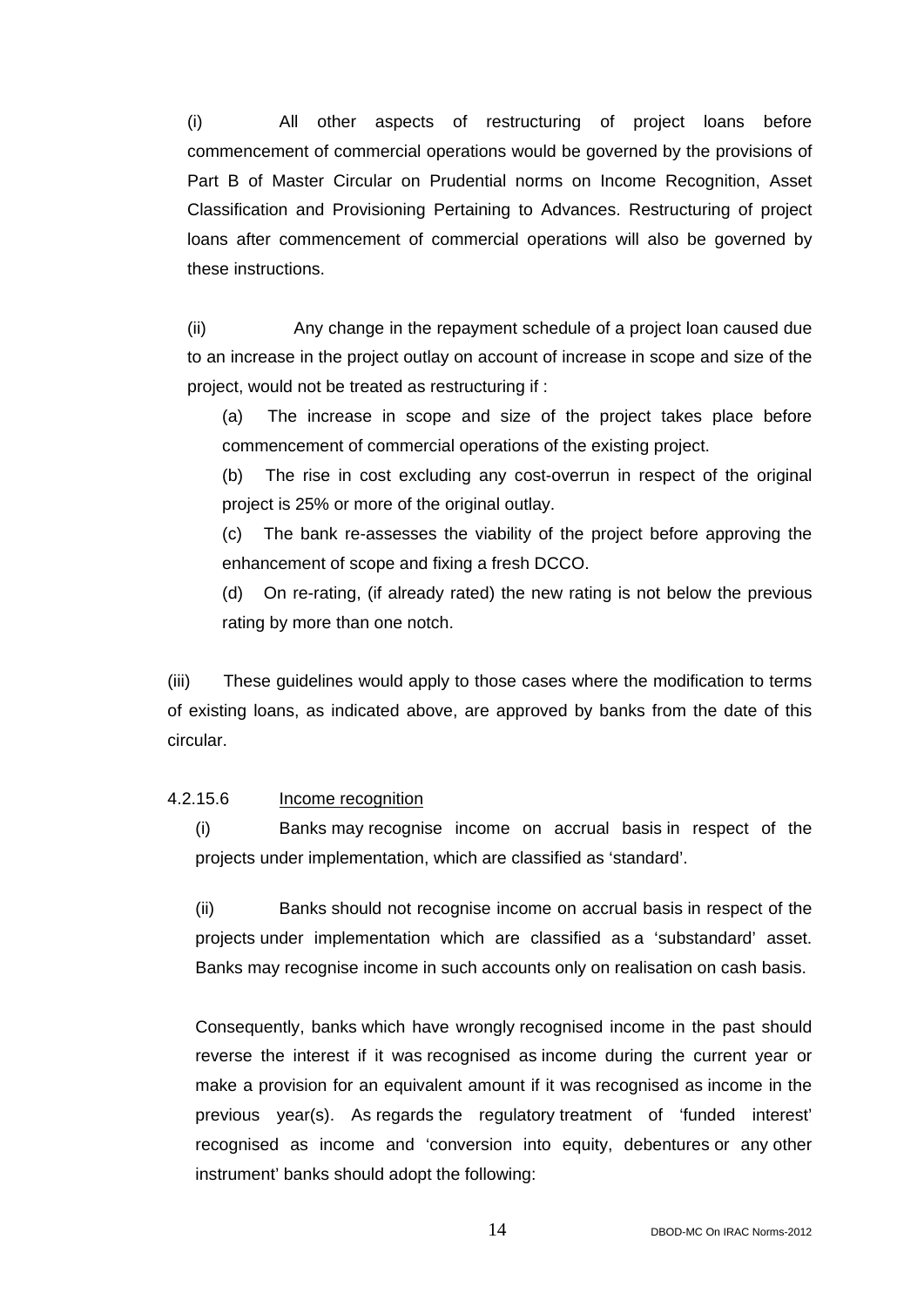a) Funded Interest: Income recognition in respect of the NPAs, regardless of whether these are or are not subjected to restructuring/ rescheduling/ renegotiation of terms of the loan agreement, should be done strictly on cash basis, only on realisation and not if the amount of interest overdue has been funded. If, however, the amount of funded interest is recognised as income, a provision for an equal amount should also be made simultaneously. In other words, any funding of interest in respect of NPAs, if recognised as income, should be fully provided for.

b) Conversion into equity, debentures or any other instrument: The amount outstanding converted into other instruments would normally comprise principal and the interest components. If the amount of interest dues is converted into equity or any other instrument, and income is recognised in consequence, full provision should be made for the amount of income so recognised to offset the effect of such income recognition. Such provision would be in addition to the amount of provision that may be necessary for the depreciation in the value of the equity or other instruments, as per the investment valuation norms. However, if the conversion of interest is into equity which is quoted, interest income can be recognised at market value of equity, as on the date of conversion, not exceeding the amount of interest converted to equity. Such equity must thereafter be classified in the "available for sale" category and valued at lower of cost or market value. In case of conversion of principal and /or interest in respect of NPAs into debentures, such debentures should be treated as NPA, ab initio, in the same asset classification as was applicable to loan just before conversion and provision made as per norms. This norm would also apply to zero coupon bonds or other instruments which seek to defer the liability of the issuer. On such debentures, income should be recognised only on realisation basis. The income in respect of unrealised interest which is converted into debentures or any other fixed maturity instrument should be recognised only on redemption of such instrument. Subject to the above, the equity shares or other instruments arising from conversion of the principal amount of loan would also be subject to the usual prudential valuation norms as applicable to such instruments.

#### 4.2.15.7 Provisioning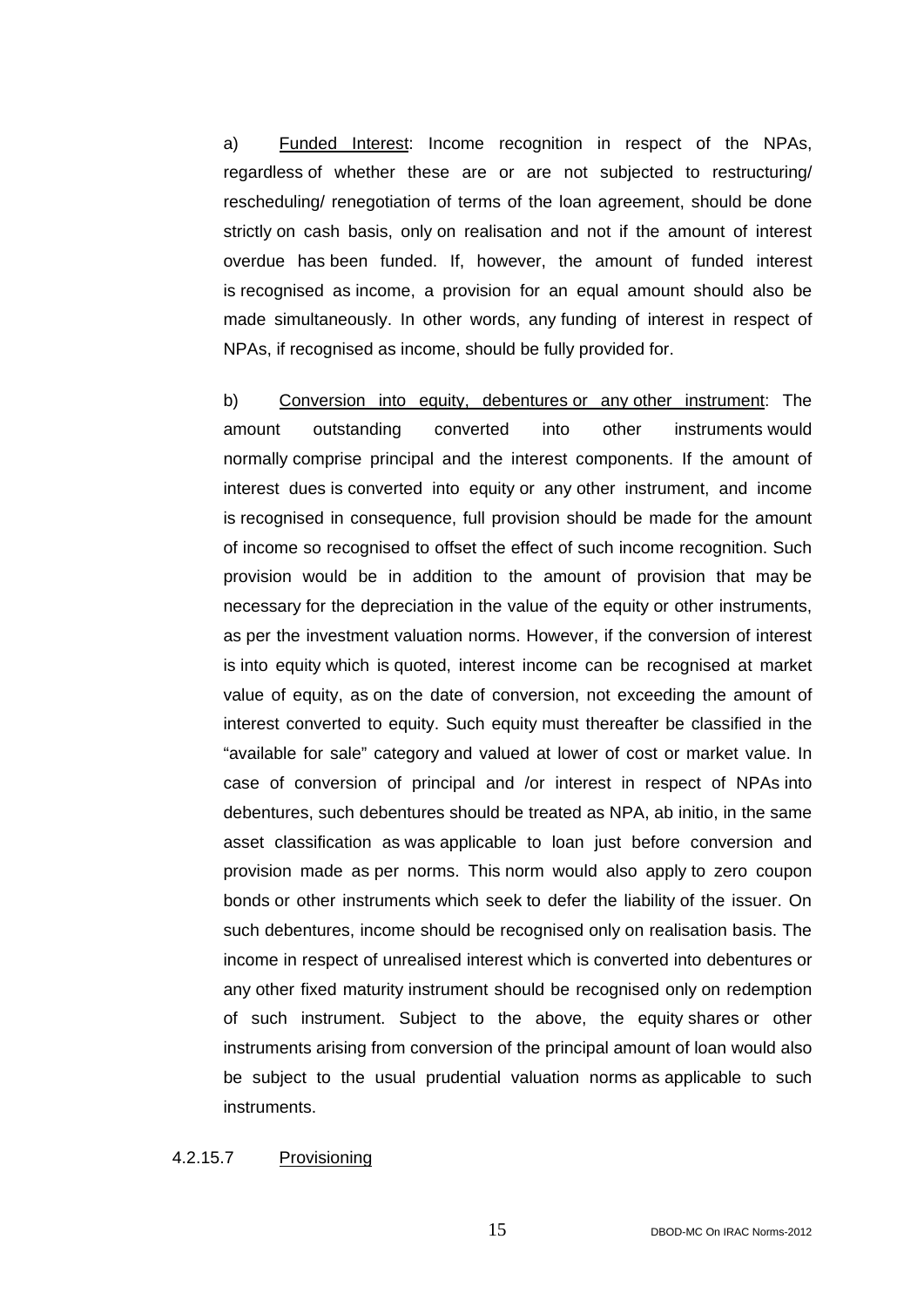While there will be no change in the extant norms on provisioning for NPAs, banks which are already holding provisions against some of the accounts, which may now be classified as 'standard', shall continue to hold the provisions and shall not reverse the same.

#### 4.2.16 Takeout Finance

Takeout finance is the product emerging in the context of the funding of long-term infrastructure projects. Under this arrangement, the institution/the bank financing infrastructure projects will have an arrangement with any financial institution for transferring to the latter the outstanding in respect of such financing in their books on a predetermined basis. In view of the time-lag involved in taking-over, the possibility of a default in the meantime cannot be ruled out. The norms of asset classification will have to be followed by the concerned bank/financial institution in whose books the account stands as balance sheet item as on the relevant date. If the lending institution observes that the asset has turned NPA on the basis of the record of recovery, it should be classified accordingly. The lending institution should not recognise income on accrual basis and account for the same only when it is paid by the borrower/ taking over institution (if the arrangement so provides). The lending institution should also make provisions against any asset turning into NPA pending its take over by taking over institution. As and when the asset is taken over by the taking over institution, the corresponding provisions could be reversed. However, the taking over institution, on taking over such assets, should make provisions treating the account as NPA from the actual date of it becoming NPA even though the account was not in its books as on that date.

#### 4.2.17 Post-shipment Supplier's Credit

- i. In respect of post-shipment credit extended by the banks covering export of goods to countries for which the ECGC's cover is available, EXIM Bank has introduced a guarantee-cum-refinance programme whereby, in the event of default, EXIM Bank will pay the guaranteed amount to the bank within a period of 30 days from the day the bank invokes the guarantee after the exporter has filed claim with ECGC.
- ii. Accordingly, to the extent payment has been received from the EXIM Bank, the advance may not be treated as a nonperforming asset for asset classification and provisioning purposes.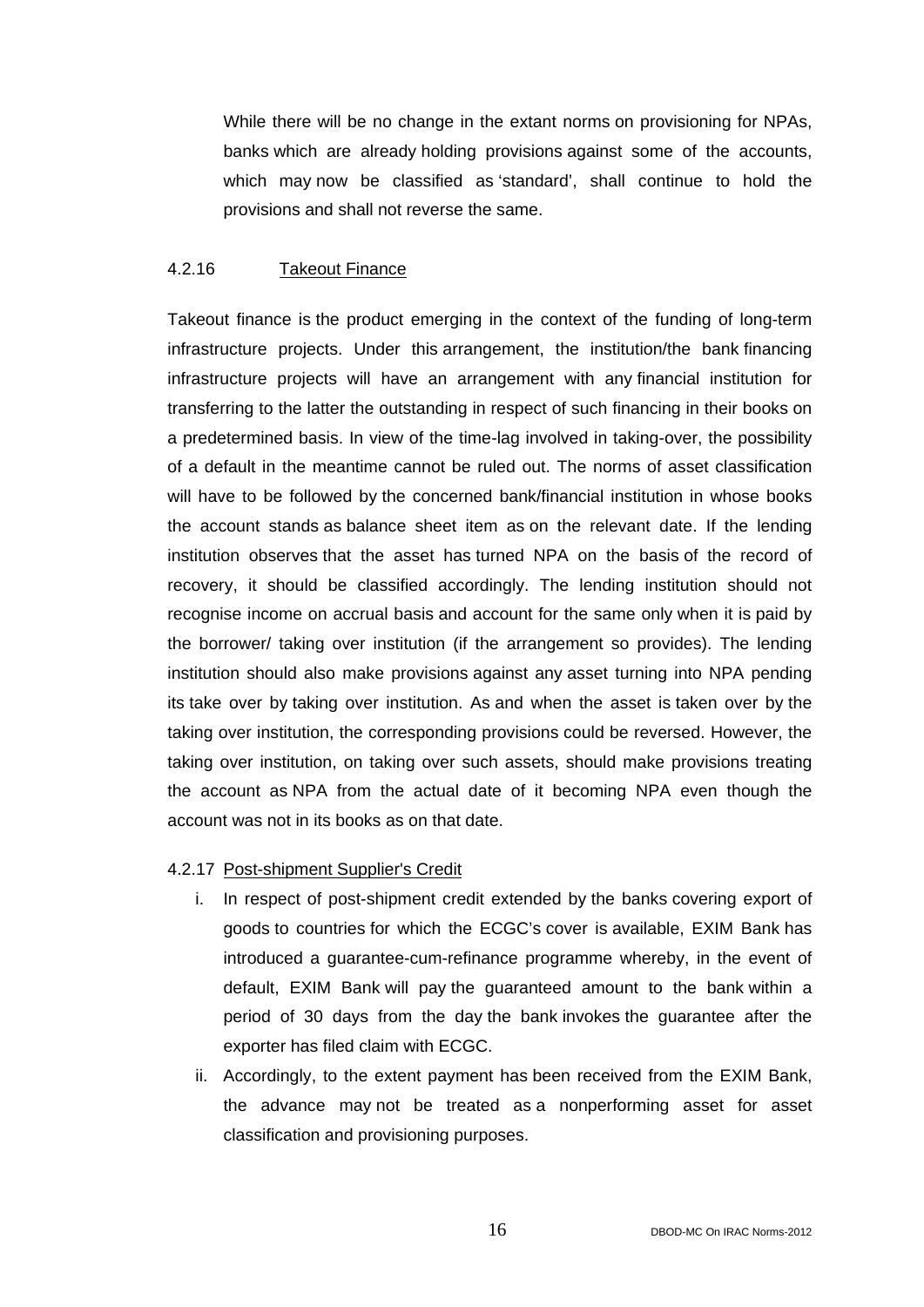### 4.2.18 Export Project Finance

- i. In respect of export project finance, there could be instances where the actual importer has paid the dues to the bank abroad but the bank in turn is unable to remit the amount due to political developments such as war, strife, UN embargo, etc.
- ii. In such cases, where the lending bank is able to establish through documentary evidence that the importer has cleared the dues in full by depositing the amount in the bank abroad before it turned into NPA in the books of the bank, but the importer's country is not allowing the funds to be remitted due to political or other reasons, the asset classification may be made after a period of one year from the date the amount was deposited by the importer in the bank abroad.

# 4.2.19 Advances under rehabilitation approved by BIFR/ TLI

Banks are not permitted to upgrade the classification of any advance in respect of which the terms have been renegotiated unless the package of renegotiated terms has worked satisfactorily for a period of one year. While the existing credit facilities sanctioned to a unit under rehabilitation packages approved by BIFR/term lending institutions will continue to be classified as substandard or doubtful as the case may be, in respect of additional facilities sanctioned under the rehabilitation packages, the Income Recognition, Asset Classification norms will become applicable after a period of one year from the date of disbursement.

# 4.2.20 Transactions Involving Transfer of Assets through Direct Assignment of Cash Flows and the Underlying Securities

i) Originating Bank: The asset classification and provisioning rules in respect of the exposure representing the Minimum Retention Requirement (MRR) of the Originator of the asset would be as under:

> a) The originating bank may maintain a consolidated account of the amount representing MRR if the loans transferred are retail loans. In such a case, the consolidated amount receivable in amortisation of the MRR and its periodicity should be clearly established and the overdue status of the MRR should be determined with reference to repayment of such amount. Alternatively, the originating bank may continue to maintain borrower-wise accounts for the proportionate amounts retained in respect of those accounts. In such a case, the overdue status of the individual loan accounts should be determined with reference to repayment received in each account.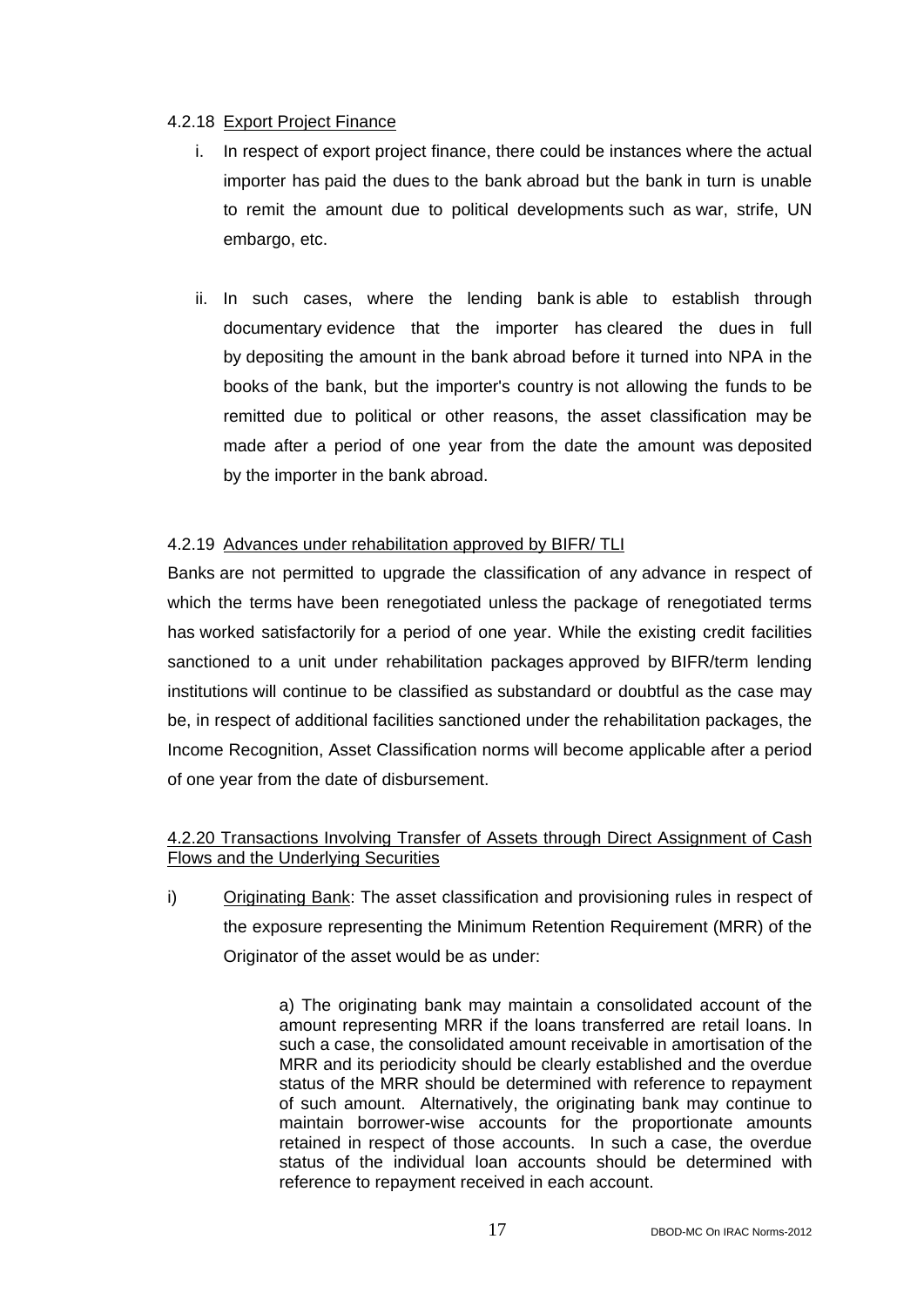b) In the case of transfer of a pool of loans other than retail loans, the originator should maintain borrower-wise accounts for the proportionate amounts retained in respect of each loan. In such a case, the overdue status of the individual loan accounts should be determined with reference to repayment received in each account.

c) If the originating bank acts as a servicing agent of the assignee bank for the loans transferred, it would know the overdue status of loans transferred which should form the basis of classification of the entire MRR/individual loans representing MRR as NPA in the books of the originating bank, depending upon the method of accounting followed as explained in para (a) and (b) above.

ii) Purchasing Bank: In purchase of pools of both retail and non-retail loans, income recognition, asset classification and provisioning norms for the purchasing bank will be applicable based on individual obligors and not based on portfolio. Banks should not apply the asset classification, income recognition and provisioning norms at portfolio level, as such treatment is likely to weaken the credit supervision due to its inability to detect and address weaknesses in individual accounts in a timely manner. If the purchasing bank is not maintaining the individual obligor-wise accounts for the portfolio of loans purchased, it should have an alternative mechanism to ensure application of prudential norms on individual obligor basis, especially the classification of the amounts corresponding to the obligors which need to be treated as NPAs as per existing prudential norms. One such mechanism could be to seek monthly statements containing account-wise details from the servicing agent to facilitate classification of the portfolio into different asset classification categories. Such details should be certified by the authorized officials of the servicing agent. Bank's concurrent auditors, internal auditors and statutory auditors should also conduct checks of these portfolios with reference to the basic records maintained by the servicing agent. The servicing agreement should provide for such verifications by the auditors of the purchasing bank. All relevant information and audit reports should be available for verification by the Inspecting Officials of RBI during the Annual Financial Inspections of the purchasing banks.

iii) The guidelines prescribed above at 4.2.20 (i) & (ii) do not apply to

(a) Transfer of loan accounts of borrowers by a bank to other bank/FIs/NBFCs and vice versa, at the request/instance of borrower;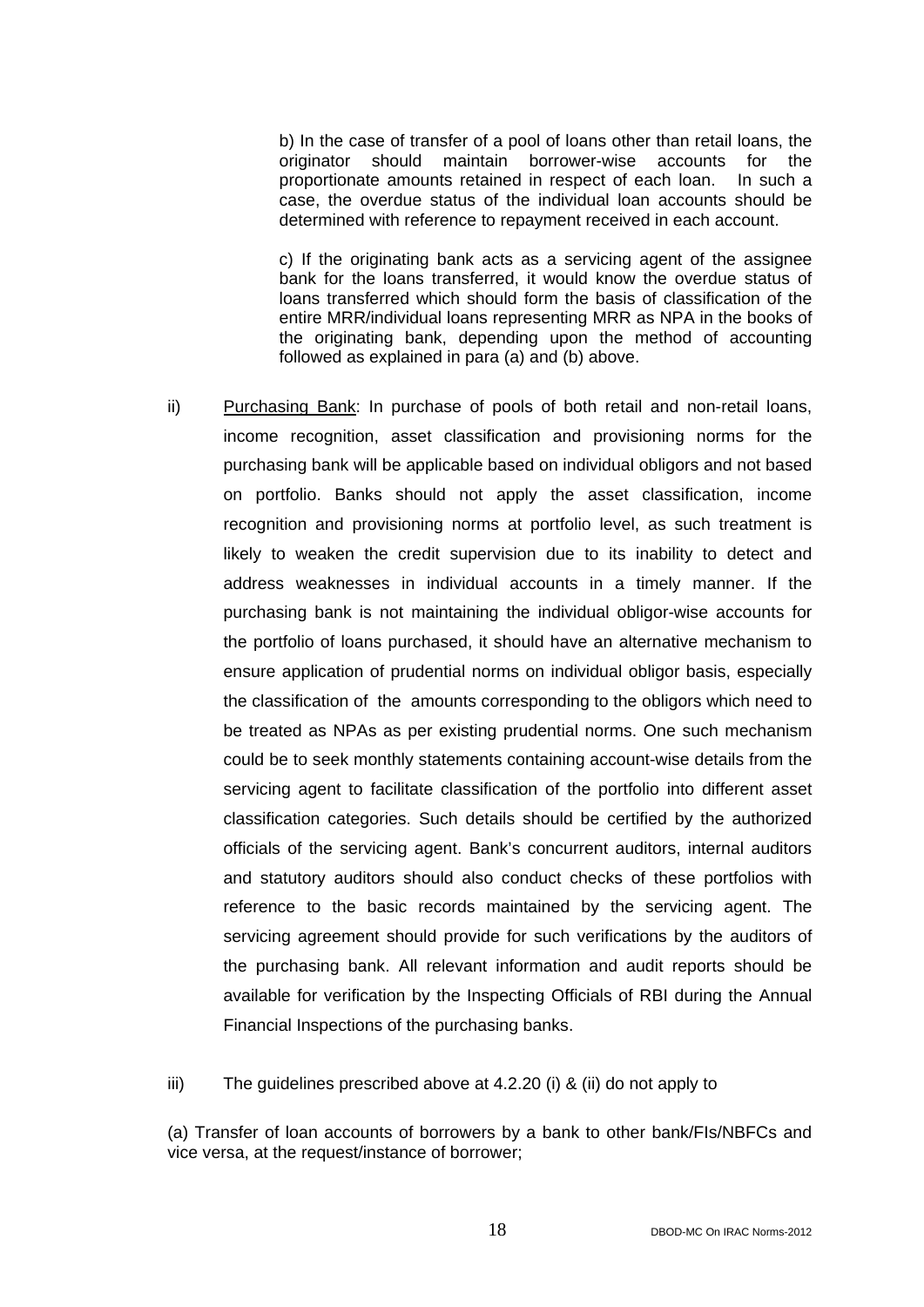- (b) Inter-bank participations;
- (c) Trading in bonds;

(d) Sale of entire portfolio of assets consequent upon a decision to exit the line of business completely. Such a decision should have the approval of Board of Directors of the bank;

(e) Consortium and syndication arrangements and arrangement under Corporate Debt Restructuring mechanism;

(f) Any other arrangement/transactions, specifically exempted by the Reserve Bank of India.

#### **5 PROVISIONING NORMS**

#### 5.1 **General**

5.1.1 The primary responsibility for making adequate provisions for any diminution in the value of loan assets, investment or other assets is that of the bank managements and the statutory auditors. The assessment made by the inspecting officer of the RBI is furnished to the bank to assist the bank management and the statutory auditors in taking a decision in regard to making adequate and necessary provisions in terms of prudential guidelines.

5.1.2 In conformity with the prudential norms, provisions should be made on the nonperforming assets on the basis of classification of assets into prescribed categories as detailed in paragraphs 4 supra. Taking into account the time lag between an account becoming doubtful of recovery, its recognition as such, the realisation of the security and the erosion over time in the value of security charged to the bank, the banks should make provision against substandard assets, doubtful assets and loss assets as below:

#### 5.2 **Loss assets**

Loss assets should be written off. If loss assets are permitted to remain in the books for any reason, 100 percent of the outstanding should be provided for.

#### 5.3 **Doubtful assets**

i. 100 percent of the extent to which the advance is not covered by the realisable value of the security to which the bank has a valid recourse and the realisable value is estimated on a realistic basis.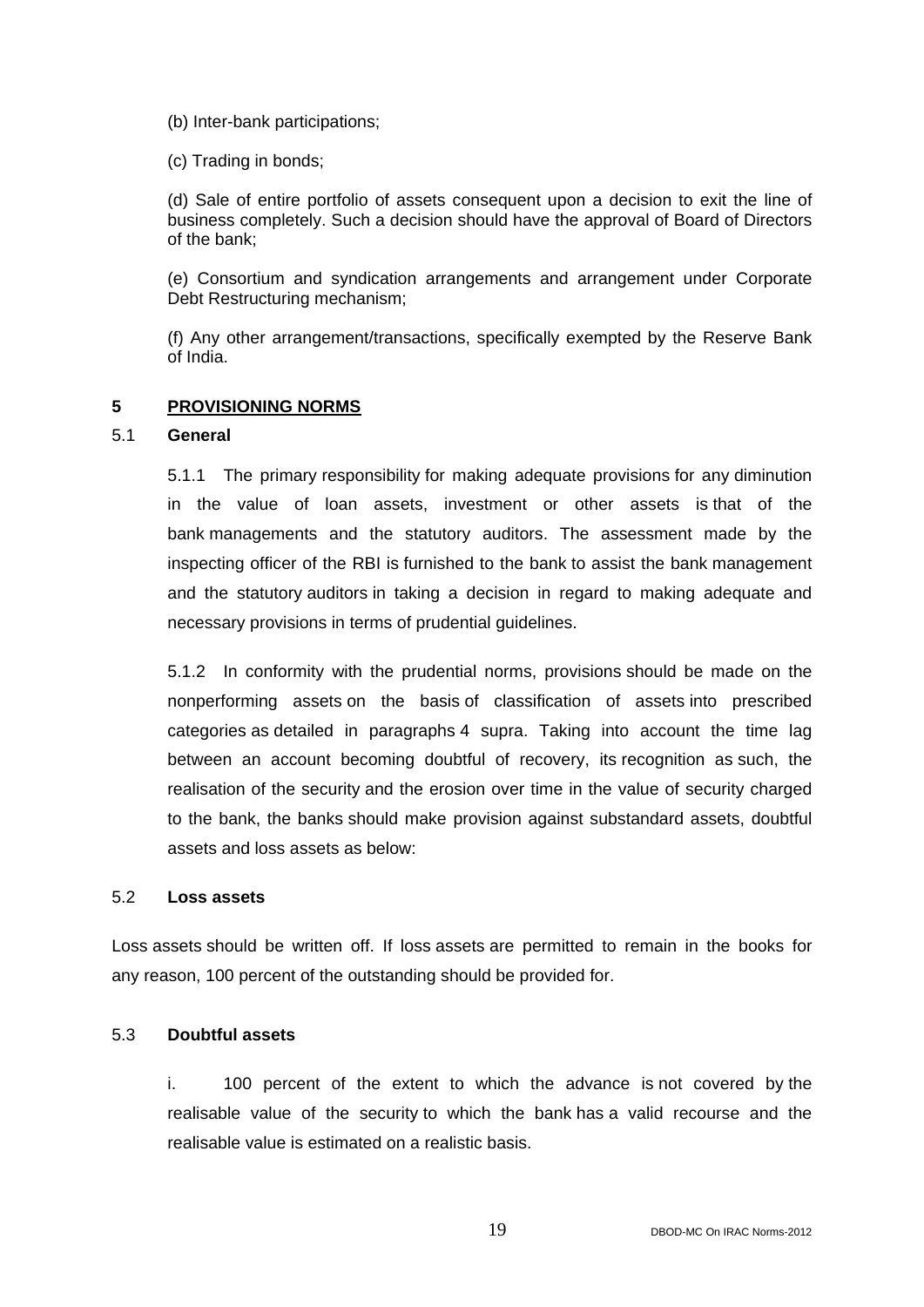ii. In regard to the secured portion, provision may be made on the following basis, at the rates ranging from 25 percent to 100 percent of the secured portion depending upon the period for which the asset has remained doubtful:

| Period for which the advance has<br>remained in 'doubtful' category | <b>Provision requirement</b><br>(%) |  |
|---------------------------------------------------------------------|-------------------------------------|--|
| Up to one year                                                      | 25                                  |  |
| One to three years                                                  | 40                                  |  |
| More than three years                                               | 100                                 |  |

#### Note: Valuation of Security for provisioning purposes

With a view to bringing down divergence arising out of difference in assessment of the value of security, in cases of NPAs with balance of Rs. 5 crore and above stock audit at annual intervals by external agencies appointed as per the guidelines approved by the Board would be mandatory in order to enhance the reliability on stock valuation. Collaterals such as immovable properties charged in favour of the bank should be got valued once in three years by valuers appointed as per the guidelines approved by the Board of Directors.

#### 5.4 **Substandard assets**

(i) A general provision of 15 percent on total outstanding should be made without making any allowance for ECGC guarantee cover and **securities available**.

(ii) The 'unsecured exposures' which are identified as 'substandard' would attract additional provision of 10 per cent, i.e., a total of 25 per cent on the outstanding balance. However, in view of certain safeguards such as escrow accounts available in respect of infrastructure lending, infrastructure loan accounts which are classified as sub-standard will attract a provisioning of 20 per cent instead of the aforesaid prescription of 25 per cent. To avail of this benefit of lower provisioning, the banks should have in place an appropriate mechanism to escrow the cash flows and also have a clear and legal first claim on these cash flows. The provisioning requirement for unsecured 'doubtful' assets is 100 per cent. Unsecured exposure is defined as an exposure where the realisable value of the security, as assessed by the bank/approved valuers/Reserve Bank's inspecting officers, is not more than 10 percent, *ab-initio*, of the outstanding exposure. 'Exposure' shall include all funded and non-funded exposures (including underwriting and similar commitments). 'Security' will mean tangible security properly discharged to the bank and will not include intangible securities like guarantees (including State government guarantees), comfort letters etc.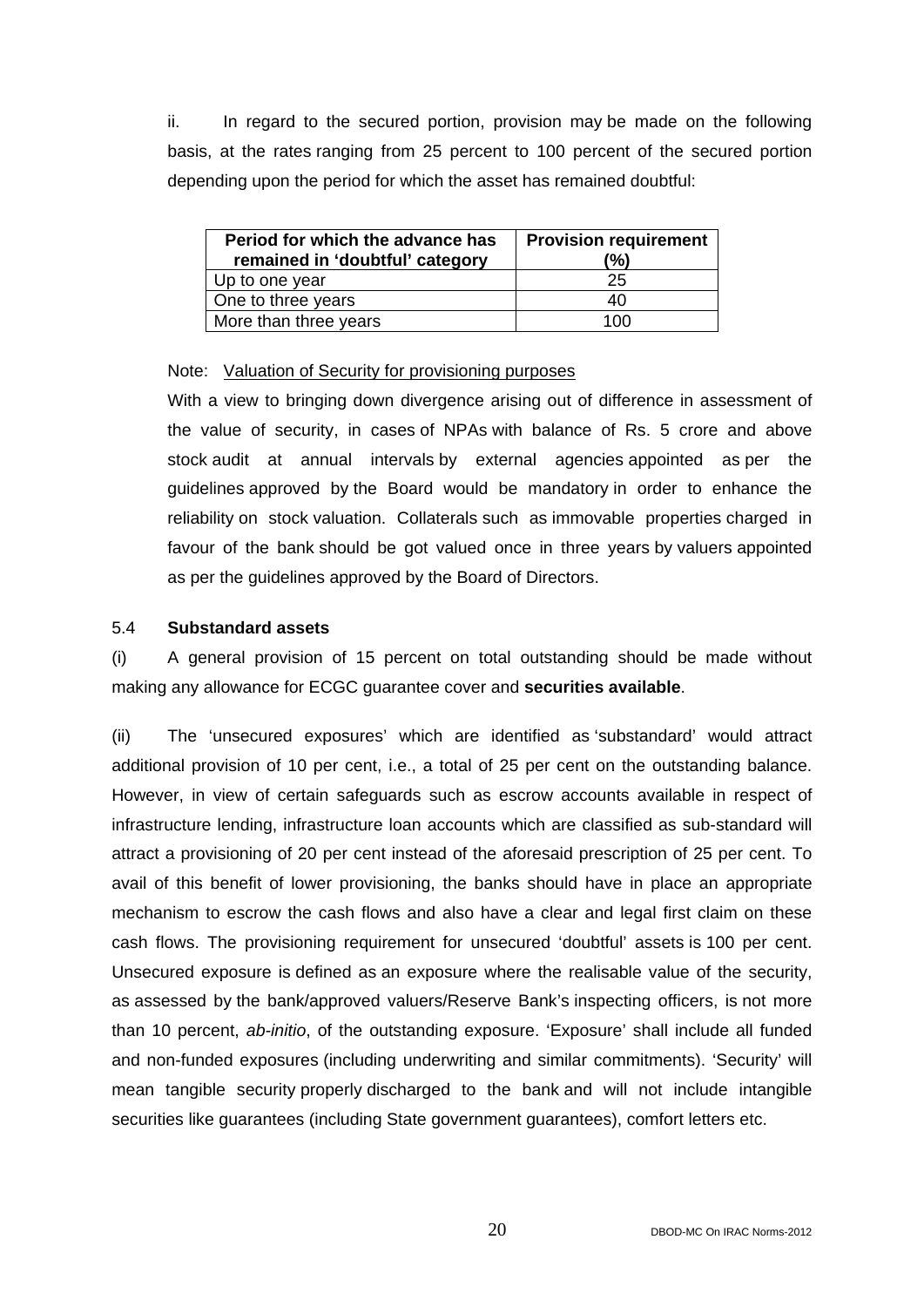(iii) In order to enhance transparency and ensure correct reflection of the unsecured advances in Schedule 9 of the banks' balance sheet, it is advised that the following would be applicable from the financial year 2009-10 onwards :

a) For determining the amount of unsecured advances for reflecting in schedule 9 of the published balance sheet, the rights, licenses, authorisations, etc., charged to the banks as collateral in respect of projects (including infrastructure projects) financed by them, should not be reckoned as tangible security. Hence such advances shall be reckoned as unsecured.

b) However, banks may treat annuities under build-operate-transfer (BOT) model in respect of road / highway projects and toll collection rights, where there are provisions to compensate the project sponsor if a certain level of traffic is not achieved, as tangible securities subject to the condition that banks' right to receive annuities and toll collection rights is legally enforceable and irrevocable.

c) Banks should also disclose the total amount of advances for which intangible securities such as charge over the rights, licenses, authority, etc. has been taken as also the estimated value of such intangible collateral. The disclosure may be made under a separate head in "Notes to Accounts". This would differentiate such loans from other entirely unsecured loans.

### 5.5 **Standard assets**

(i) The provisioning requirements for all types of standard assets stands as below. Banks should make general provision for standard assets at the following rates for the funded outstanding on global loan portfolio basis:

- (a) direct advances to agricultural and Small and Micro Enterprises (SMEs) sectors at 0.25 per cent;
- (b) advances to Commercial Real Estate (CRE) Sector at 1.00 per cent;
- (c) housing loans extended at teaser rates and restructured advances as as indicated in Para 5.9.13 and 5.9.14 respectively
- (d) all other loans and advances not included in (a) (b) and (c) above at 0.40 per cent

 (ii) The provisions on standard assets should not be reckoned for arriving at net NPAs.

(iii) The provisions towards Standard Assets need not be netted from gross advances but shown separately as 'Contingent Provisions against Standard Assets' under 'Other Liabilities and Provisions Others' in Schedule 5 of the balance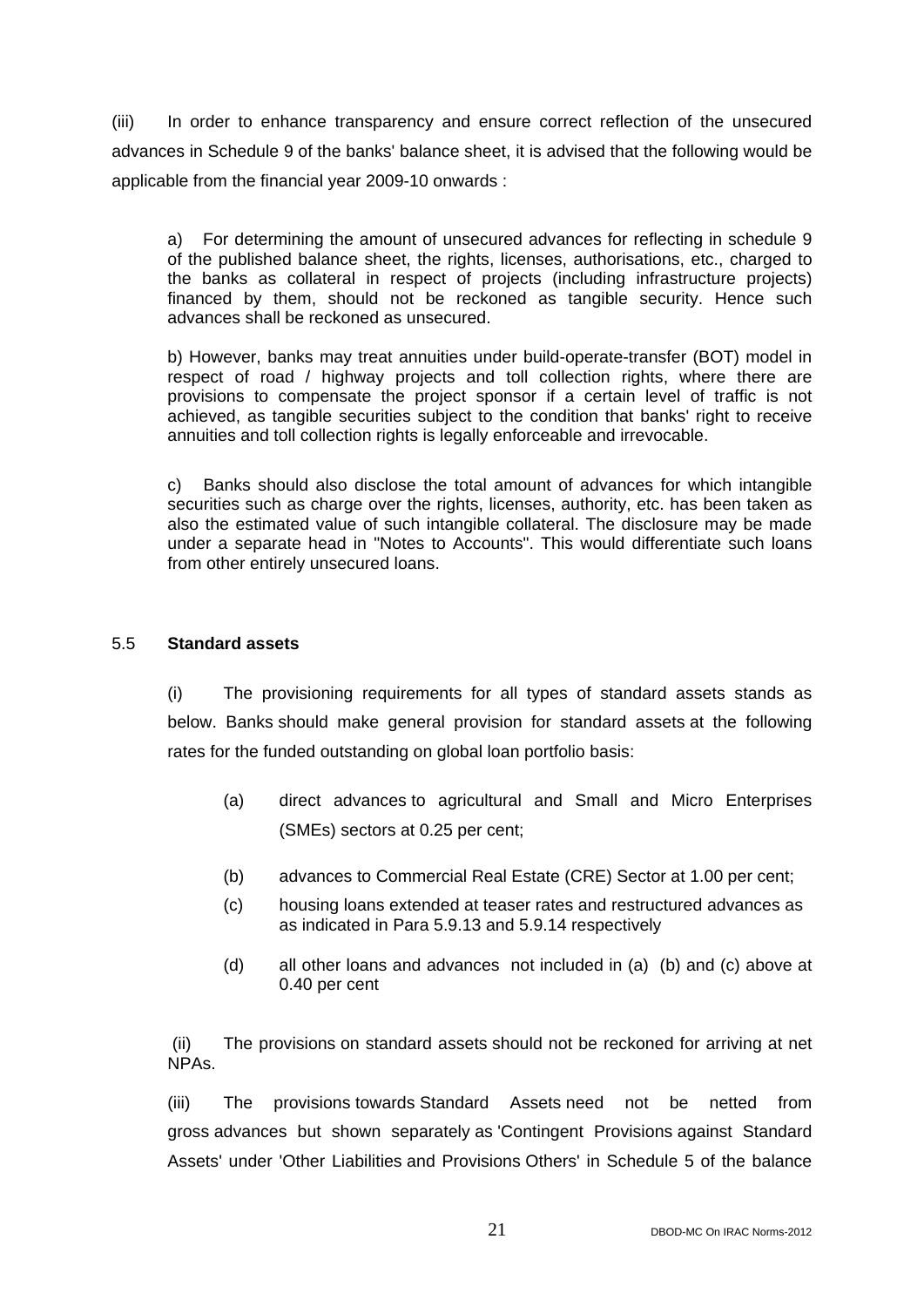sheet.

(iv) It is clarified that the Medium Enterprises will attract 0.40% standard asset provisioning. The definition of the terms Micro Enterprises, Small Enterprises, and Medium Enterprises shall be in terms of [Master Circular RPCD.SME&NFS.BC.No.](http://rbi.org.in/scripts/NotificationUser.aspx?Id=6553&Mode=0)  [9/06.02.31/2011-12 dated July 1, 2011](http://rbi.org.in/scripts/NotificationUser.aspx?Id=6553&Mode=0) on Lending to Micro, Small & Medium Enterprises (MSME) Sector.

(v) While the provisions on individual portfolios are required to be calculated at the rates applicable to them, the excess or shortfall in the provisioning, vis-a-vis the position as on any previous date, should be determined on an aggregate basis. If the provisions required to be held on an aggregate basis are less than the provisions held as on November 15, 2008, the provisions rendered surplus should not be reversed to Profit and Loss account; but should continue to be maintained at the level existed as on November 15, 2008. In case of shortfall determined on aggregate basis, the balance should be provided for by debit to Profit and Loss account.

### 5.6 **Prudential norms on creation and utilisation of floating provisions**

### 5.6.1 Principle for creation of floating provisions by banks

The bank's board of directors should lay down approved policy regarding the level to which the floating provisions can be created. The bank should hold floating provisions for 'advances' and 'investments' separately and the guidelines prescribed will be applicable to floating provisions held for both 'advances' & 'investment' portfolios.

# 5.6.2 Principle for utilisation of floating provisions by banks

- i The floating provisions should not be used for making specific provisions as per the extant prudential guidelines in respect of nonperforming assets or for making regulatory provisions for standard assets. The floating provisions can be used only for contingencies under extraordinary circumstances for making specific provisions in impaired accounts after obtaining board's approval and with prior permission of RBI. The boards of the banks should lay down an approved policy as to what circumstances would be considered extraordinary.
- ii To facilitate banks' Boards to evolve suitable policies in this regard, it is clarified that the extra-ordinary circumstances refer to losses which do not arise in the normal course of business and are exceptional and non-recurring in nature.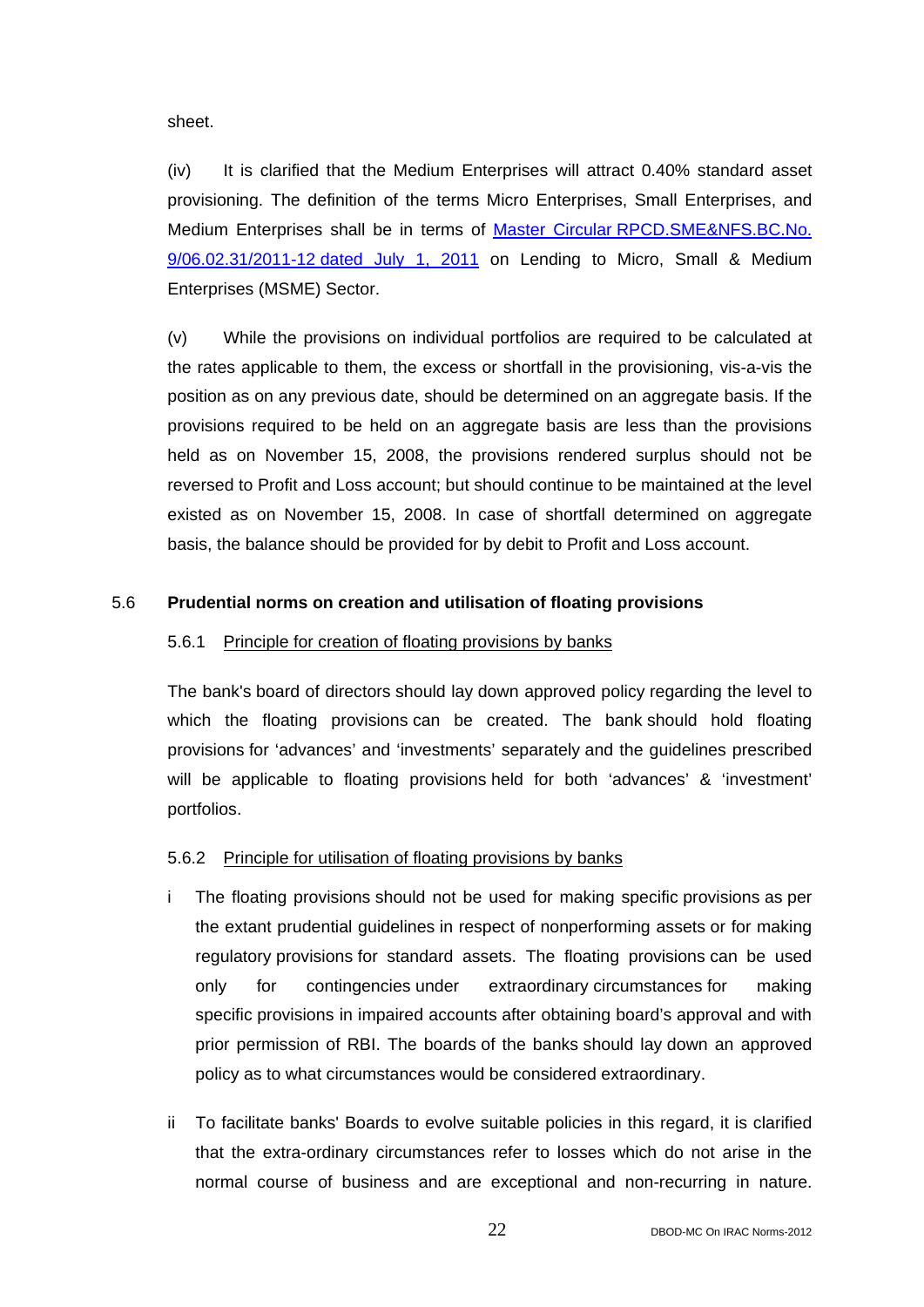These extra-ordinary circumstances could broadly fall under three categories viz. General, Market and Credit. Under general category, there can be situations where bank is put unexpectedly to loss due to events such as civil unrest or collapse of currency in a country. Natural calamities and pandemics may also be included in the general category. Market category would include events such as a general melt down in the markets, which affects the entire financial system. Among the credit category, only exceptional credit losses would be considered as an extra-ordinary circumstance.

iii In terms of the Agricultural Debt Waiver and Debt Relief Scheme, 2008, lending institutions shall neither claim from the Central Government, nor recover from the farmer, interest in excess of the principal amount, unapplied interest, penal interest, legal charges, inspection charges and miscellaneous charges, etc. All such interest / charges will be borne by the lending institutions. In view of the extraordinary circumstances in which the banks are required to bear such interest / charges, banks are allowed, as a one time measure, to utilise, at their discretion, the Floating Provisions held for 'advances' portfolio, only to the extent of meeting the interest / charges referred to above.

### 5.6.3 Accounting

Floating provisions cannot be reversed by credit to the profit and loss account. They can only be utilised for making specific provisions in extraordinary circumstances as mentioned above. Until such utilisation, these provisions can be netted off from gross NPAs to arrive at disclosure of net NPAs. Alternatively, they can be treated as part of Tier II capital within the overall ceiling of 1.25 % of total risk weighted assets.

### 5.6.4 Disclosures

Banks should make comprehensive disclosures on floating provisions in the "notes on accounts" to the balance sheet on (a) opening balance in the floating provisions account, (b) the quantum of floating provisions made in the accounting year, (c) purpose and amount of draw down made during the accounting year, and (d) closing balance in the floating provisions account.

# 5.7 **Additional Provisions for NPAs at higher than prescribed rates**

The regulatory norms for provisioning represent the minimum requirement. A bank may voluntarily make specific provisions for advances at rates which are higher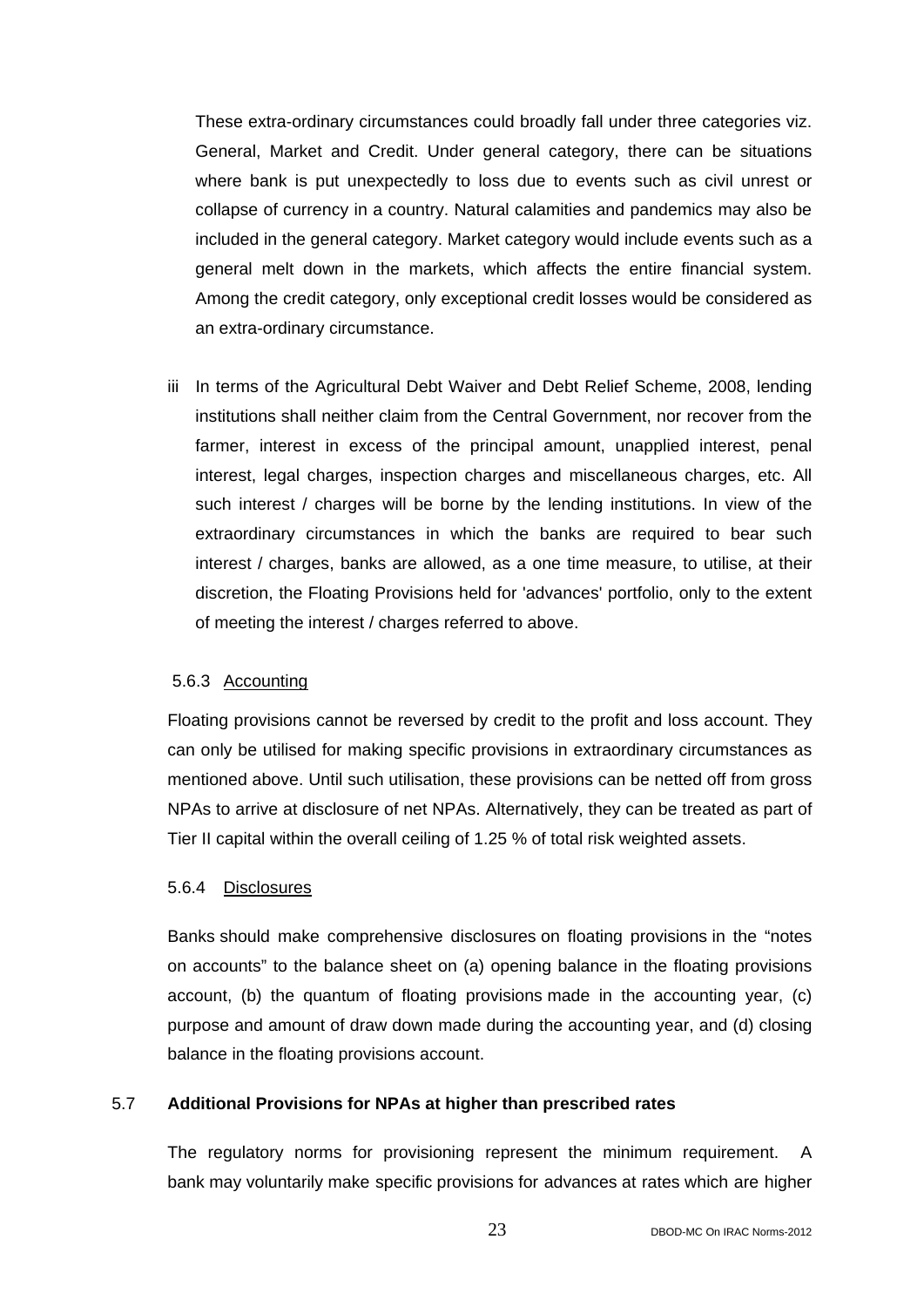than the rates prescribed under existing regulations, to provide for estimated actual loss in collectible amount, provided such higher rates are approved by the Board of Directors and consistently adopted from year to year. Such additional provisions are not to be considered as floating provisions. The additional provisions for NPAs, like the minimum regulatory provision on NPAs, may be netted off from gross NPAs to arrive at the net NPAs

### 5.8 **Provisions on Leased Assets**

### i) Substandard assets

a) 15 percent of the sum of the net investment in the lease and the unrealised portion of finance income net of finance charge component. The terms 'net investment in the lease', 'finance income' and 'finance charge' are as defined in 'AS 19 Leases' issued by the ICAI.

b) Unsecured lease exposures, as defined in paragraph 5.4 above, which are identified as 'substandard' would attract additional provision of 10 per cent, i.e., a total of 25 per cent.

# ii) Doubtful assets

100 percent of the extent to which, the finance is not secured by the realisable value of the leased asset. Realisable value is to be estimated on a realistic basis. In addition to the above provision, provision at the following rates should be made on the sum of the net investment in the lease and the unrealised portion of finance income net of finance charge component of the secured portion, depending upon the period for which asset has been doubtful:

| Period for which the advance has<br>remained in 'doubtful' category | <b>Provision</b><br>requirement (%) |
|---------------------------------------------------------------------|-------------------------------------|
| Up to one year                                                      | 25                                  |
| One to three years                                                  | 40                                  |
| More than three years                                               | 100                                 |

### **iii) Loss assets**

The entire asset should be written off. If for any reason, an asset is allowed to remain in books, 100 percent of the sum of the net investment in the lease and the unrealised portion of finance income net of finance charge component should be provided for.

### 5.9 **Guidelines for Provisions under Special Circumstances**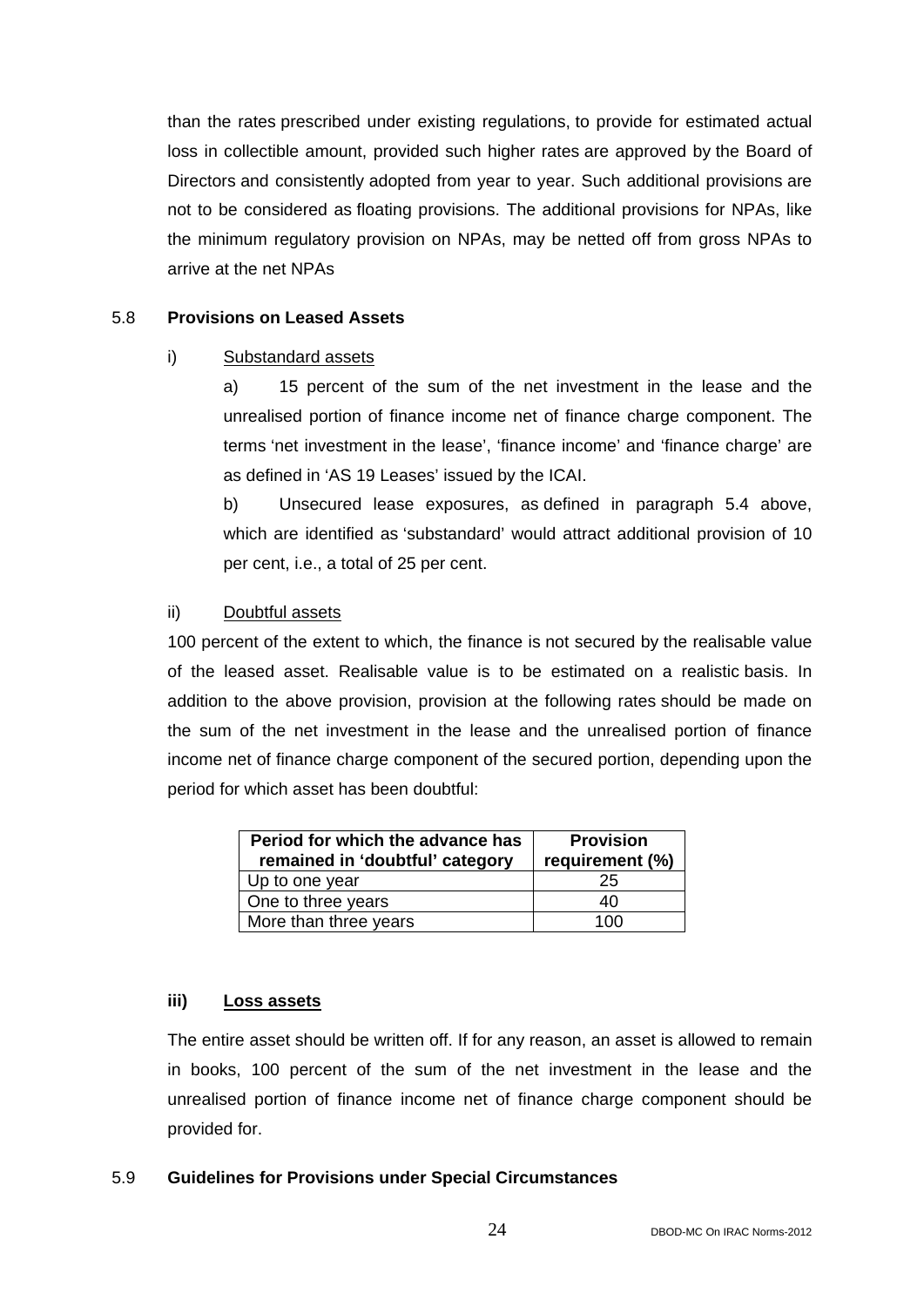5.9.1 Advances granted under rehabilitation packages approved by BIFR/term lending institutions

(i) In respect of advances under rehabilitation package approved by BIFR/term lending institutions, the provision should continue to be made in respect of dues to the bank on the existing credit facilities as per their classification as substandard or doubtful asset.

(ii) As regards the additional facilities sanctioned as per package finalised by BIFR and/or term lending institutions, provision on additional facilities sanctioned need not be made for a period of one year from the date of disbursement.

 (iii) In respect of additional credit facilities granted to SSI units which are identified as sick [as defined in Section IV (Para 4.6) of circular [RPCD.SME&NFS.BC.No.9/06.02.31/2011-12 dated 1 July 2011\]](http://rbi.org.in/scripts/NotificationUser.aspx?Id=6553&Mode=0#p4.6) and where rehabilitation packages/nursing programmes have been drawn by the banks themselves or under consortium arrangements, no provision need be made for a period of one year.

5.9.2 Advances against term deposits, NSCs eligible for surrender, IVPs, KVPs, gold ornaments, government & other securities and life insurance policies would attract provisioning requirements as applicable to their asset classification status.

#### 5.9.3 Treatment of interest suspense account

Amounts held in Interest Suspense Account should not be reckoned as part of provisions. Amounts lying in the Interest Suspense Account should be deducted from the relative advances and thereafter, provisioning as per the norms, should be made on the balances after such deduction.

### 5.9.4 Advances covered by ECGC guarantee

In the case of advances classified as doubtful and guaranteed by ECGC, provision should be made only for the balance in excess of the amount guaranteed by the Corporation. Further, while arriving at the provision required to be made for doubtful assets, realisable value of the securities should first be deducted from the outstanding balance in respect of the amount guaranteed by the Corporation and then provision made as illustrated hereunder: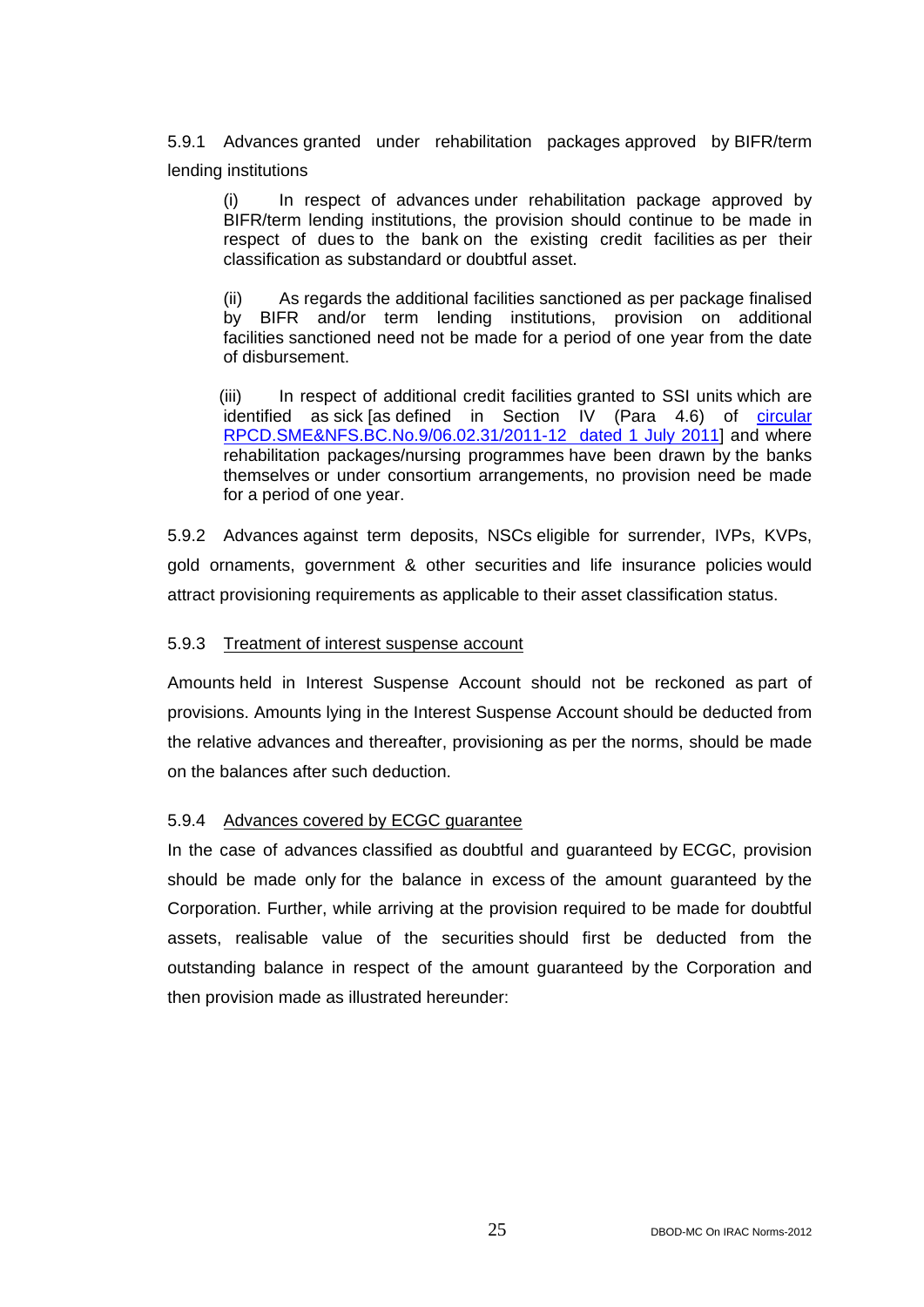# Example

| <b>Outstanding Balance</b>                            | Rs. 4 lakhs                                                       |
|-------------------------------------------------------|-------------------------------------------------------------------|
| <b>ECGC Cover</b>                                     | 50 percent                                                        |
| Period for which the advance has<br>remained doubtful | More than 2 years remained doubtful<br>(say as on March 31, 2012) |
| Value of security held                                | <b>Rs. 1.50 lakhs</b>                                             |

# Provision required to be made

| Outstanding balance                      | <b>Rs. 4.00 lakhs</b>                    |  |
|------------------------------------------|------------------------------------------|--|
| Less: Value of security held             | <b>Rs. 1.50 lakhs</b>                    |  |
| Unrealised balance                       | Rs. 2.50 lakhs                           |  |
| Less: ECGC Cover                         |                                          |  |
| (50% of unrealisable balance)            | <b>Rs. 1.25 lakhs</b>                    |  |
| Net unsecured balance                    | Rs. 1.25 lakhs                           |  |
| Provision for unsecured portion of       | Rs. 1.25 lakhs ( $@$ 100 percent of      |  |
| advance                                  | unsecured portion)                       |  |
| Provision for secured portion of advance | $Rs.0.60$ lakhs ( $@$ 40 per cent of the |  |
| (as on March 31, 2012)                   | secured portion)                         |  |
| Total provision to be made               | Rs.1.85 lakhs (as on March 31, 2012)     |  |

# 5.9.5 Advance covered by Credit Guarantee Fund Trust For Micro And Small Enterprises (CGTMSE) guarantee

In case the advance covered by CGTMSE guarantee becomes nonperforming, no provision need be made towards the guaranteed portion. The amount outstanding in excess of the guaranteed portion should be provided for as per the extant guidelines on provisioning for nonperforming advances. An illustrative example is given below:

| Example                                               |                                                                                                             |  |  |  |
|-------------------------------------------------------|-------------------------------------------------------------------------------------------------------------|--|--|--|
| <b>Outstanding Balance</b>                            | Rs. 10 lakhs                                                                                                |  |  |  |
| <b>CGTMSE Cover</b>                                   | 75% of the amount outstanding or 75% of the<br>unsecured amount or Rs.37.50 lakh, whichever<br>is the least |  |  |  |
| Period for which the advance has<br>remained doubtful | More than 2 years remained doubtful (say<br>as on March 31, 2012)                                           |  |  |  |
| Value of security held                                | <b>Rs. 1.50 lakhs</b>                                                                                       |  |  |  |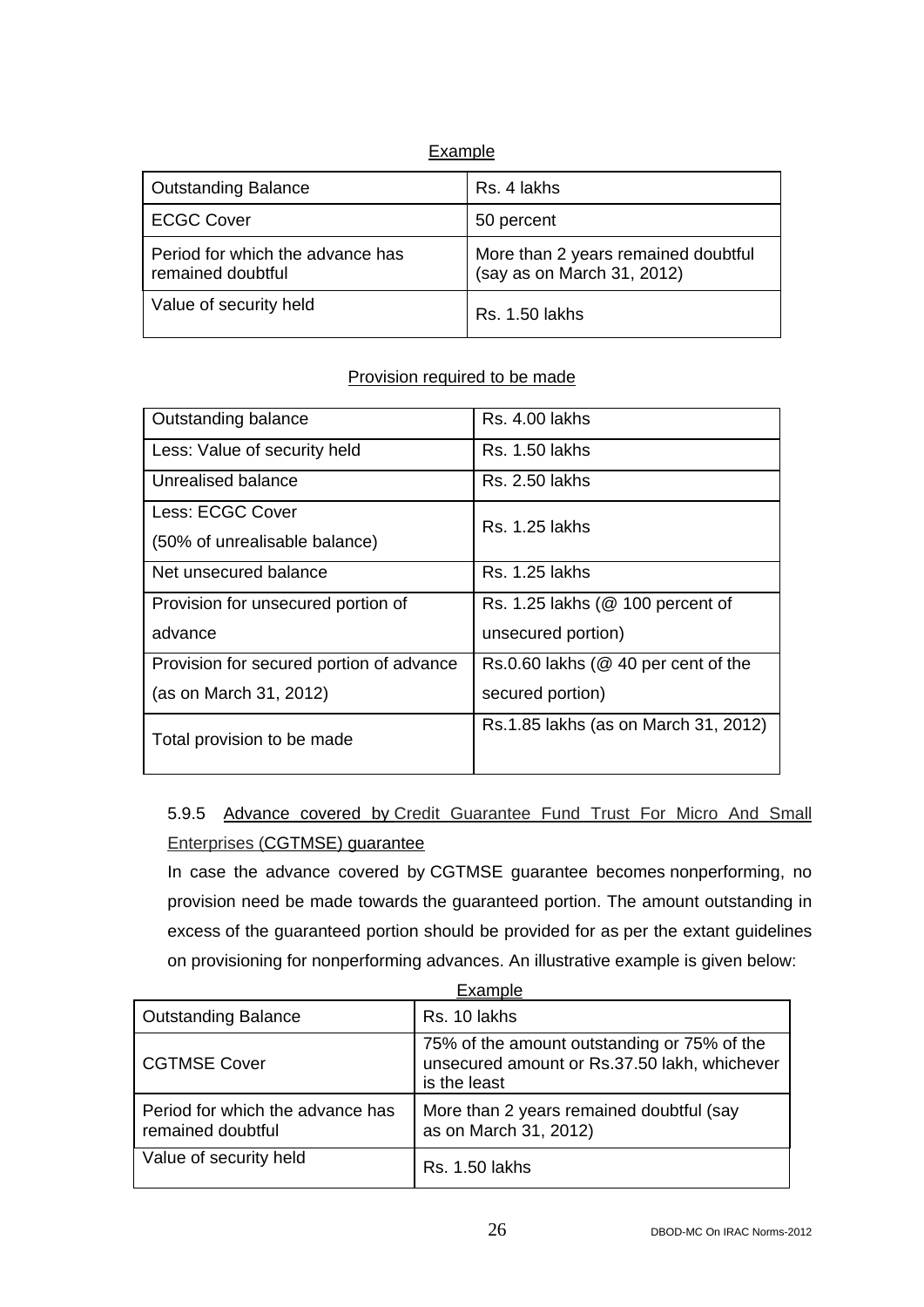### Provision required to be made

| Balance outstanding                                                      | Rs.10.00 lakh |
|--------------------------------------------------------------------------|---------------|
| Less: Value of security                                                  | Rs. 1.50 lakh |
| Unsecured amount                                                         | Rs. 8.50 lakh |
| Less: CGTMSE cover (75%)                                                 | Rs. 6.38 lakh |
| Net unsecured and uncovered<br>portion:                                  | Rs. 2.12 lakh |
| Provision for Secured portion @<br>40% of Rs.1.50 lakh                   | Rs.0.60 lakh  |
| Provision for Unsecured &<br>uncovered portion @ 100% of<br>Rs.2.12 lakh | Rs.2.12 lakh  |
| Total provision required                                                 | Rs.2.72 lakh  |

# 5.9.6 Takeout finance

The lending institution should make provisions against a 'takeout finance' turning into NPA pending its takeover by the taking-over institution. As and when the asset is taken-over by the taking-over institution, the corresponding provisions could be reversed.

# 5.9.7 Reserve for Exchange Rate Fluctuations Account (RERFA)

When exchange rate movements of Indian rupee turn adverse, the outstanding amount of foreign currency denominated loans (where actual disbursement was made in Indian Rupee) which becomes overdue, goes up correspondingly, with its attendant implications of provisioning requirements. Such assets should not normally be revalued. In case such assets need to be revalued as per requirement of accounting practices or for any other requirement, the following procedure may be adopted:

- $\triangleright$  The loss on revaluation of assets has to be booked in the bank's Profit & Loss Account.
- $\triangleright$  Besides the provisioning requirement as per Asset Classification, banks should treat the full amount of the Revaluation Gain relating to the corresponding assets, if any, on account of Foreign Exchange Fluctuation as provision against the particular assets.

### 5.9.8 Provisioning for country risk

Banks shall make provisions, with effect from the year ending 31 March 2003, on the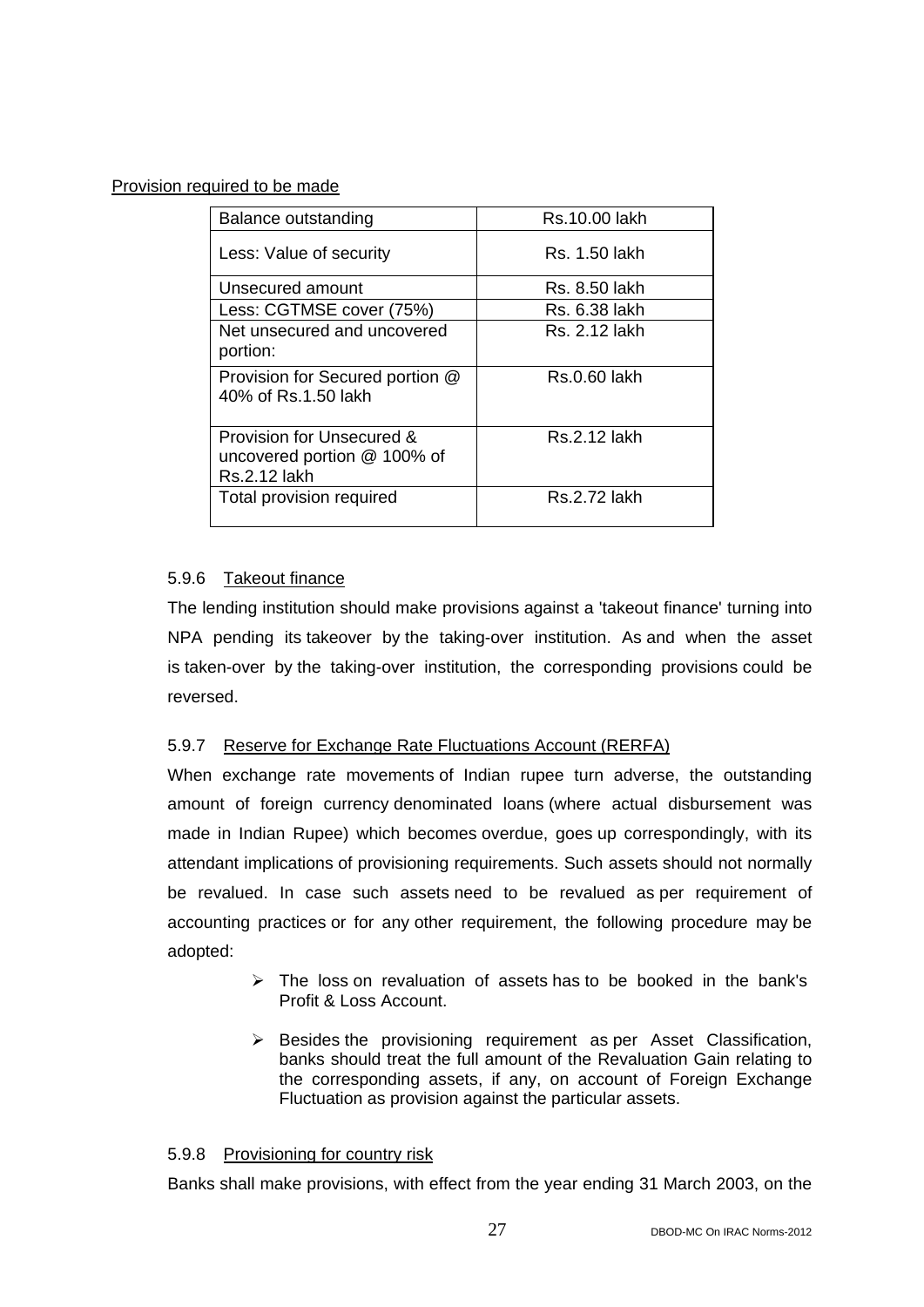net funded country exposures on a graded scale ranging from 0.25 to 100 percent according to the risk categories mentioned below. To begin with, banks shall make provisions as per the following schedule:

| <b>Risk category</b> | <b>ECGC</b><br><b>Classification</b> | <b>Provisioning</b><br><b>Requirement</b><br>(per cent) |  |
|----------------------|--------------------------------------|---------------------------------------------------------|--|
| Insignificant        | A1                                   | 0.25                                                    |  |
| Low                  | A2                                   | 0.25                                                    |  |
| Moderate             | B1                                   | 5                                                       |  |
| High                 | B2                                   | 20                                                      |  |
| Very high            | C <sub>1</sub>                       | 25                                                      |  |
| Restricted           | C <sub>2</sub>                       | 100                                                     |  |
| Off-credit           |                                      | 100                                                     |  |

Banks are required to make provision for country risk in respect of a country where its net funded exposure is one per cent or more of its total assets.

The provision for country risk shall be in addition to the provisions required to be held according to the asset classification status of the asset. In the case of 'loss assets' and 'doubtful assets', provision held, including provision held for country risk, may not exceed 100% of the outstanding.

Banks may not make any provision for 'home country' exposures i.e. exposure to India. The exposures of foreign branches of Indian banks to the host country should be included. Foreign banks shall compute the country exposures of their Indian branches and shall hold appropriate provisions in their Indian books. However, their exposures to India will be excluded.

Banks may make a lower level of provisioning (say 25% of the requirement) in respect of short-term exposures (i.e. exposures with contractual maturity of less than 180 days).

### 5.9.9 Excess Provisions on sale of Standard Asset / NPAs

(a) If the sale is in respect of Standard Asset and the sale consideration is higher than the book value, the excess provisions may be credited to Profit and Loss Account.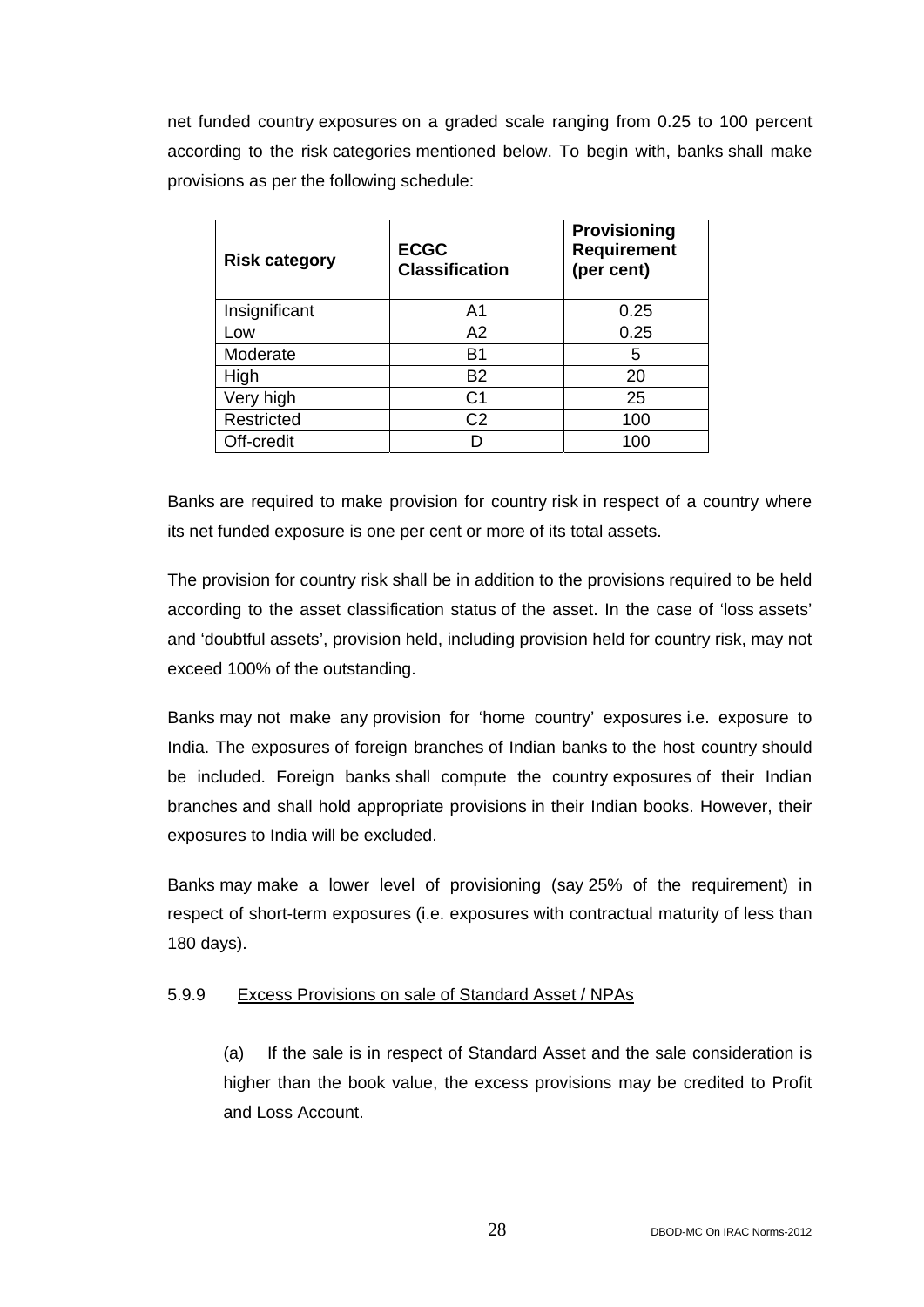(b) Excess provisions which arise on sale of NPAs can be admitted as Tier II capital subject to the overall ceiling of 1.25% of total Risk Weighted Assets. Accordingly, these excess provisions that arise on sale of NPAs would be eligible for Tier II status in terms of paragraph 4.3.2 of Master Circular [DBOD.No.BP.BC.11/21.06.001/2011-12 dated July 01, 2011](http://rbi.org.in/scripts/NotificationUser.aspx?Id=6516&Mode=0) on Prudential guidelines on Capital Adequacy and Market Discipline - New Capital Adequacy Framework (NCAF) and paragraph 2.1.1.2.C of [Master Circular](http://rbi.org.in/scripts/NotificationUser.aspx?Id=6517&Mode=0)  [DBOD.No.BP.BC.17/21.01.002/2011-12 dated July 1, 2011](http://rbi.org.in/scripts/NotificationUser.aspx?Id=6517&Mode=0) on Prudential Norms on Capital adequacy - Basel I Framework.

### 5.9.10 Provisions for Diminution of Fair Value

Provisions for diminution of fair value of restructured advances, both in respect of Standard Assets as well as NPAs, made on account of reduction in rate of interest and / or reschedulement of principal amount are permitted to be netted from the relative asset.

### 5.9.11 Provisioning norms for Liquidity facility provided for Securitisation transactions

The amount of liquidity facility drawn and outstanding for more than 90 days, in respect of securitisation transactions undertaken in terms of our guidelines on securitisation dated February 1, 2006, should be fully provided for.

### 5.9.12 Provisioning requirements for derivative exposures

Credit exposures computed as per the current marked to market value of the contract, arising on account of the interest rate & foreign exchange derivative transactions, credit default swaps and gold, shall also attract provisioning requirement as applicable to the loan assets in the 'standard' category, of the concerned counterparties. All conditions applicable for treatment of the provisions for standard assets would also apply to the aforesaid provisions for derivative and gold exposures.

### 5.9.13 Provisioning for housing loans at teaser rates

It has been observed that some banks are following the practice of sanctioning housing loans at teaser rates i.e. at comparatively lower rates of interest in the first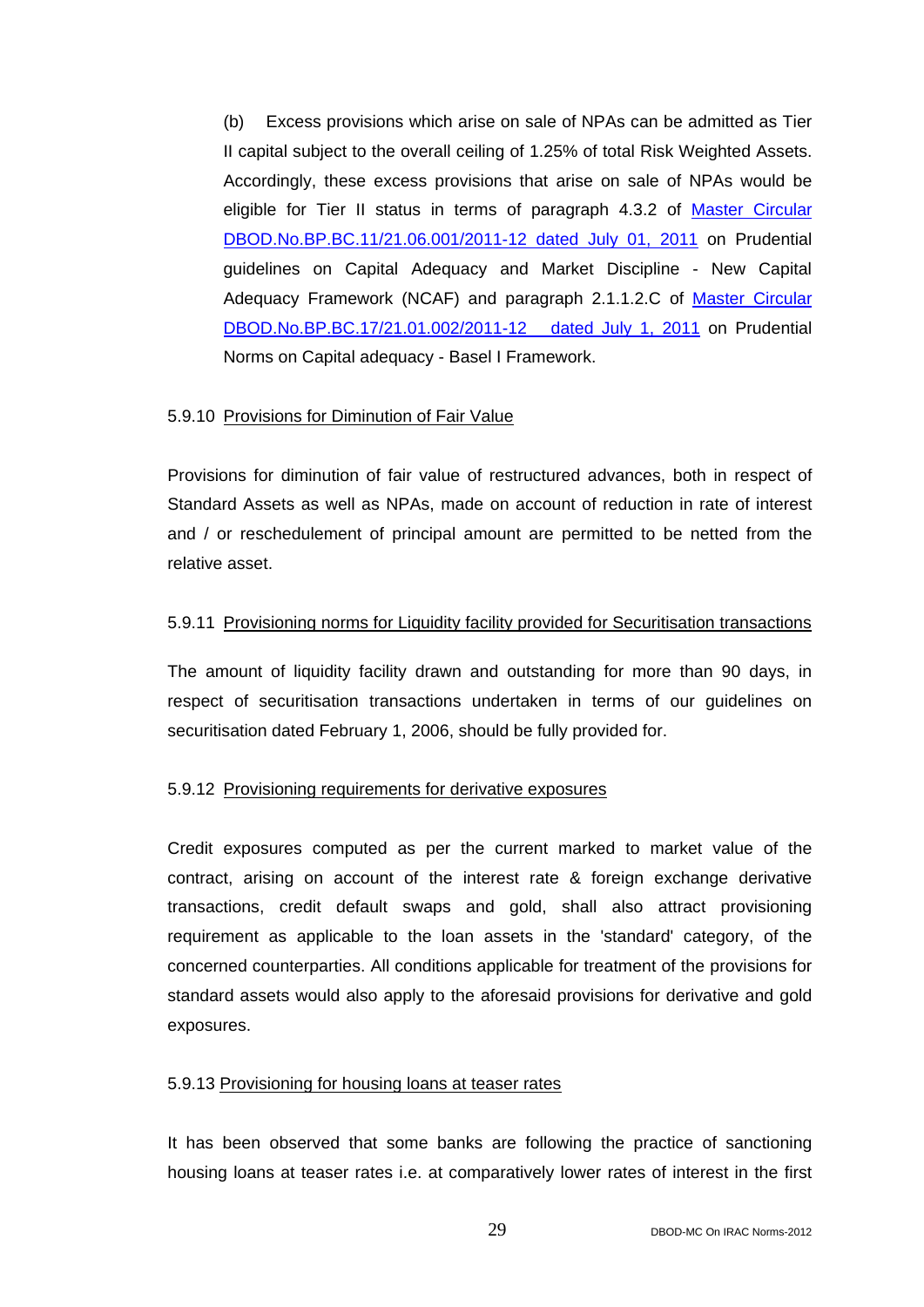few years, after which rates are reset at higher rates. This practice raises concern as some borrowers may find it difficult to service the loans once the normal interest rate, which is higher than the rate applicable in the initial years, becomes effective. It has been also observed that many banks at the time of initial loan appraisal, do not take into account the repaying capacity of the borrower at normal lending rates. Therefore, in view of the higher risk associated with such loans, the standard asset provisioning on the outstanding amount has been increased from 0.40 per cent to 2.00 per cent with immediate effect. The provisioning on these assets would revert to 0.40 per cent after 1 year from the date on which the rates are reset at higher rates if the accounts remain 'standard'.

#### 5.9.14 Restructured Advances:

i. Restructured accounts classified as standard advances will attract a provision of 2 per cent in the first two years from the date of restructuring. In cases of moratorium on payment of interest/principal after restructuring, such advances will attract a provision of 2 per cent for the period covering moratorium and two years thereafter; and

ii. Restructured accounts classified as non-performing advances, when upgraded to standard category will attract a provision of 2 per cent in the first year from the date of upgradation

### 5.10 **Provisioning Coverage Ratio**

- i. Provisioning Coverage Ratio (PCR) is essentially the ratio of provisioning to gross non-performing assets and indicates the extent of funds a bank has kept aside to cover loan losses.
- ii. From a macro-prudential perspective, banks should build up provisioning and capital buffers in good times i.e. when the profits are good, which can be used for absorbing losses in a downturn. This will enhance the soundness of individual banks, as also the stability of the financial sector. It was, therefore, decided that banks should augment their provisioning cushions consisting of specific provisions against NPAs as well as floating provisions, and ensure that their total provisioning coverage ratio, including floating provisions, is not less than 70 per cent. Accordingly, banks were advised to achieve this norm not later than end-September 2010.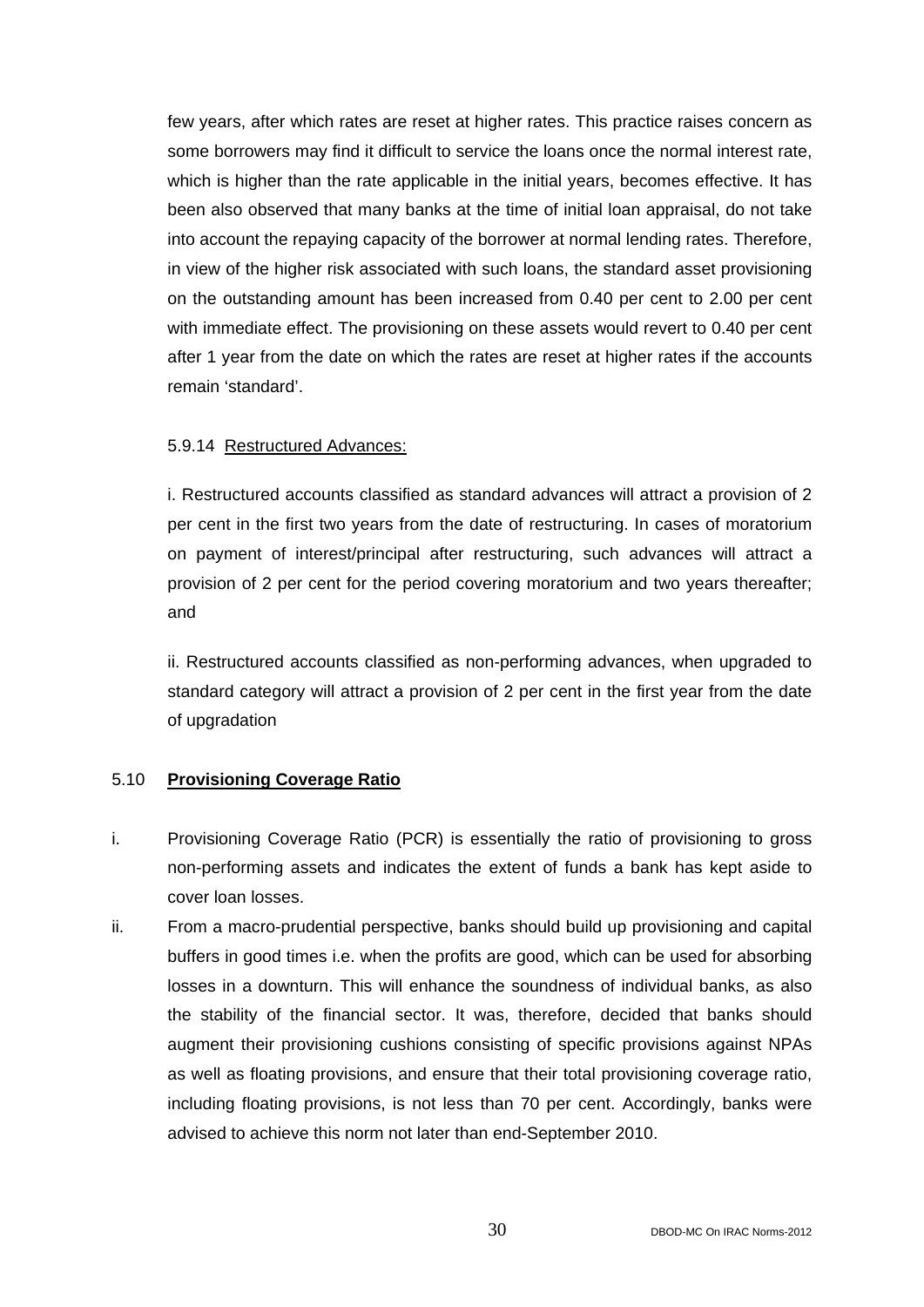iii. Majority of the banks had achieved PCR of 70 percent and had represented to RBI whether the prescribed PCR is required to be maintained on an ongoing basis. The matter was examined and till such time RBI introduces a more comprehensive methodology of countercyclical provisioning taking into account the international standards as are being currently developed by Basel Committee on Banking Supervision (BCBS) and other provisioning norms, banks were advised that :

> a) the PCR of 70 percent may be with reference to the gross NPA position in banks as on September 30, 2010;

> b) the surplus of the provision under PCR vis-a-vis as required as per prudential norms should be segregated into an account styled as "countercyclical provisioning buffer", computation of which may be undertaken as per the format given in Annex - 3; and

> c) this buffer will be allowed to be used by banks for making specific provisions for NPAs during periods of system wide downturn, with the prior approval of RBI.

- iv. Some of the banks that had been granted extension of time beyond the stipulated date i.e. September 30, 2010 for achieving the PCR of 70 percent on their request, should calculate the required provisions for 70 percent PCR as on September 30, 2010 and compute the shortfall there from. This shortfall should be built up at the earliest and these banks should reassess the further time required beyond March 31, 2011, if any, to build up the buffer and seek approval from RBI.
- v. The PCR of the bank should be disclosed in the Notes to Accounts to the Balance Sheet.

#### **6. Guidelines on sale of financial assets to Securitisation Company (SC)/ Reconstruction Company (RC) (created under the Securitisation and Reconstruction of Financial Assets and Enforcement of Security Interest Act, 2002) and related issues**

#### **6.1 Scope**

These guidelines would be applicable to sale of financial assets enumerated in paragraph 6.3 below, by banks/ FIs, for asset reconstruction/ securitisation under the Securitisation and Reconstruction of Financial Assets and Enforcement of Security Interest Act, 2002.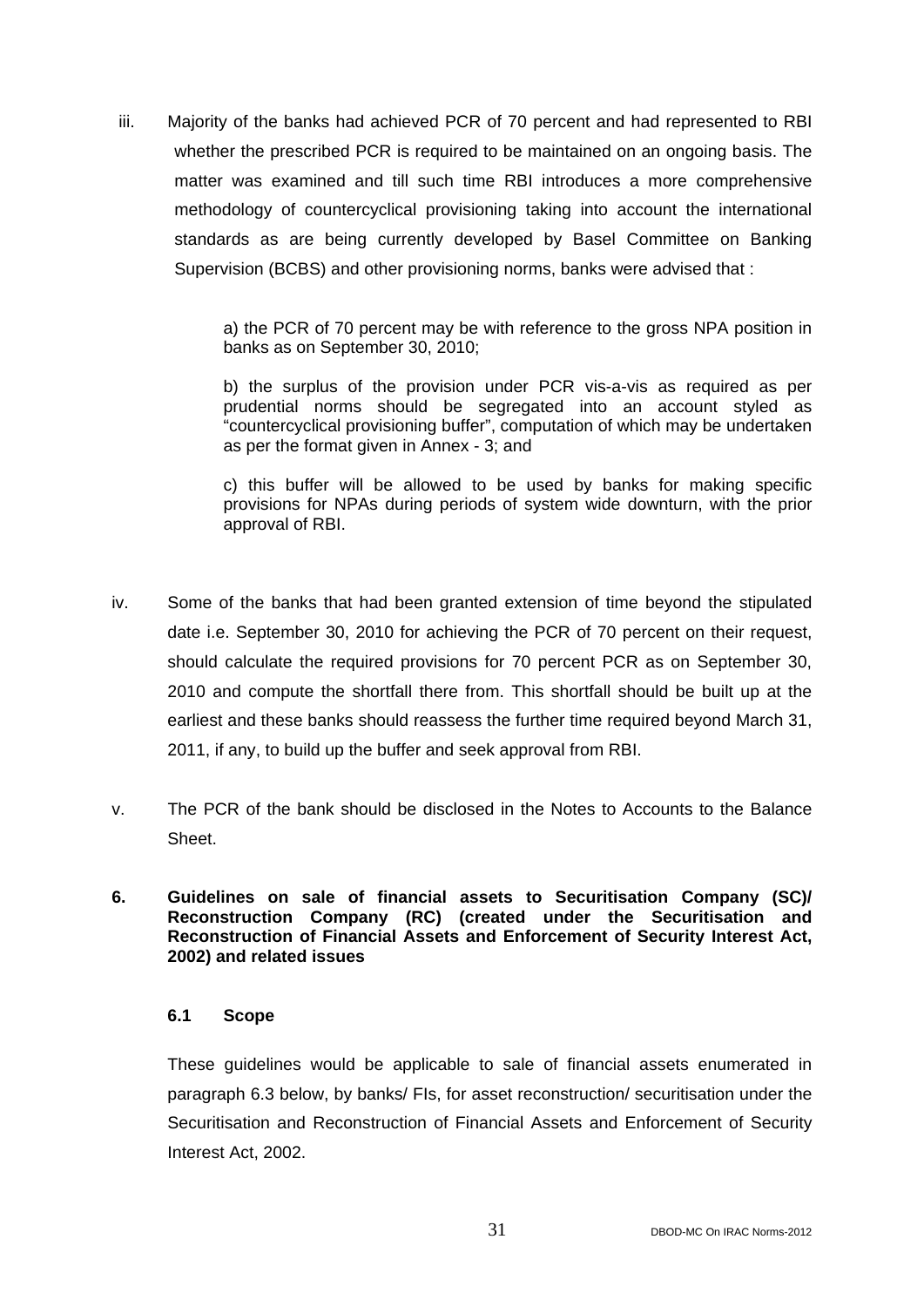### **6.2 Structure**

The guidelines to be followed by banks/ FIs while selling their financial assets to SC/RC under the Act ibid and investing in bonds/ debentures/ security receipts offered by the SC/RC are given below. The prudential guidelines have been grouped under the following headings:

- i) Financial assets which can be sold.
- ii) Procedure for sale of banks'/ FIs' financial assets to SC/ RC, including valuation and pricing aspects.
- iii) Prudential norms, in the following areas, for banks/ FIs for sale of their financial assets to SC/ RC and for investing in bonds/ debentures/ security receipts and any other securities offered by the SC/RC as compensation consequent upon sale of financial assets:
	- a) Provisioning / Valuation norms
	- b) Capital adequacy norms
	- c) Exposure norms
- iv) Disclosure requirements

### **6.3 Financial assets which can be sold**

A financial asset may be sold to the SC/RC by any bank/ FI where the asset is:

- i) A NPA, including a non-performing bond/ debenture, and
- ii) A Standard Asset where:
	- (a) the asset is under consortium/ multiple banking arrangements,
	- (b) at least 75% by value of the asset is classified as non performing asset in the books of other banks/FIs, and
	- (c) at least 75% (by value) of the banks / FIs who are under the consortium / multiple banking arrangements agree to the sale of the asset to SC/RC.

### **6.4. Procedure for sale of banks'/ FIs' financial assets to SC/ RC, including valuation and pricing aspects**

(a) The Securitisation and Reconstruction of Financial Assets and Enforcement of Security Interest Act, 2002 (SARFAESI Act) allows acquisition of financial assets by SC/RC from any bank/ FI on such terms and conditions as may be agreed upon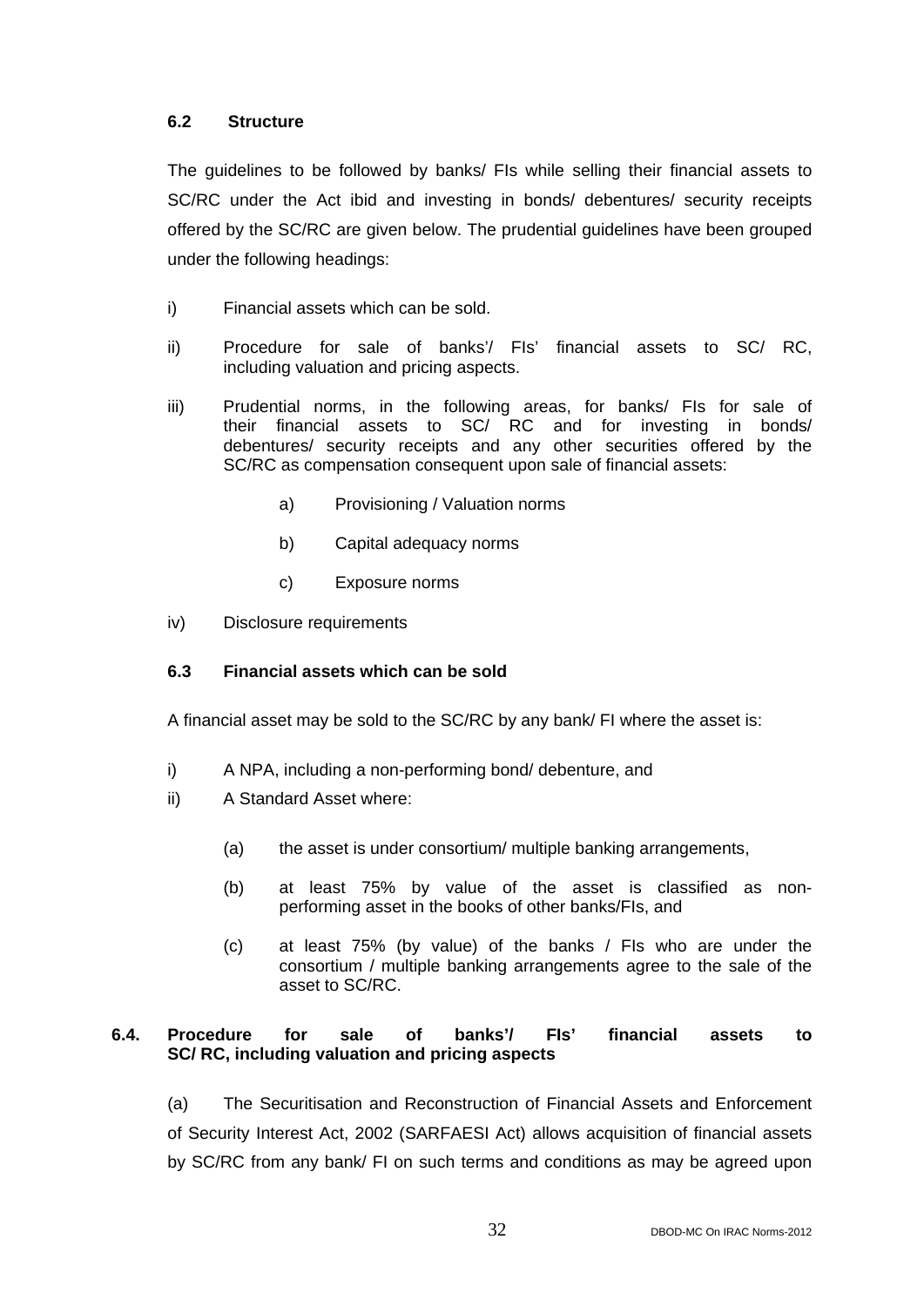between them. This provides for sale of the financial assets on 'without recourse' basis, i.e., with the entire credit risk associated with the financial assets being transferred to SC/ RC, as well as on 'with recourse' basis, i.e., subject to unrealized part of the asset reverting to the seller bank/ FI. Banks/ FIs are, however, directed to ensure that the effect of the sale of the financial assets should be such that the asset is taken off the books of the bank/ FI and after the sale there should not be any known liability devolving on the banks/ FIs.

(b) Banks/ FIs, which propose to sell to SC/RC their financial assets should ensure that the sale is conducted in a prudent manner in accordance with a policy approved by the Board. The Board shall lay down policies and guidelines covering, *inter alia*,

- i. Financial assets to be sold;
- ii. Norms and procedure for sale of such financial assets;
- iii. Valuation procedure to be followed to ensure that the realisable value of financial assets is reasonably estimated;
- iv. Delegation of powers of various functionaries for taking decision on the sale of the financial assets; etc.

(c) Banks/ FIs should ensure that subsequent to sale of the financial assets to SC/RC, they do not assume any operational, legal or any other type of risks relating to the financial assets sold.

- (d) (i) Each bank / FI will make its own assessment of the value offered by the SC / RC for the financial asset and decide whether to accept or reject the offer.
	- (ii) In the case of consortium / multiple banking arrangements, if 75% (by value) of the banks / FIs decide to accept the offer, the remaining banks / FIs will be obligated to accept the offer.
	- (iii) Under no circumstances can a transfer to the SC/ RC be made at a contingent price whereby in the event of shortfall in the realization by the SC/RC, the banks/ FIs would have to bear a part of the shortfall.

(e) Banks/ FIs may receive cash or bonds or debentures as sale consideration for the financial assets sold to SC/RC.

(f) Bonds/ debentures received by banks/ FIs as sale consideration towards sale of financial assets to SC/RC will be classified as investments in the books of banks/ FIs.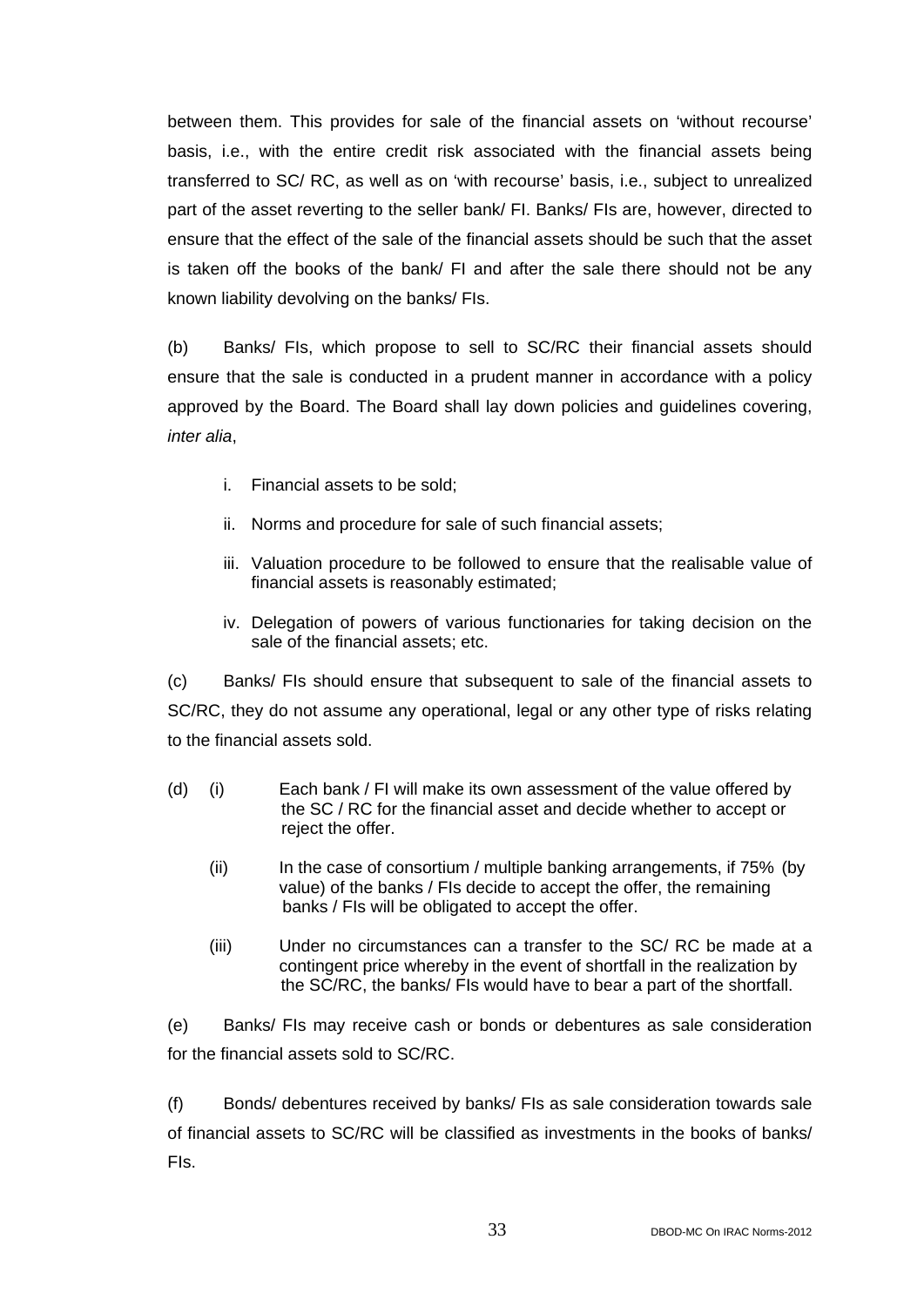(g) Banks may also invest in security receipts, Pass-through certificates (PTC), or other bonds/ debentures issued by SC/RC. These securities will also be classified as investments in the books of banks/ FIs.

(h) In cases of specific financial assets, where it is considered necessary, banks/ FIs may enter into agreement with SC/RC to share, in an agreed proportion, any surplus realised by SC/RC on the eventual realisation of the concerned asset. In such cases the terms of sale should provide for a report from the SC/RC to the bank/ FI on the value realised from the asset. No credit for the expected profit will be taken by banks/ FIs until the profit materializes on actual sale.

### **6.5. Prudential norms for banks/ FIs for the sale transactions**

- (A) Provisioning/ valuation norms
- (a) (i) When a bank  $/$  FI sells its financial assets to SC $/$  RC, on transfer the same will be removed from its books.
	- (ii) If the sale to SC/ RC is at a price below the net book value (NBV) (i.e., book value less provisions held), the shortfall should be debited to the profit and loss account of that year.
	- (iii) If the sale is for a value higher than the NBV, the excess provision will not be reversed but will be utilized to meet the shortfall/ loss on account of sale of other financial assets to SC/RC.
	- (iv) When banks/ FIs invest in the security receipts/ pass-through certificates issued by SC/RC in respect of the financial assets sold by them to the SC/RC, the sale shall be recognised in books of the banks / FIs at the lower of:
		- $\triangleright$  the redemption value of the security receipts/ pass-through certificates, and
		- $\triangleright$  the NBV of the financial asset.

The above investment should be carried in the books of the bank / FI at the price as determined above until its sale or realization, and on such sale or realization, the loss or gain must be dealt with in the same manner as at (ii) and (iii) above.

- (b) *The securities (bonds and debentures) offered by SC / RC should satisfy the following conditions:* 
	- (i) The securities must not have a term in excess of six years.
	- (ii) The securities must carry a rate of interest which is not lower than 1.5% above the Bank Rate in force at the time of issue.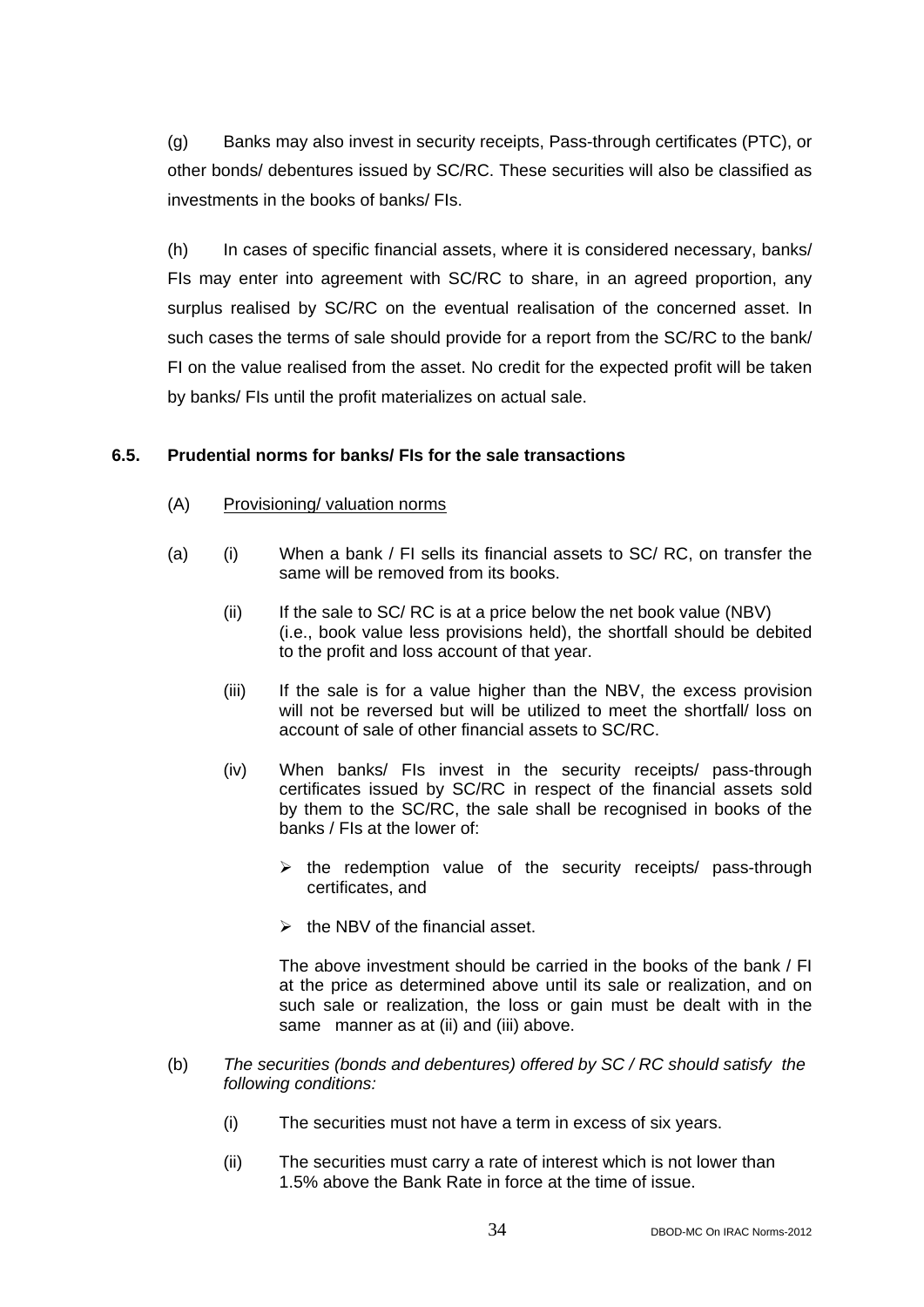- (iii) The securities must be secured by an appropriate charge on the assets transferred.
- (iv) The securities must provide for part or full prepayment in the event the SC / RC sells the asset securing the security before the maturity date of the security.
- (v). The commitment of the SC / RC to redeem the securities must be unconditional and not linked to the realization of the assets.
- (vi) Whenever the security is transferred to any other party, notice of transfer should be issued to the SC/ RC.

### (c) *Investment in debentures/ bonds/ security receipts/ Pass-through certificates issued by SC/ RC*

All instruments received by banks/FIs from SC/RC as sale consideration for financial assets sold to them and also other instruments issued by SC/ RC in which banks/ FIs invest will be in the nature of non SLR securities. Accordingly, the valuation, classification and other norms applicable to investment in non-SLR instruments prescribed by RBI from time to time would be applicable to bank's/ FI's investment in debentures/ bonds/ security receipts/PTCs issued by SC/ RC. However, if any of the above instruments issued by SC/RC is limited to the actual realisation of the financial assets assigned to the instruments in the concerned scheme the bank/ FI shall reckon the Net Asset Value (NAV), obtained from SC/RC from time to time, for valuation of such investments.

## (B) Exposure Norms

Banks'/ FIs' investments in debentures/ bonds/ security receipts/PTCs issued by a SC/RC will constitute exposure on the SC/RC. As only a few SC/RC are being set up now, banks'/ FIs' exposure on SC/RC through their investments in debentures/ bonds/security receipts/PTCs issued by the SC/ RC may go beyond their prudential exposure ceiling. In view of the extra ordinary nature of event, banks/ FIs will be allowed, in the initial years, to exceed prudential exposure ceiling on a case-to-case basis.

### **6.6. Disclosure Requirements**

Banks/ FIs, which sell their financial assets to an SC/ RC, shall be required to make the following disclosures in the Notes on Accounts to their Balance sheets:

### Details of financial assets sold during the year to SC/RC for Asset Reconstruction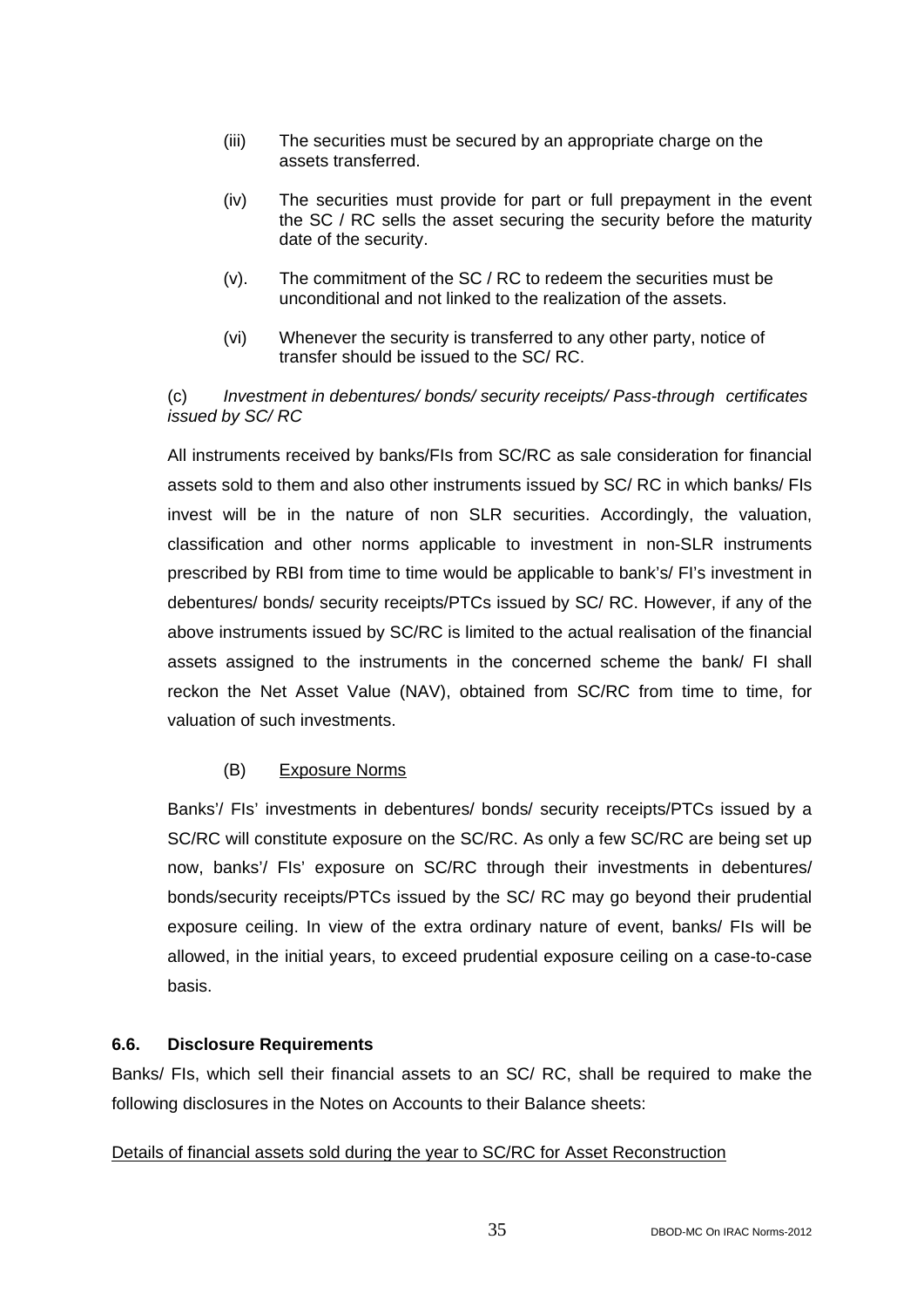- a. No. of accounts
- b. Aggregate value (net of provisions) of accounts sold to SC / RC
- c. Aggregate consideration
- d. Additional consideration realized in respect of accounts transferred in earlier years
- e. Aggregate gain / loss over net book value.

#### **6.7. Related Issues**

- (a) SC/ RC will also take over financial assets which cannot be revived and which, therefore, will have to be disposed of on a realisation basis. Normally the SC/ RC will not take over these assets but act as an agent for recovery for which it will charge a fee.
- (b) Where the assets fall in the above category, the assets will not be removed from the books of the bank/ FI but realisations as and when received will be credited to the asset account. Provisioning for the asset will continue to be made by the bank / FI in the normal course.

### **7. Guidelines on purchase/ sale of Non - Performing Financial Assets**

In order to increase the options available to banks for resolving their non performing assets and to develop a healthy secondary market for nonperforming assets, where securitisation companies and reconstruction companies are not involved, guidelines have been issued to banks on purchase / sale of Non Performing Assets. Since the sale/purchase of nonperforming financial assets under this option would be conducted within the financial system the whole process of resolving the non performing assets and matters related thereto has to be initiated with due diligence and care warranting the existence of a set of clear guidelines which shall be complied with by all entities so that the process of resolving nonperforming assets by sale and purchase of NPAs proceeds on smooth and sound lines. Accordingly guidelines on sale/purchase of nonperforming assets have been formulated and furnished below. The guidelines may be placed before the bank's /FI's /NBFC's Board and appropriate steps may be taken for their implementation.

#### **Scope**

7.1 These guidelines would be applicable to banks, FIs and NBFCs purchasing/ selling non performing financial assets, from/ to other banks/FIs/NBFCs (excluding securitisation companies/ reconstruction companies).

A financial asset, including assets under multiple/consortium banking arrangements, would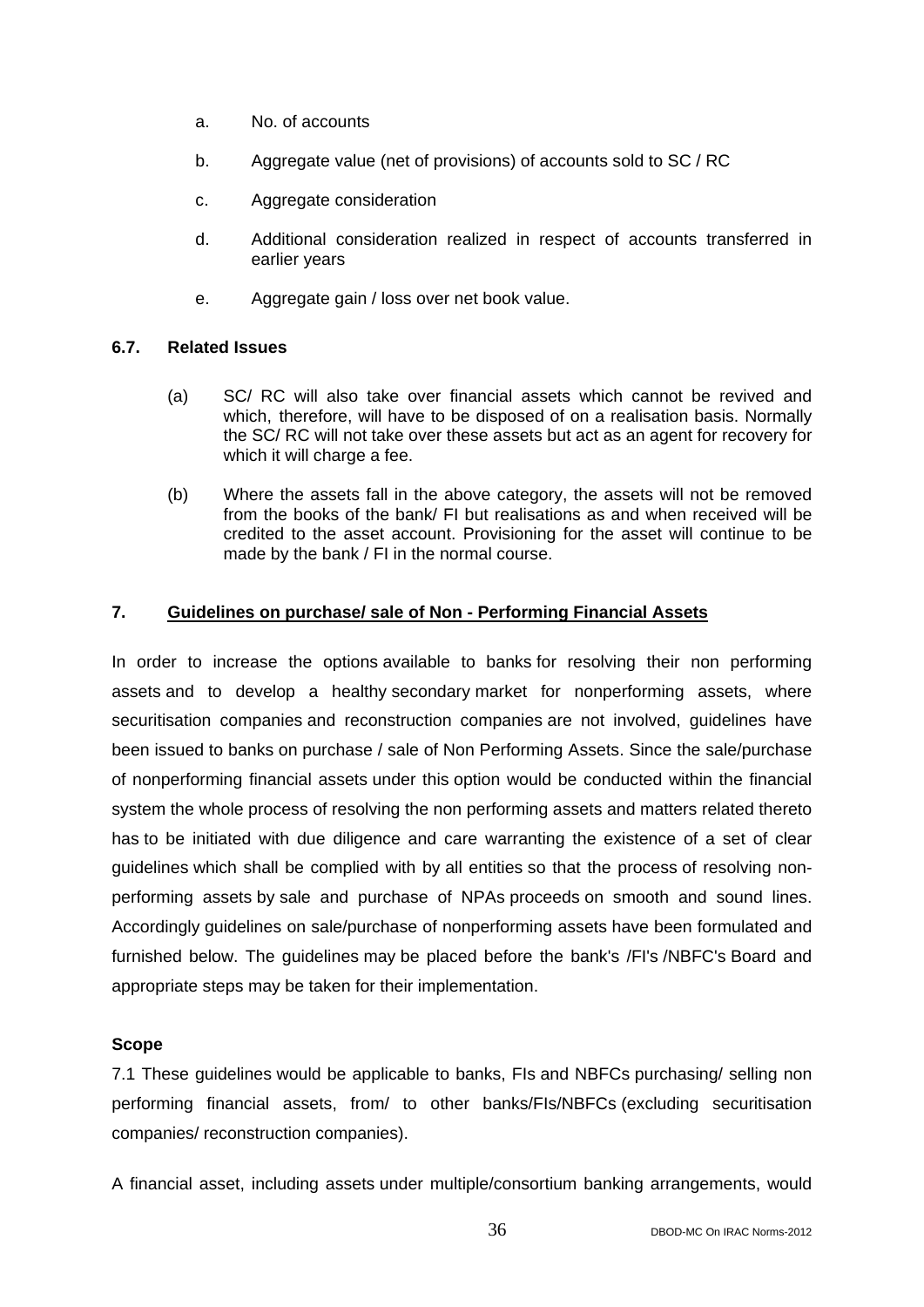be eligible for purchase/sale in terms of these guidelines if it is a nonperforming asset/non performing investment in the books of the selling bank.

The reference to 'bank' in the guidelines on purchase/sale of nonperforming financial assets would include financial institutions and NBFCs.

## **Structure**

7.2 The guidelines to be followed by banks purchasing/ selling nonperforming financial assets from / to other banks are given below. The guidelines have been grouped under the following headings:

- i) Procedure for purchase/ sale of non performing financial assets by banks, including valuation and pricing aspects.
- ii) Prudential norms, in the following areas, for banks for purchase/ sale of non performing financial assets:
	- a) Asset classification norms
	- b) Provisioning norms
	- c) Accounting of recoveries
	- d) Capital adequacy norms
	- e) Exposure norms
- iii) Disclosure requirements

# 7.3 **Procedure for purchase/ sale of non performing financial assets, including valuation and pricing aspects**

i) A bank which is purchasing/ selling nonperforming financial assets should ensure that the purchase/ sale is conducted in accordance with a policy approved by the Board. The Board shall lay down policies and guidelines covering, *inter alia*,

- a) Non performing financial assets that may be purchased/ sold;
- b) Norms and procedure for purchase/ sale of such financial assets;
- c) Valuation procedure to be followed to ensure that the economic value of financial assets is reasonably estimated based on the estimated cash flows arising out of repayments and recovery prospects;
- d) Delegation of powers of various functionaries for taking decision on the purchase/ sale of the financial assets; etc.
- e) Accounting policy
- ii) While laying down the policy, the Board shall satisfy itself that the bank has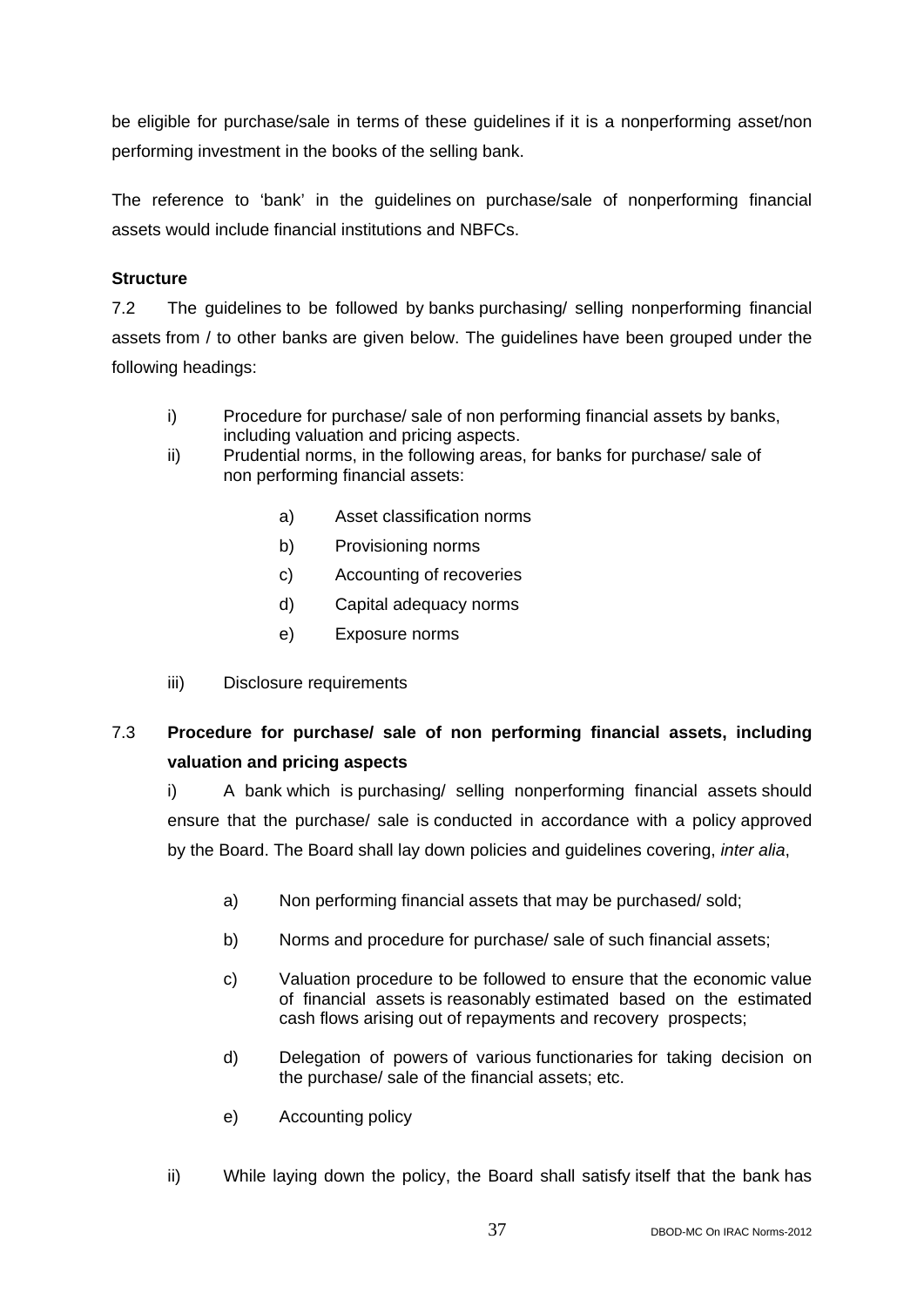adequate skills to purchase non performing financial assets and deal with them in an efficient manner which will result in value addition to the bank. The Board should also ensure that appropriate systems and procedures are in place to effectively address the risks that a purchasing bank would assume while engaging in this activity.

iii) Banks should, while selling NPAs, work out the net present value of the estimated cash flows associated with the realisable value of the available securities net of the cost of realisation. The sale price should generally not be lower than the net present value arrived at in the manner described above. (Same principle should be used in compromise settlements. As the payment of the compromise amount may be in instalments, the net present value of the settlement amount should be calculated and this amount should generally not be less than the net present value of the realisable value of securities.)

iv) The estimated cash flows are normally expected to be realised within a period of three years and at least 10% of the estimated cash flows should be realized in the first year and at least 5% in each half year thereafter, subject to full recovery within three years.

v) A bank may purchase/sell nonperforming financial assets from/to other banks only on 'without recourse' basis, i.e., the entire credit risk associated with the nonperforming financial assets should be transferred to the purchasing bank. Selling bank shall ensure that the effect of the sale of the financial assets should be such that the asset is taken off the books of the bank and after the sale there should not be any known liability devolving on the selling bank.

vi) Banks should ensure that subsequent to sale of the non performing financial assets to other banks, they do not have any involvement with reference to assets sold and do not assume operational, legal or any other type of risks relating to the financial assets sold. Consequently, the specific financial asset should not enjoy the support of credit enhancements / liquidity facilities in any form or manner.

vii) Each bank will make its own assessment of the value offered by the purchasing bank for the financial asset and decide whether to accept or reject the offer.

viii) Under no circumstances can a sale to other banks be made at a contingent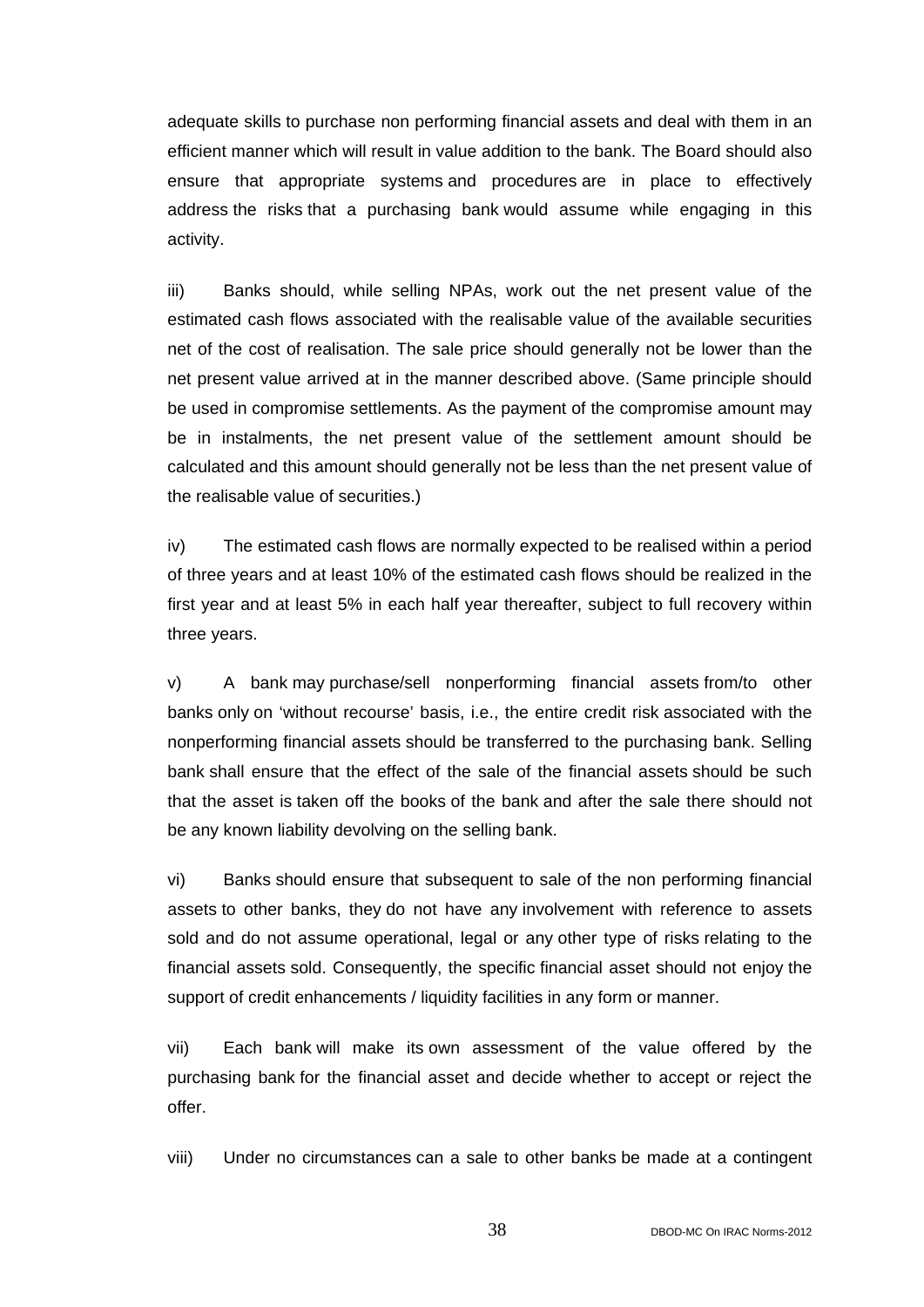price whereby in the event of shortfall in the realization by the purchasing banks, the selling banks would have to bear a part of the shortfall.

ix) A nonperforming asset in the books of a bank shall be eligible for sale to other banks only if it has remained a nonperforming asset for at least two years in the books of the selling bank.

x) Banks shall sell nonperforming financial assets to other banks only on cash basis. The entire sale consideration should be received upfront and the asset can be taken out of the books of the selling bank only on receipt of the entire sale consideration.

xi) A nonperforming financial asset should be held by the purchasing bank in its books at least for a period of 15 months before it is sold to other banks. Banks should not sell such assets back to the bank, which had sold the NPFA.

(xii) Banks are also permitted to sell/buy homogeneous pool within retail nonperforming financial assets, on a portfolio basis provided each of the nonperforming financial assets of the pool has remained as nonperforming financial asset for at least 2 years in the books of the selling bank. The pool of assets would be treated as a single asset in the books of the purchasing bank.

xiii) The selling bank shall pursue the staff accountability aspects as per the existing instructions in respect of the nonperforming assets sold to other banks.

## 7.4. **Prudential norms for banks for the purchase/ sale transactions**

### (A) Asset classification norms

(i) The nonperforming financial asset purchased, may be classified as 'standard' in the books of the purchasing bank for a period of 90 days from the date of purchase. Thereafter, the asset classification status of the financial asset purchased, shall be determined by the record of recovery in the books of the purchasing bank with reference to cash flows estimated while purchasing the asset which should be in compliance with requirements in Para 7.5 (iv).

(ii) The asset classification status of an existing exposure (other than purchased financial asset) to the same obligor in the books of the purchasing bank will continue to be governed by the record of recovery of that exposure and hence may be different.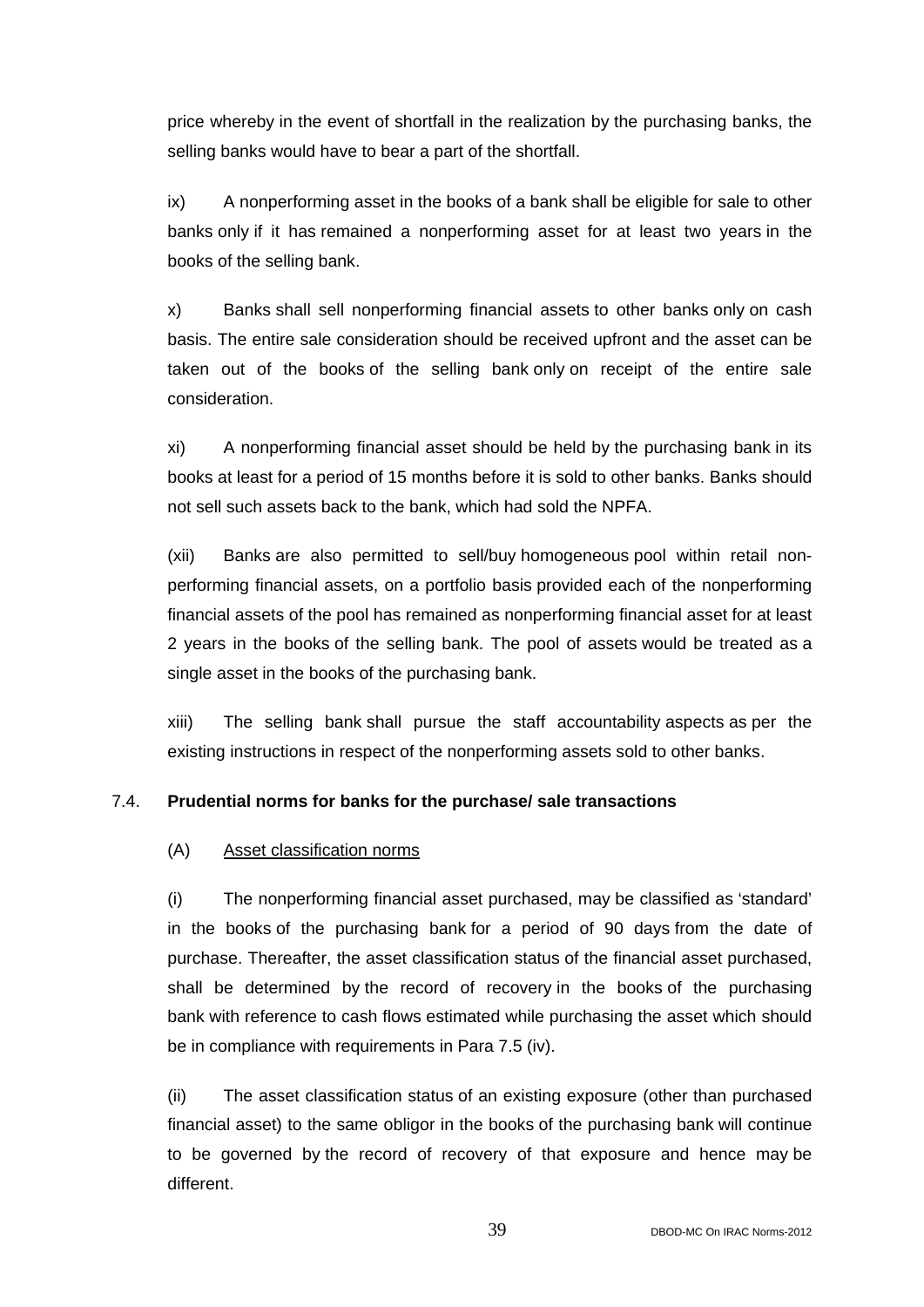(iii) Where the purchase/sale does not satisfy any of the prudential requirements prescribed in these guidelines the asset classification status of the financial asset in the books of the purchasing bank at the time of purchase shall be the same as in the books of the selling bank. Thereafter, the asset classification status will continue to be determined with reference to the date of NPA in the selling bank.

(iv) Any restructure/reschedule/rephrase of the repayment schedule or the estimated cash flow of the nonperforming financial asset by the purchasing bank shall render the account as a nonperforming asset.

#### (B) Provisioning norms

#### Books of selling bank

 i) When a bank sells its nonperforming financial assets to other banks, the same will be removed from its books on transfer.

ii) If the sale is at a price below the net book value (NBV) (i.e., book value less provisions held), the shortfall should be debited to the profit and loss account of that year.

iii) If the sale is for a value higher than the NBV, the excess provision shall not be reversed but will be utilised to meet the shortfall/ loss on account of sale of other nonperforming financial assets.

### Books of purchasing bank

The asset shall attract provisioning requirement appropriate to its asset classification status in the books of the purchasing bank.

### (C) Accounting of recoveries

 Any recovery in respect of a nonperforming asset purchased from other banks should first be adjusted against its acquisition cost. Recoveries in excess of the acquisition cost can be recognised as profit.

### (D) Capital Adequacy

For the purpose of capital adequacy, banks should assign 100% risk weights to the nonperforming financial assets purchased from other banks. In case the non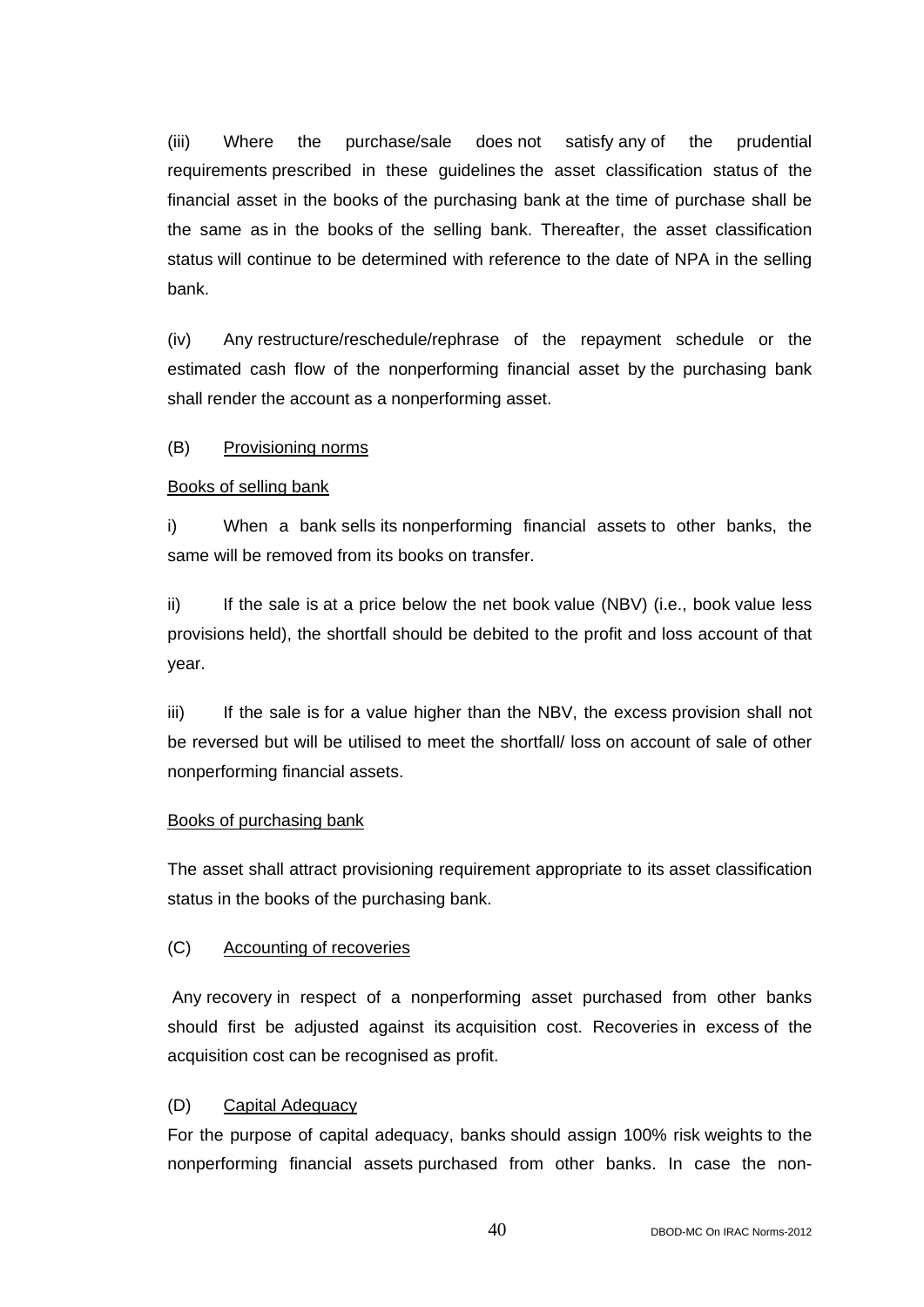performing asset purchased is an investment, then it would attract capital charge for market risks also. For NBFCs the relevant instructions on capital adequacy would be applicable.

## (E) Exposure Norms

The purchasing bank will reckon exposure on the obligor of the specific financial asset. Hence these banks should ensure compliance with the prudential credit exposure ceilings (both single and group) after reckoning the exposures to the obligors arising on account of the purchase. For NBFCs the relevant instructions on exposure norms would be applicable.

### 7.5. **Disclosure Requirements**

Banks which purchase nonperforming financial assets from other banks shall be required to make the following disclosures in the Notes on Accounts to their Balance sheets:

### A. Details of nonperforming financial assets purchased:

(Amounts in Rupees crore)

- 1. (a) No. of accounts purchased during the year
	- (b) Aggregate outstanding
- 2. (a) Of these, number of accounts restructured during the year
	- (b) Aggregate outstanding

### B. Details of nonperforming financial assets sold:

(Amounts in Rupees crore)

- 1. No. of accounts sold
- 2. Aggregate outstanding
- 3. Aggregate consideration received

C. The purchasing bank shall furnish all relevant reports to RBI, credit information company which has obtained Certificate of Registration from RBI and of which the bank is a member etc. in respect of the nonperforming financial assets purchased by it.

### **8. Writing off of NPAs**

8.1 In terms of Section 43(D) of the Income Tax Act 1961, income by way of interest in relation to such categories of bad and doubtful debts as may be prescribed having regard to the guidelines issued by the RBI in relation to such debts, shall be chargeable to tax in the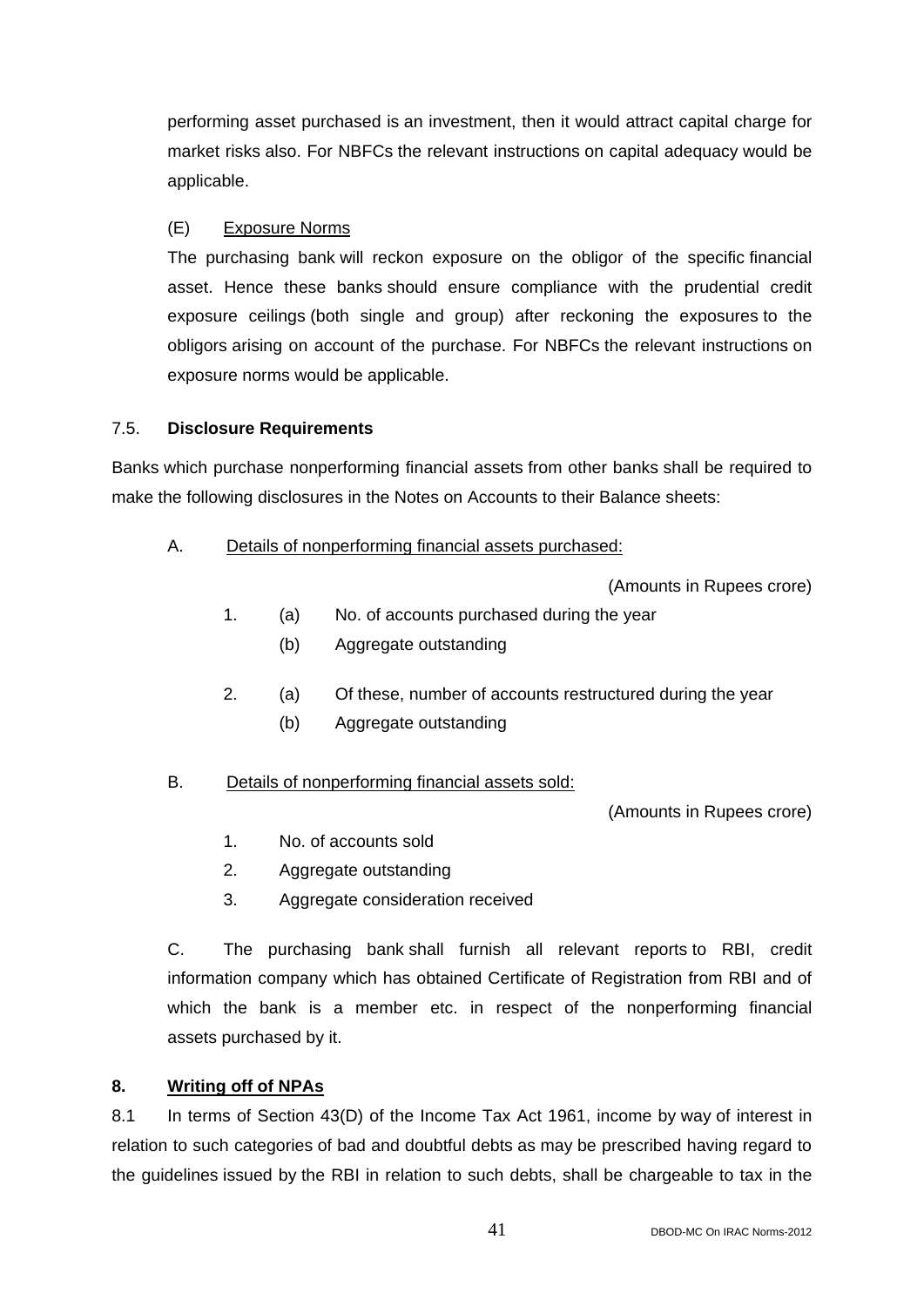previous year in which it is credited to the bank's profit and loss account or received, whichever is earlier.

8.2 This stipulation is not applicable to provisioning required to be made as indicated above. In other words, amounts set aside for making provision for NPAs as above are not eligible for tax deductions.

8.3 Therefore, the banks should either make full provision as per the guidelines or writeoff such advances and claim such tax benefits as are applicable, by evolving appropriate methodology in consultation with their auditors/tax consultants. Recoveries made in such accounts should be offered for tax purposes as per the rules.

### 8.4 **Write-off at Head Office Level**

Banks may write-off advances at Head Office level, even though the relative advances are still outstanding in the branch books. However, it is necessary that provision is made as per the classification accorded to the respective accounts. In other words, if an advance is a loss asset, 100 percent provision will have to be made therefor.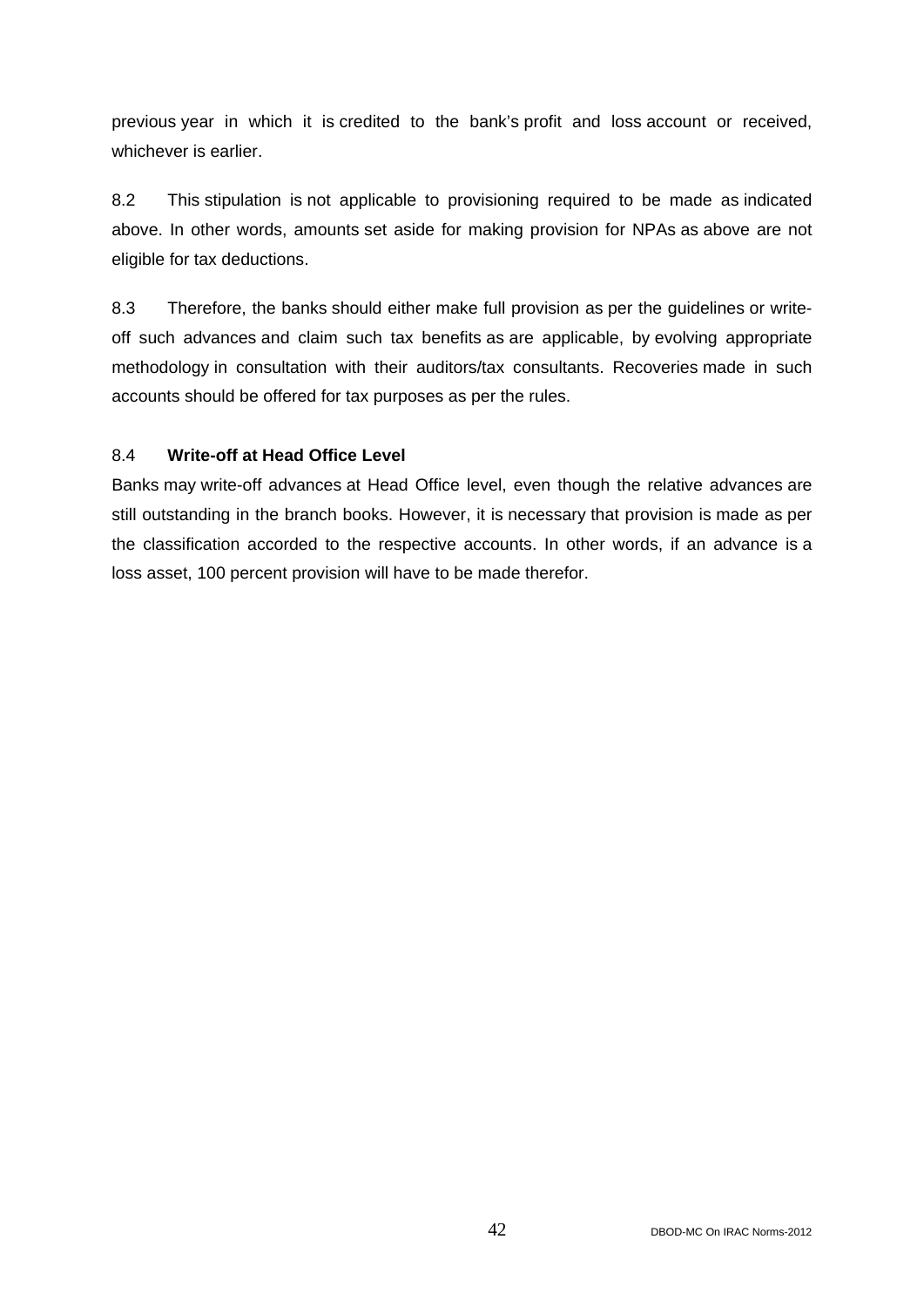# **PART B**

## **Prudential Guidelines on Restructuring of Advances by Banks**

### **9. Background**

9.1 The guidelines issued by the Reserve Bank of India on restructuring of advances (other than those restructured under a separate set of guidelines issued by the Rural Planning and Credit Department (RPCD) of the RBI on restructuring of advances on account of natural calamities) are divided into the following four categories :

- (i) Guidelines on restructuring of advances extended to industrial units.
- (ii) Guidelines on restructuring of advances extended to industrial units under the Corporate Debt Restructuring (CDR) Mechanism
- (iii) Guidelines on restructuring of advances extended to Small and Medium Enterprises (SME)
- (iv) Guidelines on restructuring of all other advances.

In these four sets of guidelines on restructuring of advances, the differentiation has been broadly made based on whether a borrower is engaged in an industrial activity or a nonindustrial activity. In addition an elaborate institutional mechanism has been laid down for accounts restructured under CDR Mechanism. The major difference in the prudential regulations lies in the stipulation that subject to certain conditions, the accounts of borrowers engaged in industrial activities (under CDR Mechanism, SME Debt Restructuring Mechanism and outside these mechanisms) continue to be classified in the existing asset classification category upon restructuring. This benefit of retention of asset classification on restructuring is not available to the accounts of borrowers engaged in non-industrial activities except to SME borrowers. Another difference is that the prudential regulations covering the CDR Mechanism and restructuring of advances extended to SMEs are more detailed and comprehensive than that covering the restructuring of the rest of the advances including the advances extended to the industrial units, outside CDR Mechanism. Further, the CDR Mechanism is available only to the borrowers engaged in industrial activities.

9.2 Since the principles underlying the restructuring of all advances were identical, the prudential regulations needed to be aligned in all cases. Accordingly, the prudential norms across all categories of debt restructuring mechanisms, other than those restructured on account of natural calamities which will continue to be covered by the extant guidelines issued by the RPCD were harmonised in August 2008. These prudential norms applicable to all restructurings including those under CDR Mechanism are laid down in para 11. The details of the institutional / organizational framework for CDR Mechanism and SME Debt Restructuring Mechanism are given in Annex - 4.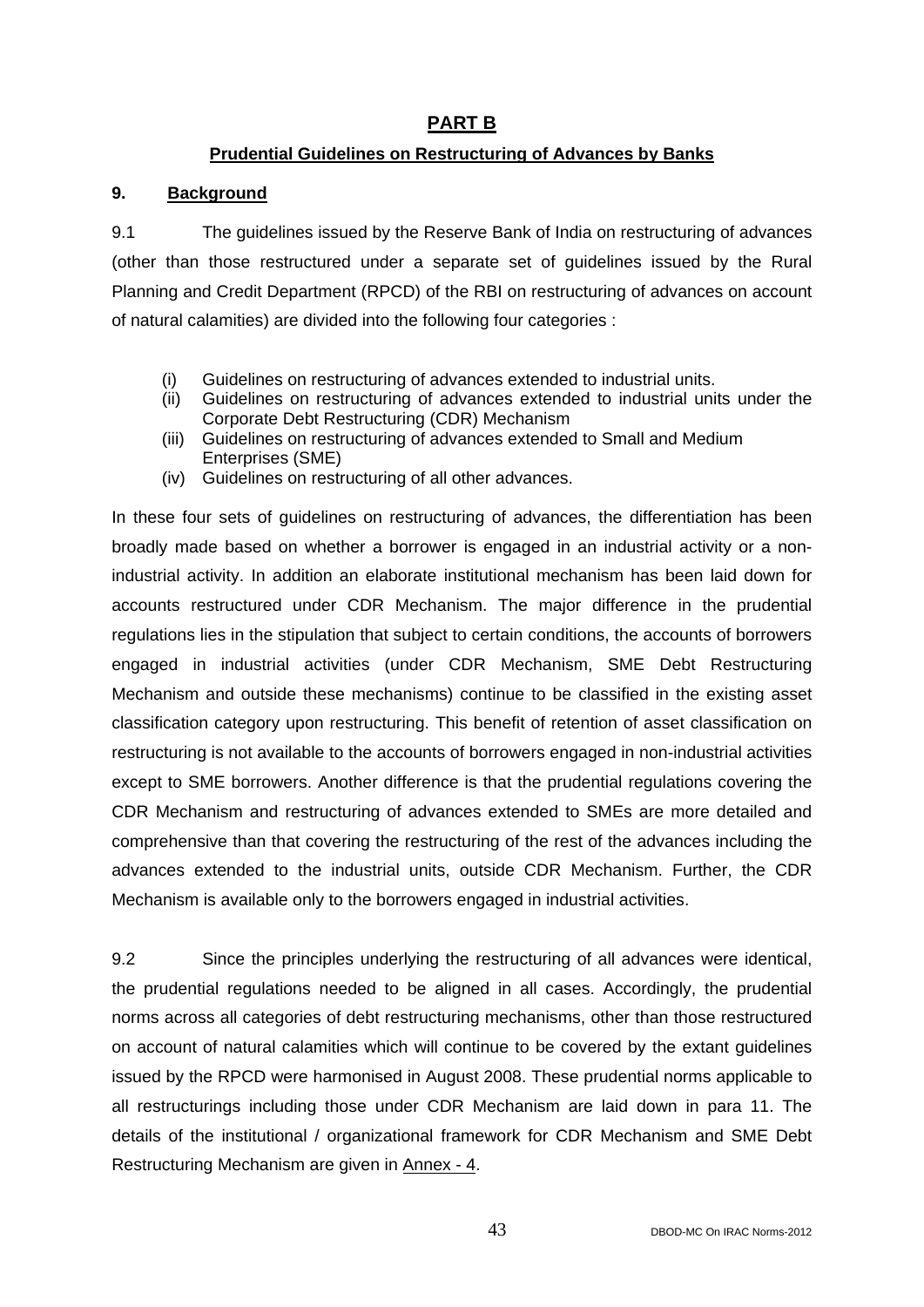It may be noted that while the general principles laid down in para 11 inter-alia stipulate that 'standard' advances should be re-classified as 'sub-standard' immediately on restructuring, all borrowers, with the exception of the borrowal categories specified in para 14.1 below ( i.e consumer and personal advances, advances classified as capital market and real estate exposures), will be entitled to retain the asset classification upon restructuring, subject to the conditions enumerated in para 14.2.

9.3 The CDR Mechanism ([Annex -](http://10.24.1.98/kmt/GetDocument.asp?PageRef=rbic/restrctrng_advbks.htm#ann1) 4) will also be available to the corporates engaged in non-industrial activities, if they are otherwise eligible for restructuring as per the criteria laid down for this purpose. Further, banks are also encouraged to strengthen the coordination among themselves in the matter of restructuring of consortium / multiple banking accounts, which are not covered under the CDR Mechanism.

### **10. Key Concepts**

Key concepts used in these guidelines are defined in [Annex -](http://10.24.1.98/kmt/GetDocument.asp?PageRef=rbic/restrctrng_advbks.htm#ann2) 5.

### **11. General Principles and Prudential Norms for Restructured Advances**

The principles and prudential norms laid down in this paragraph are applicable to all advances including the borrowers, who are eligible for special regulatory treatment for asset classification as specified in para 14. In these cases, the provisions of paras 11.1.2, 11.2.1 and 11.2.2 would stand modified by the provisions in para 14.

### 11.1 **Eligibility criteria for restructuring of advances**

 11.1.1 Banks may restructure the accounts classified under 'standard', 'sub standard' and 'doubtful' categories.

 11.1.2 Banks can not reschedule / restructure / renegotiate borrowal accounts with retrospective effect. While a restructuring proposal is under consideration, the usual asset classification norms would continue to apply. The process of re classification of an asset should not stop merely because restructuring proposal is under consideration. The asset classification status as on the date of approval of the restructured package by the competent authority would be relevant to decide the asset classification status of the account after restructuring / rescheduling / renegotiation. In case there is undue delay in sanctioning a restructuring package and in the meantime the asset classification status of the account undergoes deterioration, it would be a matter of supervisory concern.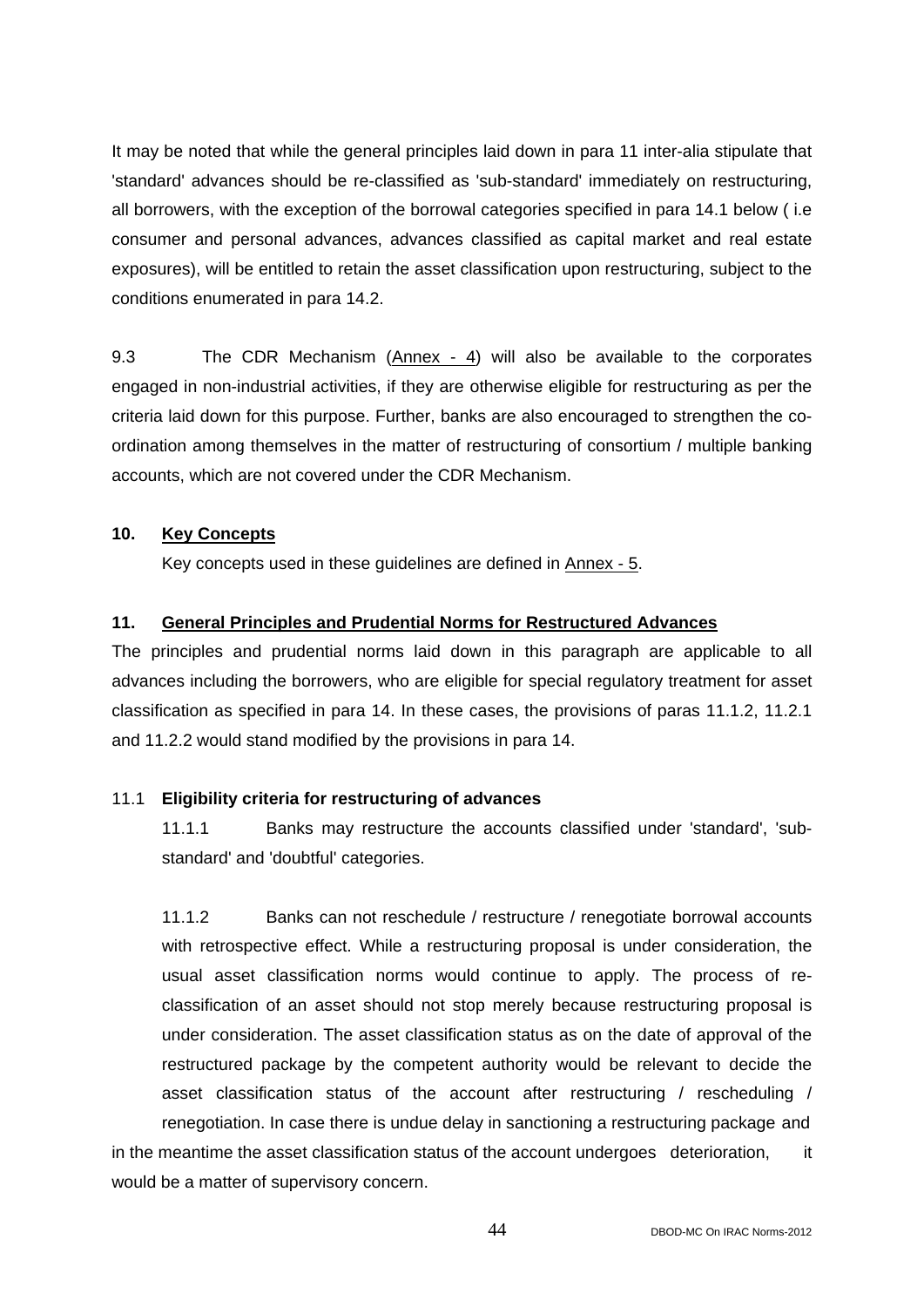11.1.3 Normally, restructuring can not take place unless alteration / changes in the original loan agreement are made with the formal consent / application of the debtor. However, the process of restructuring can be initiated by the bank in deserving cases subject to customer agreeing to the terms and conditions.

11.1.4 No account will be taken up for restructuring by the banks unless the financial viability is established and there is a reasonable certainty of repayment from the borrower, as per the terms of restructuring package. The viability should be determined by the banks based on the acceptable viability benchmarks determined by them, which may be applied on a case-by-case basis, depending on merits of each case. Illustratively, the parameters may include the Return on Capital Employed, Debt Service Coverage Ratio, Gap between the Internal Rate of Return and Cost of Funds and the amount of provision required in lieu of the diminution in the fair value of the restructured advance. The accounts not considered viable should not be restructured and banks should accelerate the recovery measures in respect of such accounts. Any restructuring done without looking into cash flows of the borrower and assessing the viability of the projects / activity financed by banks would be treated as an attempt at ever greening a weak credit facility and would invite supervisory concerns / action.

11.1.5 While the borrowers indulging in frauds and malfeasance will continue to remain ineligible for restructuring, banks may review the reasons for classification of the borrowers as wilful defaulters specially in old cases where the manner of classification of a borrower as a wilful defaulter was not transparent and satisfy itself that the borrower is in a position to rectify the wilful default. The restructuring of such cases may be done with Board's approval, while for such accounts the restructuring under the CDR Mechanism may be carried out with the approval of the Core Group only.

11.1.6 BIFR cases are not eligible for restructuring without their express approval. CDR Core Group in the case of advances restructured under CDR Mechanism / the lead bank in the case of SME Debt Restructuring Mechanism and the individual banks in other cases, may consider the proposals for restructuring in such cases, after ensuring that all the formalities in seeking the approval from BIFR are completed before implementing the package.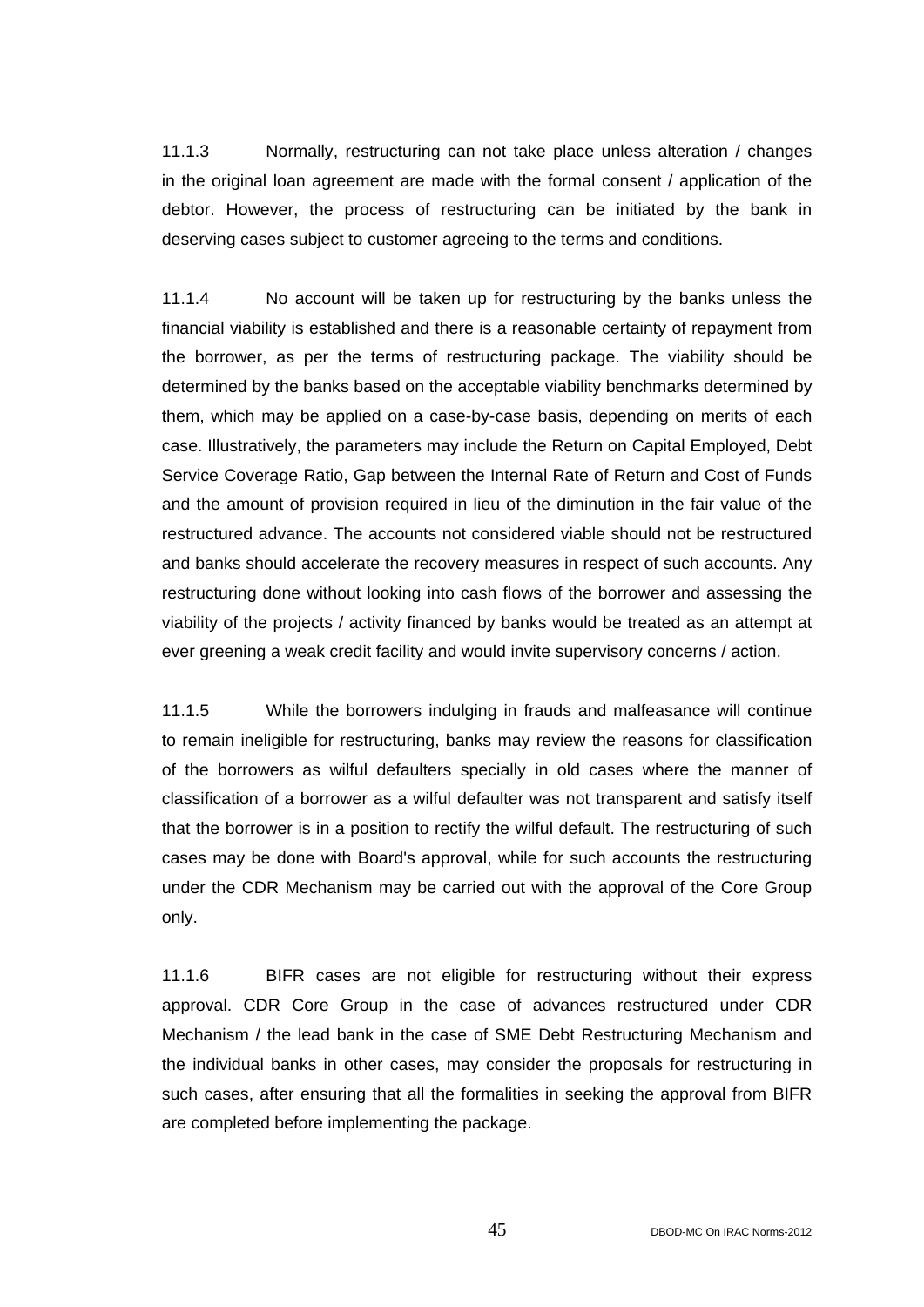### 11.2 **Asset classification norms**

Restructuring of advances could take place in the following stages :

- 
- (a) before commencement of commercial production / operation;<br>(b) after commencement of commercial production / operation bu after commencement of commercial production / operation but before the asset has been classified as 'sub-standard';
- (c) after commencement of commercial production / operation and the asset has been classified as 'sub-standard' or 'doubtful'.

 11.2.1 The accounts classified as 'standard assets' should be immediately re classified as 'sub-standard assets' upon restructuring.

11.2.2 The non-performing assets, upon restructuring, would continue to have the same asset classification as prior to restructuring and slip into further lower asset classification categories as per extant asset classification norms with reference to the pre-restructuring repayment schedule.

11.2.3 All restructured accounts which have been classified as non-performing assets upon restructuring, would be eligible for up-gradation to the 'standard' category after observation of 'satisfactory performance' during the 'specified period' [\(Annex -](http://10.24.1.98/kmt/GetDocument.asp?PageRef=rbic/restrctrng_advbks.htm#ann2) 5).

11.2.4 In case, however, satisfactory performance after the specified period is not evidenced, the asset classification of the restructured account would be governed as per the applicable prudential norms with reference to the pre-restructuring payment schedule.

11.2.5 Any additional finance may be treated as 'standard asset', up to a period of one year after the first interest / principal payment, whichever is earlier, falls due under the approved restructuring package. However, in the case of accounts where the prerestructuring facilities were classified as 'sub-standard' and 'doubtful', interest income on the additional finance should be recognised only on cash basis. If the restructured asset does not qualify for upgradation at the end of the above specified one year period, the additional finance shall be placed in the same asset classification category as the restructured debt.

11.2.6 In case a restructured asset, which is a standard asset on restructuring, is subjected to restructuring on a subsequent occasion, it should be classified as substandard. If the restructured asset is a sub-standard or a doubtful asset and is subjected to restructuring, on a subsequent occasion, its asset classification will be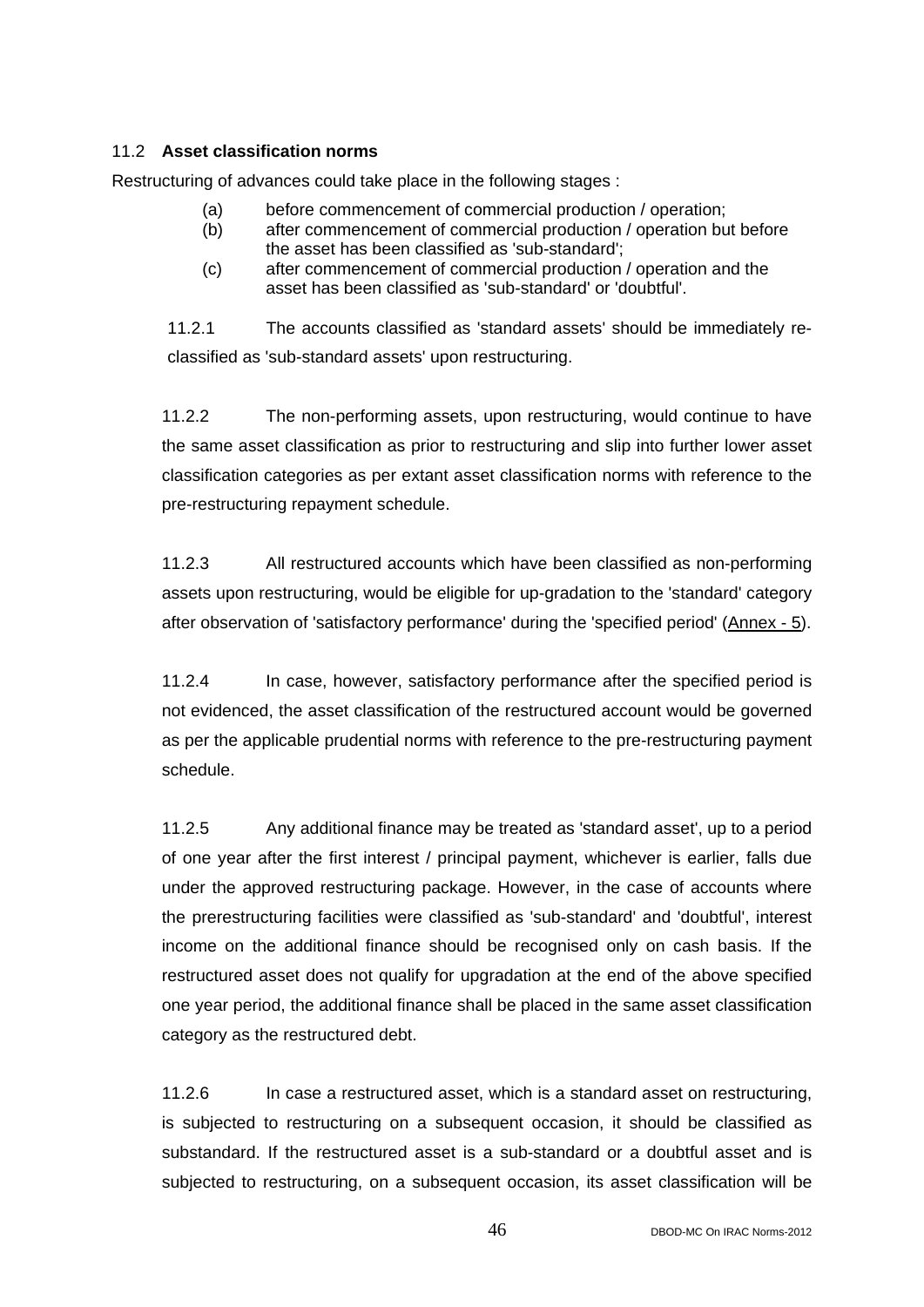reckoned from the date when it became NPA on the first occasion. However, such advances restructured on second or more occasion may be allowed to be upgraded to standard category after one year from the date of first payment of interest or repayment of principal whichever falls due earlier in terms of the current restructuring package subject to satisfactory performance.

### 11.3 **Income recognition norms**

Subject to provisions of paragraphs 11.2.5, 12.2 and 13.2, interest income in respect of restructured accounts classified as 'standard assets' will be recognized on accrual basis and that in respect of the accounts classified as 'non-performing assets' will be recognized on cash basis.

## 11.4 **Provisioning norms**

<span id="page-50-0"></span>1

## 11.4.1 *Normal provisions*

 Banks will hold provision against the restructured advances as per the existing provisioning norms.

### 11.4.2 *Provision for diminution in the fair value of restructured advances*

(i) Reduction in the rate of interest and / or reschedulement of the repayment of principal amount, as part of the restructuring, will result in diminution in the fair value of the advance. Such diminution in value is an economic loss for the bank and will have impact on the bank's market value of equity. It is, therefore, necessary for banks to measure such diminution in the fair value of the advance and make provisions for it by debit to Profit & Loss Account. Such provision should be held in addition to the provisions as per existing provisioning norms as indicated in para 11.4.1 above, and in an account distinct from that for normal provisions.

For this purpose, the erosion in the fair value of the advance should be computed as the difference between the fair value of the loan before and after restructuring. Fair value of the loan before restructuring will be computed as the present value of cash flows representing the interest at the existing rate charged on the advance before restructuring and the principal, discounted at a rate equal to the bank's BPLR or base rate<sup>[1](#page-50-0)</sup> (whichever is applicable to the

**<sup>1</sup>** This change has been introduced as a result of the introduction of Base Rate System w.e.f. July 1, 2010 vide circular DBOD.No.Dir.BC.88/13.03.00/2009-10 dated April 9, 2010 on 'Guidelines on the Base Rate'.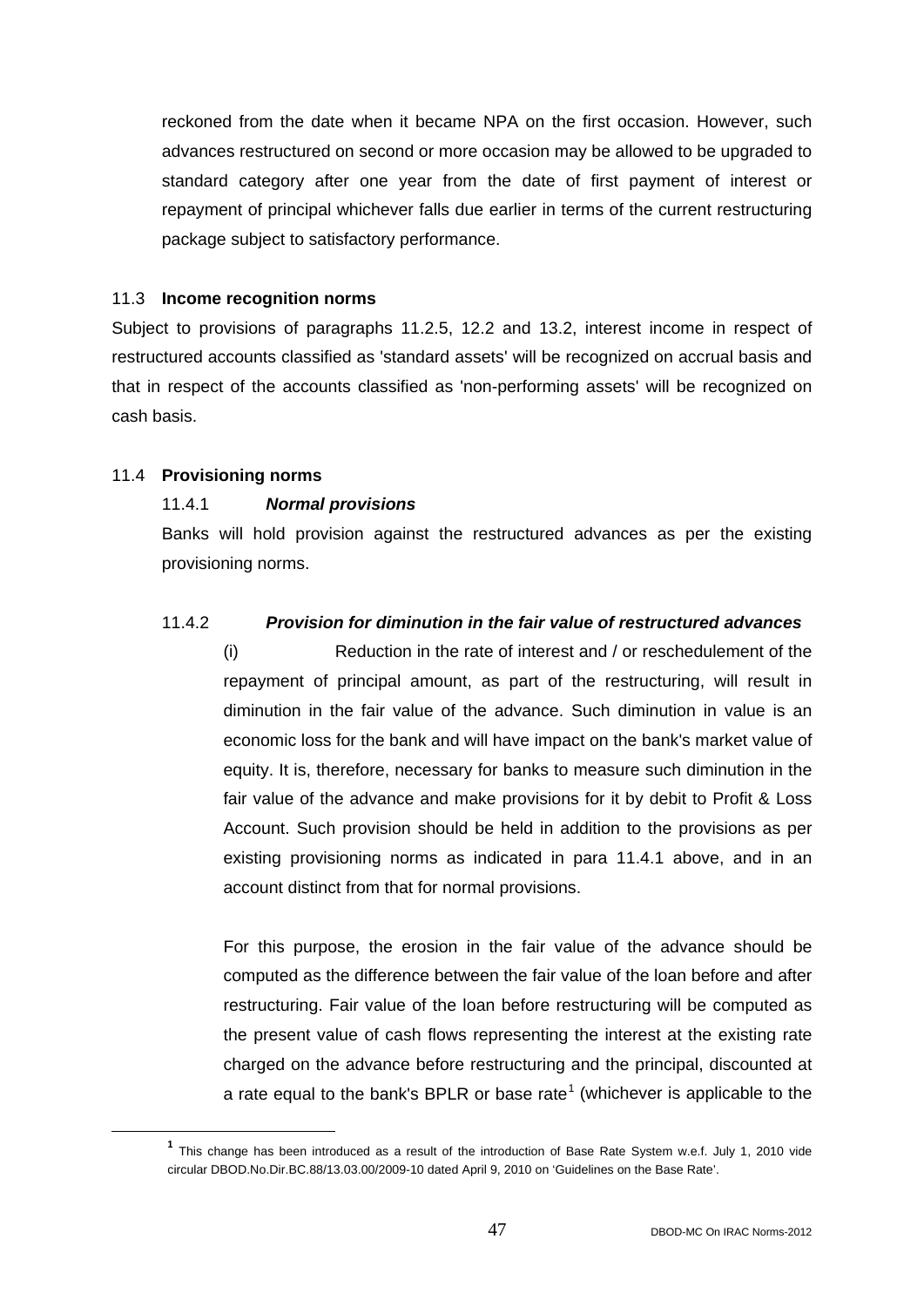borrower) as on the date of restructuring plus the appropriate term premium and credit risk premium for the borrower category on the date of restructuring. Fair value of the loan after restructuring will be computed as the present value of cash flows representing the interest at the rate charged on the advance on restructuring and the principal, discounted at a rate equal to the bank's BPLR or base rate (whichever is applicable to the borrower) as on the date of restructuring plus the appropriate term premium and credit risk premium for the borrower category on the date of restructuring.

The above formula moderates the swing in the diminution of present value of loans with the interest rate cycle and will have to follow consistently by banks in future. Further, it is reiterated that the provisions required as above arise due to the action of the banks resulting in change in contractual terms of the loan upon restructuring which are in the nature of financial concessions. These provisions are distinct from the provisions which are linked to the asset classification of the account classified as NPA and reflect the impairment due to deterioration in the credit quality of the loan. Thus, the two types of the provisions are not substitute for each other.

(ii) In the case of working capital facilities, the diminution in the fair value of the cash credit / overdraft component may be computed as indicated in para (i) above, reckoning the higher of the outstanding amount or the limit sanctioned as the principal amount and taking the tenor of the advance as one year. The term premium in the discount factor would be as applicable for one year. The fair value of the term loan components (Working Capital Term Loan and Funded Interest Term Loan) would be computed as per actual cash flows and taking the term premium in the discount factor as applicable for the maturity of the respective term loan components.

(iii) In the event any security is taken in lieu of the diminution in the fair value of the advance, it should be valued at Re.1/- till maturity of the security. This will ensure that the effect of charging off the economic sacrifice to the Profit & Loss account is not negated.

(iv) The diminution in the fair value may be re-computed on each balance sheet date till satisfactory completion of all repayment obligations and full repayment of the outstanding in the account, so as to capture the changes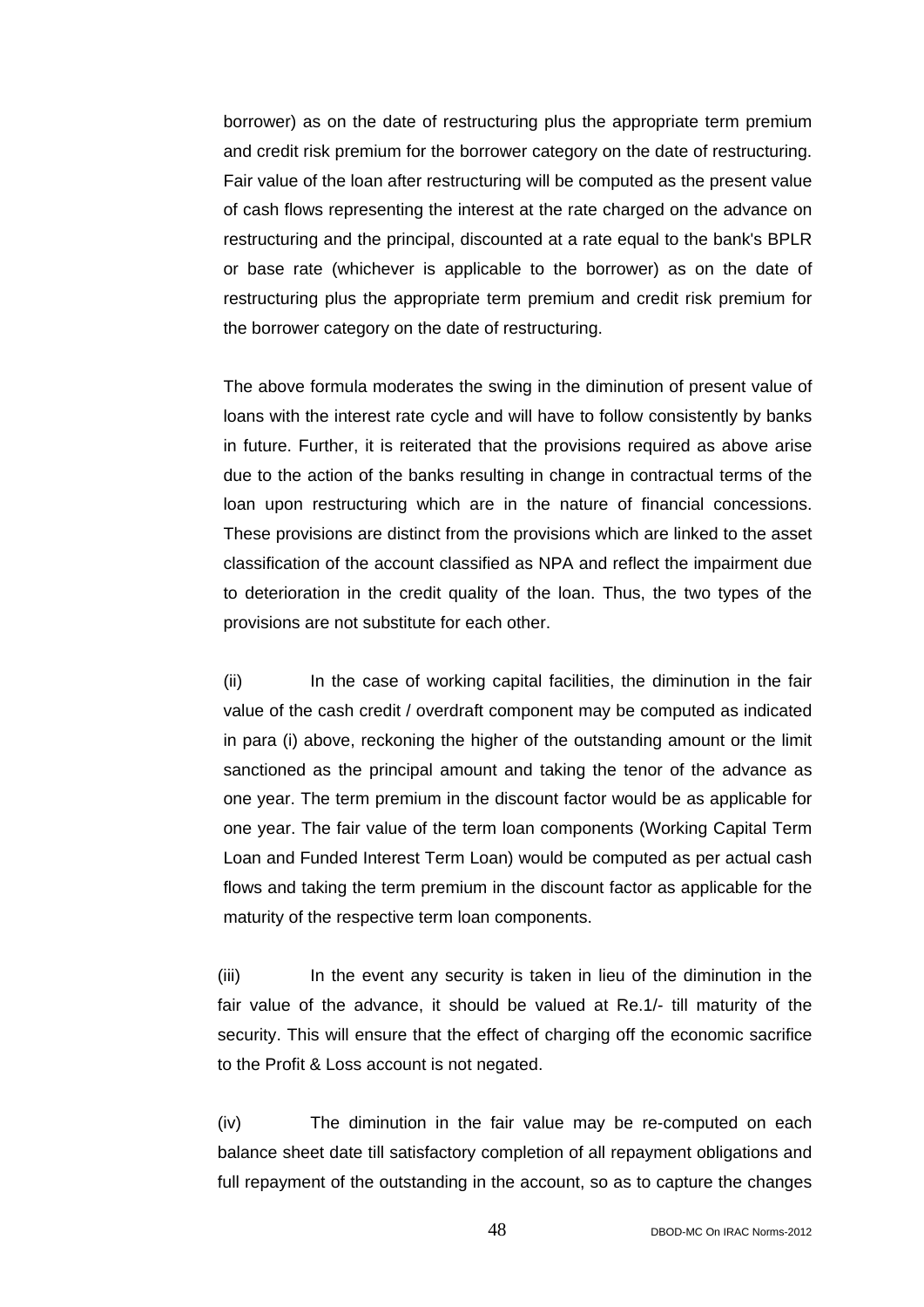in the fair value on account of changes in BPLR or base rate (whichever is applicable to the borrower), term premium and the credit category of the borrower. Consequently, banks may provide for the shortfall in provision or reverse the amount of excess provision held in the distinct account.

(v) If due to lack of expertise / appropriate infrastructure, a bank finds it difficult to ensure computation of diminution in the fair value of advances extended by small / rural branches, as an alternative to the methodology prescribed above for computing the amount of diminution in the fair value, banks will have the option of notionally computing the amount of diminution in the fair value and providing therefor, at five percent of the total exposure, in respect of all restructured accounts where the total dues to bank(s) are less than rupees one crore till the financial year ending March 2013. The position would be reviewed thereafter.

 11.4.3 The total provisions required against an account (normal provisions plus provisions in lieu of diminution in the fair value of the advance) are capped at 100% of the outstanding debt amount.

### **12. Prudential Norms for Conversion of Principal into Debt / Equity**

### 12.1 **Asset classification norms**

 A part of the outstanding principal amount can be converted into debt or equity instruments as part of restructuring. The debt / equity instruments so created will be classified in the same asset classification category in which the restructured advance has been classified. Further movement in the asset classification of these instruments would also be determined based on the subsequent asset classification of the restructured advance.

### 12.2 **Income recognition norms**

### 12.2.1 *Standard Accounts*

 In the case of restructured accounts classified as 'standard', the income, if any, generated by these instruments may be recognised on accrual basis.

### 12.2.2 *Non- Performing Accounts*

 In the case of restructured accounts classified as non-performing assets, the income, if any, generated by these instruments may be recognised only on cash basis.

#### 12.3 **Valuation and provisioning norms**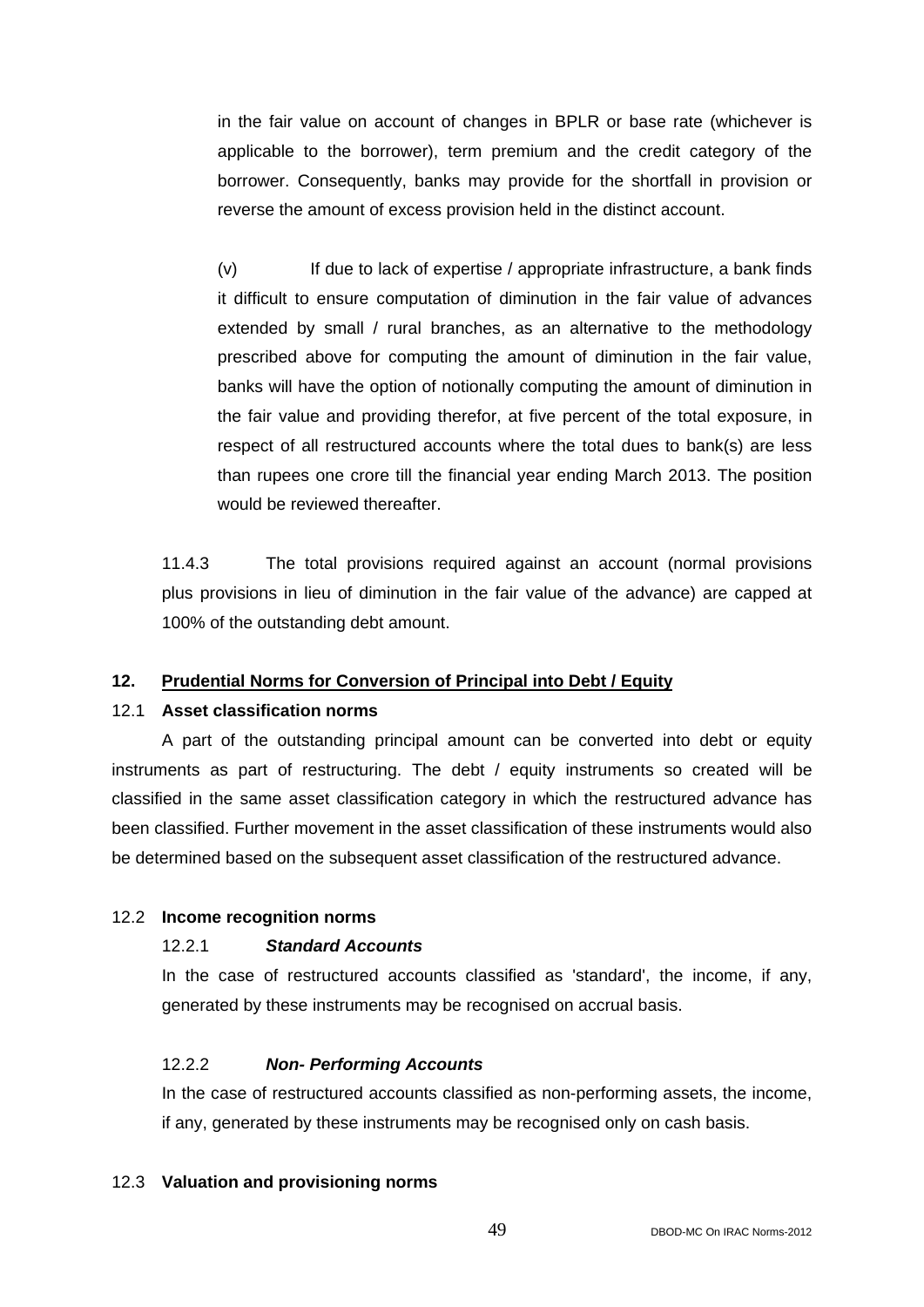These instruments should be held under AFS and valued as per usual valuation norms. Equity classified as standard asset should be valued either at market value, if quoted, or at break-up value, if not quoted (without considering the revaluation reserve, if any,)which is to be ascertained from the company's latest balance sheet. In case the latest balance sheet is not available the shares are to be valued at Rs 1. Equity instrument classified as NPA should be valued at market value, if quoted, and in case where equity is not quoted,it should be valued at Rs. 1. Depreciation on these instruments should not be offset against the appreciation in any other securities held under the AFS category.

# **13. Prudential Norms for Conversion of Unpaid Interest into 'Funded Interest Term Loan' (FITL), Debt or Equity Instruments**

### 13.1 **Asset classification norms**

The FITL / debt or equity instrument created by conversion of unpaid interest will be classified in the same asset classification category in which the restructured advance has been classified. Further movement in the asset classification of FITL / debt or equity instruments would also be determined based on the subsequent asset classification of the restructured advance.

#### 13.2 **Income recognition norms**

 13.2.1 The income, if any, generated by these instruments may be recognised on accrual basis, if these instruments are classified as 'standard', and on cash basis in the cases where these have been classified as a non-performing asset.

 13.2.2 The unrealised income represented by FITL / Debt or equity instrument should have a corresponding credit in an account styled as "Sundry Liabilities Account (Interest Capitalization)".

 13.2.3 In the case of conversion of unrealised interest income into equity, which is quoted, interest income can be recognized after the account is upgraded to standard category at market value of equity, on the date of such up gradation, not exceeding the amount of interest converted into equity.

 13.2.4 Only on repayment in case of FITL or sale / redemption proceeds of the debt / equity instruments, the amount received will be recognized in the P&L Account, while simultaneously reducing the balance in the "Sundry Liabilities Account (Interest Capitalisation)".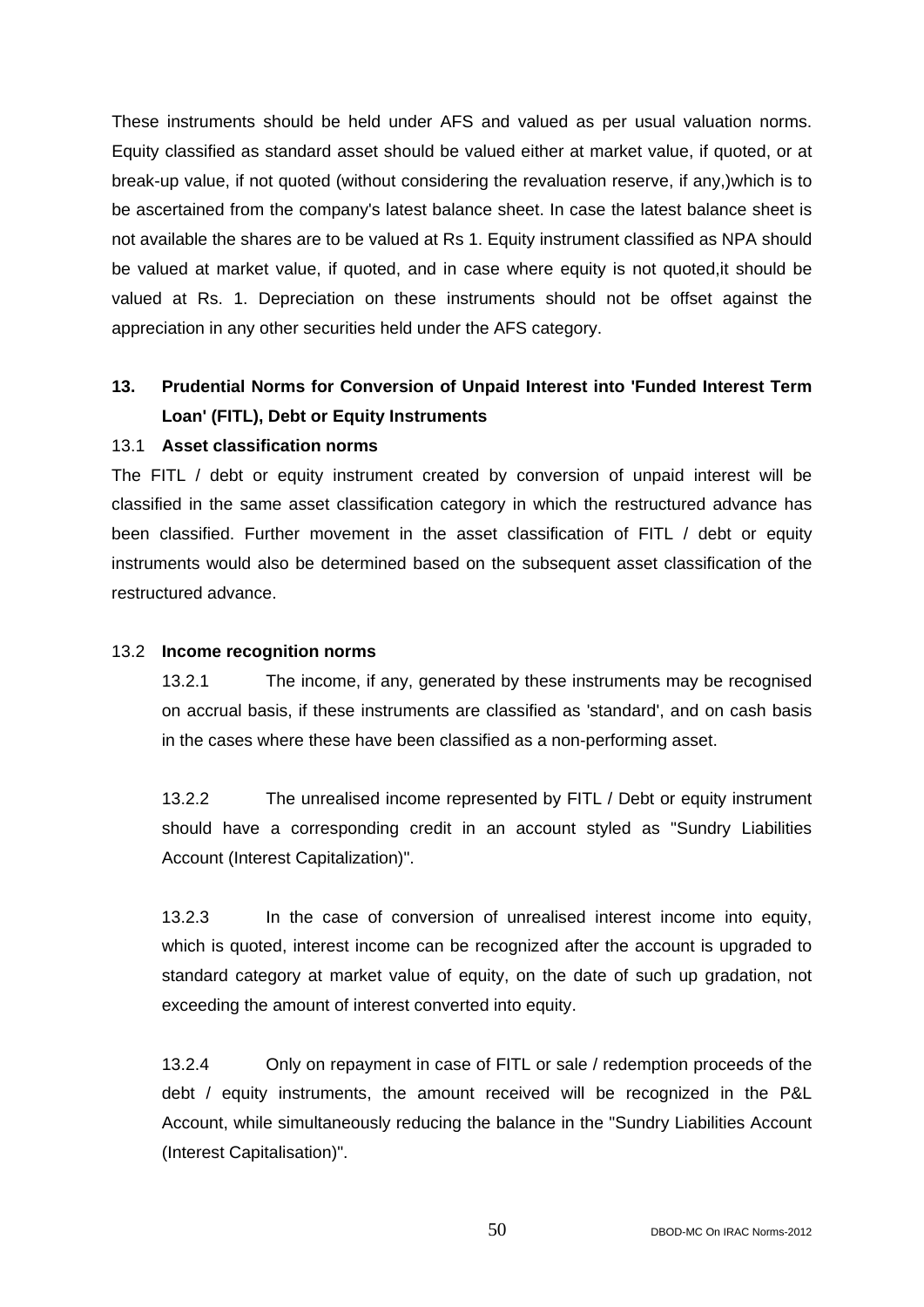### 13.3 **Valuation & Provisioning norms**

Valuation and provisioning norms would be as per para 12.3 above. The depreciation, if any, on valuation may be charged to the Sundry Liabilities (Interest Capitalisation) Account.

### **14. Special Regulatory Treatment for Asset Classification**

14.1 The special regulatory treatment for asset classification, in modification to the provisions in this regard stipulated in para 11, will be available to the borrowers engaged in important business activities, subject to compliance with certain conditions as enumerated in para 14.2 below. Such treatment is not extended to the following categories of advances:

- i. Consumer and personal advances;
- ii. Advances classified as Capital market exposures;
- iii. Advances classified as commercial real estate exposures

The asset classification of these three categories accounts as well as that of other accounts which do not comply with the conditions enumerated in para 14.2, will be governed by the prudential norms in this regard described in [para](http://10.24.1.98/kmt/GetDocument.asp?PageRef=rbic/restrctrng_advbks.htm#3) 11 above.

### 14.2 **Elements of special regulatory framework**

The special regulatory treatment has the following two components :

- (i) Incentive for quick implementation of the restructuring package.
- (ii) Retention of the asset classification of the restructured account in the pre-restructuring asset classification category

### 14.2.1 *Incentive for quick implementation of the restructuring package*

 As stated in para 11.1.2, during the pendency of the application for restructuring of the advance with the bank, the usual asset classification norms would continue to apply. The process of reclassification of an asset should not stop merely because the application is under consideration. However, as an incentive for quick implementation of the package, if the approved package is implemented by the bank as per the following time schedule, the asset classification status may be restored to the position which existed when the reference was made to the CDR Cell in respect of cases covered under the CDR Mechanism or when the restructuring application was received by the bank in non-CDR cases:

- (i) Within 120 days from the date of approval under the CDR Mechanism.
- (ii) Within 90 days from the date of receipt of application by the bank in cases other than those restructured under the CDR Mechanism.

### 14.2.2 **Asset classification benefits**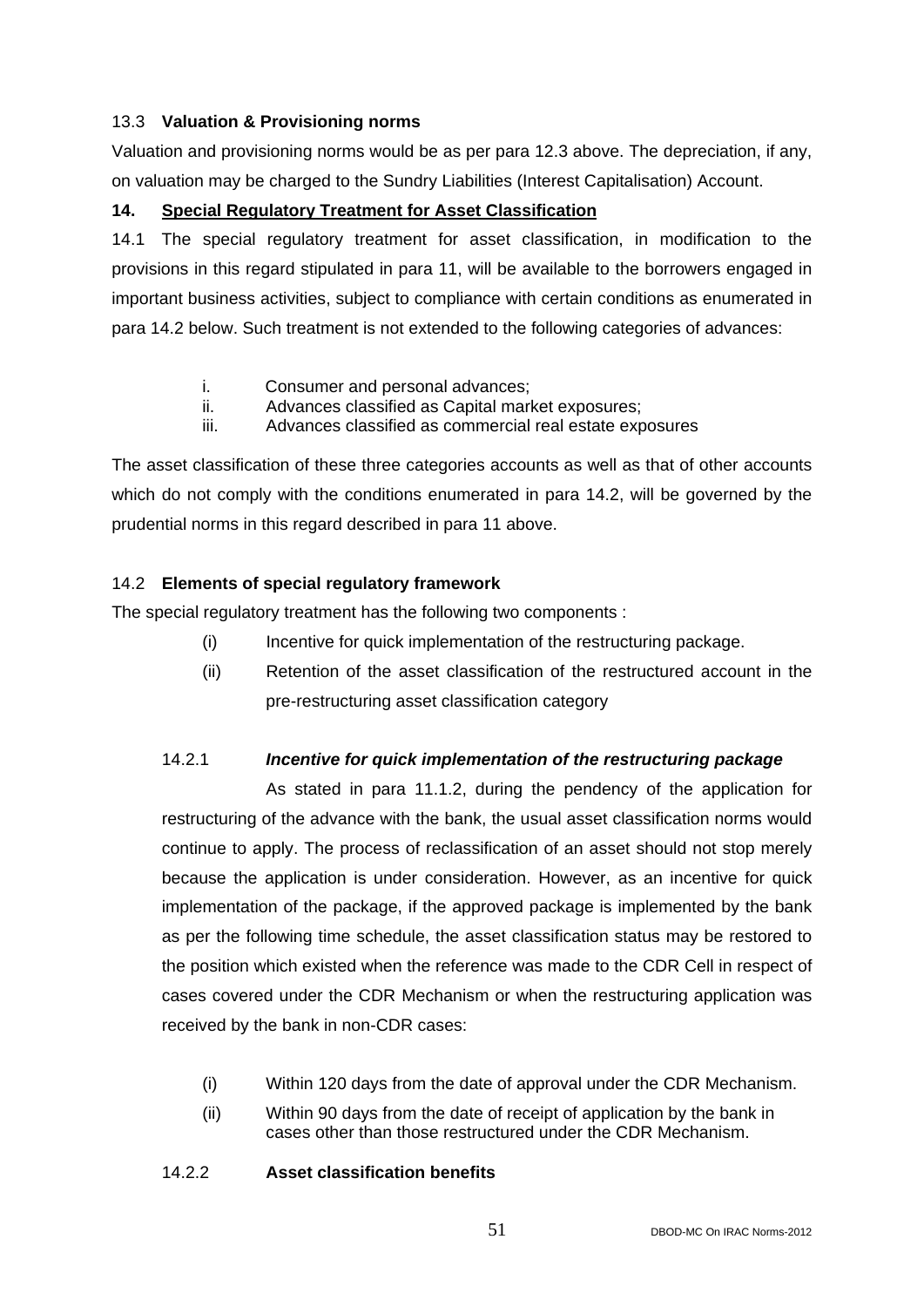Subject to the compliance with the undernoted conditions in addition to the adherence to the prudential framework laid down in para 11:

- (i) In modification to para 11.2.1, an existing 'standard asset' will not be downgraded to the sub-standard category upon restructuring.
- (ii) In modification to para 11.2.2, during the specified period, the asset classification of the sub-standard / doubtful accounts will not deteriorate upon restructuring, if satisfactory performance is demonstrated during the specified period.

 However, these benefits will be available subject to compliance with the following conditions:

i) The dues to the bank are 'fully secured' as defined in [Annex - 5](http://10.24.1.98/kmt/GetDocument.asp?PageRef=rbic/restrctrng_advbks.htm#ann2). The condition of being fully secured by tangible security will not be applicable in the following cases:

- (a) SSI borrowers, where the outstanding is up to Rs.25 lakh.
- (b) Infrastructure projects, provided the cash flows generated from these projects are adequate for repayment of the advance, the financing bank(s) have in place an appropriate mechanism to escrow the cash flows, and also have a clear and legal first claim on these cash flows.
- (c) Dues of Micro Finance Institutions (MFIs) restructured up to March 31, 2011

 ii) The unit becomes viable in 10 years, if it is engaged in infrastructure activities, and in 7 years in the case of other units.

iii) The repayment period of the restructured advance including the moratorium, if any, does not exceed 15 years in the case of infrastructure advances and 10 years in the case of other advances. The aforesaid ceiling of 10 years would not be applicable for restructured home loans; in these cases the Board of Director of the banks should prescribe the maximum period for restructured advance keeping in view the safety and soundness of the advances. Lending to individuals meant for acquiring residential property which are fully secured by mortgages on residential property that is or will be occupied by the borrower or that is rented are risk weighted as under the new capital adequacy framework, provided the LTV is not more than 75% , based on board approved valuation policy. However, the restructured housing loans should be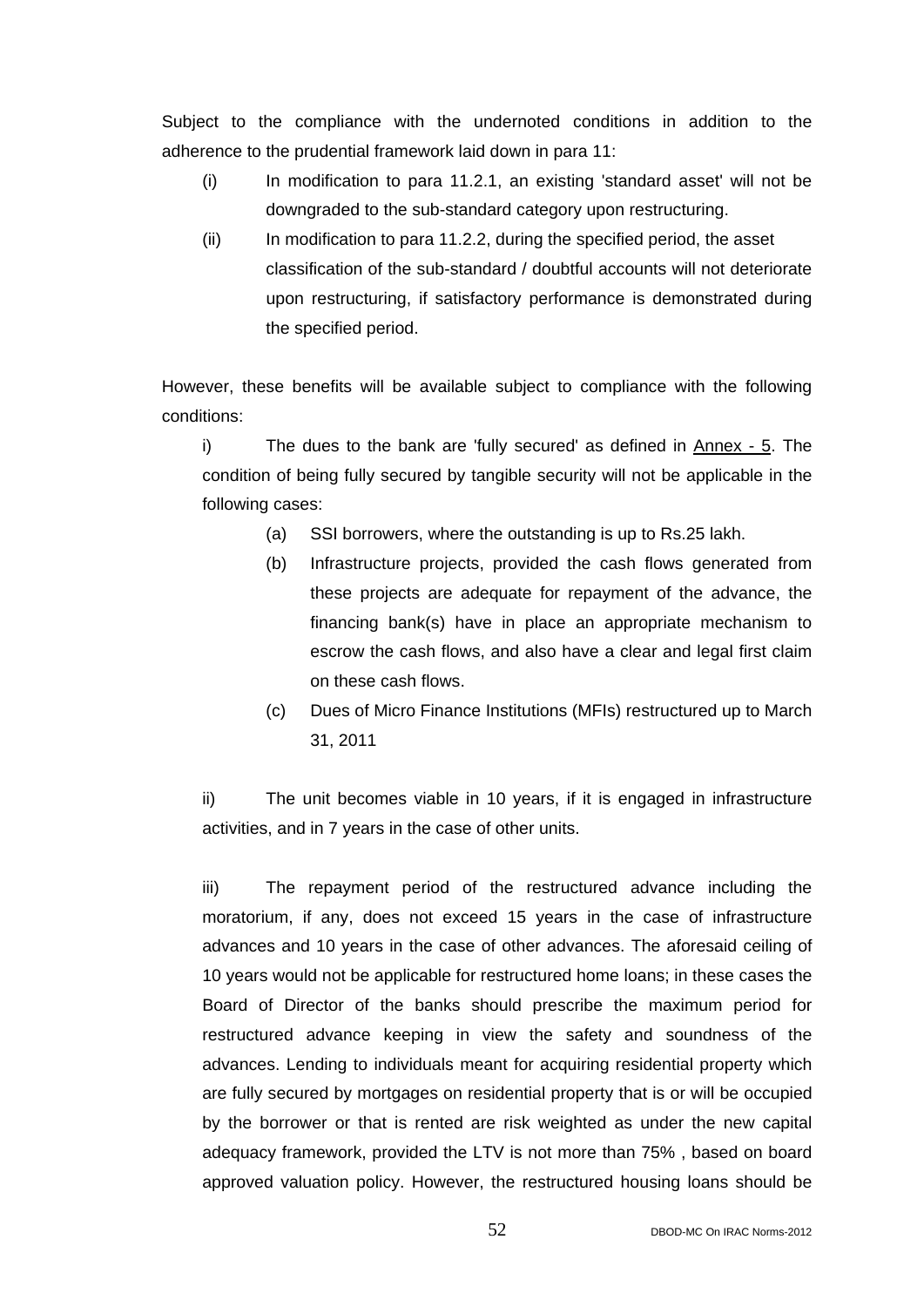risk weighted with an additional risk weight of 25 percentage points to the risk weight prescribed already.

iv) Promoters' sacrifice and additional funds brought by them should be a minimum of 15% of banks' sacrifice. The term 'bank's sacrifice' means the amount of "erosion in the fair value of the advance", to be computed as per the methodology enumerated in para 11.4.2 (i) above.

v) However, based on the representations received from Banks and Indian Banks' Association that corporate under stress find it difficult to bring in the promoters share of sacrifice and additional funds upfront on some occasions, it was decided that:

a) The promoter's sacrifice and additional funds required to be brought in by the promoters should generally be brought in upfront. However, if banks are convinced that the promoters face genuine difficulty in bringing their share of the sacrifice immediately and need some extension of time to fulfill their commitments, the promoters could be allowed to bring in 50% of their sacrifice, i.e. 50% of 15%, upfront and the balance within a period of one year.

b) However, in case the promoters fail to bring in their balance share of sacrifice within the extended time limit of one year, the asset classification benefits derived by banks will cease to accrue and the banks will have to revert to classifying such accounts as per the asset classification norms specified under para 11.2 of this circular.

c) Promoter's contribution need not necessarily be brought in cash and can be brought in the form of de-rating of equity, conversion of unsecured loan brought by the promoter into equity and interest free loans.

vi) Personal guarantee is offered by the promoter except when the unit is affected by external factors pertaining to the economy and industry.

 vii) The restructuring under consideration is not a 'repeated restructuring' as defined in para (v) of  $Annex - 5$ .

## **15. Miscellaneous**

15.1 The banks should decide on the issue regarding convertibility (into equity) option as a part of restructuring exercise whereby the banks / financial institutions shall have the right to convert a portion of the restructured amount into equity, keeping in view the statutory requirement under Section 19 of the Banking Regulation Act, 1949, (in the case of banks) and relevant SEBI regulations.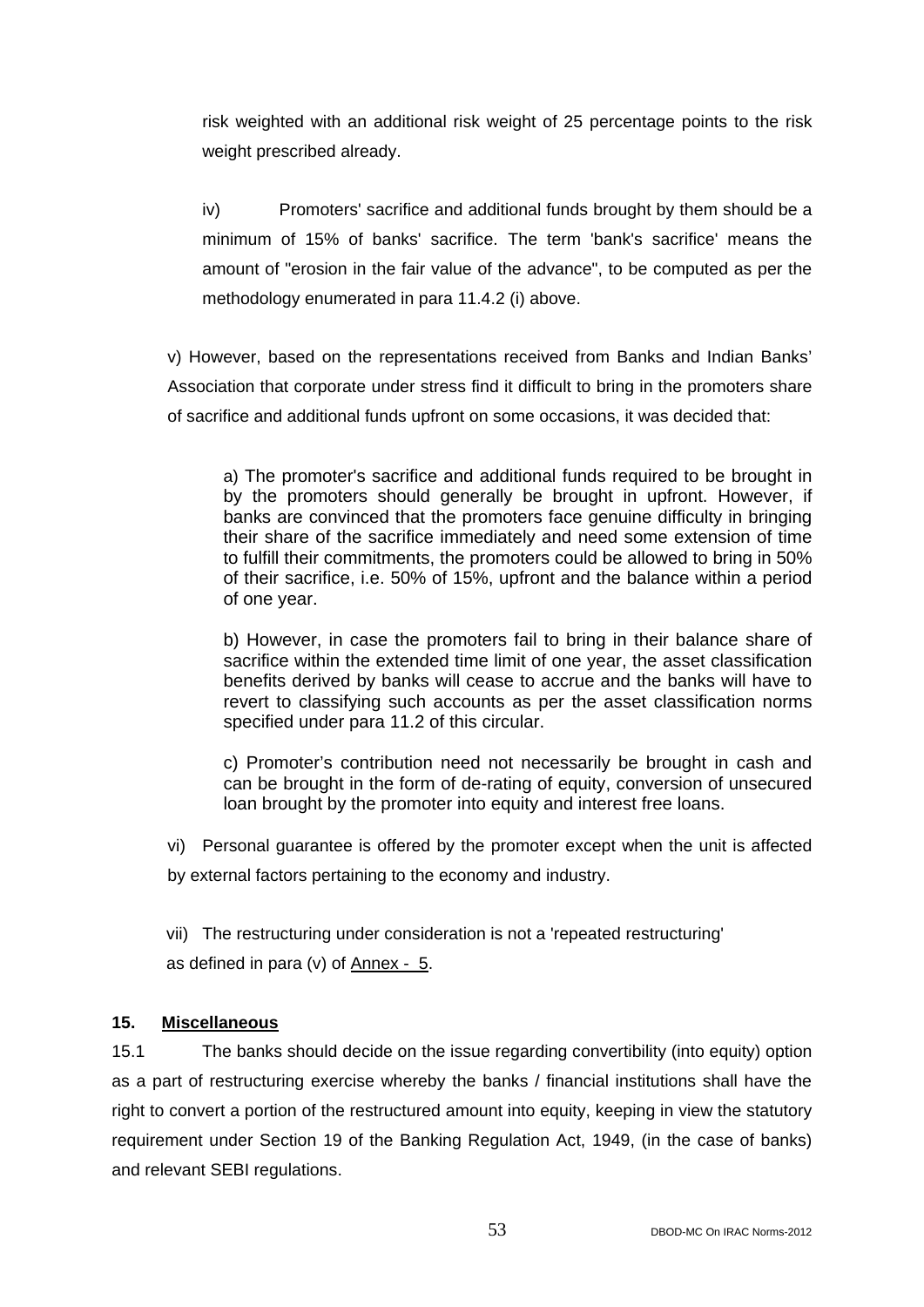15.2 Acquisition of equity shares / convertible bonds / convertible debentures in companies by way of conversion of debt / overdue interest can be done without seeking prior approval from RBI, even if by such acquisition the prudential capital market exposure limit prescribed by the RBI is breached. However, this will be subject to reporting of such holdings to RBI, Department of Banking Supervision (DBS), every month along with the regular DSB Return on Asset Quality. Nonetheless, banks will have to comply with the provisions of Section 19(2) of the Banking Regulation Act, 1949.

15.3 Acquisition of non-SLR securities by way of conversion of debt is exempted from the mandatory rating requirement and the prudential limit on investment in unlisted non-SLR securities, prescribed by the RBI, subject to periodical reporting to the RBI in the aforesaid DSB return.

15.4 Banks may consider incorporating in the approved restructuring packages creditor's rights to accelerate repayment and the borrower's right to pre-pay. The right of recompense should be based on certain performance criteria to be decided by the banks.

15.5 Since the spillover effects of the global downturn had also started affecting the Indian economy particularly from September 2008 onwards creating stress for the otherwise viable units / activities, certain modifications were made in the guidelines on restructuring as a onetime measure and for a limited period of time i.e. up to June 30, 2009. These relaxations have ceased to operate from July 1, 2009; however the same have been consolidated in Annex - 8.

### **16. Disclosures**

Banks should also disclose in their published annual Balance Sheets, under "Notes on Accounts", information relating to number and amount of advances restructured, and the amount of diminution in the fair value of the restructured advances in [Annex -](http://10.24.1.98/kmt/GetDocument.asp?PageRef=rbic/restrctrng_advbks.htm#ann3) 6. The information would be required for advances restructured under CDR Mechanism, SME Debt Restructuring Mechanism and other categories separately. Banks must disclose the total amount outstanding in all the accounts / facilities of borrowers whose accounts have been restructured along with the restructured part or facility. This means even if only one of the facilities / accounts of a borrower has been restructured, the bank should also disclose the entire outstanding amount pertaining to all the facilities / accounts of that particular borrower.

### **17. Illustrations**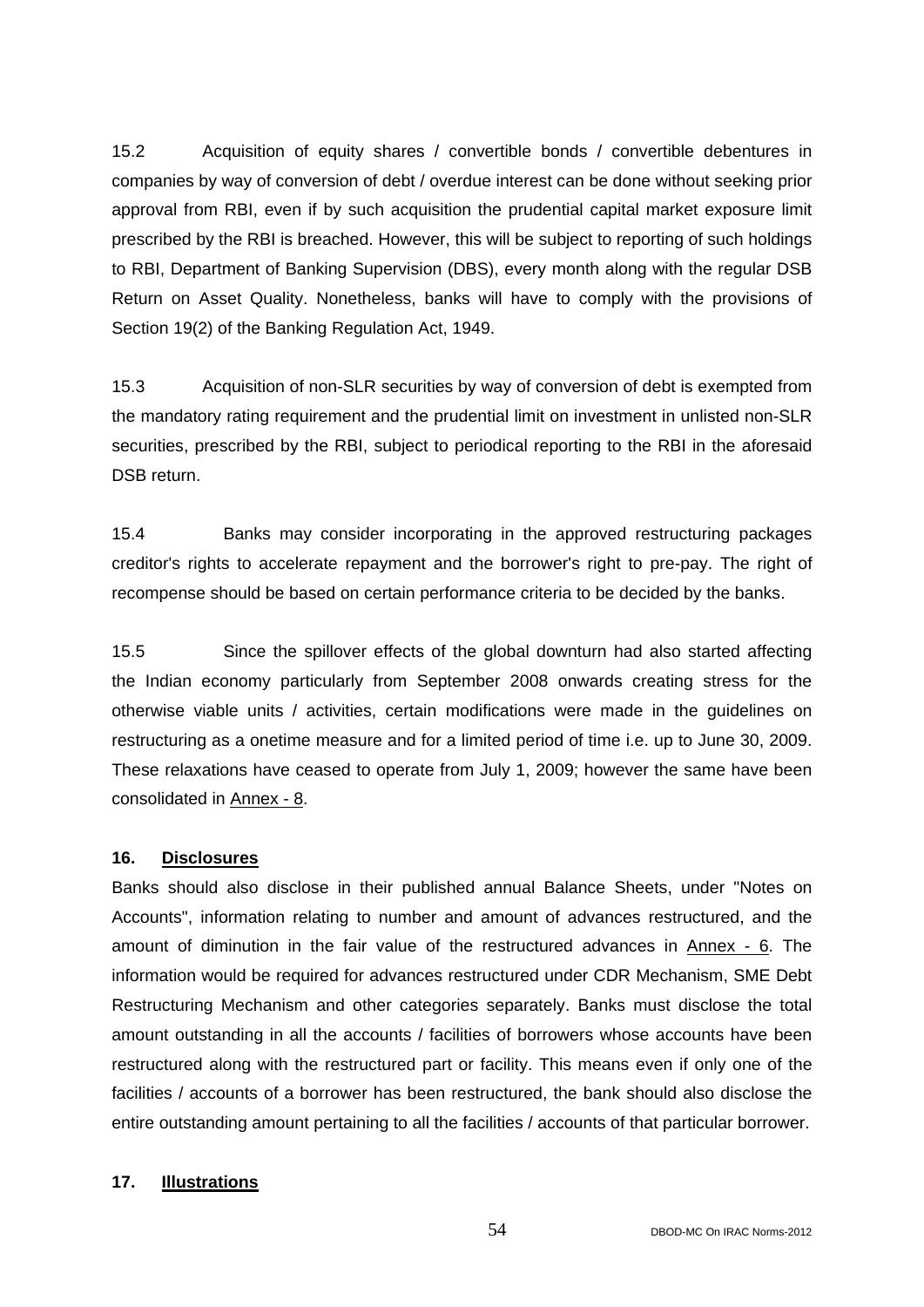A few illustrations on the asset classification of restructured accounts are given in [Annex -7](http://10.24.1.98/kmt/GetDocument.asp?PageRef=rbic/restrctrng_advbks.htm#ann4).

**18.** It has been re-iterated that the basic objective of restructuring is to preserve economic value of units, not ever-greening of problem accounts. This can be achieved by banks and the borrowers only by careful assessment of the viability, quick detection of weaknesses in accounts and a time-bound implementation of restructuring packages.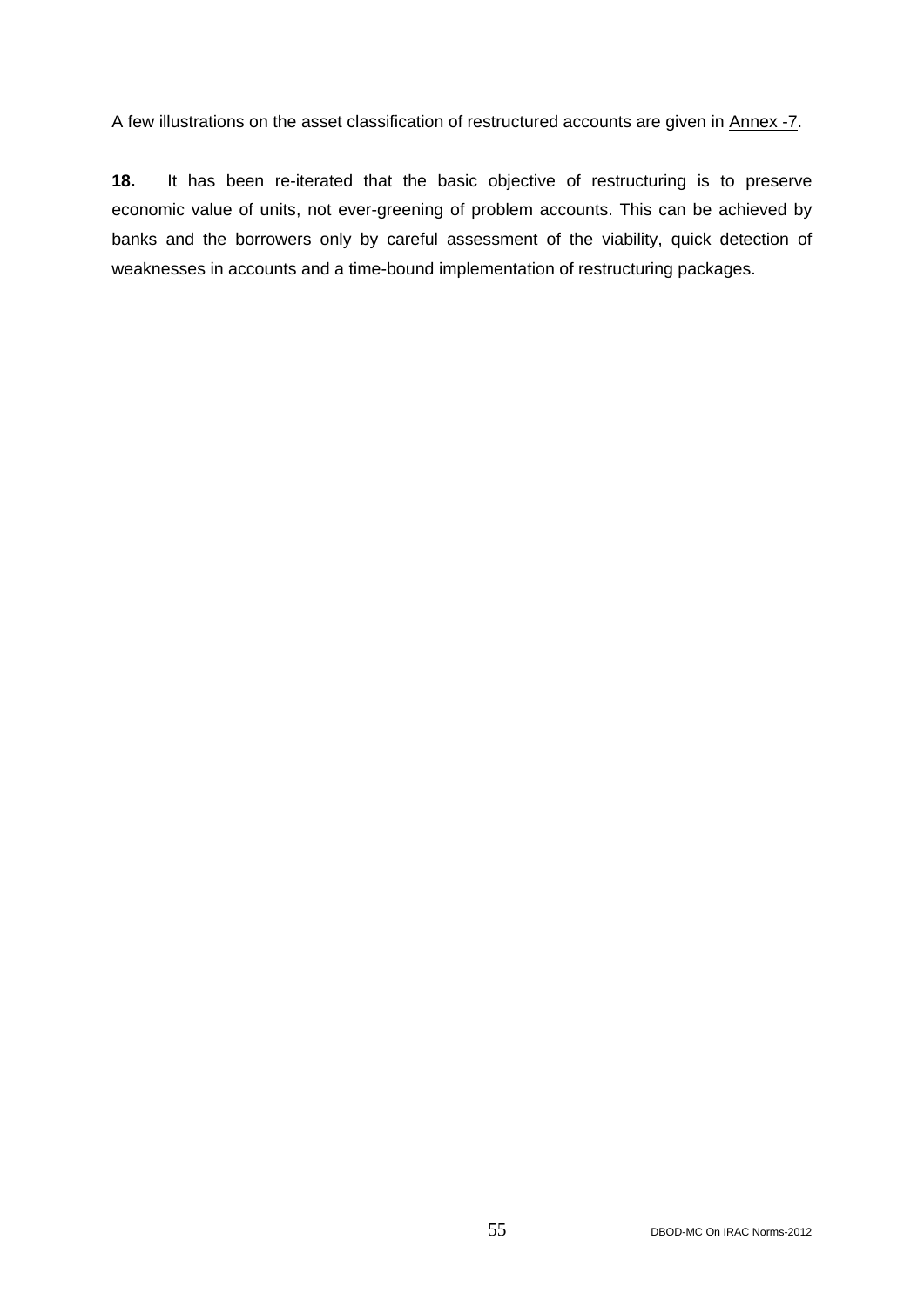# **Part C**

### **Agricultural Debt Waiver and Debt Relief Scheme, 2008 - Prudential Norms on Income Recognition, Asset Classification, Provisioning, and Capital Adequacy**

### **19. The Background**

The Hon'ble Finance Minister, Government of India, in his Budget Speech (paragraph 73) for 2008-09 has announced a debt waiver and debt relief scheme for farmers, for implementation by, inter alia, all scheduled commercial banks (SCBs), and Local Area Banks (LABs). The detailed scheme announced by the Government of India was communicated to the SCBs and LABs vide our [circular RPCD.No.PLFS.BC.72/05.04.02/2007-08 dated May](http://rbi.org.in/scripts/NotificationUser.aspx?Id=4190&Mode=0)  [23, 2008](http://rbi.org.in/scripts/NotificationUser.aspx?Id=4190&Mode=0). The guidelines pertaining to Income Recognition, Asset Classification and Provisioning, and Capital Adequacy as applicable to the loans covered by the captioned scheme, are furnished below.

### **20. Prudential Norms for the Borrowal Accounts Covered under the Agricultural Debt Waiver and Debt Relief Scheme, 2008 (ADWDRS)**

As advised vide the circular RPCD.No.PLFS.BC.72/05.04.02/2007-08 dated May 23, 2008, while the entire 'eligible amount' shall be waived in the case of a small or marginal farmer, in the case of 'other farmers', there will be a one time settlement scheme (OTS) under which the farmer will be given a rebate of 25 per cent of the 'eligible amount' subject to the condition that the farmer repays the balance of 75 per cent of the 'eligible amount'.

### 20.1 **Norms for the Accounts subjected to Debt Waiver**

20.1.1 As regards the small and marginal farmers eligible for debt waiver, the amount eligible for waiver, as defined in the Para 4 of the enclosure to the aforesaid circular, pending receipt from the Government of India, may be transferred by the banks to a separate account named "Amount receivable from Government of India under Agricultural Debt Waiver Scheme 2008". The balance in this account should be reflected in Schedule 9 (Advances) of the Balance sheet.

20.1.2 The balance in this account may be treated by the banks as a "performing" asset, provided adequate provision is made for the loss in Present Value (PV) terms, computed under the assumption that such payments would be received from Government of India in the following installments :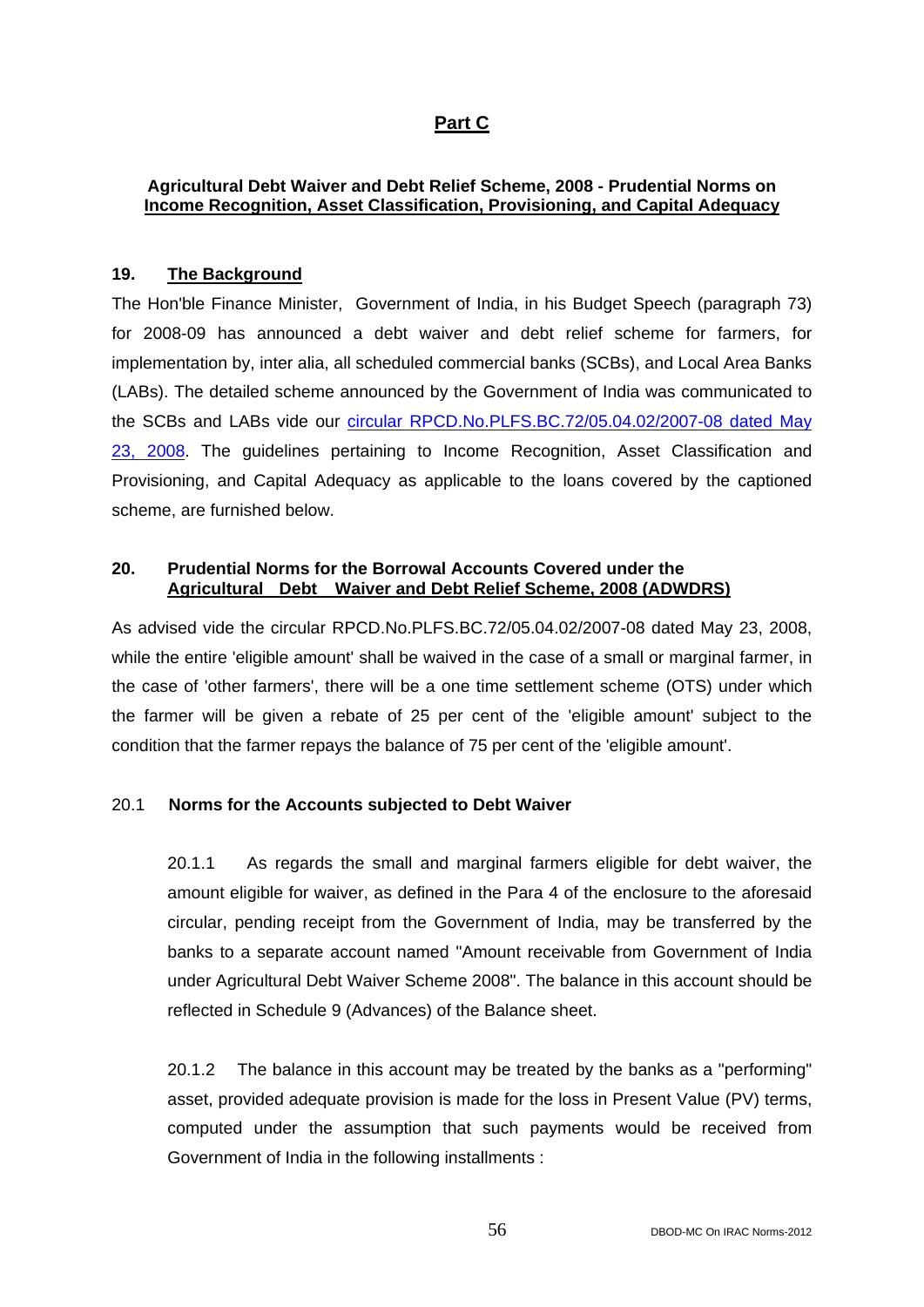- a) 32% of the total amount due by September 30, 2008,
- b) 19% by July 31, 2009,
- c) 39% by July 2010, and
- d) the remaining 10% by July 2011.

However, the provision required under the current norms for standard assets, need not be provided for in respect of the balance in this account.

20.1.3 The discount rate for arriving at the loss in PV terms as at para 20.1.2 above should be taken as 9.56 per cent, being the yield to maturity on 364-day Government of India Treasury Bill, prevailing as on July 30, 2008.

20.1.4 The prudential provisions held in respect of the NPA accounts for which the debt waiver has been granted may be reckoned for meeting the provisions required on PV basis.

20.1.5 In case, however, the amount of prudential provision held is more than the amount of provision required on PV basis, such excess provision may be reversed in a phased manner. This phased reversal may be effected in the proportion of 32%, 19%, 39%, and 10% during the years ended March 2009, 2010, 2011 and 2012, respectively, only after the installments due from the Government, for the relative years, have been received.

20.1.6 On receipt of the final instalment from the Government, the provision made for loss in PV terms may be transferred to the General Reserves, below the line.

20.1.7 In case the claim of a farmer is specifically rejected at any stage, the asset classification of the account should be determined with reference to the original date of NPA (as if the account had not been treated as performing in the interregnum based on the transfer of the loan balance to the aforesaid account) and suitable provision should be made. The provision made on PV basis may also be reckoned against the NPA-provisions required, consequent upon the account being treated as NPA due to the rejection of the claim.

## 20.2. **Norms for the Accounts subjected to the Debt Relief**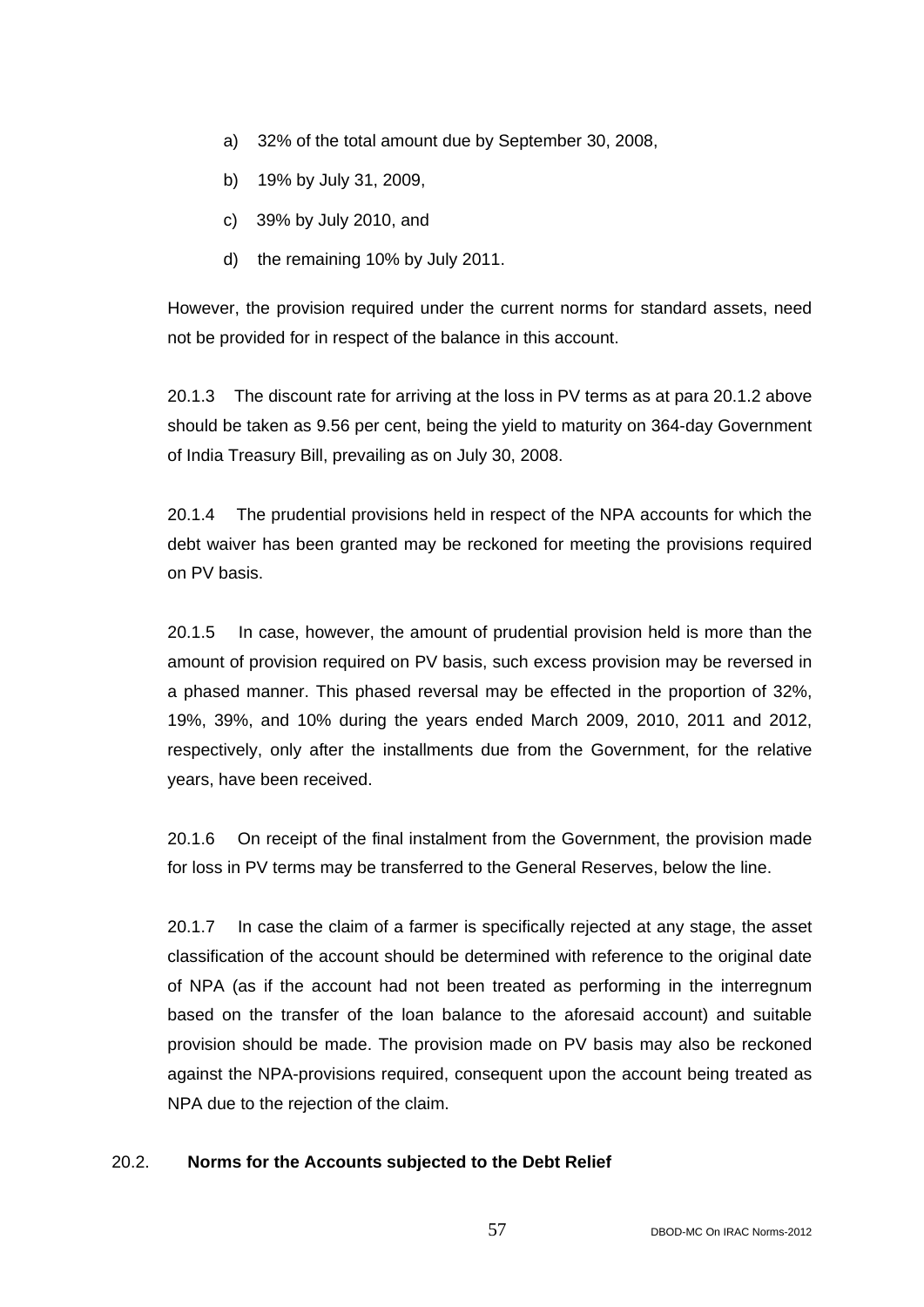20.2.1 Under the scheme, in the case of 'other' farmers, the farmer will be given a rebate of 25% of the "eligible amount", by the Government by credit to his account, provided the farmer pays the balance of 75% of the 'eligible amount'. The Scheme provides for payment of share of 75% by such farmers in three instalments and the first two instalments shall be for an amount not less than one-third of the farmer's share. The last dates of payment of the three instalments will be September 30, 2008; March 31, 2009 and June 30, 2009, respectively.

### **Asset Classification**

20.2.2 Where the farmers covered under the Debt Relief Scheme have given the undertaking, agreeing to pay their share under the OTS, their relevant accounts may be treated by banks as "standard" / "performing" provided :

- (a) adequate provision is made by the banks for the loss in PV terms for all the receivables due from the borrowers as well as the Government; and
- (b) such farmers pay their share of the settlement within one month of the due dates

However, no grace period is allowed for the last instalment and the entire share of the farmer is payable by June 30, 2009 (cf Para 21.2)

## **Provisioning**

### 20.2.3 Provisioning for Standard Assets

The accounts subject to debt relief would stand classified as standard assets after receipt of the aforesaid undertaking from the borrowers. Accordingly, such accounts would also attract the prudential provisioning as applicable to standard assets.

### 20.2.4 Provisioning on PV Basis

For computing the amount of loss in PV terms under the Scheme, the cash flows receivable from the farmers, as per the repayment schedule vide para 20.2.1 above, as well as from the government should be discounted to the present value. It may be assumed in this context that the Government's contribution would be received by June 30, 2010. The discount rate to be applied for the purpose should be the interest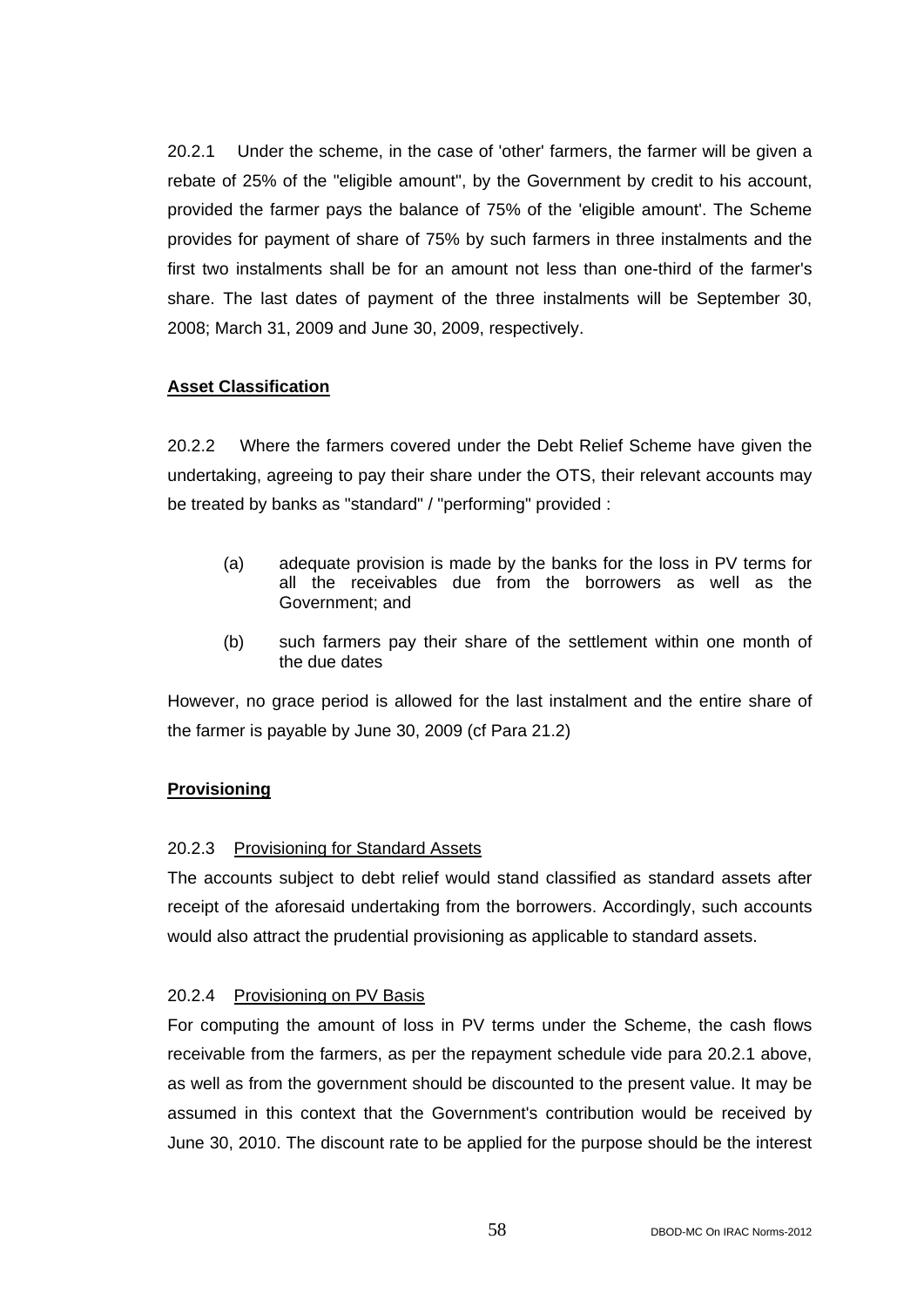rate at which the loan was granted including the element of interest subsidy, if any, available from the Government.

20.2.5 The prudential provisions held in respect of the NPA accounts, for which the debt relief has been granted, may be reckoned for meeting the provisions required on PV basis as well as for the standard assets (pursuant to classification of these loans as standard) and shortfall, if any, may be provided for. Thus, the total provisions held would comprise the provisions required on PV basis, provision for standard assets and excess prudential provisions, if any, towards NPA.

#### 20.2.6 Provisioning in case of down-gradation of accounts:

As mentioned at para 20.2.2 (b) above, the accounts subject to Debt Relief Scheme would be classified as standard / performing assets only if the farmers pay their share of the settlement within one month of the pre-specified due dates. In case, however, the payments are delayed by the farmers beyond one month of the respective due dates, the outstanding amount in the relevant accounts of such farmers shall be treated as NPA. The asset classification of such accounts shall be determined with reference to the original date of NPA, (as if the account had not been treated as performing in the interregnum based on the aforesaid undertaking). On such down-gradation of the accounts, additional provisions as per the extant prudential norms should also be made.

For meeting this additional provisioning requirement, the excess prudential provisions, if any, held; the amount of provisions held for standard assets (as per para 3.3 above) together with the provision made on PV basis, all in respect of such downgraded account, could be reckoned. Such additional prudential provisions too should be continued to be held and reversed only as per the stipulation at para 20.2.7 below.

#### 20.2.7 Reversal of Excess Prudential Provisions

In case the amount of the prudential NPA provisions held are larger than the aggregate of the provision required on PV basis and for the standard assets (pursuant to classification of these loans as standard), such excess prudential provision should not be reversed but be continued to be held till the earlier of the two events, viz., :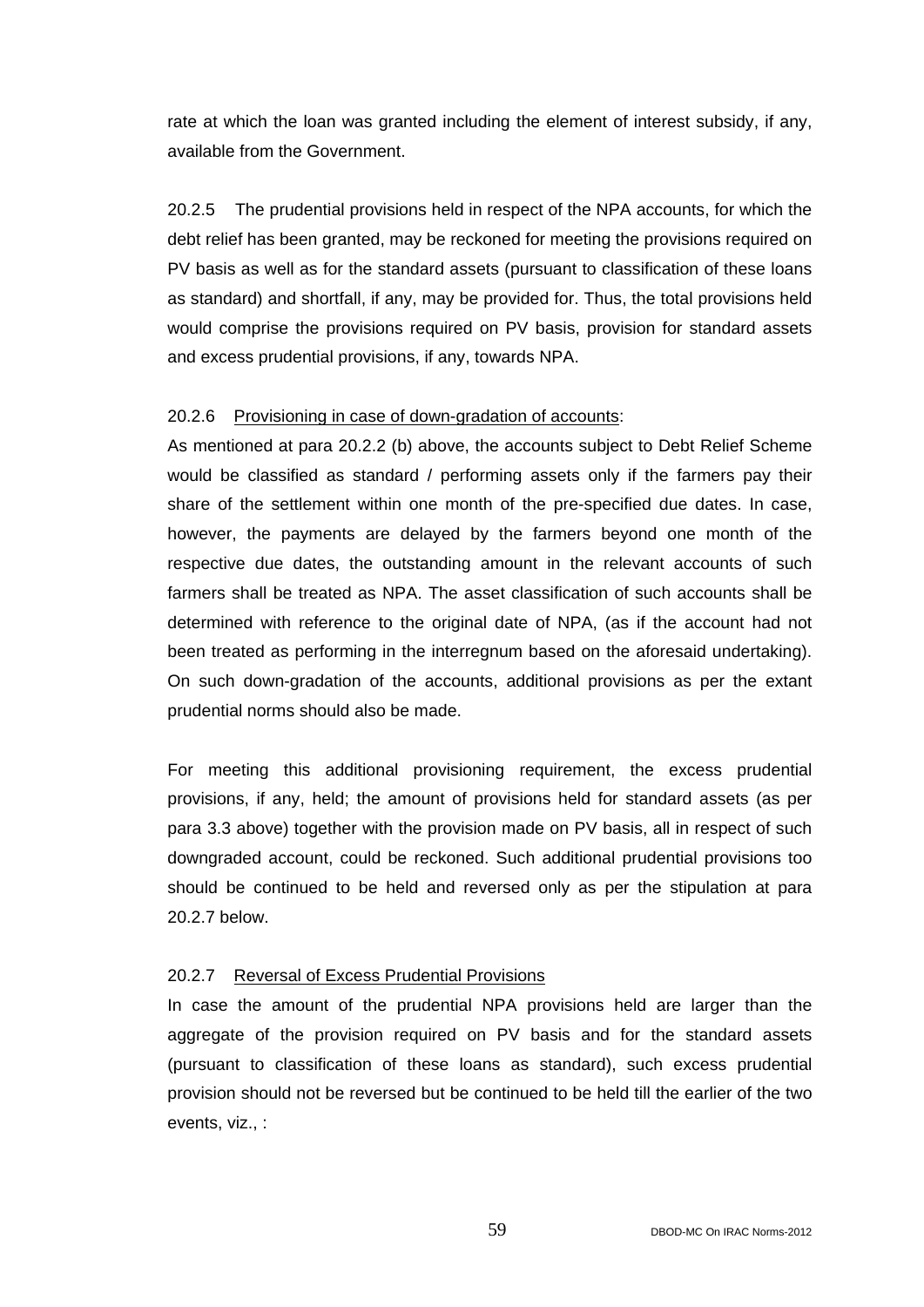- (a) till the entire outstanding of the borrower stands repaid at which point, the entire amount could be reversed to the P/L account; or
- (b) when the amount of such excess provision exceeds the amount outstanding on account of the repayments by the borrower - at which point, the amount of provision in excess of the outstanding amount could be reversed to the P/L account.

### 20.2.8 Reversal of the Provisions made on PV Basis

The provision made on PV basis represents a permanent loss to the bank on account of delayed receipt of cash flows and hence, should not be reversed to the P/L Account. The amount of such provision should, therefore, be carried till the account is finally settled and after receipt of the Government's contribution under the Scheme, the amount should be reversed to the General Reserves, below the line.

#### 20.3 **Grant of Fresh Loans to the Borrowers covered under the ADWDRS**

20.3.1 A small or marginal farmer will become eligible for fresh agricultural loans upon the eligible amount being waived, in terms of para 7.2 of the enclosure to the circular RPCD.No.PLFS.BC.72/05.04.02/2007-08 dated May 23, 2008. The fresh loan may be treated as "performing asset", regardless of the asset classification of the loan subjected to the Debt Waiver, and its subsequent asset classification should be governed by the extant IRAC norms.

20.3.2 In case of "other farmers" eligible for fresh short-term production loans and investment loans, as provided for in Para 7.6 and 7.7, respectively, of the enclosure to the circular RPCD.No.PLFS.BC.72/05.04.02/2007-08 dated May 23, 2008, these fresh loans may be treated as "performing assets", regardless of the asset classification of the loan subjected to the Debt Relief, and its subsequent asset classification should be governed by the extant IRAC norms.

#### 20.4 **Capital Adequacy**

The amount outstanding in the account styled as "Amount receivable from Government of India under Agricultural Debt Waiver Scheme 2008" shall be treated as a claim on the Government of India and would attract zero risk weight for the purpose of capital adequacy norms. However, the amount outstanding in the accounts covered by the Debt Relief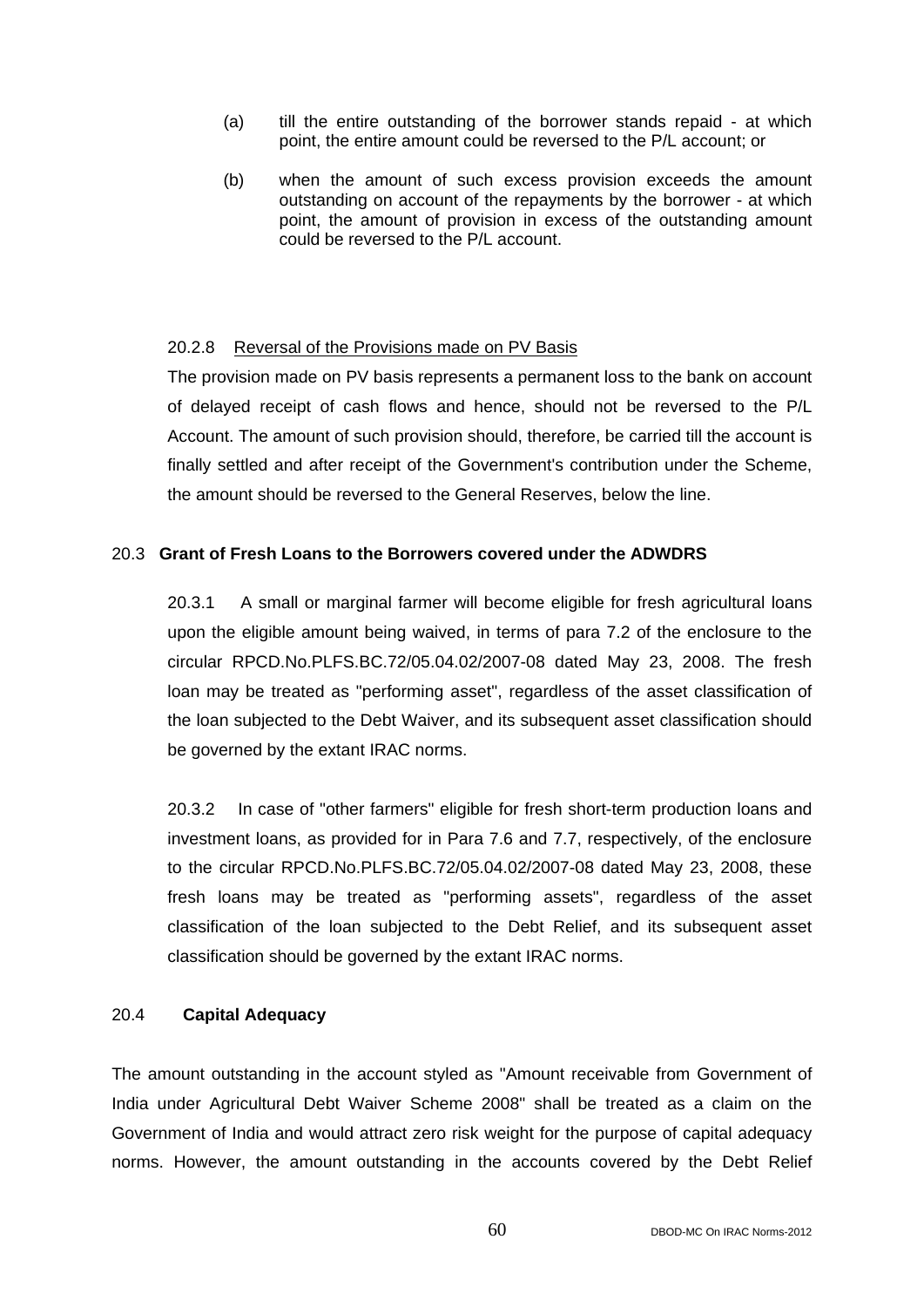Scheme shall be treated as a claim on the borrowers and risk weighted as per the extant norms. This treatment would apply under the Basel I as well as Basel II Frameworks.

### **21. Subsequent Modifications to the Prudential Norms**

#### 21.1 **Interest payment by the GOI**

The Government of India has subsequently decided to pay interest on the 2nd, 3rd, and 4th instalments, payable by July 2009, July 2010, and July 2011 respectively, at the prevailing Yield to Maturity Rate on 364-day Government of India Treasury Bills. The interest will be paid on these instalments from the date of the reimbursement of the first instalment (i.e. November 2008) till the date of the actual reimbursement of each instalment.

In view of the above, in supersession of the instructions contained in paragraphs 20.1.2 to 20.1.7, 20.2.2 (a), and 20.2.4 to 20.2.8 above, it has been decided that the banks need not make any provisions for the loss in Present Value (PV) terms for moneys receivable only from the Government of India, for the accounts covered under the Debt Waiver Scheme and the Debt Relief Scheme.

### 21.2 **Change in instalment schedule of "other farmers" under the Debt Relief Scheme**

In view of the recent drought in some States and the severe floods in some other parts of the country, the Government of India, as announced in the Union Budget 2010-11, has now decided to extend the last date of payment of 75% of overdue portion by the 'other farmer' under Debt Relief Scheme (under ADWDR) up to June 30, 2010. The eligible "other farmers" may be allowed to repay this amount in one or more instalments up to June 30, 2010. The banks will not charge any interest on the eligible amount for the period from February 29, 2008 to June 30, 2009. However, they may charge normal rate of interest on the eligible amount from July 01, 2009 up to the date of settlement. Further, no interest shall be paid by the Government of India to the lending institutions for this extension under the Scheme while reimbursing the 25% amount to the lending institutions as per the delayed reimbursement schedule

The Government of India has also advised that the banks / lending institutions are allowed to receive even less than 75% of the eligible amount under OTS provided the banks / lending institutions bear the difference themselves and do not claim the same either from the Government or from the farmer. The Government will pay only 25% of the actual eligible amount under debt relief.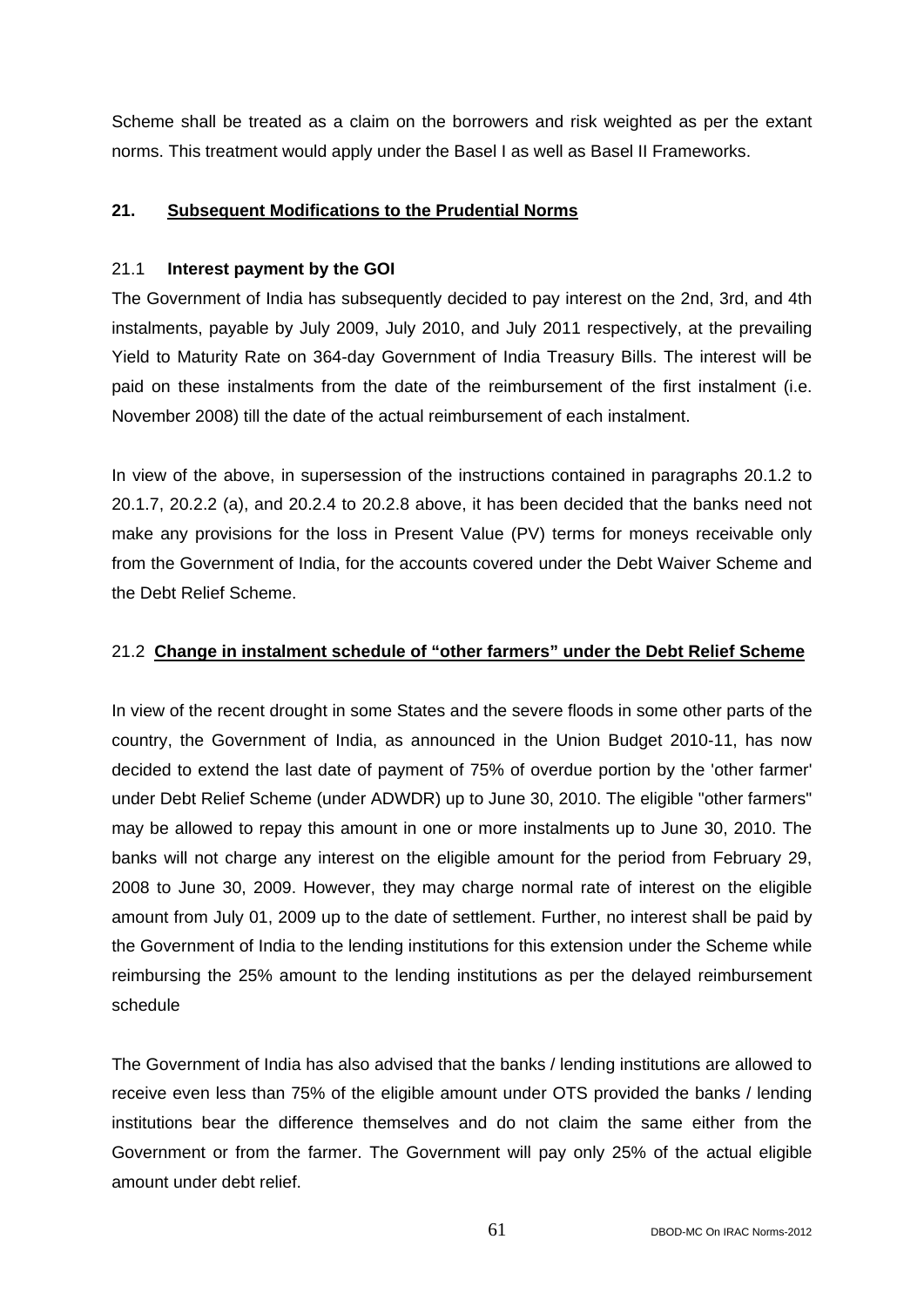21.3 In case, however, the payments are delayed by the farmers beyond June 30, 2010, the outstanding amount in the relevant accounts of such farmers shall be treated as NPA. The asset classification of such accounts shall be determined with reference to the original date of NPA, (as if the account had not been treated as performing in the interregnum based on the aforesaid undertaking). On such down-gradation of the accounts, additional provisions as per the extant prudential norms should also be made.

21.4 Please refer to the paragraph 20.1.1 which provides that in case of small and marginal farmers eligible for debt waiver, the amount eligible for waiver, pending receipt from the Government of India may be transferred by the banks to a separate account named "Amount receivable from Government of India under Agricultural Debt Waiver Scheme 2008", and the balance in this account should be reflected in Schedule 9 (Advances) of the Balance Sheet. It is now clarified that in case of 'other farmers' eligible for debt relief, after the 'other farmer' has paid his entire share of 75%, banks may open an account for Debt Relief Scheme, similar to the one opened for the receivables from GOI under the Debt Waiver Scheme, and bearing the nomenclature "Amount receivable from Government of India under Agricultural Debt Relief Scheme 2008". This amount may also be reflected in Schedule 9 (Advances) of the Balance Sheet.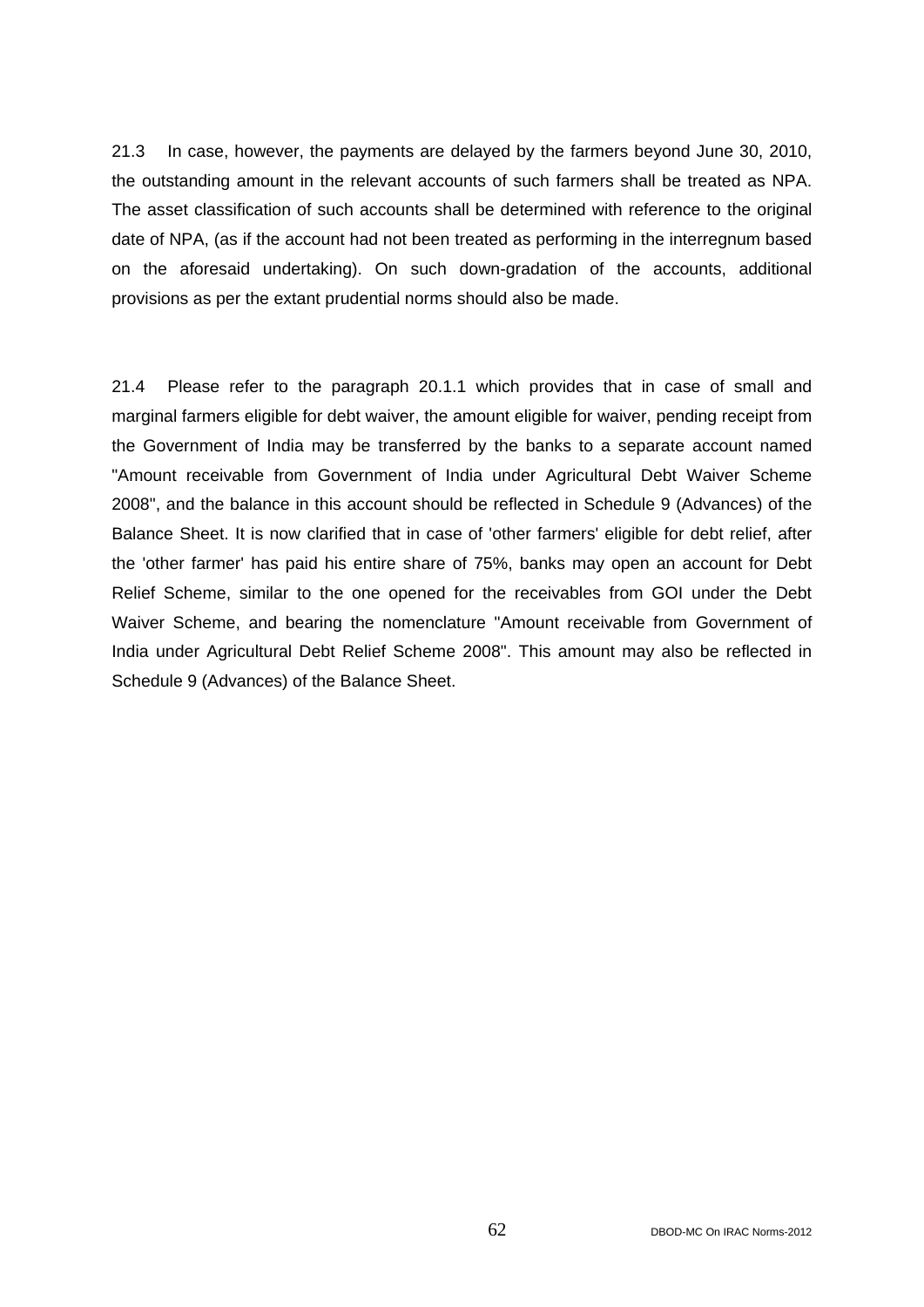### **Annex – 1** (Cf. para 3.5)

## **Part A**

#### **Details of Gross Advances, Gross NPAs, Net Advances and Net NPAs**

|                 | (Rs. in crores up to two decimals)                                                                                                                                                                                                                                |                                                                                                                                                           |               |  |  |  |
|-----------------|-------------------------------------------------------------------------------------------------------------------------------------------------------------------------------------------------------------------------------------------------------------------|-----------------------------------------------------------------------------------------------------------------------------------------------------------|---------------|--|--|--|
|                 |                                                                                                                                                                                                                                                                   | <b>Particulars</b>                                                                                                                                        | <b>Amount</b> |  |  |  |
| 1.              |                                                                                                                                                                                                                                                                   | <b>Standard Advances</b>                                                                                                                                  |               |  |  |  |
| 2.              |                                                                                                                                                                                                                                                                   | Gross NPAs *                                                                                                                                              |               |  |  |  |
| 3.              | Gross Advances ** (1+2)                                                                                                                                                                                                                                           |                                                                                                                                                           |               |  |  |  |
| 4.              | Gross NPAs as a percentage of Gross Advances (2/3) (in<br>%)                                                                                                                                                                                                      |                                                                                                                                                           |               |  |  |  |
| 5.              | <b>Deductions</b>                                                                                                                                                                                                                                                 |                                                                                                                                                           |               |  |  |  |
|                 | (i)                                                                                                                                                                                                                                                               | Provisions held in the case of NPA Accounts as per<br>asset classification (including additional Provisions for<br>NPAs at higher than prescribed rates). |               |  |  |  |
|                 | (ii)                                                                                                                                                                                                                                                              | DICGC / ECGC claims received and held pending<br>adjustment                                                                                               |               |  |  |  |
|                 | (iii)                                                                                                                                                                                                                                                             | Part payment received and kept in Suspense Account<br>or any other similar account                                                                        |               |  |  |  |
|                 | (iv)                                                                                                                                                                                                                                                              | Balance in Sundries Account (Interest Capitalization -<br>Restructured Accounts), in respect of NPA Accounts                                              |               |  |  |  |
|                 | (v)                                                                                                                                                                                                                                                               | <b>Floating Provisions***</b>                                                                                                                             |               |  |  |  |
|                 | (vi)                                                                                                                                                                                                                                                              | Provisions in lieu of diminution in the fair value of<br>restructured accounts classified as NPAs                                                         |               |  |  |  |
|                 |                                                                                                                                                                                                                                                                   | (vii) Provisions in lieu of diminution in the fair value of<br>restructured accounts classified as standard assets                                        |               |  |  |  |
| 6.              |                                                                                                                                                                                                                                                                   | Net Advances(3-5)                                                                                                                                         |               |  |  |  |
| 7.              |                                                                                                                                                                                                                                                                   | Net NPAs $\{2-5(i + ii + iii + iv + v + vi)\}$                                                                                                            |               |  |  |  |
| 8.              | Net NPAs as percentage of Net Advances (7/6) (in %)                                                                                                                                                                                                               |                                                                                                                                                           |               |  |  |  |
| $^\star$        | Principal dues of NPAs plus Funded Interest Term Loan (FITL) where the<br>corresponding contra credit is parked in Sundries Account (Interest Capitalization -<br>Restructured Accounts), in respect of NPA Accounts.                                             |                                                                                                                                                           |               |  |  |  |
| $^{\star\star}$ | For the purpose of this Statement, 'Gross Advances' mean all outstanding loans and<br>advances including advances for which refinance has been received but excluding<br>rediscounted bills, and advances written off at Head Office level (Technical write off). |                                                                                                                                                           |               |  |  |  |
| ***             | Floating Provisions would be deducted while calculating Net NPAs, to the extent,<br>banks have exercised this option, over utilising it towards Tier II capital.                                                                                                  |                                                                                                                                                           |               |  |  |  |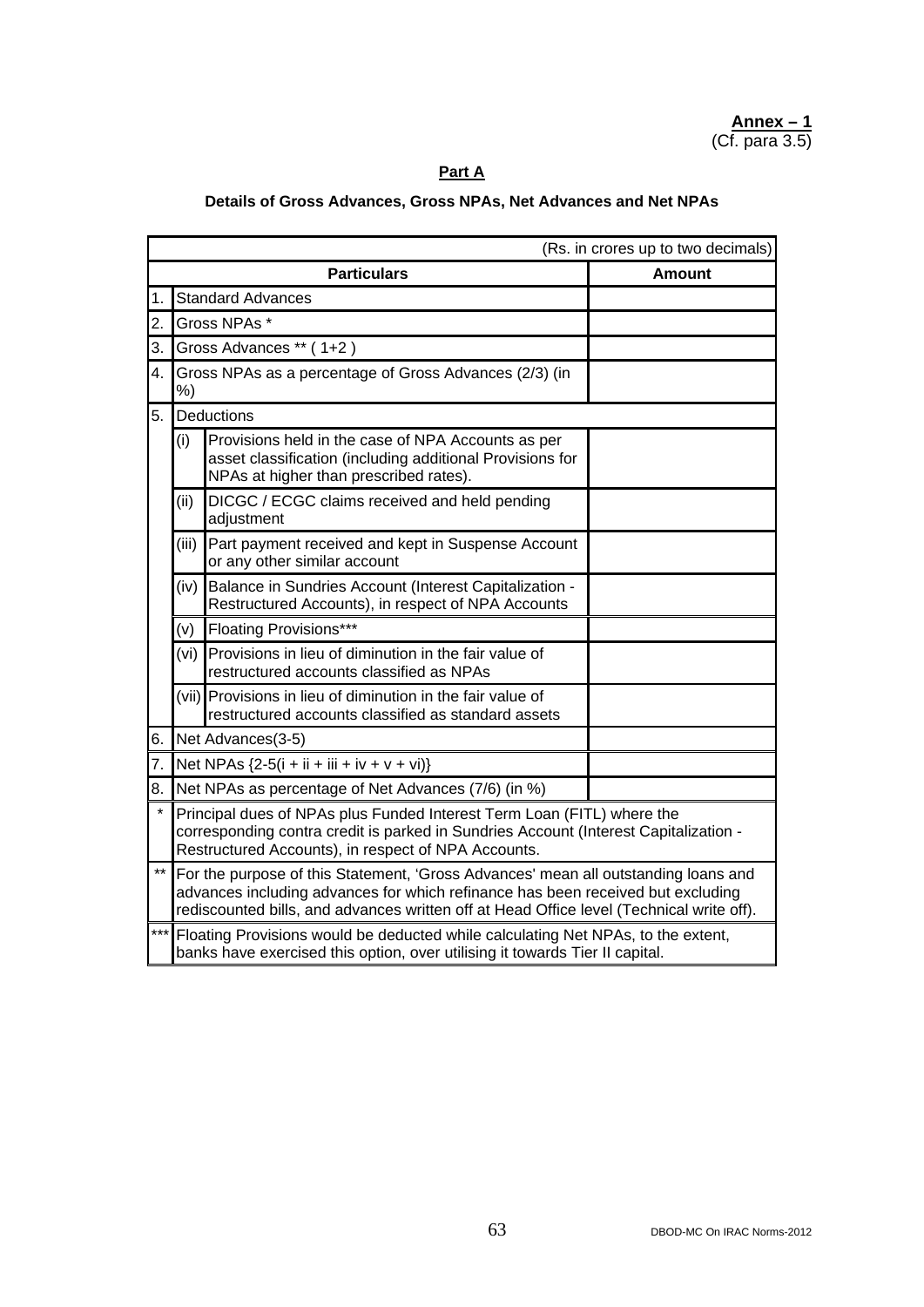# **Part B**

# **Supplementary Details**

| (Rs. in crores up to two decimals)                                                                   |        |  |  |  |
|------------------------------------------------------------------------------------------------------|--------|--|--|--|
| <b>Particulars</b>                                                                                   | Amount |  |  |  |
| 1. Provisions on Standard Assets excluding 5(vi) in Part A above                                     |        |  |  |  |
| 2. Interest recorded as Memorandum Item                                                              |        |  |  |  |
| 3. Amount of cumulative Technical Write - Off in respect of NPA<br>accounts reported in Part A above |        |  |  |  |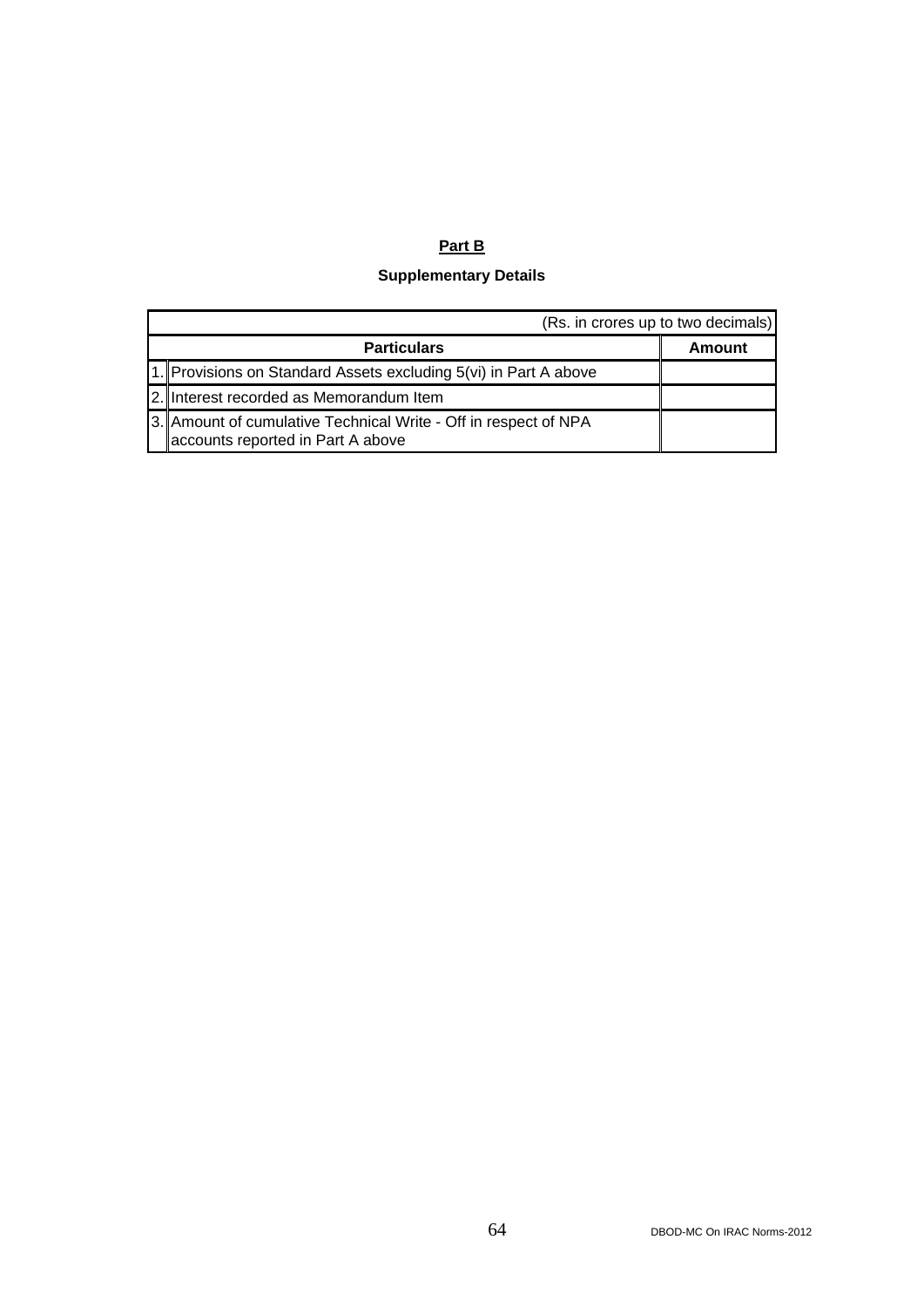**Annex - 2**

(Cf. para 4.2.13)

**Relevant extract of the list of direct agricultural advances, from the Master Circular on lending to priority sector - RPCD. No. Plan. BC.10/04.09.01/2011-12 dated July 1, 2011**

| <b>DIRECT FINANCE</b>                                                                                                                                                                                                       |                                                                                                                                                                                                                                                                                                                     |  |  |  |  |  |
|-----------------------------------------------------------------------------------------------------------------------------------------------------------------------------------------------------------------------------|---------------------------------------------------------------------------------------------------------------------------------------------------------------------------------------------------------------------------------------------------------------------------------------------------------------------|--|--|--|--|--|
|                                                                                                                                                                                                                             |                                                                                                                                                                                                                                                                                                                     |  |  |  |  |  |
| 1.1∥Finance to individual farmers [including Self Help Groups (SHGs) or Joint Liability<br>Groups (JLGs), i.e. groups of individual farmers, provided banks maintain<br>disaggregated data on such finance] for Agriculture |                                                                                                                                                                                                                                                                                                                     |  |  |  |  |  |
| 1.1.1<br>Short-term loans for raising crops, i.e. for crop loans. This will include traditional<br>/ non-traditional plantations and horticulture.                                                                          |                                                                                                                                                                                                                                                                                                                     |  |  |  |  |  |
| 1.1.2                                                                                                                                                                                                                       | Advances up to Rs. 10 lakh against pledge/hypothecation of agricultural produce<br>(including warehouse receipts) for a period not exceeding 12 months,<br>irrespective of whether the farmers were given crop loans for raising the produce<br>or not.                                                             |  |  |  |  |  |
| 1.1.3                                                                                                                                                                                                                       | Working capital and term loans for financing production and investment<br>requirements for agriculture.                                                                                                                                                                                                             |  |  |  |  |  |
| 1.1.4                                                                                                                                                                                                                       | Loans to small and marginal farmers for purchase of land for agricultural<br>purposes.                                                                                                                                                                                                                              |  |  |  |  |  |
| 1.1.5                                                                                                                                                                                                                       | Loans to distressed farmers indebted to non-institutional lenders, against<br>appropriate collateral or group security.                                                                                                                                                                                             |  |  |  |  |  |
| 1.1.6                                                                                                                                                                                                                       | Loans granted for pre-harvest and post-harvest activities such as spraying,<br>weeding, harvesting, grading, sorting, processing and transporting undertaken by<br>individuals, SHGs and cooperatives in rural areas.                                                                                               |  |  |  |  |  |
| 1.1.7                                                                                                                                                                                                                       | Loans granted for agricultural and allied activities, irrespective of whether the<br>borrowing entity is engaged in export or otherwise. The export credit granted by<br>banks for agricultural and allied activities may, however, be reported separately<br>under heading "Export credit to agricultural sector". |  |  |  |  |  |
| <b>Agriculture</b>                                                                                                                                                                                                          | 1.2 Finance to others [such as corporates, partnership firms and institutions] for                                                                                                                                                                                                                                  |  |  |  |  |  |
| 1.2.1                                                                                                                                                                                                                       | Loans granted for pre-harvest and post harvest activities such as spraying,<br>weeding, harvesting, grading, sorting and transporting.                                                                                                                                                                              |  |  |  |  |  |
| 1.2.2                                                                                                                                                                                                                       | Finance up to an aggregate amount of Rs. one crore per borrower for the<br>purposes listed at 1.1.1, 1.1.2, 1.1.3 and 1.2.1 above.                                                                                                                                                                                  |  |  |  |  |  |
| 1.2.3                                                                                                                                                                                                                       | One-third of loans in excess of Rs. one crore in aggregate per borrower for<br>agriculture.                                                                                                                                                                                                                         |  |  |  |  |  |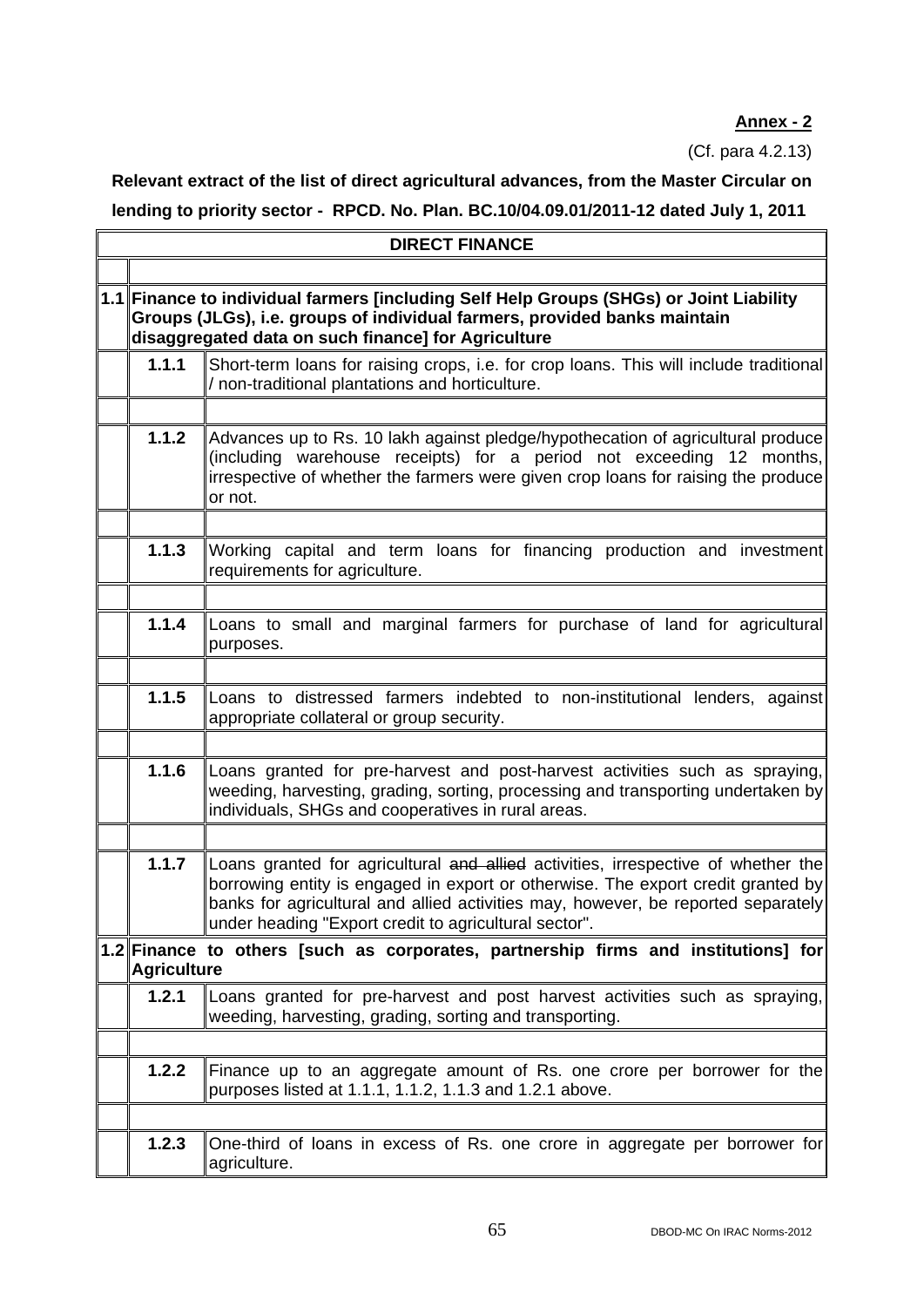## **Annex – 3**

|  |  | <b>Format for Computing Countercyclical Provisioning Buffer</b> |  |
|--|--|-----------------------------------------------------------------|--|
|  |  |                                                                 |  |

| Amount in Rs. in Crores |                                                                                                               |                                                                                                                                                                                                                                                                                                                   |                                                                                     |                                                                               |                                                                                                               |                               |                           |                           |
|-------------------------|---------------------------------------------------------------------------------------------------------------|-------------------------------------------------------------------------------------------------------------------------------------------------------------------------------------------------------------------------------------------------------------------------------------------------------------------|-------------------------------------------------------------------------------------|-------------------------------------------------------------------------------|---------------------------------------------------------------------------------------------------------------|-------------------------------|---------------------------|---------------------------|
|                         |                                                                                                               |                                                                                                                                                                                                                                                                                                                   | Computing Countercyclical Provisioning Buffer as on September 30, 2010              |                                                                               |                                                                                                               |                               |                           |                           |
| 1                       | $\mathbf{2}$                                                                                                  |                                                                                                                                                                                                                                                                                                                   | 3                                                                                   | 4                                                                             | 5                                                                                                             | 6                             | $\overline{7}$            | 8                         |
|                         |                                                                                                               |                                                                                                                                                                                                                                                                                                                   | <b>Gross</b><br><b>NPA @ Plus</b><br>Tech<br>nical / Prud<br>ential Write-<br>off * | <b>Specific</b><br><b>Provisions</b><br>for NPAs<br>held $\prime$<br>required | <b>Provisions for</b><br>diminution in fair<br>value of the<br>restructured<br>accounts calssified<br>as NPAs | <b>Technical</b><br>write-off | <b>Total</b><br>$(4+5+6)$ | Ratio of<br>(7) to<br>(3) |
| 1.                      |                                                                                                               | <b>Sub-Standard Advances</b>                                                                                                                                                                                                                                                                                      |                                                                                     |                                                                               |                                                                                                               |                               |                           |                           |
| 2.                      | Doubtful Advances (a+b+c)                                                                                     |                                                                                                                                                                                                                                                                                                                   |                                                                                     |                                                                               |                                                                                                               |                               |                           |                           |
|                         | a                                                                                                             | < 1 year                                                                                                                                                                                                                                                                                                          |                                                                                     |                                                                               |                                                                                                               |                               |                           |                           |
|                         | b                                                                                                             | 1-3 Years                                                                                                                                                                                                                                                                                                         |                                                                                     |                                                                               |                                                                                                               |                               |                           |                           |
|                         | c                                                                                                             | >3 years                                                                                                                                                                                                                                                                                                          |                                                                                     |                                                                               |                                                                                                               |                               |                           |                           |
| 3.                      | Advances classified as Loss<br>Assets                                                                         |                                                                                                                                                                                                                                                                                                                   |                                                                                     |                                                                               |                                                                                                               |                               |                           |                           |
| 4.                      | <b>Total</b>                                                                                                  |                                                                                                                                                                                                                                                                                                                   |                                                                                     |                                                                               |                                                                                                               |                               |                           |                           |
| 5.                      | <b>Floating Provisions for Advances</b><br>(only to the extent they are not<br>used as Tier II Capital)       |                                                                                                                                                                                                                                                                                                                   |                                                                                     |                                                                               |                                                                                                               |                               |                           |                           |
| 6.                      |                                                                                                               | DICGC / ECGC claims received<br>and held pending<br>adjustment                                                                                                                                                                                                                                                    |                                                                                     |                                                                               |                                                                                                               |                               |                           |                           |
| 7.                      |                                                                                                               | Part payment received and kept<br>in Suspense Account or any<br>other similar account                                                                                                                                                                                                                             |                                                                                     |                                                                               |                                                                                                               |                               |                           |                           |
| 8.                      | <b>Total</b><br>(Sum of column 7 of Row 4+<br>Row 5 + Row 6+ Row 7)                                           |                                                                                                                                                                                                                                                                                                                   |                                                                                     |                                                                               |                                                                                                               |                               |                           |                           |
| 9.                      | Provision Coverage Ratio<br>{(Row 8/Total of Column 3 of<br>Row 4)*100}                                       |                                                                                                                                                                                                                                                                                                                   |                                                                                     |                                                                               |                                                                                                               |                               |                           |                           |
| 10.                     | If PCR $<$ 70%, shortfall in<br>provisioning to achieve PCR of<br>70% (70% of Column 3 of Row 4<br>$-$ Row 8) |                                                                                                                                                                                                                                                                                                                   |                                                                                     |                                                                               |                                                                                                               |                               |                           |                           |
| 11.                     | a                                                                                                             | Countercyclical<br><b>Provisioning Buffer, if</b><br>bank has achieved PCR<br>of 70% - Floating<br>Provisions for advances to<br>the extent not used as Tier<br>II capital (Row 5)                                                                                                                                |                                                                                     |                                                                               |                                                                                                               |                               |                           |                           |
|                         | b                                                                                                             | Countercyclical<br><b>Provisioning Buffer, if</b><br>bank has not achieved<br>PCR of 70% - Floating<br>Provisions for advances to<br>the extent not used as Tier<br>II capital (Row 5) +<br>Shortfall in provisioning to<br>achieve PCR of 70%, if any<br>(Row 10) which needs to be<br>built up at the earliest. |                                                                                     |                                                                               |                                                                                                               |                               |                           |                           |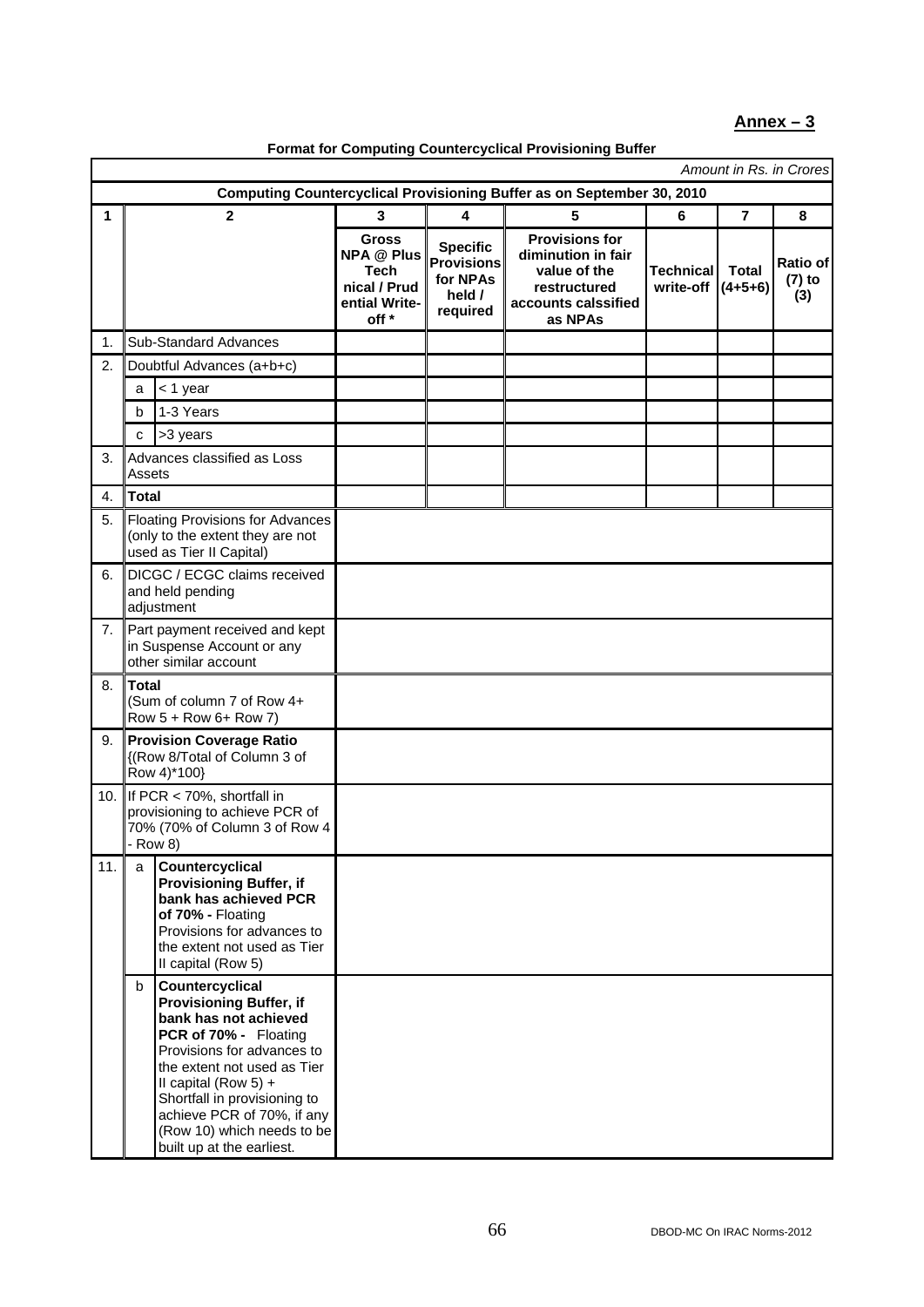### **Organisational Framework for Restructuring of Advances Under Consortium / Multiple Banking / Syndication Arrangements**

### **A. Corporate Debt Restructuring (CDR) Mechanism**

### 1.1 **Objective**

The objective of the Corporate Debt Restructuring (CDR) framework is to ensure timely and transparent mechanism for restructuring the corporate debts of viable entities facing problems, outside the purview of BIFR, DRT and other legal proceedings, for the benefit of all concerned. In particular, the framework will aim at preserving viable corporates that are affected by certain internal and external factors and minimize the losses to the creditors and other stakeholders through an orderly and coordinated restructuring programme.

### 1.2 **Scope**

The CDR Mechanism has been designed to facilitate restructuring of advances of borrowers enjoying credit facilities from more than one bank / Financial Institution (FI) in a coordinated manner. The CDR Mechanism is an organizational framework institutionalized for speedy disposal of restructuring proposals of large borrowers availing finance from more than one banks / FIs. This mechanism will be available to all borrowers engaged in any type of activity subject to the following conditions :

- a) The borrowers enjoy credit facilities from more than one bank / FI under multiple banking / syndication / consortium system of lending.
- b) The total outstanding (fund-based and non-fund based) exposure is Rs.10 crore or above.

CDR system in the country will have a three tier structure :

- CDR Standing Forum and its Core Group
- CDR Empowered Group
- CDR Cell

### **2. CDR Standing Forum**

2.1 The CDR Standing Forum would be the representative general body of all financial institutions and banks participating in CDR system. All financial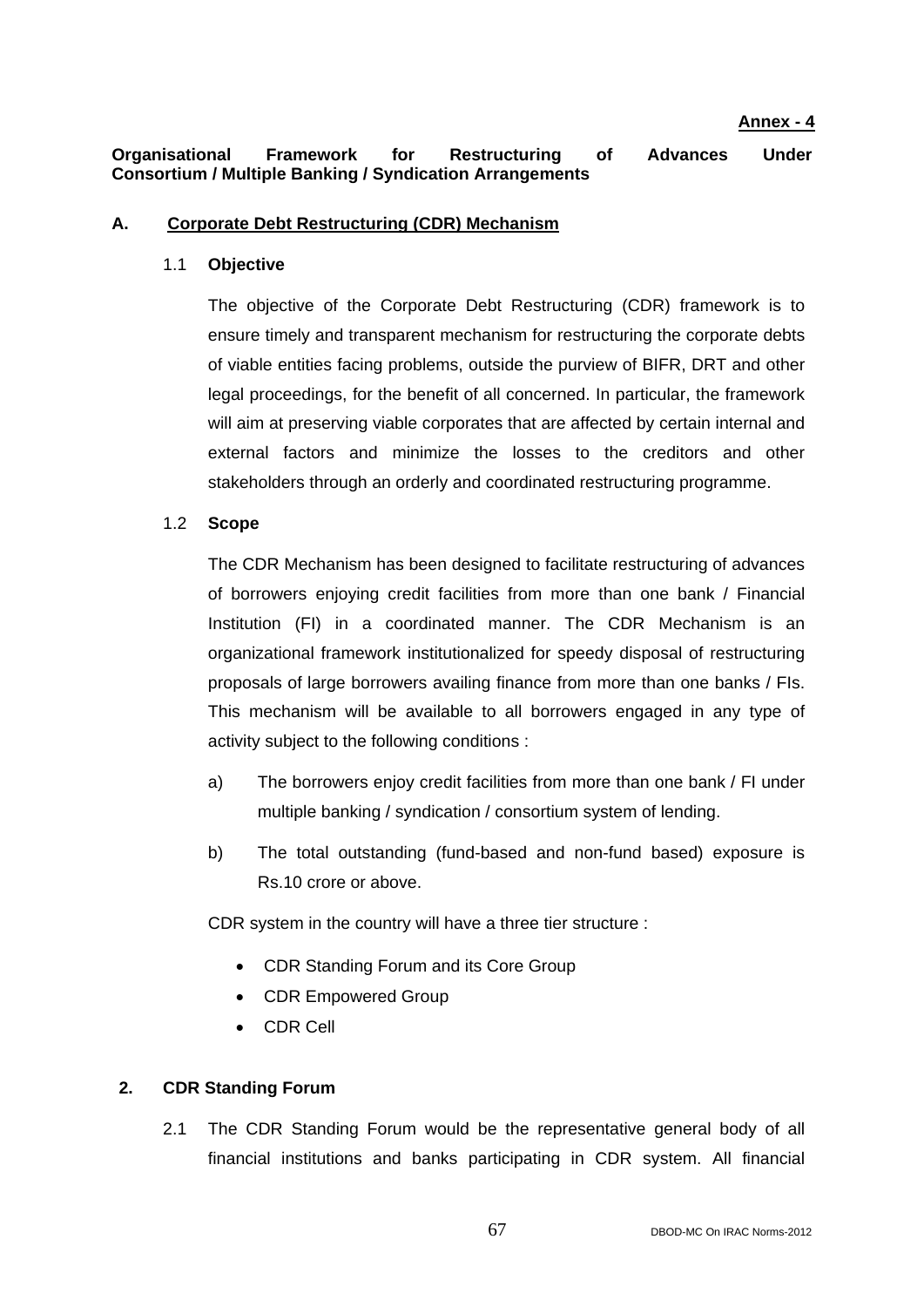institutions and banks should participate in the system in their own interest. CDR Standing Forum will be a selfempowered body, which will lay down policies and guidelines, and monitor the progress of corporate debt restructuring.

- 2.2 The Forum will also provide an official platform for both the creditors and borrowers (by consultation) to amicably and collectively evolve policies and guidelines for working out debt restructuring plans in the interests of all concerned.
- 2.3 The CDR Standing Forum shall comprise of Chairman & Managing Director, Industrial Development Bank of India Ltd; Chairman, State Bank of India; Managing Director & CEO, ICICI Bank Limited; Chairman, Indian Banks' Association as well as Chairmen and Managing Directors of all banks and financial institutions participating as permanent members in the system. Since institutions like Unit Trust of India, General Insurance Corporation, Life Insurance Corporation may have assumed exposures on certain borrowers, these institutions may participate in the CDR system. The Forum will elect its Chairman for a period of one year and the principle of rotation will be followed in the subsequent years. However, the Forum may decide to have a Working Chairman as a whole-time officer to guide and carry out the decisions of the CDR Standing Forum. The RBI would not be a member of the CDR Standing Forum and Core Group. Its role will be confined to providing broad guidelines.
- 2.4 The CDR Standing Forum shall meet at least once every six months and would review and monitor the progress of corporate debt restructuring system. The Forum would also lay down the policies and guidelines including those relating to the critical parameters for restructuring (for example, maximum period for a unit to become viable under a restructuring package, minimum level of promoters' sacrifice etc.) to be followed by the CDR Empowered Group and CDR Cell for debt restructuring and would ensure their smooth functioning and adherence to the prescribed time schedules for debt restructuring. It can also review any individual decisions of the CDR Empowered Group and CDR Cell. The CDR Standing Forum may also formulate guidelines for dispensing special treatment to those cases, which are complicated and are likely to be delayed beyond the time frame prescribed for processing.
- 2.5 A CDR Core Group will be carved out of the CDR Standing Forum to assist the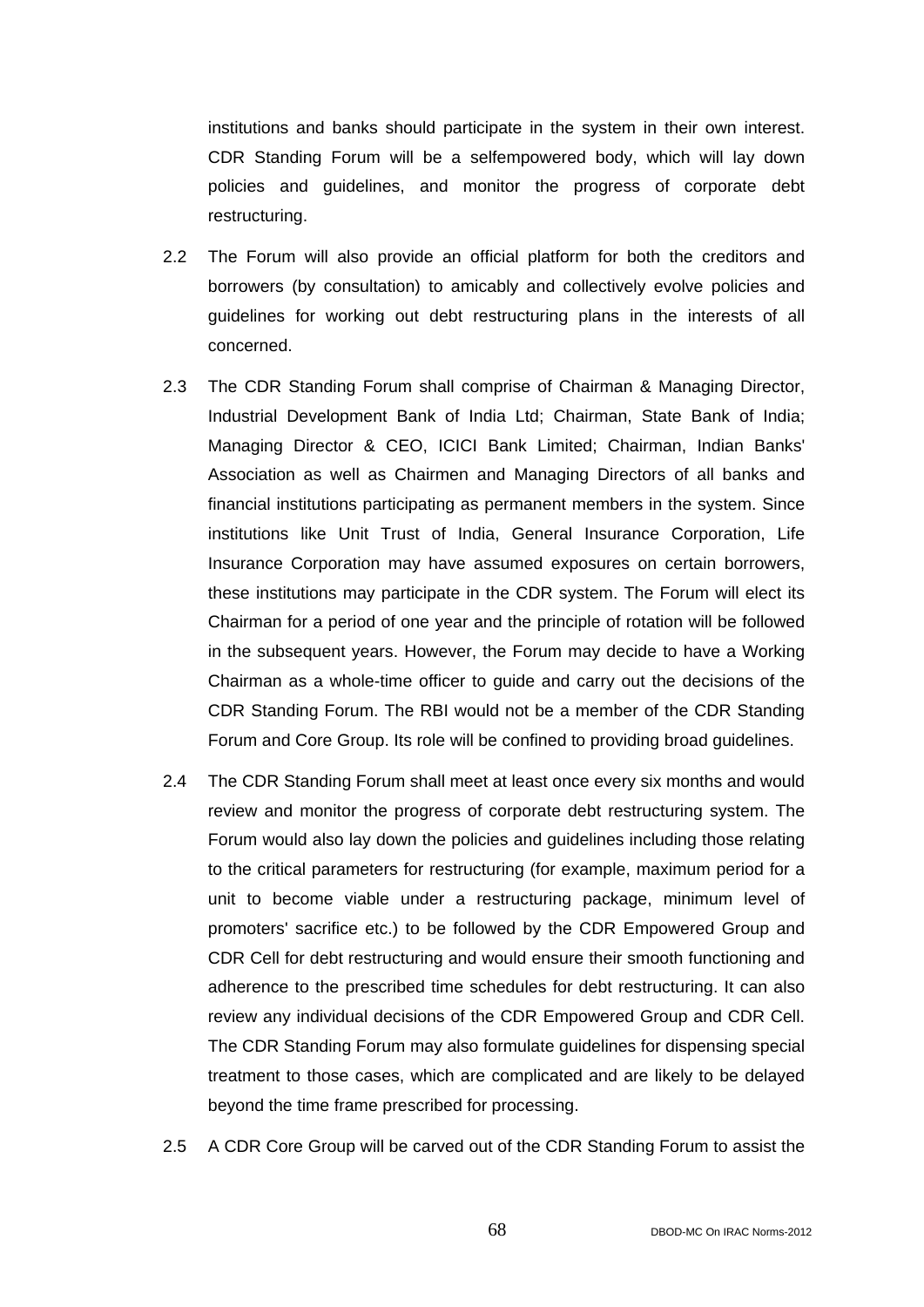Standing Forum in convening the meetings and taking decisions relating to policy, on behalf of the Standing Forum. The Core Group will consist of Chief Executives of Industrial Development Bank of India Ltd., State Bank of India, ICICI Bank Ltd, Bank of Baroda, Bank of India, Punjab National Bank, Indian Banks' Association and Deputy Chairman of Indian Banks' Association representing foreign banks in India.

2.6 The CDR Core Group would lay down the policies and guidelines to be followed by the CDR Empowered Group and CDR Cell for debt restructuring. These guidelines shall also suitably address the operational difficulties experienced in the functioning of the CDR Empowered Group. The CDR Core Group shall also prescribe the PERT chart for processing of cases referred to the CDR system and decide on the modalities for enforcement of the time frame. The CDR Core Group shall also lay down guidelines to ensure that over-optimistic projections are not assumed while preparing / approving restructuring proposals especially with regard to capacity utilization, price of products, profit margin, demand, availability of raw materials, input-output ratio and likely impact of imports / international cost competitiveness.

### **3. CDR Empowered Group**

- 3.1 The individual cases of corporate debt restructuring shall be decided by the CDR Empowered Group, consisting of ED level representatives of Industrial Development Bank of India Ltd., ICICI Bank Ltd. and State Bank of India as standing members, in addition to ED level representatives of financial institutions and banks who have an exposure to the concerned company. While the standing members will facilitate the conduct of the Group's meetings, voting will be in proportion to the exposure of the creditors only. In order to make the CDR Empowered Group effective and broad based and operate efficiently and smoothly, it would have to be ensured that participating institutions / banks approve a panel of senior officers to represent them in the CDR Empowered Group and ensure that they depute officials only from among the panel to attend the meetings of CDR Empowered Group. Further, nominees who attend the meeting pertaining to one account should invariably attend all the meetings pertaining to that account instead of deputing their representatives.
- 3.2 The level of representation of banks / financial institutions on the CDR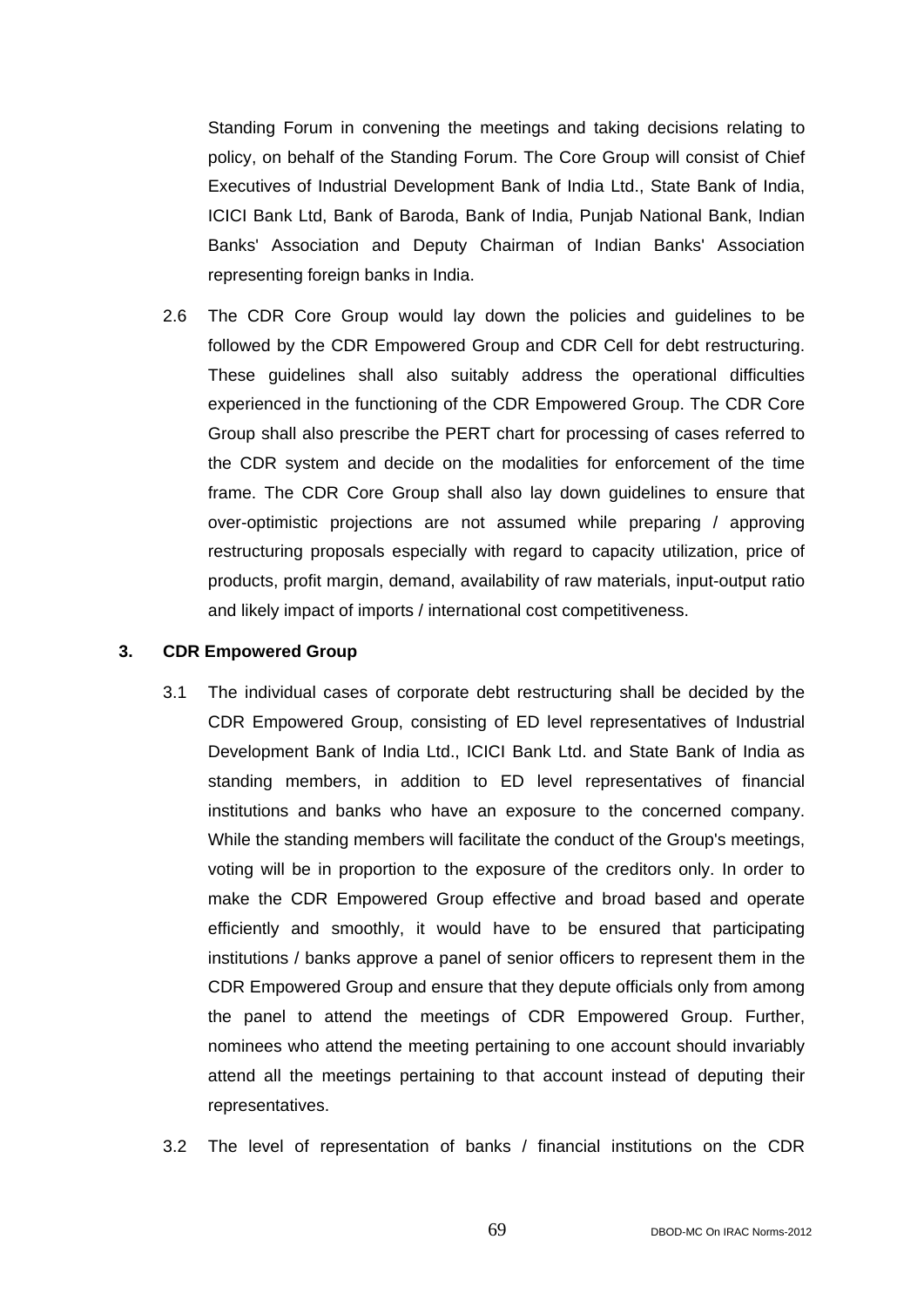Empowered Group should be at a sufficiently senior level to ensure that concerned bank / FI abides by the necessary commitments including sacrifices, made towards debt restructuring. There should be a general authorisation by the respective Boards of the participating institutions / banks in favour of their representatives on the CDR Empowered Group, authorising them to take decisions on behalf of their organization, regarding restructuring of debts of individual corporates.

- 3.3 The CDR Empowered Group will consider the preliminary report of all cases of requests of restructuring, submitted to it by the CDR Cell. After the Empowered Group decides that restructuring of the company is prima-facie feasible and the enterprise is potentially viable in terms of the policies and guidelines evolved by Standing Forum, the detailed restructuring package will be worked out by the CDR Cell in conjunction with the Lead Institution. However, if the lead institution faces difficulties in working out the detailed restructuring package, the participating banks / financial institutions should decide upon the alternate institution / bank which would work out the detailed restructuring package at the first meeting of the Empowered Group when the preliminary report of the CDR Cell comes up for consideration.
- 3.4 The CDR Empowered Group would be mandated to look into each case of debt restructuring, examine the viability and rehabilitation potential of the Company and approve the restructuring package within a specified time frame of 90 days, or at best within 180 days of reference to the Empowered Group. The CDR Empowered Group shall decide on the acceptable viability benchmark levels on the following illustrative parameters, which may be applied on a case-by-case basis, based on the merits of each case :
	- Return on Capital Employed (ROCE),
	- Debt Service Coverage Ratio (DSCR),
	- Gap between the Internal Rate of Return (IRR) and the Cost of Fund (CoF),
	- Extent of sacrifice.
- 3.5 The Board of each bank / FI should authorise its Chief Executive Officer (CEO) and / or Executive Director (ED) to decide on the restructuring package in respect of cases referred to the CDR system, with the requisite requirements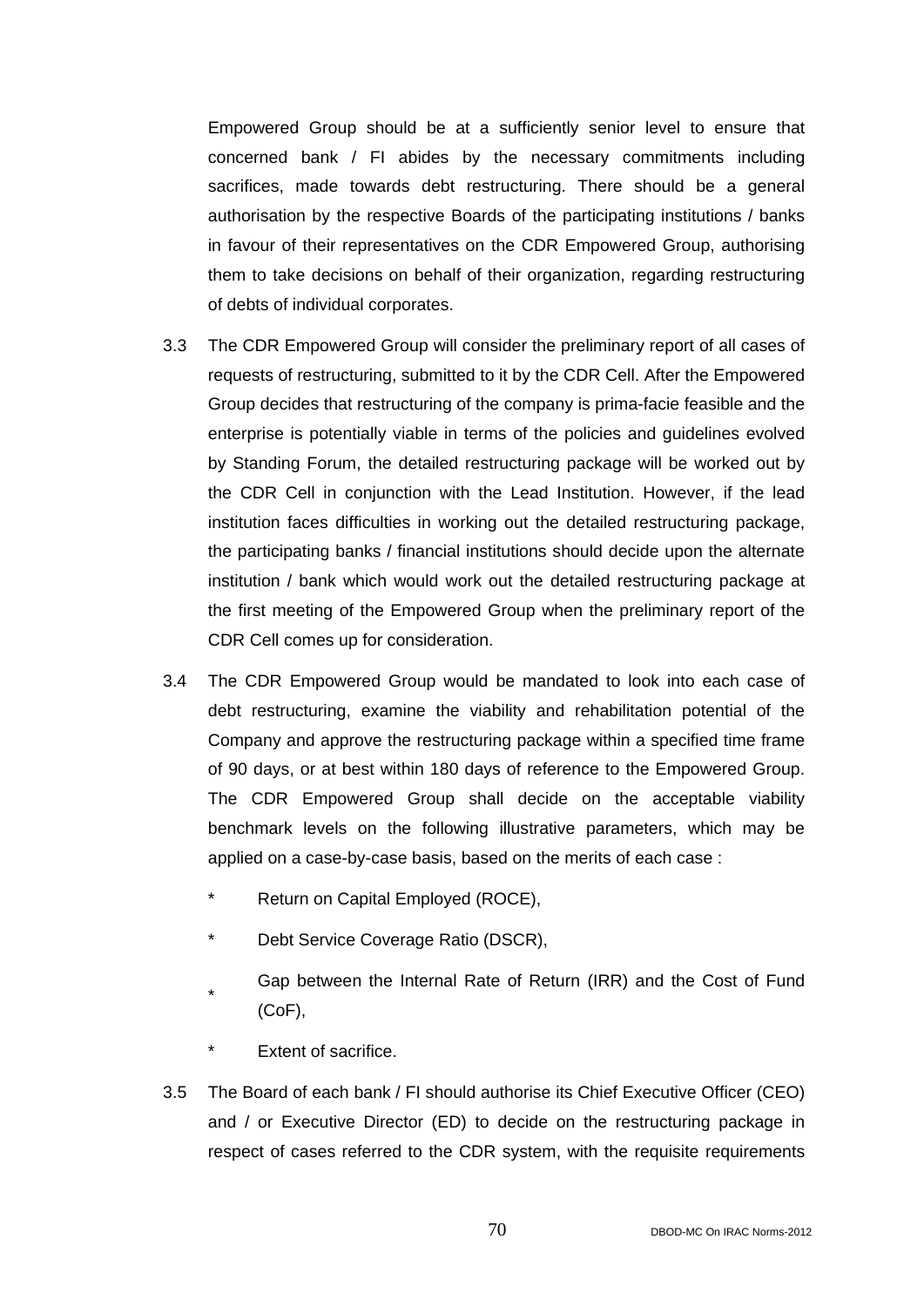to meet the control needs. CDR Empowered Group will meet on two or three occasions in respect of each borrowal account. This will provide an opportunity to the participating members to seek proper authorisations from their CEO / ED, in case of need, in respect of those cases where the critical parameters of restructuring are beyond the authority delegated to him / her.

3.6 The decisions of the CDR Empowered Group shall be final. If restructuring of debt is found to be viable and feasible and approved by the Empowered Group, the company would be put on the restructuring mode. If restructuring is not found viable, the creditors would then be free to take necessary steps for immediate recovery of dues and / or liquidation or winding up of the company, collectively or individually.

### **4 CDR Cell**

- 4.1 The CDR Standing Forum and the CDR Empowered Group will be assisted by a CDR Cell in all their functions. The CDR Cell will make the initial scrutiny of the proposals received from borrowers / creditors, by calling for proposed rehabilitation plan and other information and put up the matter before the CDR Empowered Group, within one month to decide whether rehabilitation is prima facie feasible. If found feasible, the CDR Cell will proceed to prepare detailed Rehabilitation Plan with the help of creditors and, if necessary, experts to be engaged from outside. If not found prima facie feasible, the creditors may start action for recovery of their dues.
- 4.2 All references for corporate debt restructuring by creditors or borrowers will be made to the CDR Cell. It shall be the responsibility of the lead institution / major stakeholder to the corporate, to work out a preliminary restructuring plan in consultation with other stakeholders and submit to the CDR Cell within one month. The CDR Cell will prepare the restructuring plan in terms of the general policies and guidelines approved by the CDR Standing Forum and place for consideration of the Empowered Group within 30 days for decision. The Empowered Group can approve or suggest modifications but ensure that a final decision is taken within a total period of 90 days. However, for sufficient reasons the period can be extended up to a maximum of 180 days from the date of reference to the CDR Cell.
- 4.3 The CDR Standing Forum, the CDR Empowered Group and CDR Cell is at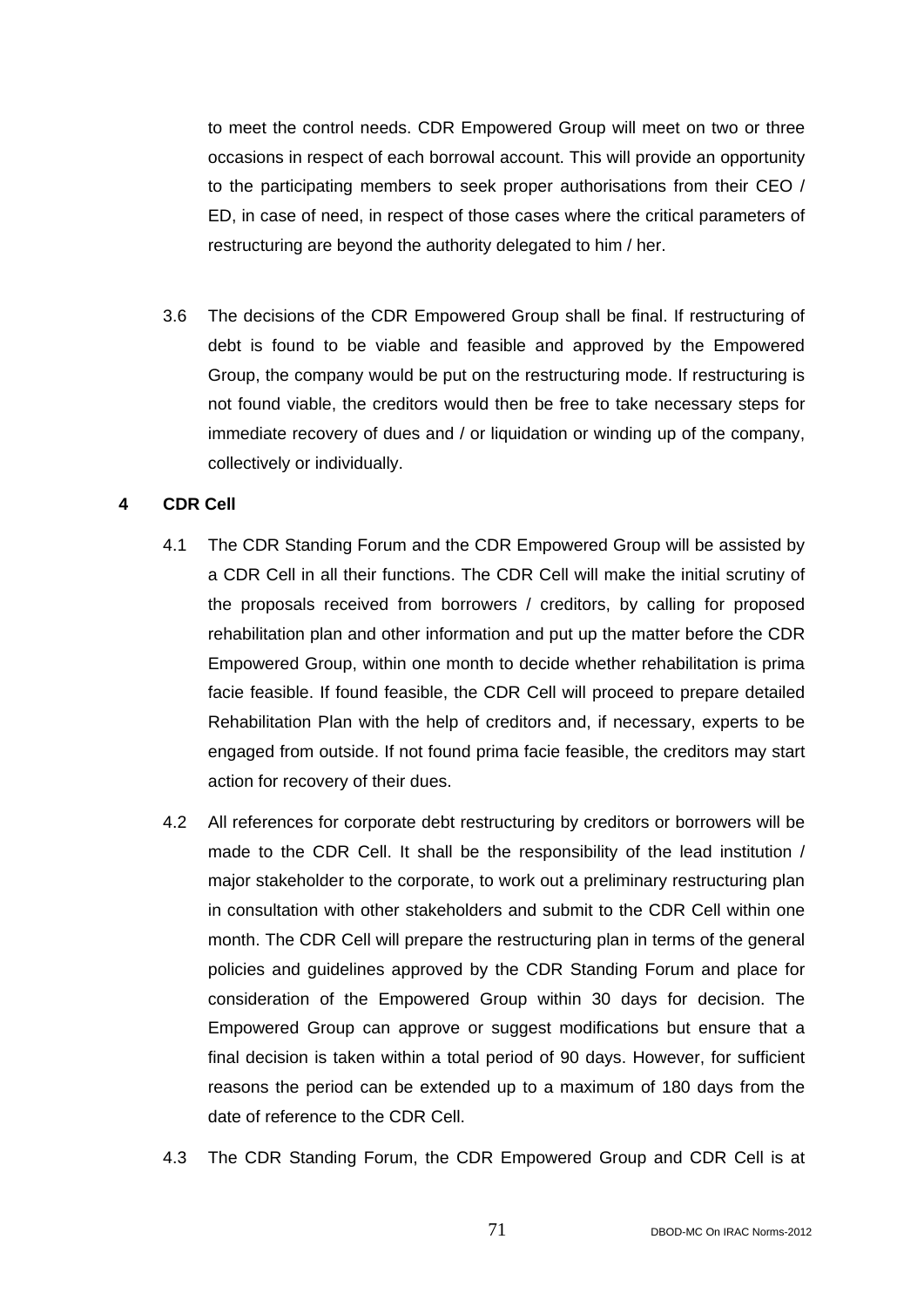present housed in Industrial Development Bank of India Ltd. However, it may be shifted to another place if considered necessary, as may be decided by the Standing Forum. The administrative and other costs shall be shared by all financial institutions and banks. The sharing pattern shall be as determined by the Standing Forum.

4.4 CDR Cell will have adequate members of staff deputed from banks and financial institutions. The CDR Cell may also take outside professional help. The cost in operating the CDR mechanism including CDR Cell will be met from contribution of the financial institutions and banks in the Core Group at the rate of Rs.50 lakh each and contribution from other institutions and banks at the rate of Rs.5 lakh each.

#### **5. Other features**

#### 5.1 **Eligibility criteria**

- 5.1.1 The scheme will not apply to accounts involving only one financial institution or one bank. The CDR mechanism will cover only multiple banking accounts / syndication / consortium accounts of corporate borrowers engaged in any type of activity with outstanding fund-based and non-fund based exposure of Rs.10 crore and above by banks and institutions.
- 5.1.2 The Category 1 CDR system will be applicable only to accounts classified as 'standard' and 'sub-standard'. There may be a situation where a small portion of debt by a bank might be classified as doubtful. In that situation, if the account has been classified as 'standard'/ 'substandard' in the books of at least 90% of creditors (by value), the same would be treated as standard / substandard, only for the purpose of judging the account as eligible for CDR, in the books of the remaining 10% of creditors. There would be no requirement of the account / company being sick, NPA or being in default for a specified period before reference to the CDR system. However, potentially viable cases of NPAs will get priority. This approach would provide the necessary flexibility and facilitate timely intervention for debt restructuring. Prescribing any milestone(s) may not be necessary, since the debt restructuring exercise is being triggered by banks and financial institutions or with their consent.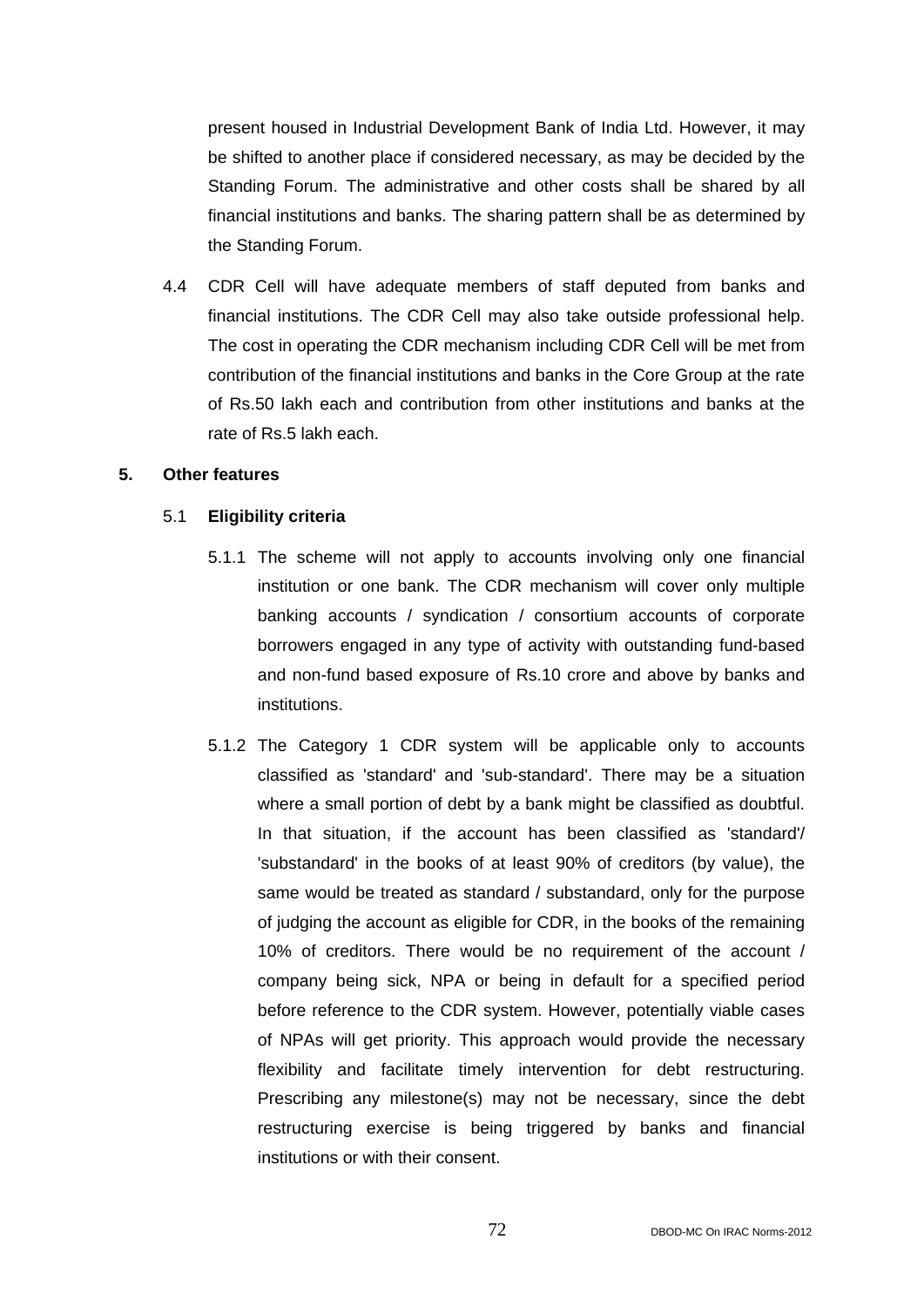- 5.1.3 While corporates indulging in frauds and malfeasance even in a single bank will continue to remain ineligible for restructuring under CDR mechanism as hitherto, the Core group may review the reasons for classification of the borrower as wilful defaulter specially in old cases where the manner of classification of a borrower as a wilful defaulter was not transparent and satisfy itself that the borrower is in a position to rectify the wilful default provided he is granted an opportunity under the CDR mechanism. Such exceptional cases may be admitted for restructuring with the approval of the Core Group only. The Core Group may ensure that cases involving frauds or diversion of funds with malafide intent are not covered.
- 5.1.4 The accounts where recovery suits have been filed by the creditors against the company, may be eligible for consideration under the CDR system provided, the initiative to resolve the case under the CDR system is taken by at least 75% of the creditors (by value) and 60% of creditors (by number).
- 5.1.5 BIFR cases are not eligible for restructuring under the CDR system. However, large value BIFR cases may be eligible for restructuring under the CDR system if specifically recommended by the CDR Core Group. The Core Group shall recommend exceptional BIFR cases on a case-tocase basis for consideration under the CDR system. It should be ensured that the lending institutions complete all the formalities in seeking the approval from BIFR before implementing the package.

#### 5.2 **Reference to CDR system**

- 5.2.1 Reference to Corporate Debt Restructuring System could be triggered by (i) any or more of the creditor who have minimum 20% share in either working capital or term finance, or (ii) by the concerned corporate, if supported by a bank or financial institution having stake as in (i) above.
- 5.2.2 Though flexibility is available whereby the creditors could either consider restructuring outside the purview of the CDR system or even initiate legal proceedings where warranted, banks / FIs should review all eligible cases where the exposure of the financial system is more than Rs.100 crore and decide about referring the case to CDR system or to proceed under the new Securitisation and Reconstruction of Financial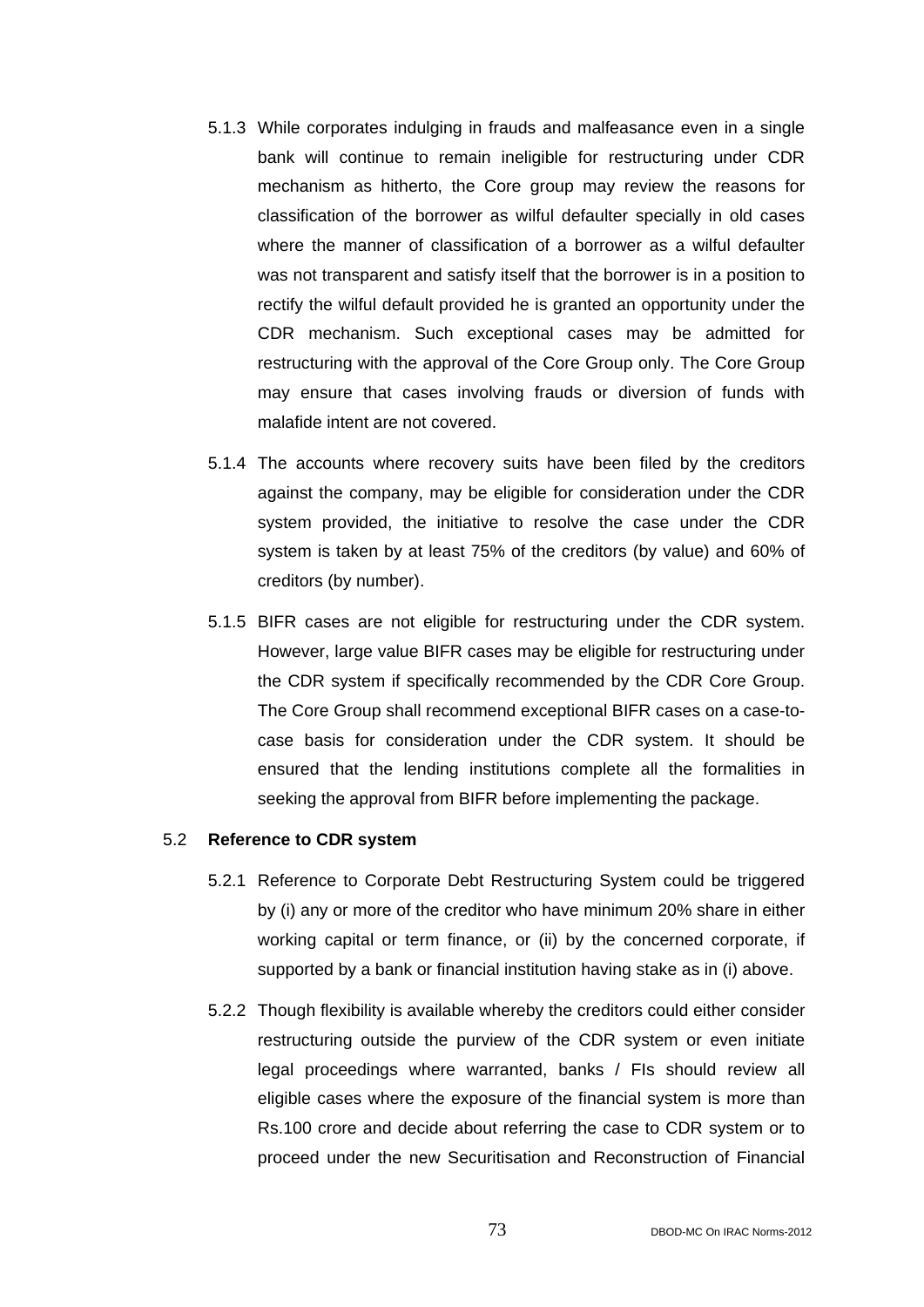Assets and Enforcement of Securities Interest Act, 2002 or to file a suit in DRT etc.

## 5.3 **Legal Basis**

- 5.3.1 CDR is a non-statutory mechanism which is a voluntary system based on Debtor- Creditor Agreement (DCA) and Inter-Creditor Agreement (ICA). The Debtor-Creditor Agreement (DCA) and the Inter-Creditor Agreement (ICA) shall provide the legal basis to the CDR mechanism. The debtors shall have to accede to the DCA, either at the time of original loan documentation (for future cases) or at the time of reference to Corporate Debt Restructuring Cell. Similarly, all participants in the CDR mechanism through their membership of the Standing Forum shall have to enter into a legally binding agreement, with necessary enforcement and penal clauses, to operate the System through laiddown policies and guidelines. The ICA signed by the creditors will be initially valid for a period of 3 years and subject to renewal for further periods of 3 years thereafter. The lenders in foreign currency outside the country are not a part of CDR system. Such creditors and also creditors like GIC, LIC, UTI, etc., who have not joined the CDR system, could join CDR mechanism of a particular corporate by signing transaction to transaction ICA, wherever they have exposure to such corporate.
- 5.3.2 The Inter-Creditor Agreement would be a legally binding agreement amongst the creditors, with necessary enforcement and penal clauses, wherein the creditors would commit themselves to abide by the various elements of CDR system. Further, the creditors shall agree that if 75 per cent of creditors by value and 60 per cent of the creditors by number, agree to a restructuring package of an existing debt (i.e., debt outstanding), the same would be binding on the remaining creditors. Since Category 1 CDR Scheme covers only standard and sub-standard accounts, which in the opinion of 75 per cent of the creditors by value and 60 per cent of creditors by number, are likely to become performing after introduction of the CDR package, it is expected that all other creditors (i.e., those outside the minimum 75 per cent by value and 60 per cent by number) would be willing to participate in the entire CDR package, including the agreed additional financing.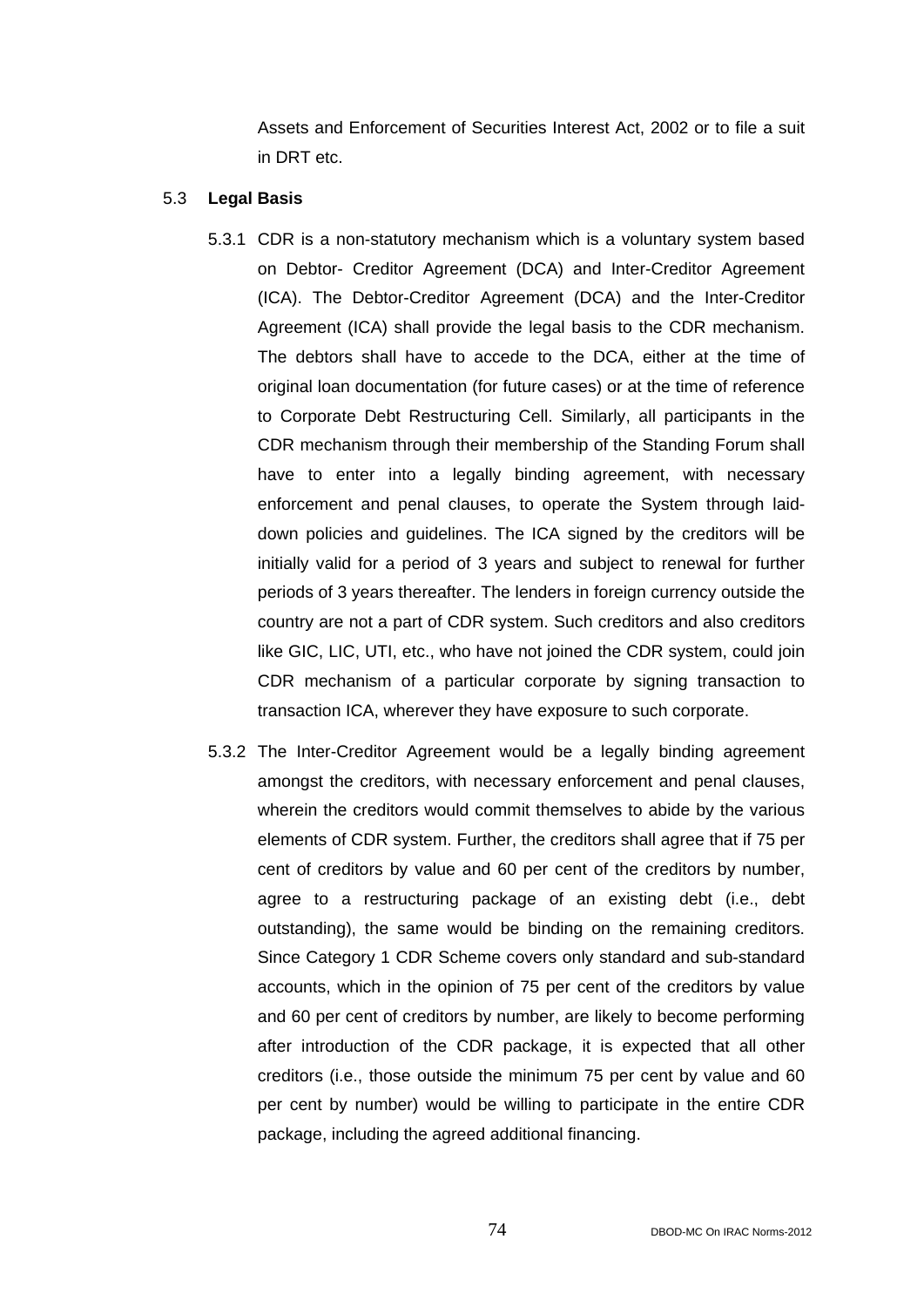- 5.3.3 In order to improve effectiveness of the CDR mechanism a clause may be incorporated in the loan agreements involving consortium / syndicate accounts whereby all creditors, including those which are not members of the CDR mechanism, agree to be bound by the terms of the restructuring package that may be approved under the CDR mechanism, as and when restructuring may become necessary.
- 5.3.4 One of the most important elements of Debtor-Creditor Agreement would be 'stand still' agreement binding for 90 days, or 180 days by both sides. Under this clause, both the debtor and creditor(s) shall agree to a legally binding 'stand-still' whereby both the parties commit themselves not to take recourse to any other legal action during the 'stand-still' period, this would be necessary for enabling the CDR System to undertake the necessary debt restructuring exercise without any outside intervention, judicial or otherwise. However, the stand-still clause will be applicable only to any civil action either by the borrower or any lender against the other party and will not cover any criminal action. Further, during the stand-still period, outstanding foreign exchange forward contracts, derivative products, etc., can be crystallised, provided the borrower is agreeable to such crystallisation. The borrower will additionally undertake that during the stand-still period the documents will stand extended for the purpose of limitation and also that he will not approach any other authority for any relief and the directors of the borrowing company will not resign from the Board of Directors during the stand-still period.

#### 5.4 **Sharing of Additional finance**

- 5.4.1 Additional finance, if any, is to be provided by all creditors of a 'standard' or 'substandard account' irrespective of whether they are working capital or term creditors, on a pro-rata basis. In case for any internal reason, any creditor (outside the minimum 75 per cent and 60 per cent) does not wish to commit additional financing, that creditor will have an option in accordance with the provisions of para 5.6.
- 5.4.2 The providers of additional finance, whether existing creditors or new creditors, shall have a preferential claim, to be worked out under the restructuring package, over the providers of existing finance with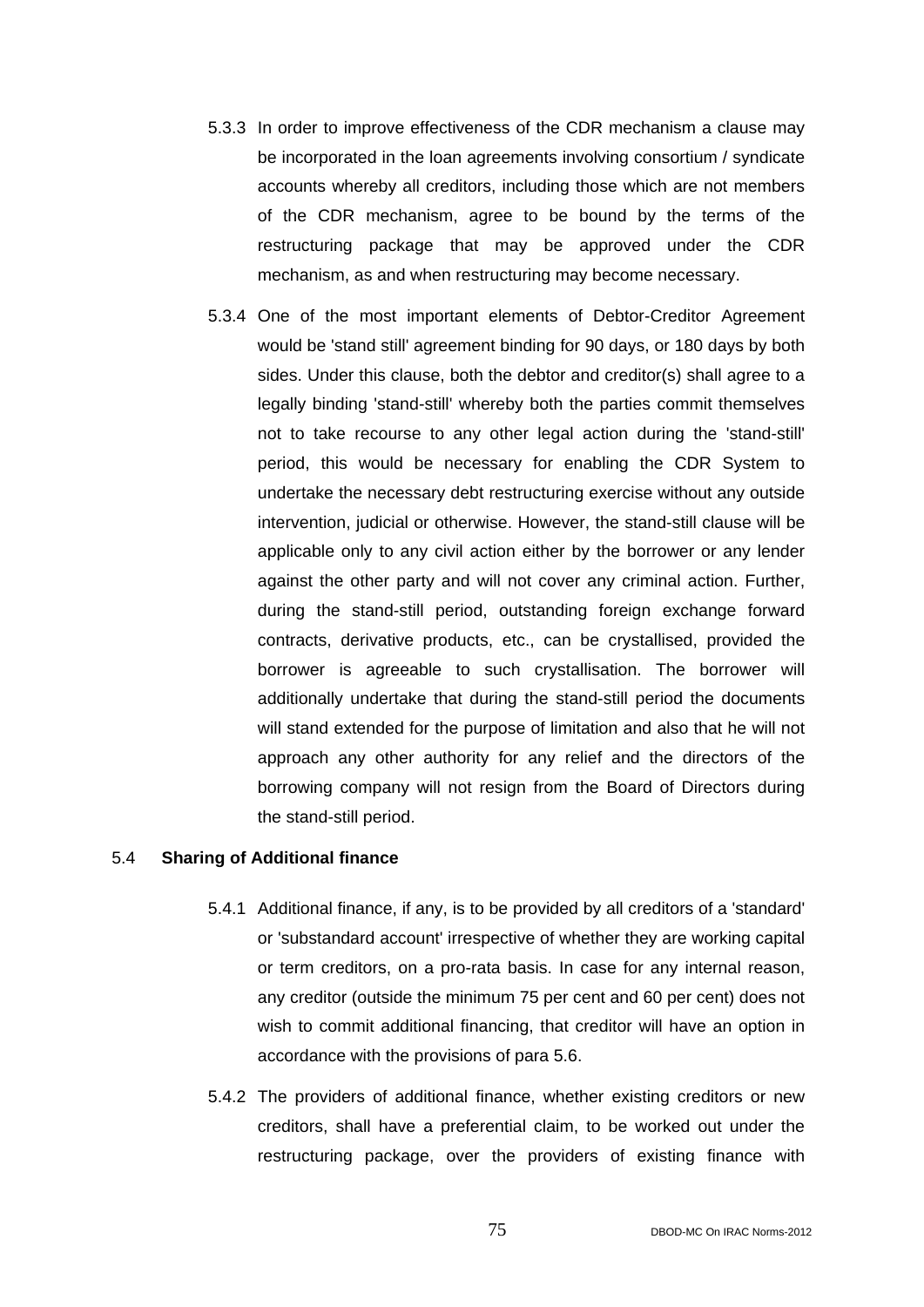respect to the cash flows out of recoveries, in respect of the additional exposure

## 5.5 **Exit Option**

- 5.5.1 As stated in para 5.5.1 a creditor (outside the minimum 75 per cent and 60 per cent) who for any internal reason does not wish to commit additional finance will have an option. At the same time, in order to avoid the "free rider" problem, it is necessary to provide some disincentive to the creditor who wishes to exercise this option. Such creditors can either (a) arrange for its share of additional finance to be provided by a new or existing creditor, or (b) agree to the deferment of the first year's interest due to it after the CDR package becomes effective. The first year's deferred interest as mentioned above, without compounding, will be payable along with the last instalment of the principal due to the creditor.
- 5.5.2 In addition, the exit option will also be available to all lenders within the minimum 75 percent and 60 percent provided the purchaser agrees to abide by restructuring package approved by the Empowered Group. The exiting lenders may be allowed to continue with their existing level of exposure to the borrower provided they tie up with either the existing lenders or fresh lenders taking up their share of additional finance.
- 5.5.3 The lenders who wish to exit from the package would have the option to sell their existing share to either the existing lenders or fresh lenders, at an appropriate price, which would be decided mutually between the exiting lender and the taking over lender. The new lenders shall rank on par with the existing lenders for repayment and servicing of the dues since they have taken over the existing dues to the exiting lender.
- 5.5.4 In order to bring more flexibility in the exit option, One Time Settlement can also be considered, wherever necessary, as a part of the restructuring package. If an account with any creditor is subjected to One Time Settlement (OTS) by a borrower before its reference to the CDR mechanism, any fulfilled commitments under such OTS may not be reversed under the restructured package. Further payment commitments of the borrower arising out of such OTS may be factored into the restructuring package.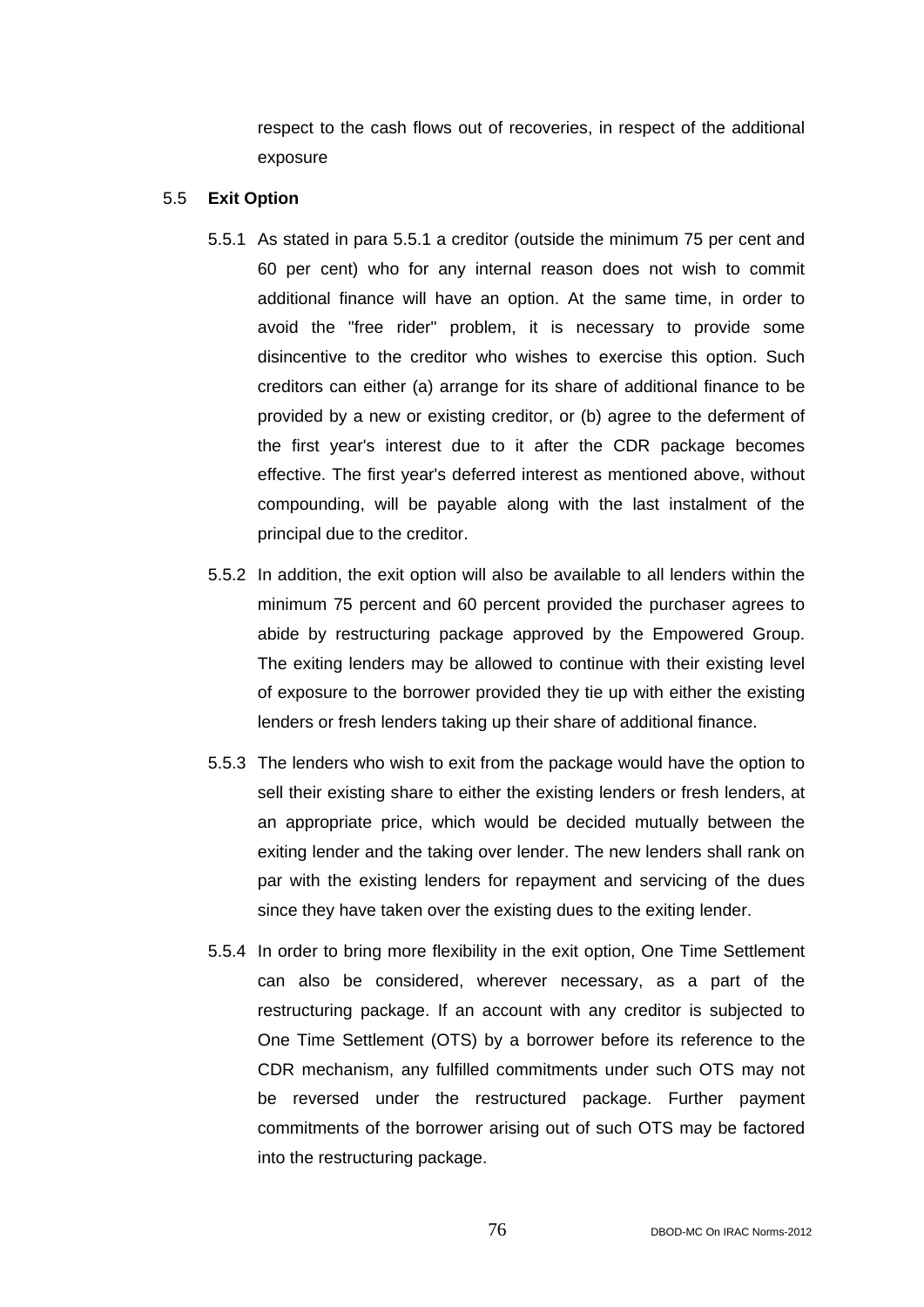## 5.6 **Category 2 CDR System**

- 5.6.1 There have been instances where the projects have been found to be viable by the creditors but the accounts could not be taken up for restructuring under the CDR system as they fell under 'doubtful' category. Hence, a second category of CDR is introduced for cases where the accounts have been classified as 'doubtful' in the books of creditors, and if a minimum of 75% of creditors (by value) and 60% creditors (by number) satisfy themselves of the viability of the account and consent for such restructuring, subject to the following conditions :
	- (i) It will not be binding on the creditors to take up additional financing worked out under the debt restructuring package and the decision to lend or not to lend will depend on each creditor bank / FI separately. In other words, under the proposed second category of the CDR mechanism, the existing loans will only be restructured and it would be up to the promoter to firm up additional financing arrangement with new or existing creditors individually.
	- (ii) All other norms under the CDR mechanism such as the standstill clause, asset classification status during the pendency of restructuring under CDR, etc., will continue to be applicable to this category also.
- 5.6.2 No individual case should be referred to RBI. CDR Core Group may take a final decision whether a particular case falls under the CDR guidelines or it does not.
- 5.6.3 All the other features of the CDR system as applicable to the First Category will also be applicable to cases restructured under the Second Category.

### 5.7 **Incorporation of 'right to recompense' clause**

All CDR approved packages must incorporate creditors' right to accelerate repayment and borrowers' right to pre-pay. The right of recompense should be based on certain performance criteria to be decided by the Standing Forum.

### **B SME Debt Restructuring Mechanism**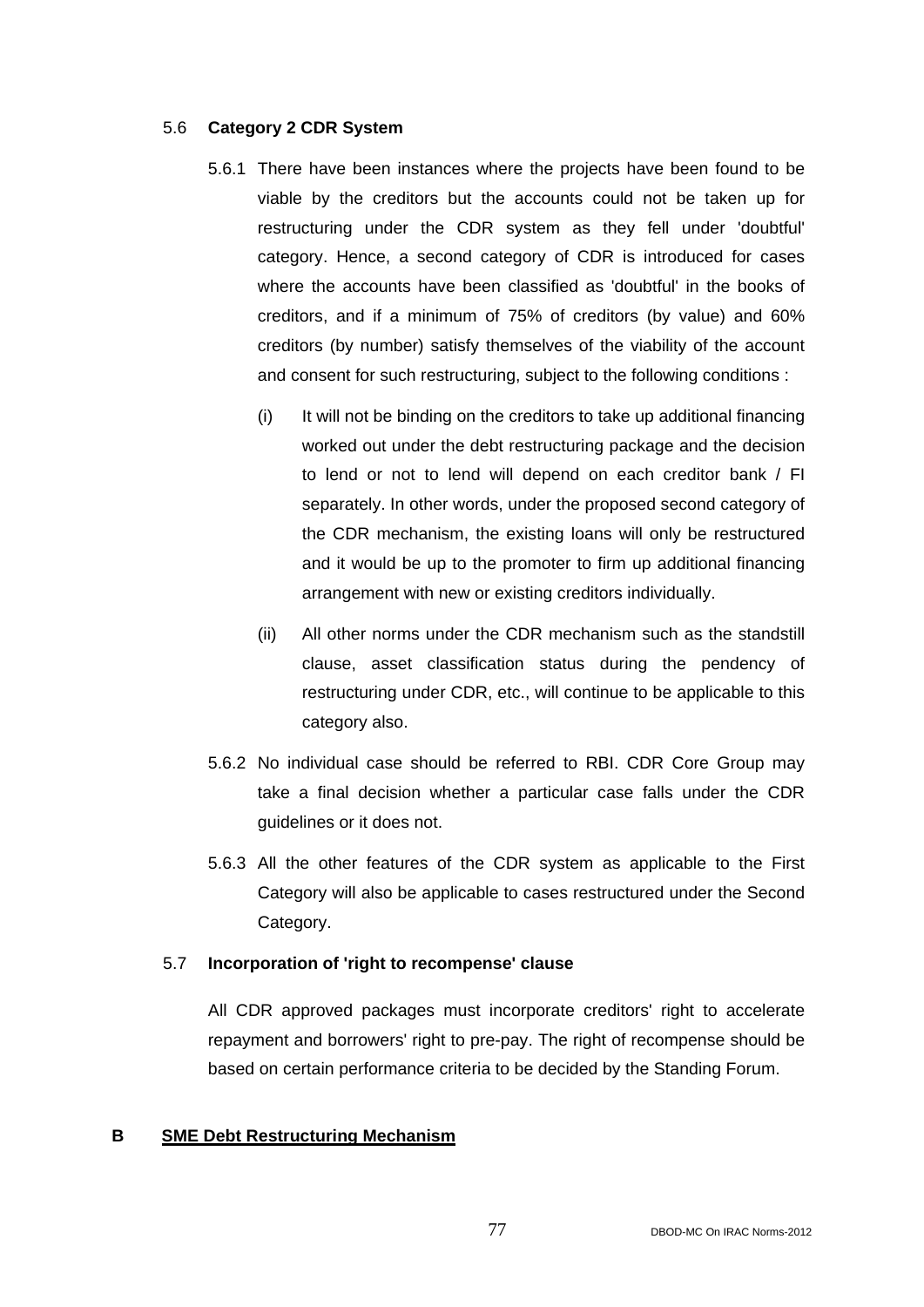Apart from CDR Mechanism, there exists a much simpler mechanism for restructuring of loans availed by Small and Medium Enterprises (SMEs). Unlike in the case of CDR Mechanism, the operational rules of the mechanism have been left to be formulated by the banks concerned. This mechanism will be applicable to all the borrowers which have funded and non-funded outstanding up to Rs.10 crore under multiple /consortium banking arrangement. Major elements of this arrangements are as under :

- (i) Under this mechanism, banks may formulate, with the approval of their Board of Directors, a debt restructuring scheme for SMEs within the prudential norms laid down by RBI. Banks may frame different sets of policies for borrowers belonging to different sectors within the SME if they so desire.
- (ii) While framing the scheme, banks may ensure that the scheme is simple to comprehend and will, at the minimum, include parameters indicated in these guidelines.
- (iii) The main plank of the scheme is that the bank with the maximum outstanding may work out the restructuring package, along with the bank having the second largest share.
- (iv) Banks should work out the restructuring package and implement the same within a maximum period of 90 days from date of receipt of requests.
- (v) The SME Debt Restructuring Mechanism will be available to all borrowers engaged in any type of activity.
- (vi) Banks may review the progress in rehabilitation and restructuring of SMEs accounts on a quarterly basis and keep the Board informed.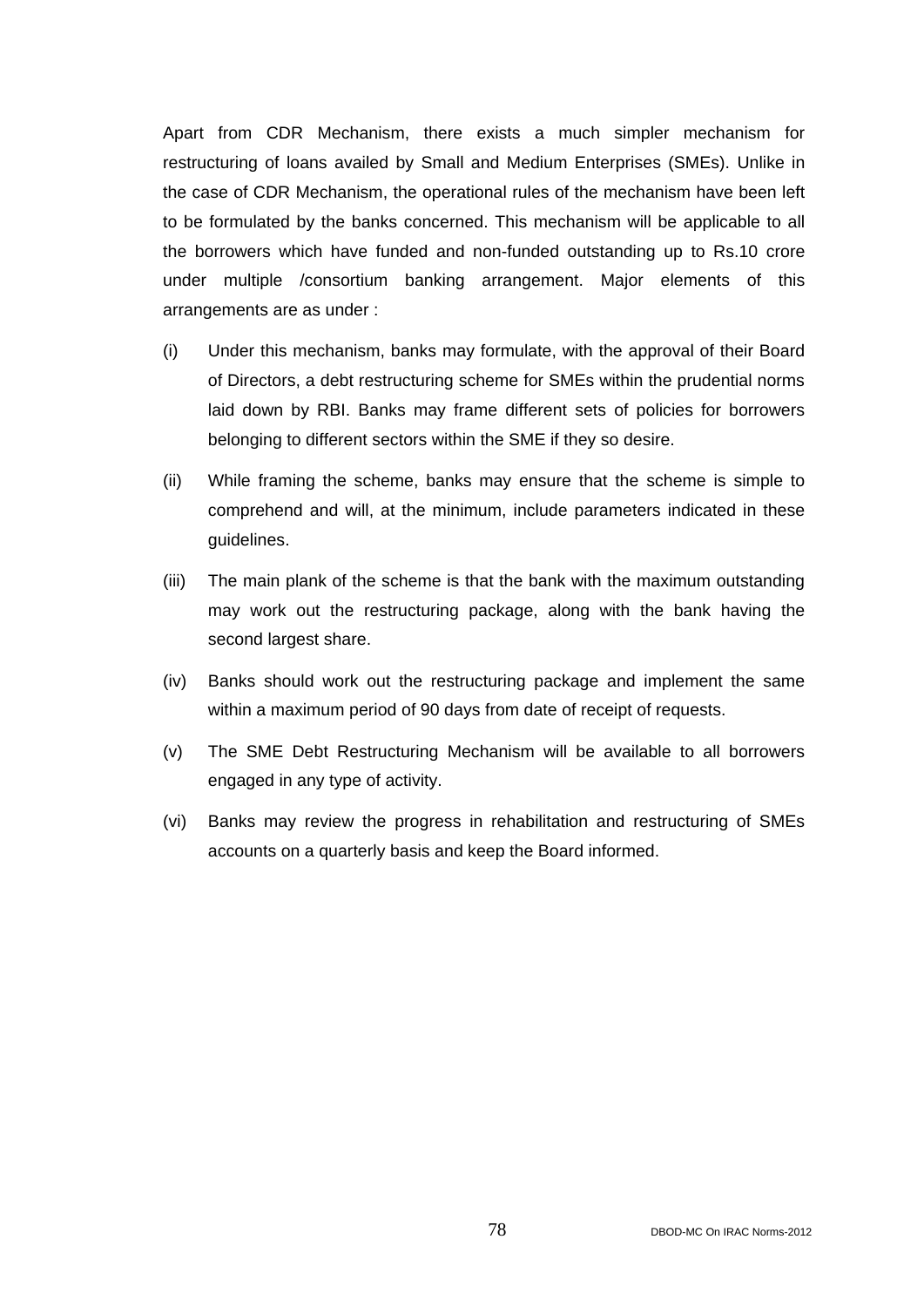## **Key Concepts**

#### **(i) Advances**

The term 'Advances' will mean all kinds of credit facilities including cash credit, overdrafts, term loans, bills discounted / purchased, factored receivables, etc. and investments other than that in the nature of equity.

#### **(ii) Agricultural Activities**

As defined in RPCD [circular RPCD.No.Plan.BC.84/04.09.01/2006-07 dated April 30,](http://rbi.org.in/scripts/NotificationUser.aspx?Id=3465&Mode=0)  [2007](http://rbi.org.in/scripts/NotificationUser.aspx?Id=3465&Mode=0) as modified from time to time.

### **(iii) Fully Secured**

When the amounts due to a bank (present value of principal and interest receivable as per restructured loan terms) are fully covered by the value of security, duly charged in its favour in respect of those dues, the bank's dues are considered to be fully secured. While assessing the realisable value of security, primary as well as collateral securities would be reckoned, provided such securities are tangible securities and are not in intangible form like guarantee etc., of the promoter / others. However, for this purpose the bank guarantees, State Government Guarantees and Central Government Guarantees will be treated on par with tangible security.

### **(iv) Restructured Accounts**

A restructured account is one where the bank, for economic or legal reasons relating to the borrower's financial difficulty, grants to the borrower concessions that the bank would not otherwise consider. Restructuring would normally involve modification of terms of the advances / securities, which would generally include, among others, alteration of repayment period / repayable amount/ the amount of instalments / rate of interest (due to reasons other than competitive reasons). However, extension in repayment tenor of a floating rate loan on reset of interest rate, so as to keep the EMI unchanged provided it is applied to a class of accounts uniformly will not render the account to be classified as 'Restructured account'. In other words, extension or deferment of EMIs to individual borrowers as against to an entire class, would render the accounts to be classified as 'restructured accounts.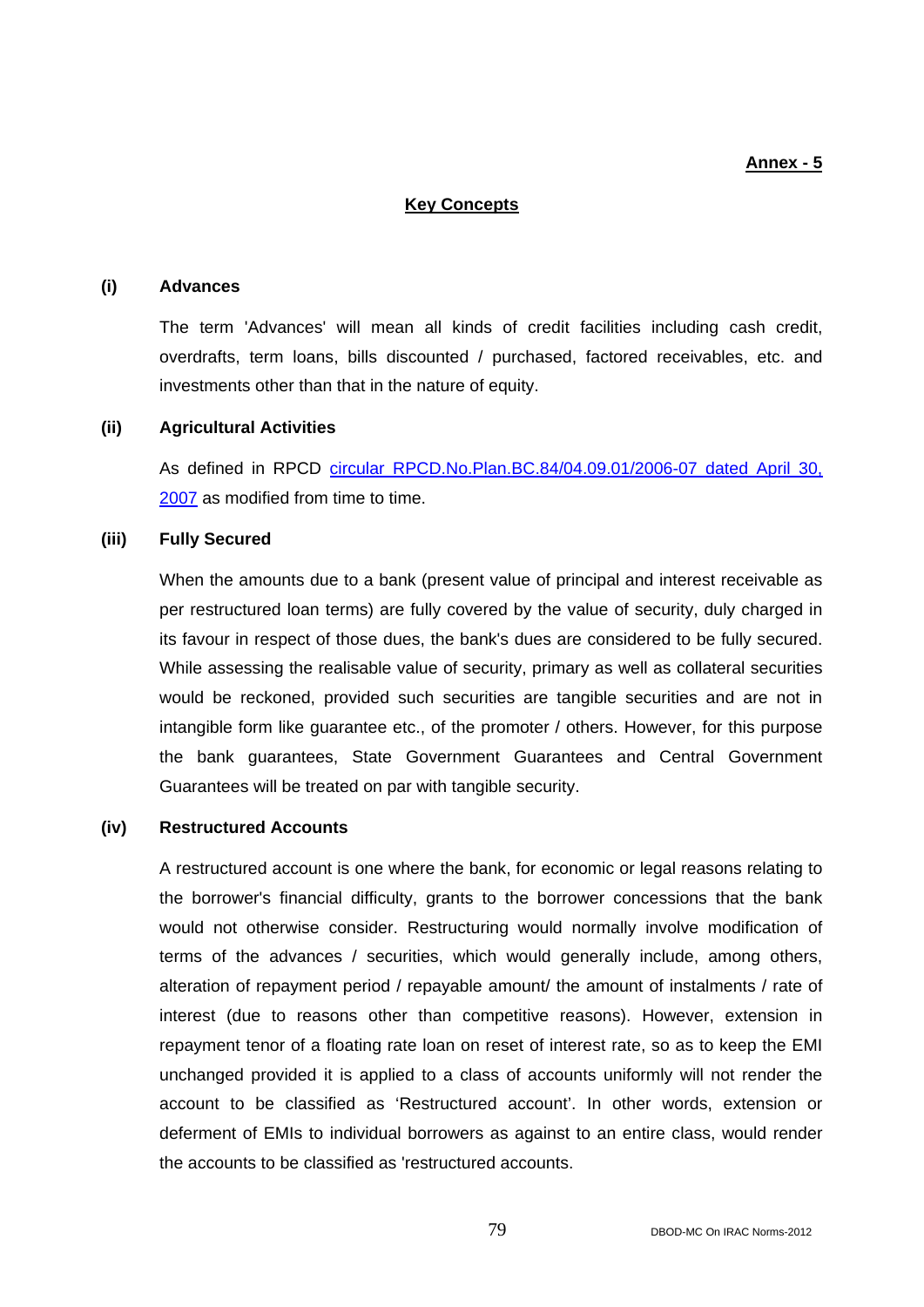## **(v) Repeatedly Restructured Accounts**

When a bank restructures an account a second (or more) time(s), the account will be considered as a 'repeatedly restructured account'. However, if the second restructuring takes place after the period upto which the concessions were extended under the terms of the first restructuring, that account shall not be reckoned as a 'repeatedly restructured account'.

### **(vi) SMEs**

Small and Medium Enterprise (SME) is an undertaking defined in RPCD [circulars](http://rbi.org.in/scripts/NotificationUser.aspx?Id=3391&Mode=0)  [RPCD.PLNFS.BC.No.63.06.02/2006-07 dated April 4, 2007](http://rbi.org.in/scripts/NotificationUser.aspx?Id=3391&Mode=0) amended from time to time.

#### **(vii) Specified Period**

Specified Period means a period of one year from the date when the first payment of interest or installment of principal falls due under the terms of restructuring package.

#### **(viii) Satisfactory Performance**

Satisfactory performance during the specified period means adherence to the following conditions during that period.

### **Non-Agricultural Cash Credit Accounts**

In the case of non-agricultural cash credit accounts, the account should not be out of order any time during the specified period, for a duration of more than 90 days. In addition, there should not be any overdues at the end of the specified period.

### **Non-Agricultural Term Loan Accounts**

In the case of non-agricultural term loan accounts, no payment should remain overdue for a period of more than 90 days. In addition there should not be any overdues at the end of the specified period.

#### **All Agricultural Accounts**

In the case of agricultural accounts, at the end of the specified period the account should be regular.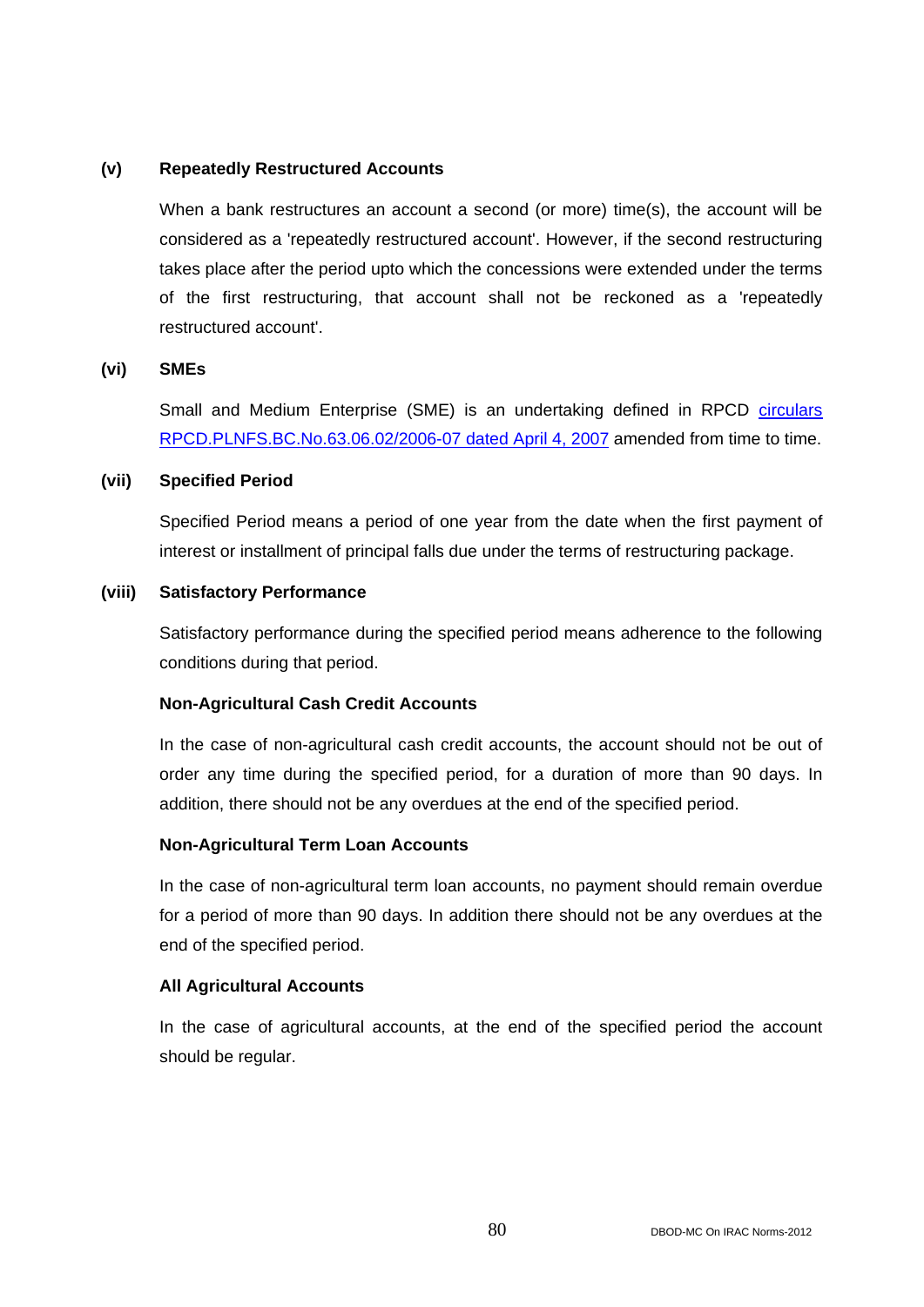| <b>Particulars of Accounts Restructured</b> |                           |                  |                           |                     |  |  |  |
|---------------------------------------------|---------------------------|------------------|---------------------------|---------------------|--|--|--|
|                                             |                           |                  |                           | Amt. (Rs. in crore) |  |  |  |
|                                             |                           | <b>CDR</b>       | <b>SME</b><br><b>Debt</b> | <b>Others</b>       |  |  |  |
|                                             |                           | <b>Mechanism</b> | <b>Restructuring</b>      |                     |  |  |  |
| <b>Standard</b>                             | No. of Borrowers          |                  |                           |                     |  |  |  |
| advances                                    | <b>Amount</b>             |                  |                           |                     |  |  |  |
| restructured                                | outstanding               |                  |                           |                     |  |  |  |
|                                             | <b>Sacrifice</b>          |                  |                           |                     |  |  |  |
|                                             | (diminution in the        |                  |                           |                     |  |  |  |
|                                             | fair value)               |                  |                           |                     |  |  |  |
| <b>Sub</b>                                  | standard No. of Borrowers |                  |                           |                     |  |  |  |
| ladvances                                   | <b>Amount</b>             |                  |                           |                     |  |  |  |
| restructured                                | outstanding               |                  |                           |                     |  |  |  |
|                                             | <b>Sacrifice</b>          |                  |                           |                     |  |  |  |
|                                             | (diminution in the        |                  |                           |                     |  |  |  |
|                                             | fair value)               |                  |                           |                     |  |  |  |
| <b>Doubtful</b>                             | No. of Borrowers          |                  |                           |                     |  |  |  |
| advances                                    | <b>Amount</b>             |                  |                           |                     |  |  |  |
| restructured                                | outstanding               |                  |                           |                     |  |  |  |
|                                             | <b>Sacrifice</b>          |                  |                           |                     |  |  |  |
|                                             | (diminution in the        |                  |                           |                     |  |  |  |
|                                             | fair value)               |                  |                           |                     |  |  |  |
| <b>TOTAL</b>                                | No. of Borrowers          |                  |                           |                     |  |  |  |
|                                             | <b>Amount</b>             |                  |                           |                     |  |  |  |
|                                             | outstanding               |                  |                           |                     |  |  |  |
|                                             | <b>Sacrifice</b>          |                  |                           |                     |  |  |  |
|                                             | (diminution in the        |                  |                           |                     |  |  |  |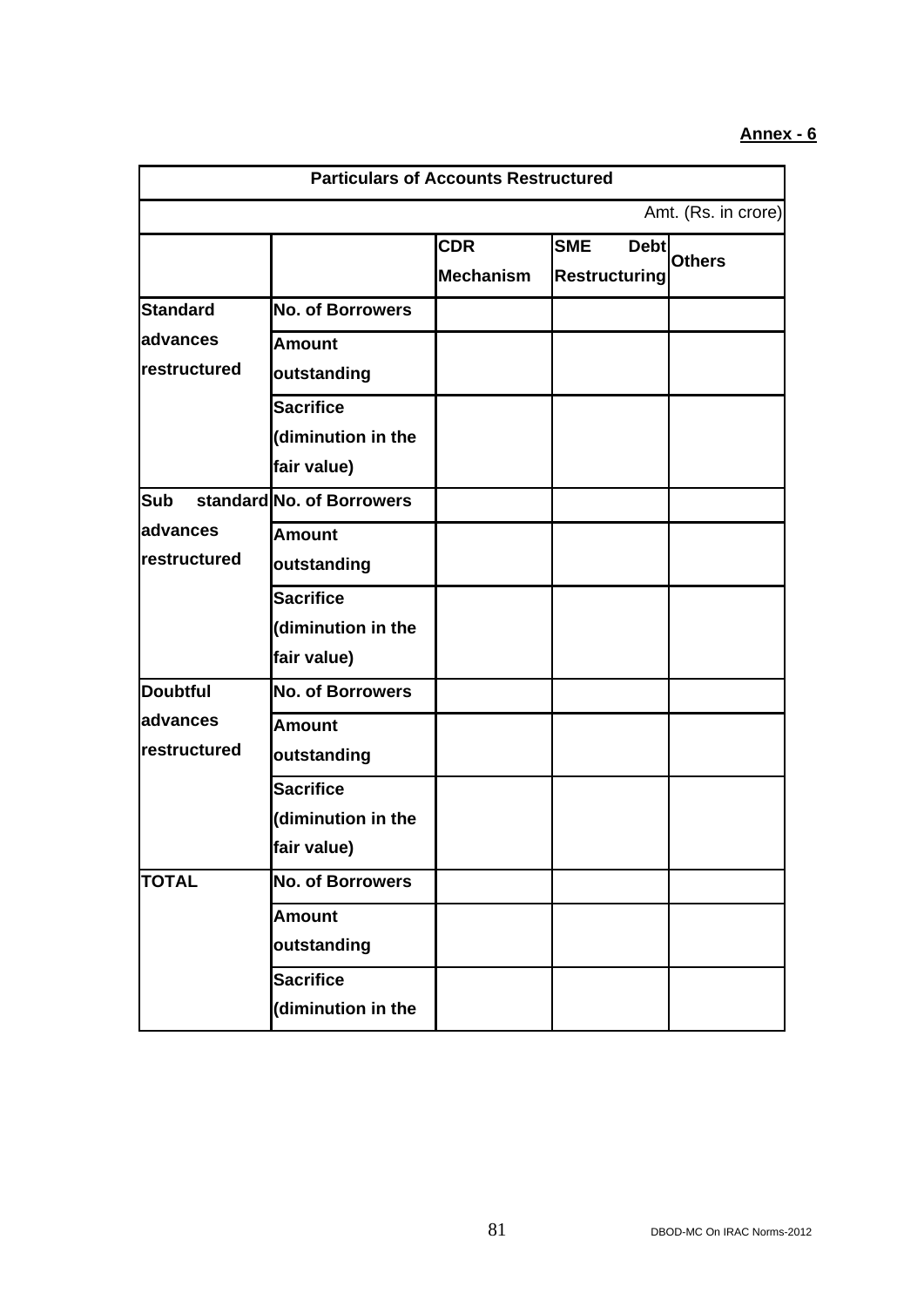# **Asset Classification of Restructured Accounts under the Guidelines**

|   | Asset Classification of Restructured Accounts under the Guidelines |                                              |                |                                                               |                       |                     |  |
|---|--------------------------------------------------------------------|----------------------------------------------|----------------|---------------------------------------------------------------|-----------------------|---------------------|--|
|   |                                                                    | <b>Particulars</b>                           | Case 1         | Case 2                                                        | Case 3                | Case 4              |  |
| L |                                                                    | Assumed                                      | due 31.01.2007 | 31.01.2007                                                    |                       |                     |  |
|   |                                                                    | date of payment                              |                |                                                               |                       |                     |  |
|   |                                                                    | Assumed<br>date                              | of 31.03.2007  | 31.03.2007                                                    | 31.03.2007 31.03.2007 |                     |  |
|   |                                                                    | restructuring                                |                |                                                               |                       |                     |  |
|   |                                                                    | Period of delinquency as on 2 months         |                | 2 months                                                      | 18 months             | 18 months           |  |
|   |                                                                    | the date of restructuring                    |                |                                                               |                       |                     |  |
|   |                                                                    | Classification<br>Asset                      | (AC) Standard' | 'Standard'                                                    | 'Doubtful             | 'Doubtful - less    |  |
|   |                                                                    | before restructuring                         |                |                                                               | than<br>less          | than one year'      |  |
|   |                                                                    |                                              |                |                                                               | one year'             |                     |  |
|   |                                                                    | Date of NPA                                  | <b>NA</b>      | <b>NA</b>                                                     | 31.12.05              | 31.12.05            |  |
|   |                                                                    |                                              |                |                                                               | (Assumed)             | (Assumed)           |  |
| Ш |                                                                    | Asset classification (AC) on restructuring   |                |                                                               |                       |                     |  |
|   |                                                                    | of<br>Assumed<br>status                      | the Eligible   | for Not eligible for Eligible for Not eligible for            |                       |                     |  |
|   |                                                                    | borrower                                     | special        | special                                                       | special               | special             |  |
|   |                                                                    |                                              | regulatory     | regulatory                                                    | regulatory            | regulatory          |  |
|   |                                                                    |                                              | treatment      | treatment                                                     | treatment             | treatment           |  |
|   |                                                                    | AC after restructuring                       | 'Standard'     | Downgraded                                                    | to Doubtful           | 'Doubtful - less    |  |
|   |                                                                    |                                              |                | 'Substandard'                                                 | less                  | than than one year' |  |
|   |                                                                    |                                              |                | w.e.f                                                         | 31.03.07 one year'    |                     |  |
|   |                                                                    |                                              |                | (i.e., on the date                                            |                       |                     |  |
|   |                                                                    |                                              |                | of restructuring)                                             |                       |                     |  |
|   |                                                                    | Assumed first payment due 31.12.07           |                | 31.12.07                                                      | 31.12.07              | 31.12.07            |  |
|   |                                                                    | under the revised terms                      |                |                                                               |                       |                     |  |
|   |                                                                    |                                              |                |                                                               |                       |                     |  |
|   |                                                                    | III Asset classification after restructuring |                |                                                               |                       |                     |  |
|   | A                                                                  |                                              |                | The account performs satisfactorily as per restructured terms |                       |                     |  |
|   |                                                                    | (a) $AC$ during the specified No             |                | change Doubtful<br>less No<br>$\qquad \qquad \blacksquare$    | change                |                     |  |
|   |                                                                    | one year period (i.e., (i.e.,                | remains than   | year'(i.e.,<br>one                                            |                       | 'Doubtful - one to  |  |

three years'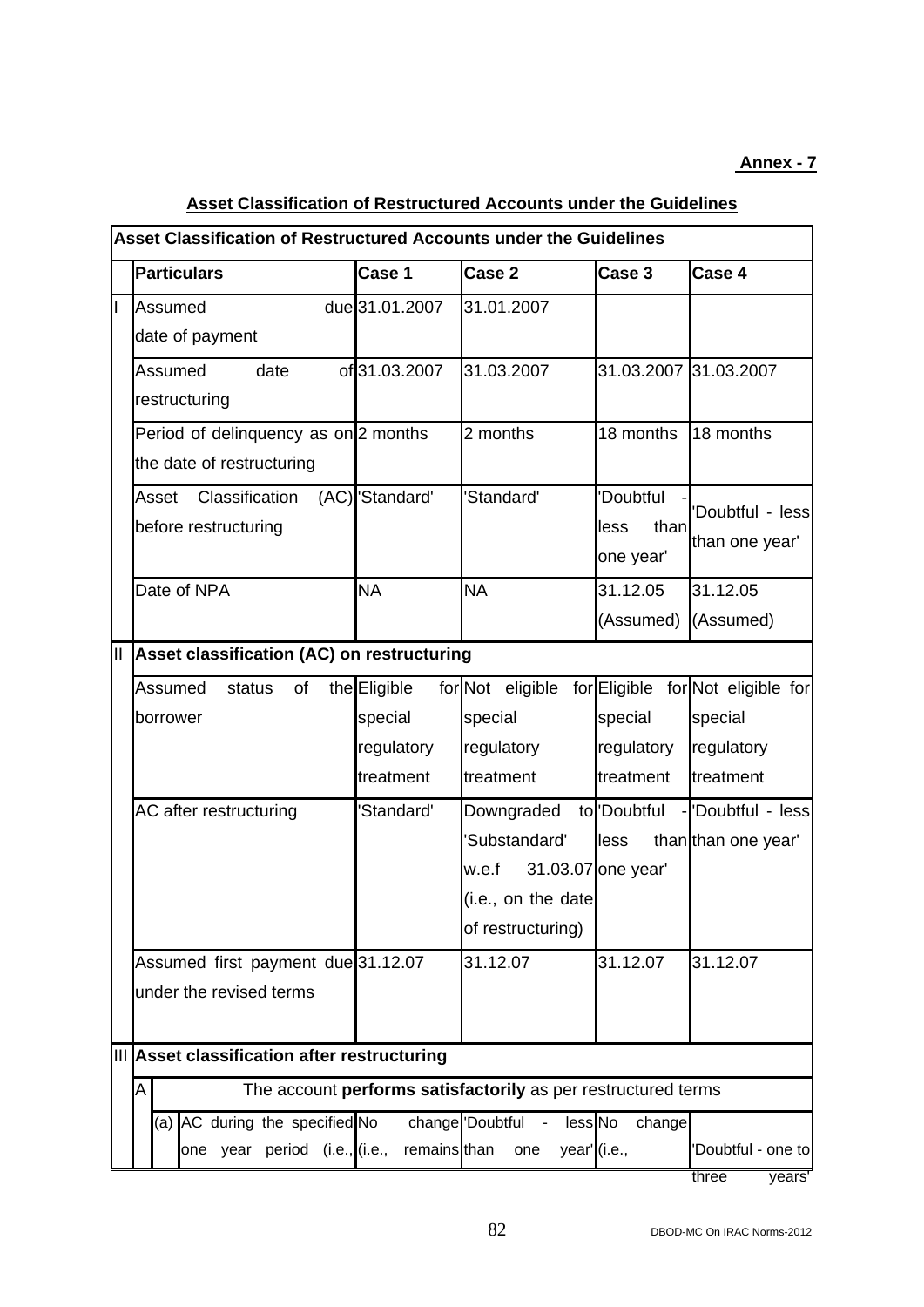|  |   |     | from           | 31.12.07                                                                          |        | to 'Standard')                                               |           | w.e.f.      |                          | 31.03.08 remains                   | w.e.f.              |     | 31.12.07           |
|--|---|-----|----------------|-----------------------------------------------------------------------------------|--------|--------------------------------------------------------------|-----------|-------------|--------------------------|------------------------------------|---------------------|-----|--------------------|
|  |   |     | 31.12.08)      |                                                                                   |        |                                                              |           |             |                          | (i.e. one year after Doubtful      | $-$ (i.e.,          | one | year               |
|  |   |     |                |                                                                                   |        |                                                              |           |             | classification           | asless                             | than after          |     |                    |
|  |   |     |                |                                                                                   |        |                                                              |           |             | 'Substandard')           | one year')                         | classification as   |     |                    |
|  |   |     |                |                                                                                   |        |                                                              |           |             |                          |                                    | 'Doubtful           |     | less               |
|  |   |     |                |                                                                                   |        |                                                              |           |             |                          |                                    | than one year')     |     |                    |
|  |   |     | $(b)$ AC       | after                                                                             |        | the Continues                                                |           | in Upgraded |                          | to Upgraded                        | Upgraded            |     | to                 |
|  |   |     | specified      | one                                                                               |        | year 'Standard'                                              |           | 'Standard'  |                          | to 'Standard' Standard'            |                     |     |                    |
|  |   |     | period         |                                                                                   |        | category                                                     |           | category    |                          | category                           | category            |     |                    |
|  | B |     |                |                                                                                   |        | If performance not satisfactory vis-à-vis restructured terms |           |             |                          |                                    |                     |     |                    |
|  |   | (a) |                |                                                                                   |        | Treated                                                      |           |             |                          | as Doubtful - less Doubtful        |                     |     | 'Doubtful - one to |
|  |   |     |                | AC during the specified                                                           |        | substandard                                                  |           | than        | one                      | year one to three three            |                     |     | years'             |
|  |   |     |                | one year period (in case                                                          |        | w.e.f                                                        |           | w.e.f.      |                          | 31.03.08 years' w.e.f. w.e.f.      |                     |     | 31.12.07           |
|  |   |     | the            |                                                                                   |        | 30.4.2007 and (i.e. one year after 31.12.07                  |           |             |                          |                                    | (i.e.,              |     | one year           |
|  |   |     |                | unsatisfactory                                                                    |        | downgraded                                                   |           |             | classification           |                                    | after               |     |                    |
|  |   |     | performance    |                                                                                   | is     | to                                                           | 'Doubtful |             |                          |                                    | classification      |     | as                 |
|  |   |     | established    |                                                                                   | before | less than one                                                |           |             |                          |                                    | 'Doubtful           |     | less               |
|  |   |     |                | completion of one year                                                            |        | year'                                                        | with      |             |                          |                                    | than one year'      |     |                    |
|  |   |     | period)        |                                                                                   |        | effect                                                       | from      |             |                          |                                    | $($ on 31.12.06 $)$ |     |                    |
|  |   |     |                |                                                                                   |        | 30.04.08.                                                    |           |             |                          |                                    |                     |     |                    |
|  |   |     |                | (b) AC after the specified Will migrate to Will                                   |        |                                                              |           |             | migrate                  | to Will migrate Will               |                     |     | migrate            |
|  |   |     |                | one year period, if the 'Doubtful - one 'Doubtful - one to to 'Doubtful - further |        |                                                              |           |             |                          |                                    |                     |     | to                 |
|  |   |     | unsatisfactory |                                                                                   |        | to three years' three years' w.e.f. more                     |           |             |                          |                                    | than Doubtful       |     | more               |
|  |   |     |                | performance continues                                                             |        | w.e.f.                                                       |           | 31.03.09    |                          | and three years' than three years' |                     |     |                    |
|  |   |     |                |                                                                                   |        | 30.04.09 and Doubtful                                        |           |             |                          | more w.e.f.                        | w.e.f. 31.12.09     |     |                    |
|  |   |     |                |                                                                                   |        | 'Doubtful more than three years' 31.12.09                    |           |             |                          |                                    |                     |     |                    |
|  |   |     |                |                                                                                   |        | than                                                         |           |             | three w.e.f. 31.03.2011. |                                    |                     |     |                    |
|  |   |     |                |                                                                                   |        | years'                                                       | w.e.f.    |             |                          |                                    |                     |     |                    |
|  |   |     |                |                                                                                   |        | 30.04.2011.                                                  |           |             |                          |                                    |                     |     |                    |
|  |   |     |                |                                                                                   |        |                                                              |           |             |                          |                                    |                     |     |                    |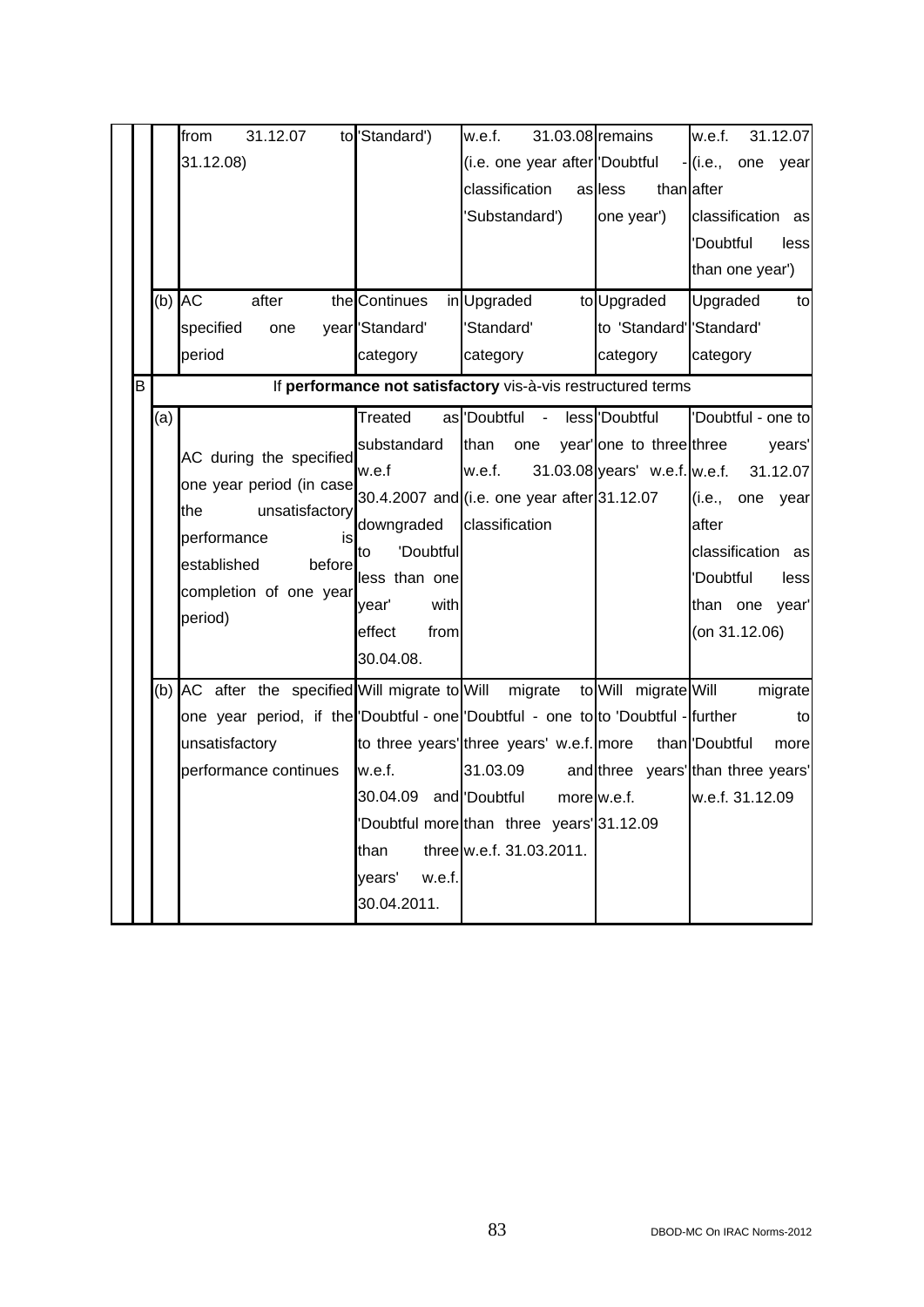#### **Special Regulatory Relaxations for Restructuring (Available upto June 30, 2009)**

Since the spillover effects of the global downturn had also started affecting the Indian economy particularly from September 2008 onwards creating stress for the otherwise viable units / activities, certain modifications were made in the guidelines on restructuring i.e., RBI/2008-09/143 DBOD.No.BP.BC.No.37/21.04.132/2008-09 dated August 27, 2008 as a onetime measure and for a limited period of time i.e. up to June 30, 2009 vide our circular RBI/2008-09/311[.DBOD.BP.BC.93/21.04.132/2008-09](http://10.24.1.98/kmt/GetDocument.asp?PageRef=regulator/rbi/dbod/rbi9308-12-2008.htm) dated December 8, 2008, RBI/2008- 09/340.[DBOD.BP.BC.104/21.04.132/2008-09](http://10.24.1.98/kmt/GetDocument.asp?PageRef=regulator/rbi/dbod/rbi9308-12-2008.htm) dated January 2, 2009, RBI/2008- 09/370.[DBOD.BP.BC.105/21.04.132/2008-09](http://10.24.1.98/kmt/GetDocument.asp?PageRef=regulator/rbi/dbod/rbi9308-12-2008.htm) dated February 4, 2009 and RBI/2008-09 /435.DBOD.No.BP.BC.No.124 /21.04.132 /2008-09 dated April 17, 2009. These circular will cease to operate from July 1, 2009. These guidelines are as below:

i) In terms of [para 6.1](http://10.24.1.98/kmt/GetDocument.asp?PageRef=rbic/restrctrng_advbks.htm#para6.1) of the circular RBI/2008-09/143.DBOD.No.BP.BC.No.37/21.04.132 /2008-09 dated August 27, 2008, exposures to commercial real estate, capital market exposures and personal / consumer loans are not eligible for the exceptional regulatory treatment of retaining the asset classification of the restructured standard accounts in standard category as given in [para 6.2](http://10.24.1.98/kmt/GetDocument.asp?PageRef=rbic/restrctrng_advbks.htm#6.2) of the circular. As the real estate sector is facing difficulties, it has been decided to extend exceptions / special treatment to the commercial real estate exposures which are restructured up to June 30, 2009.

(ii) In terms of [para 6.2.2\(vi\)](http://10.24.1.98/kmt/GetDocument.asp?PageRef=rbic/restrctrng_advbks.htm#6.2.2vi) of the aforesaid circular, the special regulatory treatment is restricted only to the cases where the restructuring under consideration is not a 'repeated restructuring as defined in [para \(v\)](http://10.24.1.98/kmt/GetDocument.asp?PageRef=rbic/restrctrng_advbks.htm#parav) of Annex - 2 to the circular. In the face of the current economic downturn, there are likely to be instances of even viable units facing temporary cash flow problems. To address this problem, it has been decided, as a one-time measure, that the second restructuring done by banks of exposures (other than exposures to commercial real estate, capital market exposures and personal / consumer loans) upto June 30, 2009, will also be eligible for exceptional / special regulatory treatment.

(iii) All accounts covered under the circular dated December 8, 2008 which were standard accounts on September 1, 2008 would be treated as standard accounts on restructuring provided the restructuring is taken up on or before March 31, 2009 and the restructuring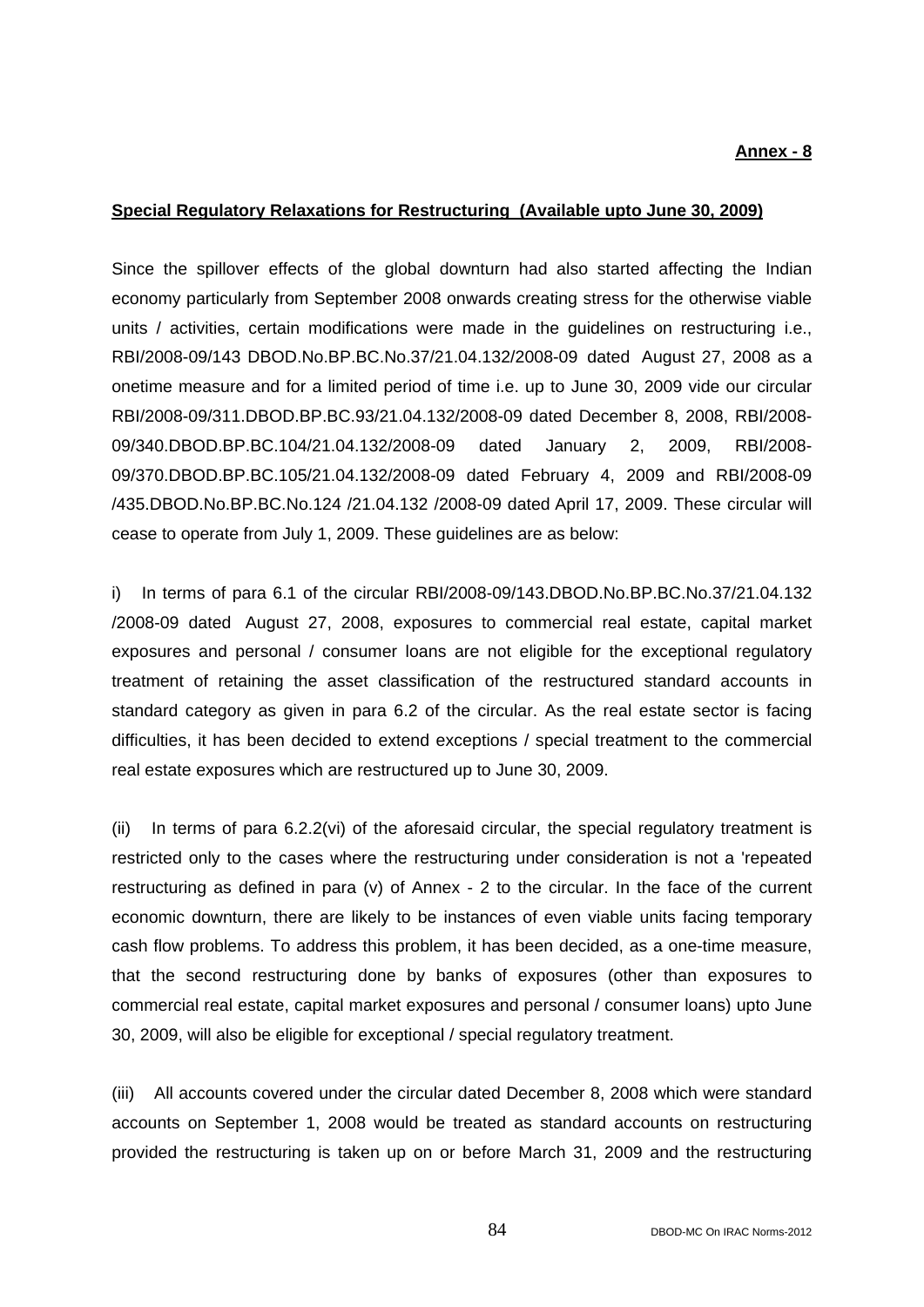package is put in place within a period of 120 days from the date of taking up the restructuring package.

(iv) The period for implementing the restructuring package would stand extended from 90 days to 120 days in respect of accounts covered under the circular dated August 27, 2008 also.

(v) The value of security is relevant to determine the likely losses which a bank might suffer on the exposure should the default take place. This aspect assumes greater importance in the case of restructured loans. However, owing to the current downturn, the full security cover for the WCTL created by conversion of the irregular portion of principal dues over the drawing power, may not be available due to fall in the prices of security such as inventories. In view of the extraordinary situation, this special regulatory treatment will also be available to 'standard' and 'sub-standard accounts', covered under circulars dated [August 27, 2008](http://10.24.1.98/kmt/GetDocument.asp?PageRef=regulator/rbi/dbod/rbi3727-08-2008.htm) and [December 8, 2008](http://10.24.1.98/kmt/GetDocument.asp?PageRef=regulator/rbi/dbod/rbi9308-12-2008.htm) even where full security cover for WCTL is not available, subject to the condition that provisions are made against the unsecured portion of the WCTL, as under :

- Standard Assets : 20%.
- Sub-standard Assets : 20% during the first year and to be increased by 20% every year thereafter until the specified period (one year after the first payment is due under the terms of restructuring).
- If the account is not eligible for upgradation after the specified period, the unsecured portion will attract provision of 100%.

These provisions would be in addition to the usual provisions as per the current regulation.

 (vi) In this connection, we advise that in terms of [Para 3.1.2](http://10.24.1.98/kmt/GetDocument.asp?PageRef=rbic/restrctrng_advbks.htm#3.1) of the circular dated August 27, 2008, during the pendency of the application for restructuring of the advance, the usual asset classification norms continue to apply. The process of reclassification of an asset should not stop merely because the application is under consideration. However, as an incentive for quick implementation of the package, if the approved package is implemented by the bank as per the following time schedule, the asset classification status may be restored to the position which existed when the reference was made to the CDR Cell in respect of cases covered under the CDR Mechanism or when the restructuring application was received by the bank in non-CDR cases :

(i) Within 120 days from the date of approval under the CDR Mechanism.

(ii) Within 90 days from the date of receipt of application by the bank in cases other than those restructured under the CDR Mechanism.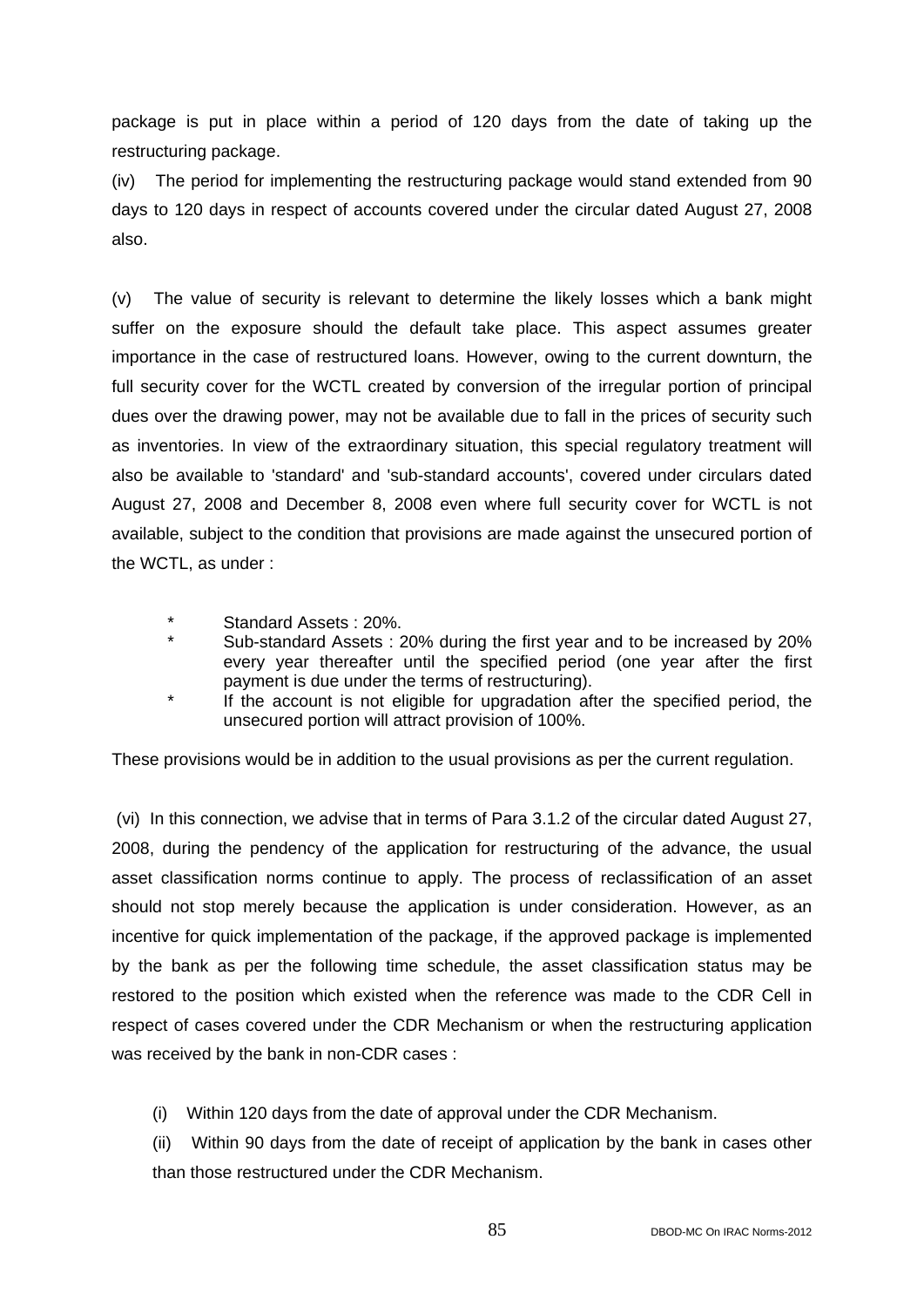(vii) It is further clarified that the cases where the accounts were standard as on September 1, 2008 but slipped to NPA category before 31st March 2009, these can be reported as standard as on March 31, 2009 only if the restructuring package is implemented before 31st March 2009 and all conditions prescribed in [para 6.2.2](http://10.24.1.98/kmt/GetDocument.asp?PageRef=rbic/restrctrng_advbks.htm#6.2.1) of the circular dated August 27, 2008 (as amended till date) are also complied with. All those accounts in case of which the packages are in process or have been approved but are yet to be implemented fully will have to be reported as NPA as on March 31, 2009 if they have turned NPA in the normal course. However, in any regulatory reporting made by the bank after the date of implementation of the package within the prescribed period, these accounts can be reported as standard assets with retrospective effect from the date when the reference was made to the CDR Cell in respect of cases covered under the CDR Mechanism or when the restructuring application was received by the bank in non-CDR cases. In this regard, it may be clarified that reporting with retrospective effect does not mean reopening the balance sheet which is already finalised; what it means is that in all subsequent reporting, the account will be reported as standard and any provisions made because of its interim slippage to NPA can be reversed.

viii)The circular dated November 14, 2008 extend special regulatory treatment for asset classification to seven projects (listed below) where the commencement of production/operation had already been considerably delayed. The banks were advised that they may undertake a fresh financial viability study of these projects in order to assess their eligibility for restructuring. In case the projects are found eligible for restructuring and the banks concerned chose to undertake their restructuring, it has been decided, as a one-time measure, having regard to the current market developments, that the aforesaid seven projects under implementation, upon restructuring as per our aforesaid circular dated August 27, 2008, would be categorised in 'standard' category even if the account was NPA at the time of such restructuring provided such restructuring package is implemented within a period of six months from the date of this circular. All other extant norms relating to IRAC and restructuring of advances remain unchanged. These seven projects are:

- 1) Nandi Economic Corridor Enterprises Ltd., (Road Project and Township)
- 2) GVK Industries Ltd., (Gas-based Power Project Phase -II)
- 3) Gautami Power Ltd. (Gas-based Power Project)
- 4) Konaseema Gas Power Ltd., (Gas-based Power Project)
- 5) New Tirupur Area Development Corporation, (Development of Tirupur Area)
- 6) Vemagiri Power Generation Ltd., (Gas-based Power Project)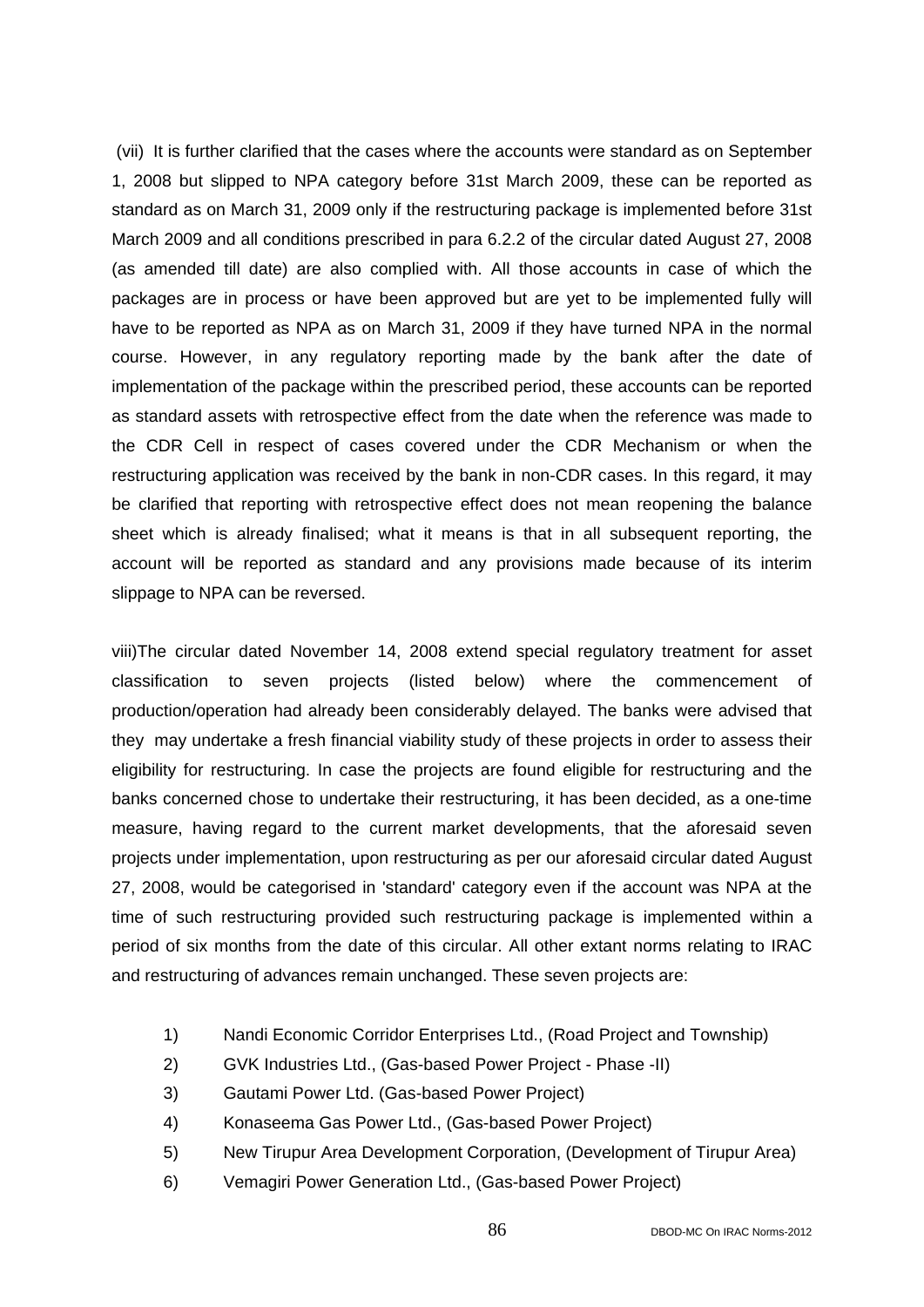## 7) Delhi Gurgaon Super Connectivity Ltd.

(ix) In addition to the disclosures required in terms of our circular dated August 27, 2008, banks may also disclose the information in the balance sheet as detailed below:

| S.<br><b>No</b> | <b>Disclosures</b>                                                                                                                                                                                        | <b>Number</b> | <b>Amount (in</b><br>Crore of Rs.) |
|-----------------|-----------------------------------------------------------------------------------------------------------------------------------------------------------------------------------------------------------|---------------|------------------------------------|
| 1.              | Application received up to March 31, 2009 for restructuring<br>in respect of accounts which were standard as on<br>September 1, 2008.                                                                     |               |                                    |
| 2.              | Of (1), proposals approved and implemented as on March<br>31, 2009 and thus became eligible for special regulatory<br>treatment and classified as standard assets as on the date<br>of the balance sheet. |               |                                    |
| 3.              | Of (1), proposals approved and implemented as on March<br>31, 2009 but could not be upgraded to the standard<br>category.                                                                                 |               |                                    |
| 4.              | Of (1), proposals under process / implementation which<br>were standard as on March 31, 2009.                                                                                                             |               |                                    |
| 5.              | Of (1), proposals under process / implementation which<br>turned NPA as on March 31, 2009 but are expected to be<br>classified as standard assets on full implementation of the<br>package.               |               |                                    |

## **Additional Disclosures regarding Restructured Accounts**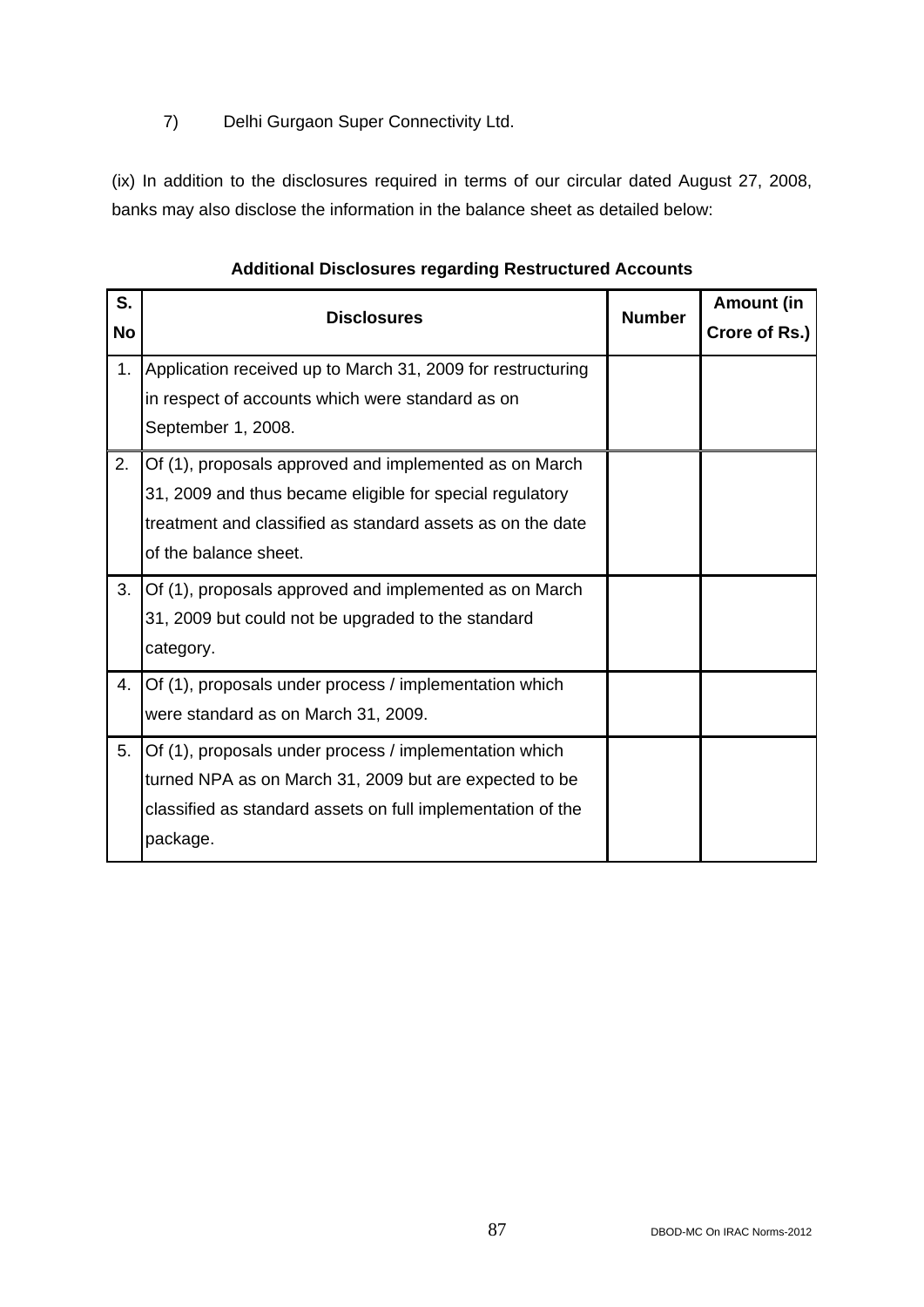(Cf. para 2 of the covering letter to the circular)

## **List of Circulars consolidated by the Master Circular on IRAC Norms**

| SI.<br>No. | <b>Circular No.</b>                     | <b>Date</b> | <b>Subject</b>                                                                                                                                                                          | Para No. of<br>the MC                                                         |
|------------|-----------------------------------------|-------------|-----------------------------------------------------------------------------------------------------------------------------------------------------------------------------------------|-------------------------------------------------------------------------------|
| 1.         | DBOD.No.BP.BC-<br>103/21.04.177/2011-12 | 07.05.2012  | Revisions to the<br>Guidelines on<br><b>Securitisation Transactions</b>                                                                                                                 | 4.2.20                                                                        |
| 2.         | DBOD.BP.BC.No.99/21.04.1<br>32/2010-11  | 10.06.2011  | <b>Prudential Guidelines on</b><br><b>Restructuring of Advances</b><br>by Banks                                                                                                         | 11.4.2                                                                        |
| 3.         | DBOD.No.BP.BC.94/21.04.0<br>48/2011-12  | 18.05.2011  | <b>Enhancement of Rates of</b><br>Provisioning for Non-<br>Performing Assets and<br><b>Restructured Advances</b>                                                                        | $\overline{5.3}$ (ii),<br>5.4(i), 5.4(ii)<br>5.8(i),<br>$5.8(ii)$ ,<br>5.9.14 |
| 4.         | DBOD.No.BP.BC.87/21.04.0<br>48/2010-11  | 21.04.2011  | <b>Provisioning Coverage</b><br>Ratio (PCR) for Advances                                                                                                                                | 5.10                                                                          |
| 5.         | DBOD.BP.BC.No.74/21.04.1<br>32/2010-11  | 19.01.2011  | <b>Credit Support to Micro</b><br><b>Finance Institutions</b>                                                                                                                           | 14.2.2                                                                        |
| 6.         | DBOD.No.BP.BC.69/08.12.0<br>01/2010-11  | 23.12.2010  | Housing Loans by<br><b>Commercial Banks - LTV</b><br>Ratio, Risk Weight and<br>Provisioning                                                                                             | 5.9.13                                                                        |
| 7.         | DBOD.BP.No.49/21.04.132/<br>2010-11     | 07.10.2010  | <b>Prudential Guidelines on</b><br><b>Restructuring of Advances</b><br>by Banks                                                                                                         | 14.2.2                                                                        |
| 8.         | <b>Mail Box Clarification</b>           | 06.07.2010  | Provisioning for Standard<br>Assets - Medium<br>Enterprises                                                                                                                             | 5.5 (vi)                                                                      |
| 9.         | DBOD.No.BP.BC.96/08.12.0<br>14/2009-10  | 23.04.2010  | <b>Prudential Norms on</b><br>Advances to Infrastructure<br>Sector                                                                                                                      | 5.4 (ii), and<br>5.4 (iii) (b)                                                |
| 10.        | DBOD.No.BP.BC.85/21.04.0<br>48/2009-10  | 31.03.2010  | <b>Prudential Norms on</b><br>Income Recognition, Asset<br><b>Classification and</b><br>Provisioning Pertaining to<br>Advances - Projects under<br>Implementation                       | 4.2.15                                                                        |
| 11.        | DBOD.No.BP.BC.82/21.04.0<br>48/2009-10  | 30.03.2010  | <b>Agricultural Debt Waiver</b><br>and Debt Relief Scheme,<br>2008 - Prudential Norms<br><b>on</b><br>Income Recognition, Asset<br>Classification, Provisioning<br>and Capital Adequacy | 21.2, 21.3,<br>21.4                                                           |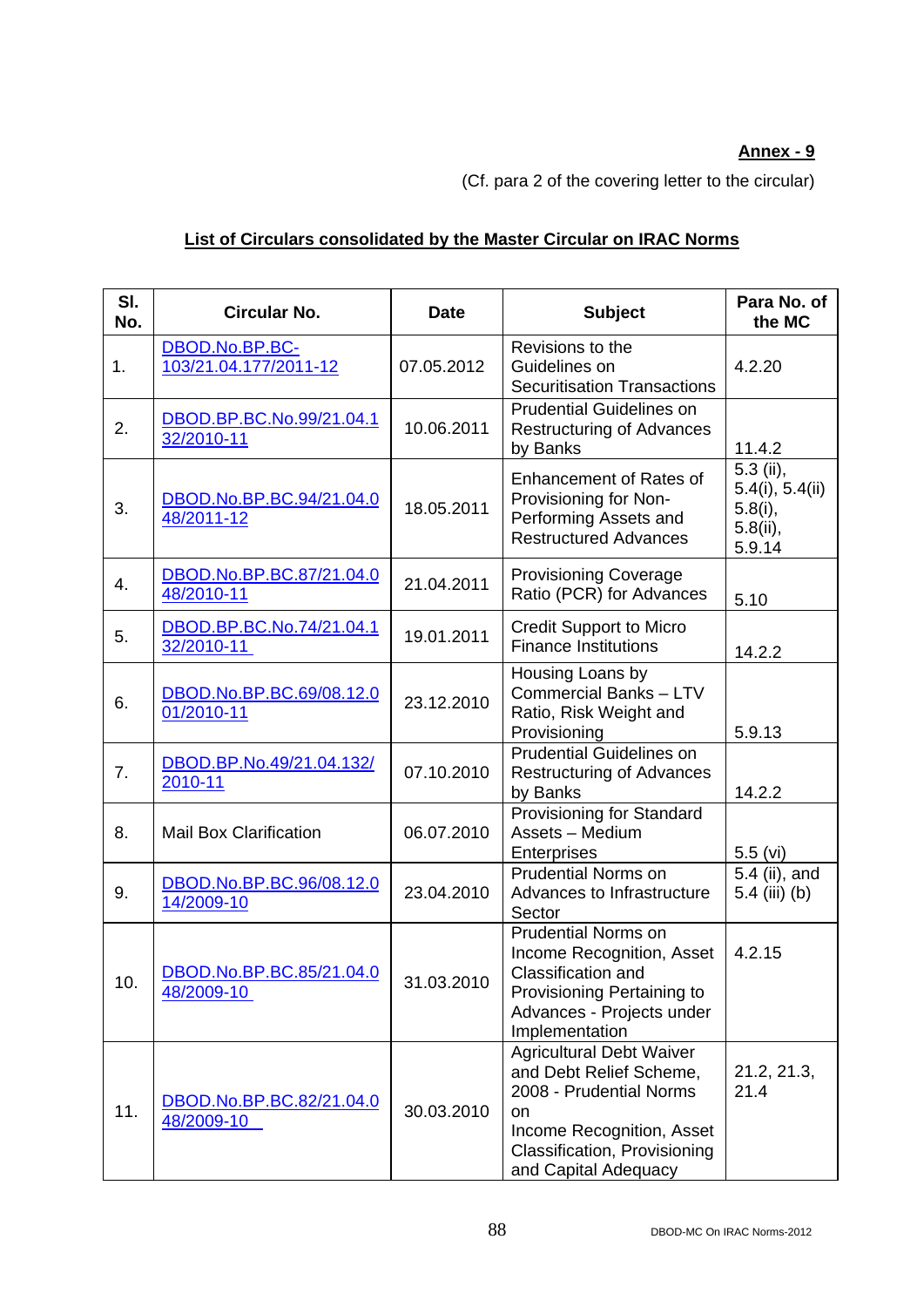| 12. | DBOD.No.BP.BC.64/21.04.0<br>48/2009-10     | 01.12.2009 | Second Quarter Review of<br>Monetary Policy for the<br>Year 2009-10 -<br>Provisioning Coverage for<br>Advances                                                                   | 5.10,<br>Annex - 3           |
|-----|--------------------------------------------|------------|----------------------------------------------------------------------------------------------------------------------------------------------------------------------------------|------------------------------|
| 13. | DBOD.No.BP.BC.58/21.04.0<br>48/2009-10     | 05.11.2009 | Second Quarter Review of<br>Monetary Policy for the<br>Year 2009-10 -<br><b>Provisioning Requirement</b><br>for Standard Assets                                                  | 5.5(i)                       |
| 14. | DBOD.No.BP.BC.46/21.04.0<br>48/2009-10     | 24.09.2009 | <b>Prudential Norms on</b><br>Income Recognition, Asset<br>Classification and<br>Provisioning pertaining to<br>Advances - Computation of<br><b>NPA Levels</b>                    | 3.2, 3.43.5,<br>Annex -1     |
| 15. | DBOD.No.BP.BC.35/21.04.0<br>48/2009-10     | 31.08.2009 | <b>Agricultural Debt Waiver</b><br>and Debt Relief Scheme,<br>2008 - Prudential Norms<br>on<br>Income Recognition, Asset<br>Classification, Provisioning<br>and Capital Adequacy | 21.2, 21.3,<br>21.4          |
| 16. | DBOD.No.BP.BC.33/21.04.0<br>48/2009-10     | 27.08.2009 | <b>Prudential Treatment in</b><br>respect of Floating<br>Provisions                                                                                                              | 5.6.3                        |
| 17. | DBOD.No.BP.BC.140/21.04.<br>048/2008-09    | 25.06.2009 | <b>Agricultural Debt Waiver</b><br>and Debt Relief Scheme,<br>2008 - Prudential Norms<br>on IRAC, Provisioning and<br>Capital Adequacy                                           | 21.2                         |
| 18. | DBOD.No.BP.BC.125/21.04.<br>048/2008-09    | 17.04.2009 | <b>Prudential Norms on</b><br><b>Unsecured Advances</b>                                                                                                                          | 5.4(iii)                     |
| 19. | DBOD.No.BP.BC.No.124/21.<br>04.132/2008-09 | 17.04.2009 | <b>Prudential Guidelines on</b><br><b>Restructuring of Advances</b>                                                                                                              | Annex - 4                    |
| 20. | DBOD.No.BP.BC.122/21.04.<br>048/2008-09    | 09/04/2009 | <b>Prudential Treatment in</b><br>respect of Floating<br>Provisions                                                                                                              | 5.6.3                        |
| 21. | DBOD.BP.BC.121/21.04.132<br>/2008-09       | 09.04.2009 | Prudential guidelines on<br><b>Restructuring of Advances</b>                                                                                                                     | 11.4.2, 16                   |
| 22. | DBOD.No.BP.BC.112/21.04.<br>048/2008-09    | 05.03.2009 | <b>Agricultural Debt Waiver</b><br>and Debt Relief Scheme,<br>2008 - Prudential Norms<br>on IRAC, Provisioning and<br>Capital Adequacy                                           | 21.2                         |
| 23. | DBOD.No.BP.BC.118/21.04.<br>048/2008-09    | 25/03/2009 | <b>Prudential Treatment of</b><br>different Types of<br>Provisions in respect of<br>Loan Portfolios                                                                              | 5.6.3, 5.7,<br>5.9.9, 5.9.10 |
| 24. | DBOD.BP.BC.105/21.04.132<br>/2008-09       | 04.02.2009 | Prudential guidelines on<br><b>Restructuring of Advances</b>                                                                                                                     | Annex - 8                    |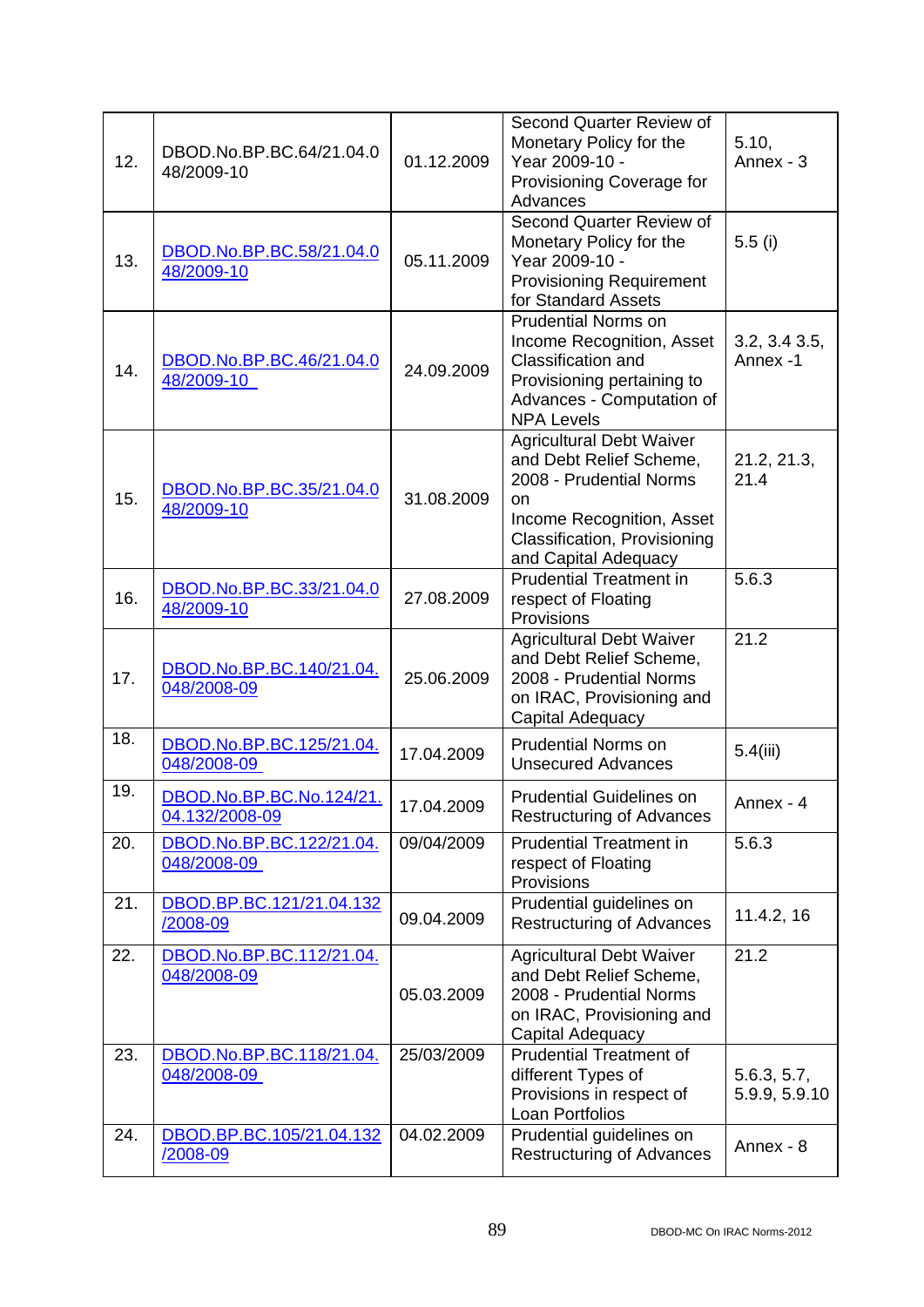| 25. | DBOD.BP.BC.104/21.04.132<br>/2008-09   | 02.01.2009 | Prudential guidelines on<br>Restructuring of Advances.                                                                                                                                           | Annex - 8                                      |
|-----|----------------------------------------|------------|--------------------------------------------------------------------------------------------------------------------------------------------------------------------------------------------------|------------------------------------------------|
| 26. | DBOD.BP.BC.93/21.04.132/<br>2008-09    | 08.12.2008 | Prudential guidelines on<br><b>Restructuring of Advances</b>                                                                                                                                     | Annex - 8                                      |
| 27. | DBOD.BP.BC.83/21.01.002/<br>2008-09    | 15/11/2008 | <b>Review of Prudential</b><br>Norms - Provisioning for<br><b>Standard Assets and Risk</b><br>Weights for Exposures to<br>Corporates, Commercial<br><b>Real Estate and NBFC-</b><br><b>ND-SI</b> | 5.5                                            |
| 28. | DBOD.No.BP.BC.84/21.04.0<br>48/2008-09 | 14/11/2008 | <b>Asset Classification Norms</b><br>for Infrastructure Projects<br>under Implementation                                                                                                         | $4.2.15$ ,<br>Annex - 8                        |
| 29. | DBOD.No.BP.BC.78/21.04.0<br>48/2008-09 | 11.11.2008 | <b>Agricultural Debt Waiver</b><br>and Debt Relief Scheme,<br>2008 - Prudential Norms<br>on IRAC, Provisioning and<br>Capital Adequacy                                                           | 21.1                                           |
| 30. | DBOD.BP.BC.76/21.04.132/<br>2008-09    | 03.11.2008 | Prudential guidelines on<br><b>Restructuring of Advances</b>                                                                                                                                     | 14.2.2                                         |
| 31. | DBOD.BP.BC.No.69/21.03.0<br>09/2008-09 | 29/10/2008 | Prudential Norms for Off-<br><b>Balance Sheet Exposures</b><br>of Banks                                                                                                                          | $4.2.7$ (iv)                                   |
| 32. | DBOD.BP.BC.58/21.04.048/<br>2008-09    | 13.10.2008 | (i) Disbursal of Loans<br>against Sanctioned Limits<br>(ii) Restructuring of Dues<br>of the Small and Medium<br>Enterprises (SMEs)                                                               | Annex - 4                                      |
| 33. | DBOD.No.BP.BC.57/21.04.1<br>57/2008-09 | 13/10/2008 | Prudential Norms for Off-<br>balance Sheet Exposures<br>of Banks                                                                                                                                 | $2.1.2$ (vii),<br>4.2.7 (iv) to<br>4.2.7 (vii) |
| 34. | DBOD.No.BP.BC.48/21.04.0<br>48/2008-09 | 22/09/2008 | <b>Prudential Norms on</b><br><b>Utilisation of Floating</b><br>Provisions - Agricultural<br>Debt Waiver and Debt<br>Relief Scheme, 2008                                                         | 5.6.2                                          |
| 35. | DBOD.BP.BC.37/21.04.132/<br>2008-09    | 27.08.2008 | Prudential guidelines on<br><b>Restructuring of Advances-</b><br>comprehensive guidelines                                                                                                        | Para 9 to 18                                   |
| 36. | DBOD.No.BP.BC.31/21.04.1<br>57/2008-09 | 08/08/2008 | Prudential Norms for Off-<br>balance Sheet Exposures<br>of Banks                                                                                                                                 | 2.1.2 (vii),<br>5.9.12                         |
| 37. | DBOD.No.BP.BC.26/21.04.0<br>48/2008-09 | 30.07.2008 | <b>Agricultural Debt Waiver</b><br>and Debt Relief Scheme,<br>2008 - Prudential Norms<br>on IRAC, Provisioning and<br>Capital Adequacy                                                           | 20                                             |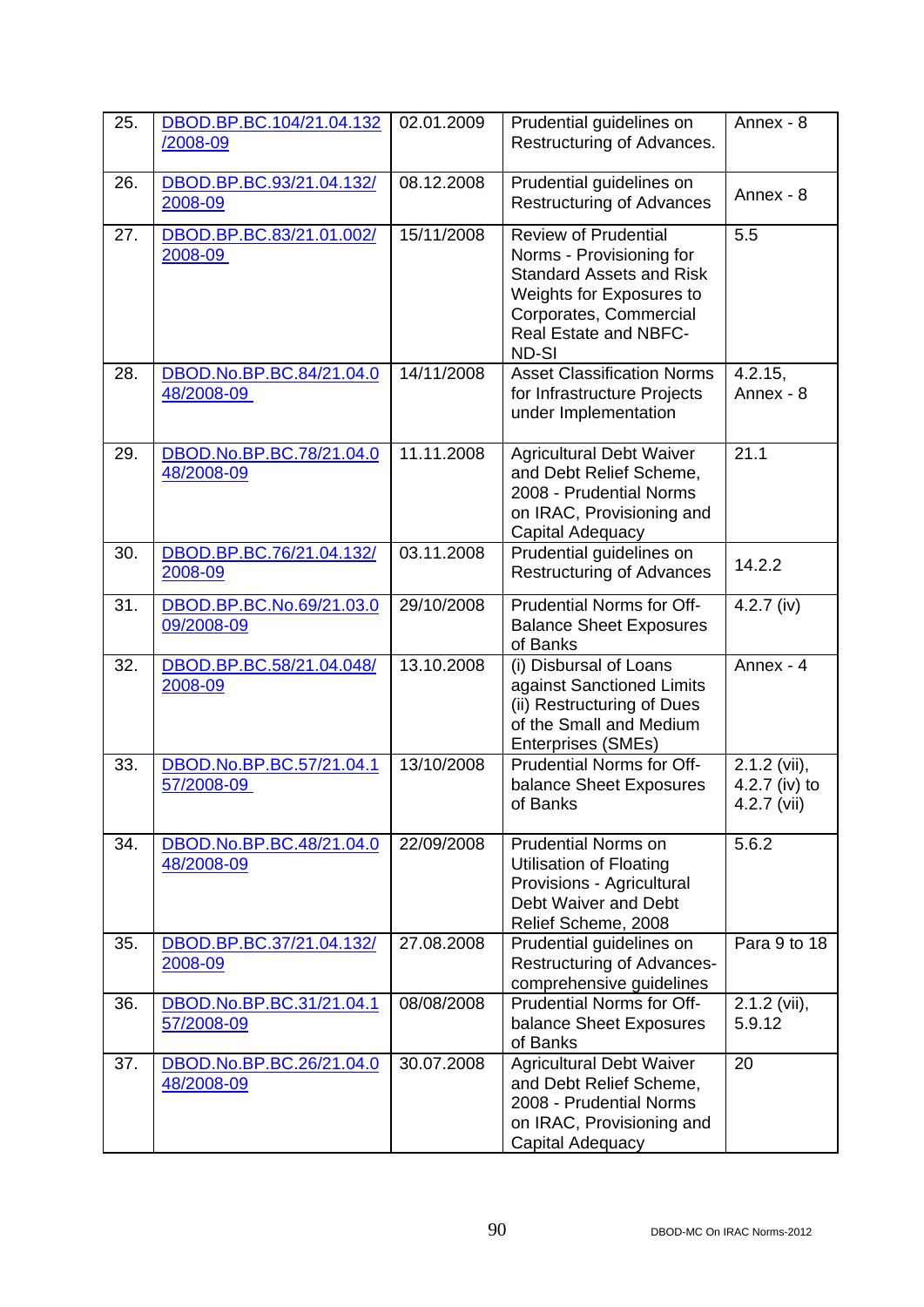| 38. | DBOD.BP.BC.82/21.04.048/<br>2007-08          | 08.05.2008 | <b>Prudential Norms on Asset</b><br><b>Classification Pertaining to</b><br>Advances -<br>Infrastructure Projects<br>under Implementation and<br><b>Involving Time Overrun</b>                                       | $4.2.15$ (iv) |
|-----|----------------------------------------------|------------|---------------------------------------------------------------------------------------------------------------------------------------------------------------------------------------------------------------------|---------------|
| 39. | DBOD.No.BP.BC.34/21.04.0<br>48/2007-08       | 04.10.2007 | Guidelines on Purchase /<br>Sale of Non Performing<br><b>Assets</b>                                                                                                                                                 | 7.5 (iii)     |
| 40. | DBOD.No.BP.BC.97/21.04.0<br>48/2006-07       | 16.05.2007 | Guidelines on Purchase /<br>Sale of Non Performing<br>Assets                                                                                                                                                        | 7.5 (iii)     |
| 41. | DBOD.No.BP.BC.76/21.04.0<br>48/2006-07       | 12.04.2007 | Prudential Norms on<br>Income Recognition, Asset<br><b>Classification and</b><br>Provisioning Pertaining to<br>Advances - Projects<br><b>Involving Time Overrun</b>                                                 | $4.2.15$ (iv) |
| 42. | DBOD.No.BP.BC.68/21.04.0<br>48/2006-07       | 13.03.2007 | <b>Prudential Norms on</b><br>Creation and Utilisation of<br><b>Floating Provisions</b>                                                                                                                             | 5.6.2         |
| 43. | DBOD.No.BP.BC.53/21.04.0<br>48/2006-2007     | 31.01.2007 | <b>Third Quarter Review of</b><br>the Annual Statement on<br>Monetary Policy for the<br>year 2006-07 -<br><b>Provisioning Requirement</b><br>for Standard Assets and<br><b>Risk Weights for Capital</b><br>Adequacy | 5.5(i)        |
| 44. | DBOD.No.BP.BC.21/21.04.0<br>48/2006-2007     | 12.07.2006 | <b>Annual Policy Statement</b><br>for the year $2006-07$ -<br><b>Additional Provisioning</b><br><b>Requirement for Standard</b><br><b>Assets</b>                                                                    | 5.5(i)        |
| 45. | DBOD.NO.BP.BC.89/<br>21.04.048/2005-06       | 22.06.2006 | Prudential norms on<br>creation and utilization of<br>floating provisions                                                                                                                                           | 5.6           |
| 46. | DBOD.NO.BP.BC.85/<br>21.04.048/2005-06       | 29.05.2006 | <b>Annual Policy Statement</b><br>for the year 2006-07:<br><b>Additional Provisioning</b><br><b>Requirement for Standard</b><br>Assets                                                                              | 5.5(i)        |
| 47. | DBOD.NO.BP.BC.45<br>/21.0421.04.048/2005 -06 | 10.11.2005 | <b>Revised Guidelines on</b><br><b>Corporate Debt</b><br>Restructuring(CDR)<br>Mechanism                                                                                                                            | Part B        |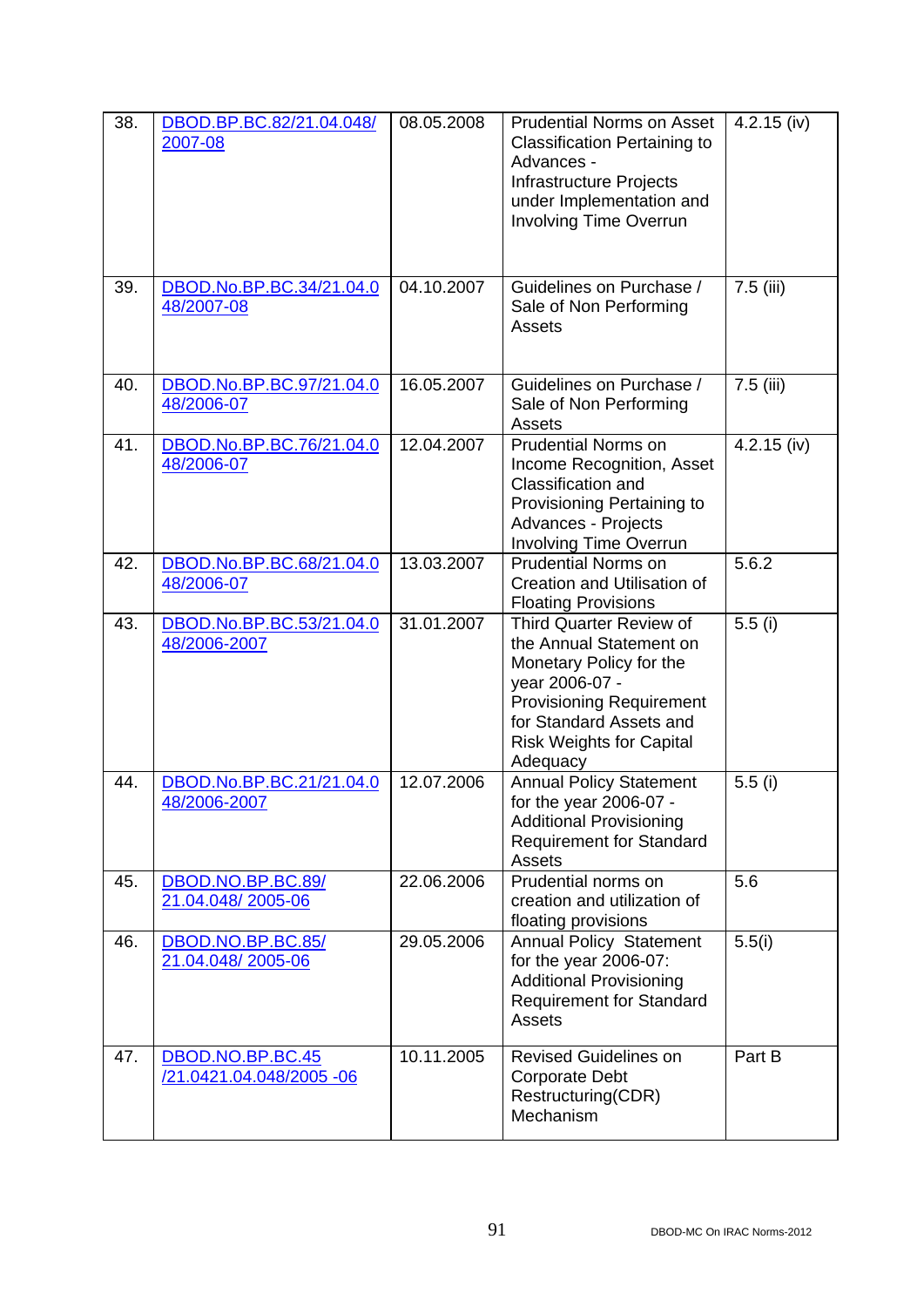| 48. | DBOD.NO.BP.BC.46<br>/21.0421.04.048/2005-06    | 10.11.2005 | Debt restructuring<br>mechanism for Small and<br><b>Medium Enterprises</b><br>(SMEs)                                                                        | Part B                                 |
|-----|------------------------------------------------|------------|-------------------------------------------------------------------------------------------------------------------------------------------------------------|----------------------------------------|
| 49. | DBOD.NO.BP.BC.40/<br>21.04.048/2005-06         | 04.11.2005 | Mid Term Review of<br>Annual Policy Statement<br>for the year 200506:<br><b>Additional Provisioning</b><br><b>Requirement for Standard</b><br><b>Assets</b> | 5.5(i)                                 |
| 50. | DBOD.NO.BP.BC. 34<br>/21.04.132/2005-06        | 08.09.2005 | Debt restructuring<br>mechanism for Small and<br>Medium<br>Enterprises (SMEs) -<br>Announcement made<br>by the Union Finance<br><b>Minister</b>             | Part B                                 |
| 51. | DBOD.NO.BP.BC.16/<br>21.04.048/2005-06         | 13.07.2005 | Guidelines on<br>purchase/sale of Non<br>performing Assets                                                                                                  | $\overline{7}$                         |
| 52. | DBOD.BP.BC.34/21.0<br>4.048/2004-05            | 26.08.2004 | Repayment schedule of<br>rural housing loans                                                                                                                | 4.2.13(vi)                             |
| 53. | DBOD.BP.BC.29/21.04.048/<br>2004-05            | 13.08.2004 | Prudential norms -<br><b>State Government</b><br>guaranteed exposures                                                                                       | 4.2.14                                 |
| 54. | RPCD No. Plan.BC<br>92/04.09.01/2003-04        | 24.06.2004 | Flow of credit to<br>Agriculture                                                                                                                            | $4.2.13$ (iv)                          |
| 55. | <b>DBOD No. BP.BC</b><br>102/21.04.048/2003-04 | 24.06.2004 | <b>Prudential Norms for</b><br><b>Agricultural Advances</b>                                                                                                 | 2.1.2(iv), (v)<br>4.2.10,<br>4.2.13(i) |
| 56. | DBOD No. BP.BC<br>99/21.04.048/2003-04         | 21.06.2004 | <b>Additional Provisioning</b><br><b>Requirement for NPAs</b>                                                                                               | 5                                      |
| 57. | <b>DBOD No. BP.BC</b><br>97/21.04.141/2003-04  | 17.06.2004 | <b>Prudential Guidelines on</b><br><b>Unsecured Exposures</b>                                                                                               | 5.4                                    |
| 58. | DBOD No. BP.BC<br>96/21.04.103/2003-04         | 17.06.2004 | <b>Country Risk</b><br><b>Management Guidelines</b>                                                                                                         | 5.9.8                                  |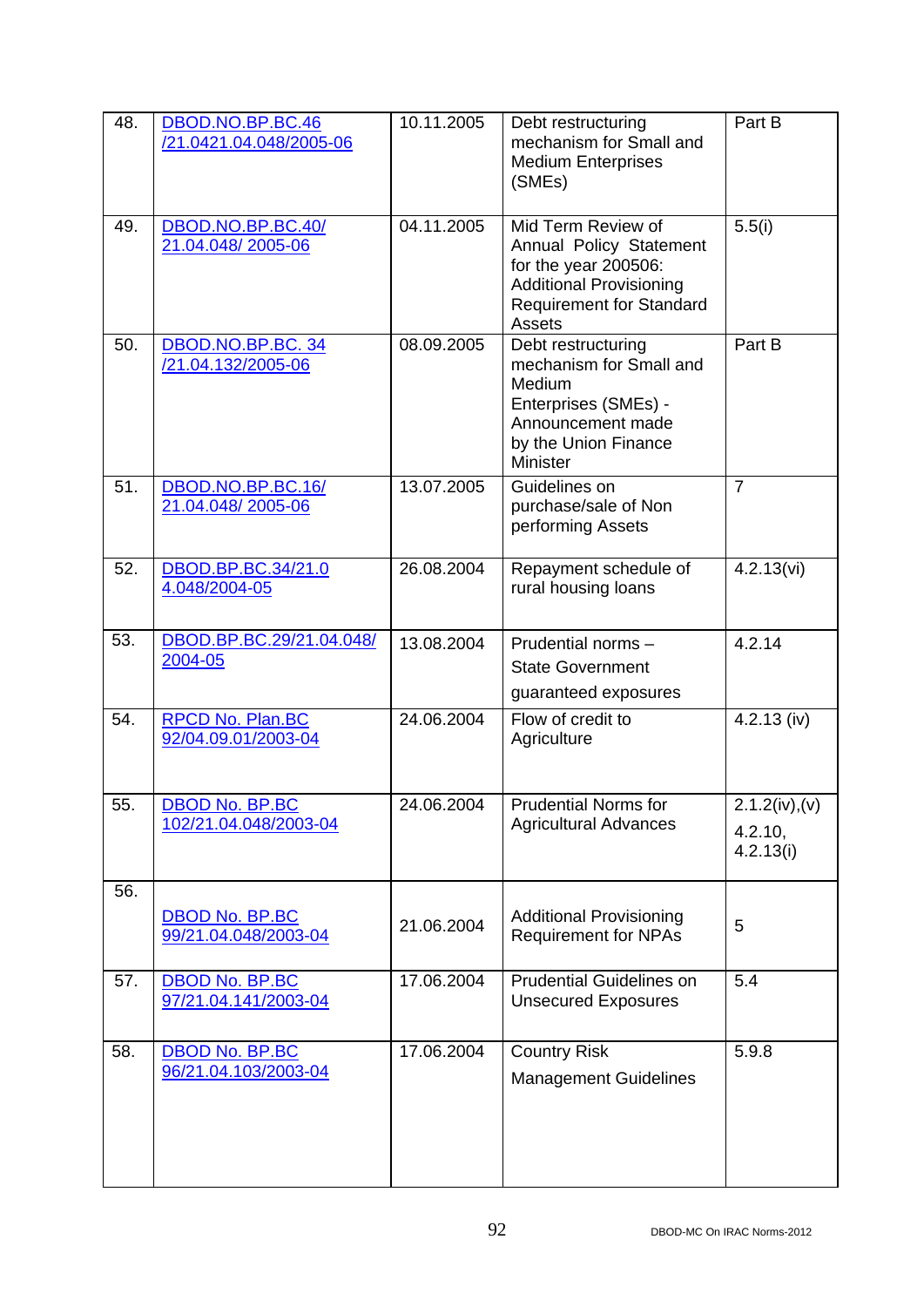| 59. | DBOD No. BP.BC<br>96/21.04.048/2002-03     | 23.04.2003 | Guidelines on sale of<br>financial assets to<br>Securitisation /<br>reconstruction company<br>and related issues                                            | 6      |
|-----|--------------------------------------------|------------|-------------------------------------------------------------------------------------------------------------------------------------------------------------|--------|
| 60. | DBOD BP.BC. NO.<br>74/21.04.048/2002-2003  | 27.02.2003 | Projects under<br>implementation<br>involving time overrun                                                                                                  | 4.2.15 |
| 61. | DBOD No. BP.BC.<br>71/21.04.103/2002-2003  | 19.02.2003 | <b>Risk Management</b><br>Systems in Banks -<br><b>Guidelines on Country</b><br><b>Risk Management</b>                                                      | 5.9.8  |
| 62. | DBOD BP.BC. No.<br>69/21.04.048/2002-03    | 10.02.2003 | Upgradation of loan<br>accounts classified as<br><b>NPAs</b>                                                                                                | 4.2.5  |
| 63. | DBOD. BP.BC No.<br>44/21.04.048/2002-03    | 30.11.2002 | Agricultural loans<br>affected by natural<br>calamities                                                                                                     | 4.2.13 |
| 64. | DBOD No.BP.BC. 108/<br>21.04.048/2001-2002 | 28.05.2002 | Income recognition, asset<br>classification and<br>provisioning on advances -<br>treatment of<br>projects under<br>implementation involving<br>time overrun | 4.2.15 |
| 65. | DBOD No.BP.BC. 101/<br>21.01.002/2001-02   | 09.05.2002 | <b>Corporate Debt</b><br>Restructuring                                                                                                                      | Part B |
| 66. | DBOD No.BP.BC. 100/<br>21.01.002/2001-02   | 09.05.2002 | Prudential norms on asset<br>classification                                                                                                                 | 4.1.2  |
| 67. | DBOD No.BP.BC. 59/<br>21.04.048/2001-2002  | 22.01.2002 | Prudential norms on<br>income recognition, asset<br>classification and                                                                                      | 4.2.13 |
|     |                                            |            | Provisioning agricultural<br>advances                                                                                                                       |        |
| 68. | DBOD No.BP.BC. 25/<br>21.04.048/2000-2001  | 11.09.2001 | Prudential norms on<br>income recognition, asset<br>classification and<br>provisioning                                                                      | 3      |
| 69. | DBOD No.BP.BC. 15 /<br>21.04.114/2000-2001 | 23.08.2001 | <b>Corporate Debt</b><br>Restructuring                                                                                                                      | Part B |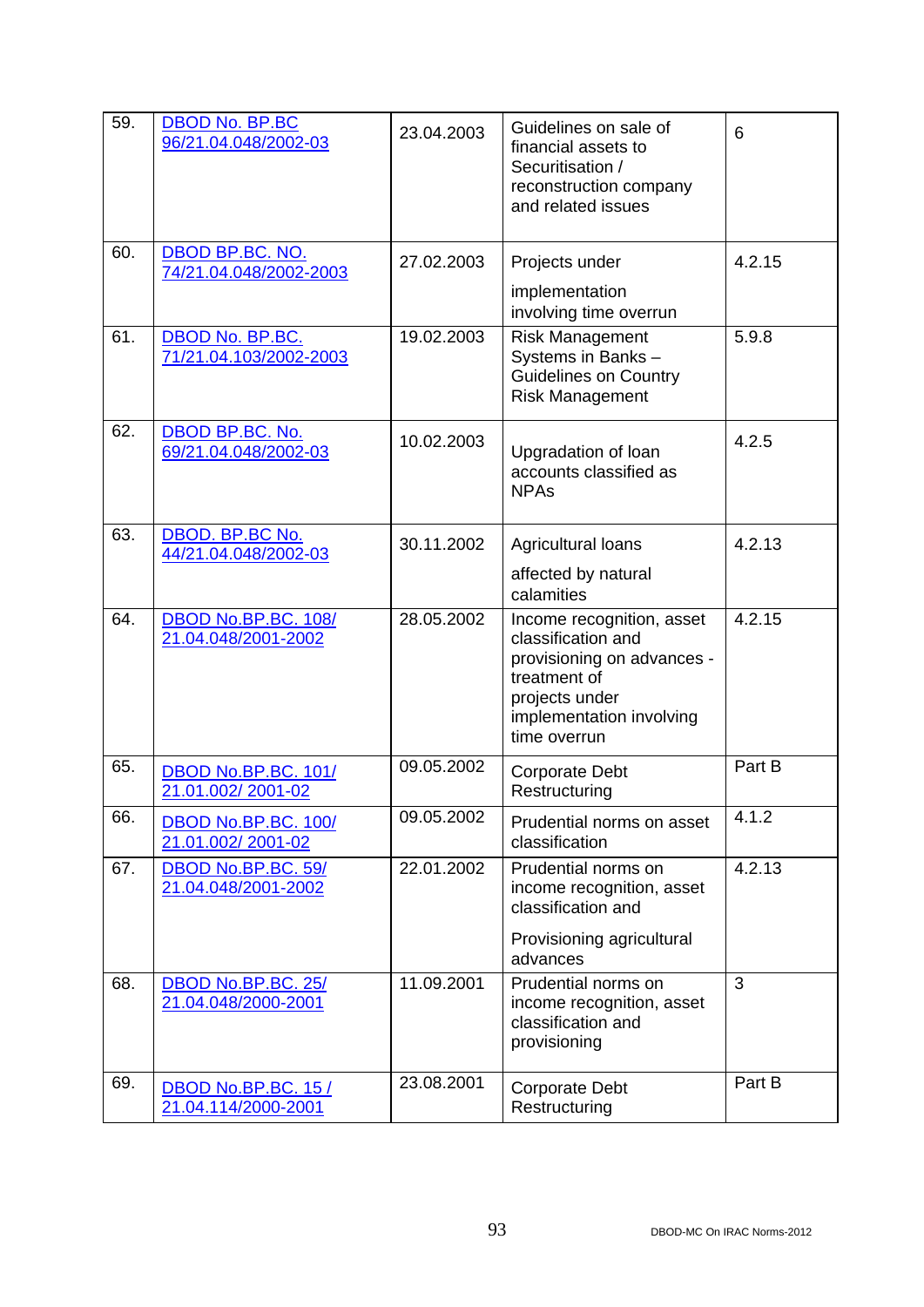| 70. | DBOD No.BP.BC. 132/<br>21.04.048/2000-2001   | 14.06.2001 | Income Recognition, Asset<br>Classification and<br>Provisioning for Advances                                                                                                                                 | 4.2        |
|-----|----------------------------------------------|------------|--------------------------------------------------------------------------------------------------------------------------------------------------------------------------------------------------------------|------------|
| 71. | DBOD No. BP.BC. 128/<br>21.04.048/2000-2001  | 07.06.2001 | <b>SSI Advances Guaranteed</b><br>by CGTSI - Riskweight<br>and provisioning norms                                                                                                                            | 5.9.5      |
| 72. | DBOD No. BP. BC. 116<br>/21.04.048/2000-2001 | 02.05.2001 | Monetary & Credit<br><b>Policy Measures</b>                                                                                                                                                                  | 2.1.2      |
|     |                                              |            | 2001-02                                                                                                                                                                                                      |            |
| 73. | DBOD No. BP. BC. 98/<br>21.04.048/2000-2001  | 30.03.2001 | <b>Treatment of Restructured</b><br>Accounts                                                                                                                                                                 | Part B     |
| 74. | DBOD No. BP. BC. 40 /<br>21.04.048/2000-2001 | 30.10.2000 | Income Recognition, Asset<br>Classification and<br>Provisioning Reporting of<br><b>NPAs to RBI</b>                                                                                                           | 3.5        |
| 75. | DBOD.No.BP.BC.164/21.04.<br>0 48/2000        | 24.04.2000 | <b>Prudential Norms on</b><br>Capital Adequacy, Income<br>Recognition, Asset<br>Classification and<br>Provisioning, etc.                                                                                     | 5.5        |
| 76. | DBOD.No.BP.BC.144/21.04.<br>0 48/2000        | 29.02.2000 | Income Recognition, Asset<br>Classification and<br>Provisioning and Other<br><b>Related Matters and</b><br>Adequacy Standards -<br><b>Takeout Finance</b>                                                    | 4.2.16     |
| 77. | DBOD.No.BP.BC.138/21.04.<br>0 48/2000        | 07.02.2000 | Income Recognition, Asset<br>Classification and<br><b>Provisioning Export Project</b><br>Finance                                                                                                             | 4.2.18     |
| 78. | DBOD.No.BP.BC.103/21.04.<br>0 48/99          | 21.10.99   | Income Recognition, Asset<br><b>Classification and</b><br><b>Provisioning Agricultural</b><br><b>Finance by Commercial</b><br><b>Banks through Primary</b><br><b>Agricultural Credit</b><br><b>Societies</b> | 4.2.10     |
| 79. | DBOD.No.FSC.BC.70/24.01.<br>001/99           | 17.07.99   | <b>Equipment Leasing</b><br><b>Activity Accounting/</b><br><b>Provisioning Norms</b>                                                                                                                         | 3.2.3, 5.8 |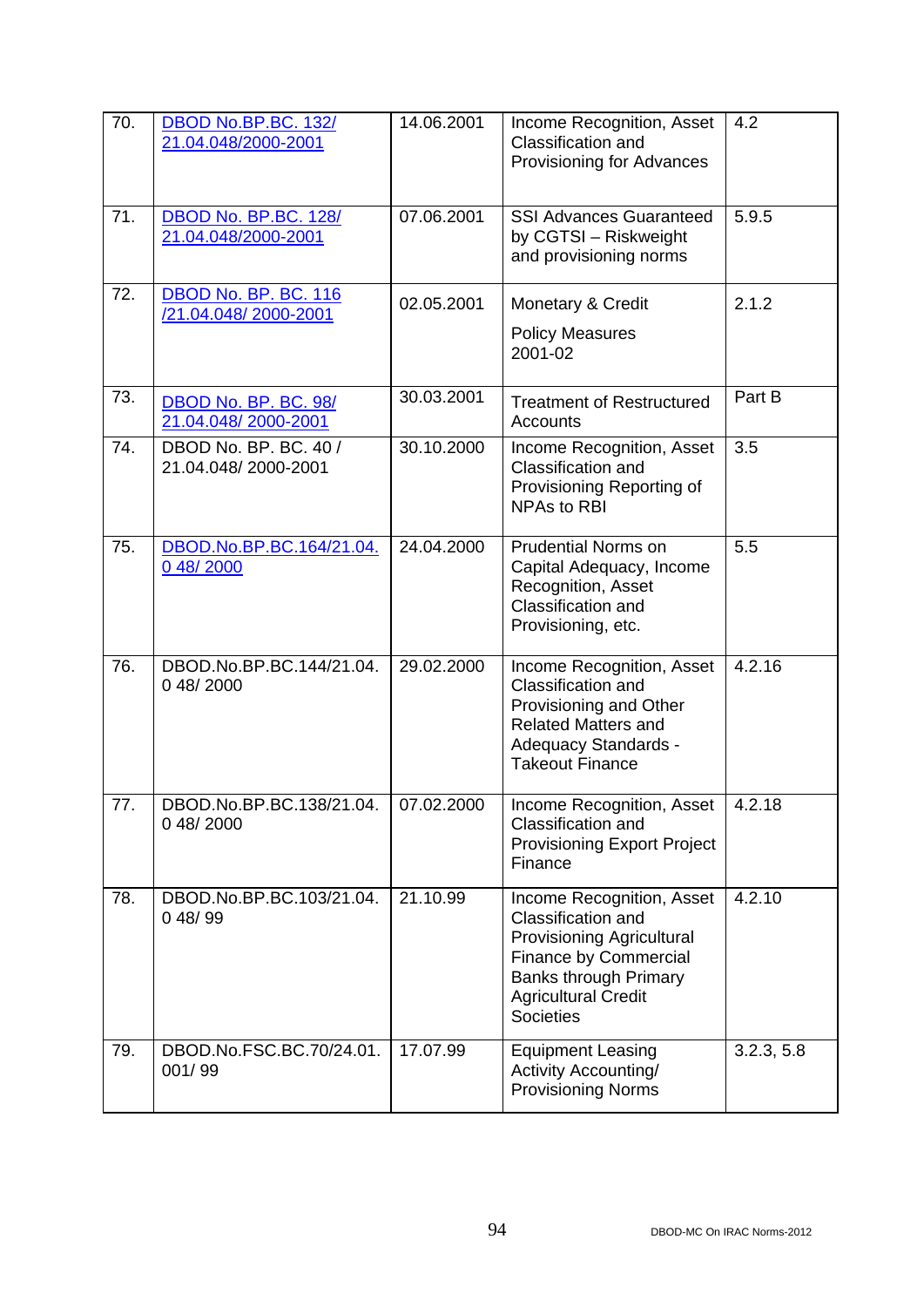| 80. | DBOD.No.BP.BC.45/21.04.0<br>4 8/99      | 10.05.99 | Income Recognition Asset<br>Classification and<br>Provisioning Concept of<br>Commencement of<br><b>Commercial Production</b>                          | 4.2.15                        |
|-----|-----------------------------------------|----------|-------------------------------------------------------------------------------------------------------------------------------------------------------|-------------------------------|
| 81. | DBOD.No.BP.BC.120/21.04.<br>048/98      | 29.12.98 | Prudential norms on<br>Income Recognition, Asset<br>Classification and<br><b>Provisioning Agricultural</b><br>Loans Affected by Natural<br>Calamities | 4.2.13                        |
| 82. | DBOD.No.BP.BC.103/21.01.<br>002/98      | 31.10.98 | Monetary & Credit<br><b>Policy Measures</b>                                                                                                           | 4.1.1, 4.1.2,<br>5.5          |
| 83. | DBOD.No.BP.BC.17/21.04.0<br>4 8/98      | 04.03.98 | Prudential Norms on<br>Income Recognition, Asset<br><b>Classification and</b><br><b>Provisioning Agricultural</b><br>Advances                         | 4.2.13                        |
| 84. | DOS. No. CO.PP. BC.6/<br>11.01.005/9697 | 15.05.97 | Assessments relating to<br>asset<br>valuation and loan<br>loss provisioning                                                                           | 5.1.1                         |
| 85. | DBOD.No.BP.BC.29/21.04.0<br>4 8/97      | 09.04.97 | Income Recognition Asset<br>Classification and<br><b>Provisioning Agricultural</b><br>Advances                                                        | 4.2.13                        |
| 86. | DBOD.No.BP.BC.14/21.04.0<br>48/97       | 19.02.97 | Income Recognition Asset<br>Classification and<br><b>Provisioning Agricultural</b><br>Advances                                                        | 4.2.13                        |
| 87. | DBOD.No.BP.BC.9/21.04.04<br>8/97        | 29.01.97 | <b>Prudential Norms Capital</b><br>Adequacy, Income<br><b>Recognition Asset</b><br><b>Classification and</b><br>Provisioning                          | 4.2.4, 4.2.5,<br>4.2.8, 4.2.9 |
| 88. | DBOD.No.BP.BC.163/21.04.<br>048/96      | 24.12.96 | Classification of<br><b>Advances with Balance</b><br>less than Rs. 25,000/                                                                            | 4.1                           |
| 89. | DBOD.No.BP.BC.65/21.04.0<br>48/96       | 04.06.96 | Income Recognition<br>Asset Classification and<br>Provisioning                                                                                        | 4.2.8                         |
| 90. | DBOD.No.BP.BC.26/21.04.0<br>48/96       | 19.03.96 | Nonperforming<br>Advances Reporting to RBI                                                                                                            | 3.5                           |
| 91. | DBOD.No.BP.BC.25/21.04.0<br>48/96       | 19.03.96 | Income Recognition<br>Asset Classification and<br>Provisioning                                                                                        | 4.2.8, 4.2.14                 |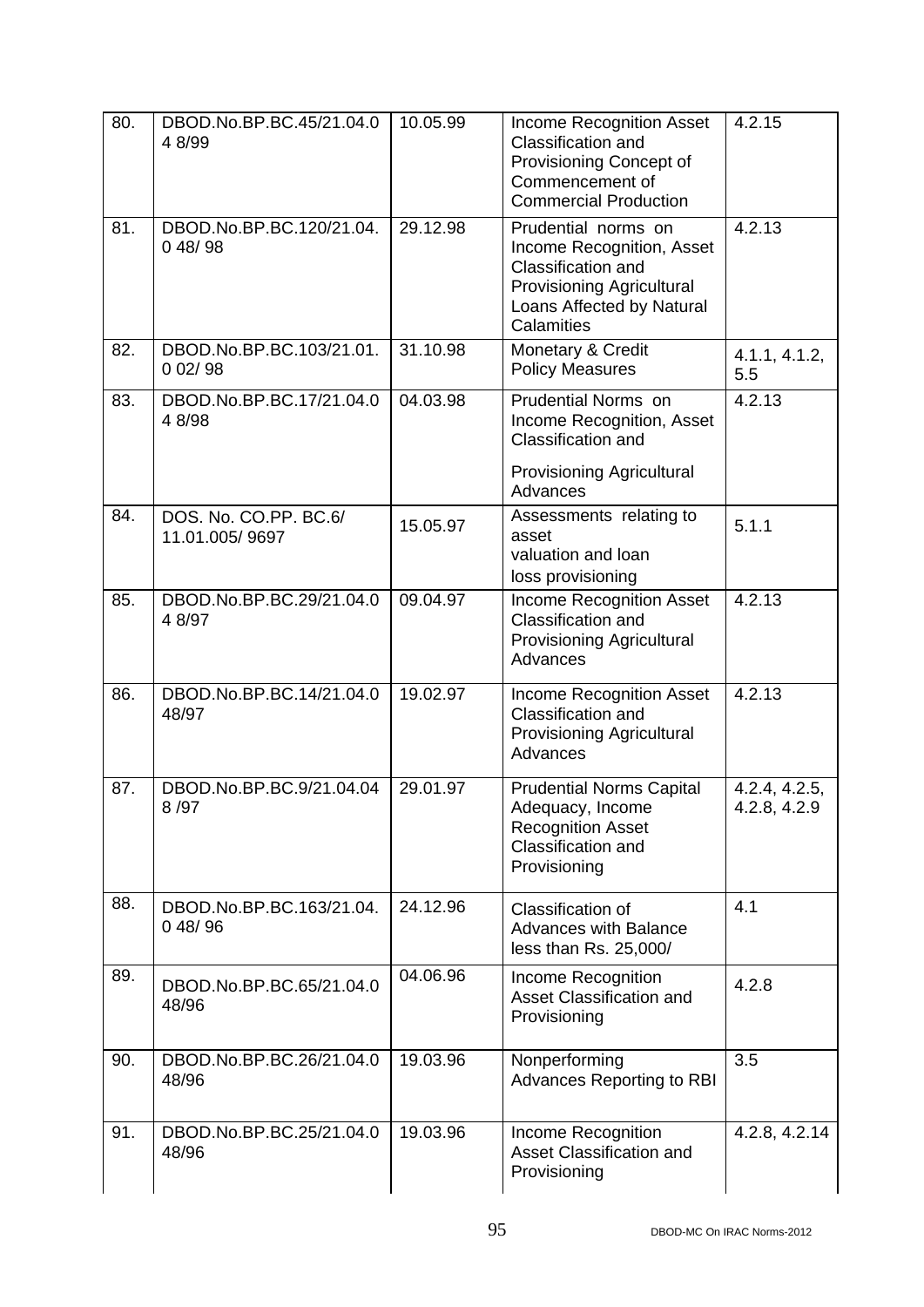| 92.  | DBOD.No.BP.BC.134/21.04.<br>0 48/95 | 20.11.95 | <b>EXIM Bank's New Lending</b><br>Programme Extension of<br>Guarantee cum Refinance<br>to Commercial Bank in<br>respect of Post shipment<br><b>Supplier's Credit</b> | 4.2.17                                                                                                  |
|------|-------------------------------------|----------|----------------------------------------------------------------------------------------------------------------------------------------------------------------------|---------------------------------------------------------------------------------------------------------|
| 93.  | DBOD.No.BP.BC.36/21.04.0<br>48/95   | 03.04.95 | Income Recognition<br>Asset Classification and<br>Provisioning                                                                                                       | 3.2.2, 3.3,<br>4.2.17<br>5.8.1                                                                          |
| 94.  | DBOD.No.BP.BC.134/21.04.<br>0 48/94 | 14.11.94 | Income Recognition<br><b>Asset Classification</b><br>Provisioning and Other<br><b>Related Matters</b>                                                                | 5                                                                                                       |
| 95.  | DBOD.No.BP.BC.58/21.04.0<br>4894    | 16.05.94 | Income Recognition Asset<br>Classification and<br>Provisioning and Capital<br>Adequacy Norms -<br>Clarifications                                                     | 5                                                                                                       |
| 96.  | DBOD.No.BP.BC.50/21.04.0<br>48/94   | 30.04.94 | Income Recognition<br>Asset Classification and<br>Provisioning                                                                                                       | 5.9.4                                                                                                   |
| 97.  | DOS.BC.4/16.14.001/9394             | 19.03.94 | Credit Monitoring System -<br>Health Code System for<br><b>Borrowal Accounts</b>                                                                                     | 1.3                                                                                                     |
| 98.  | DBOD.No.BP.BC.8/21.04.04<br>3/94    | 04.02.94 | Income Recognition,<br>Provisioning and Other<br><b>Related Matters</b>                                                                                              | 3.1.2, 3.4,<br>4.2                                                                                      |
| 99.  | DBOD.No.BP.BC.195/21.04.<br>0 48/93 | 24.11.93 | Income Recognition, Asset<br><b>Classification and</b><br><b>Provisioning Clarifications</b>                                                                         | 4.2                                                                                                     |
| 100. | DBOD.No.BP.BC.95/21.04.0<br>48/93   | 23.03.93 | Income Recognition,<br>Asset Classification,<br>Provisioning and Other<br><b>Related Matters</b>                                                                     | 3.2, 5                                                                                                  |
| 101. | DBOD.No.BP.BC.59/21.04.0<br>4 3 9 2 | 17.12.92 | Income Recognition, Asset<br>Classification and<br><b>Provisioning Clarifications</b>                                                                                | 3.2.1, 3.2.2,<br>4.2                                                                                    |
| 102. | DBOD.No.BP.BC.129/21.04.<br>04392   | 27.04.92 | Income Recognition, Asset<br>Classification,<br>Provisioning and Other<br><b>Related Matters</b>                                                                     | 1.1, 1.2,<br>2.1.1, 2.2,<br>3.1.1, 3.1.3,<br>4.1, 4.1.1,<br>4.1.2, 4.1.3,<br>4.2, 5.1, 5.2,<br>5.3, 5.4 |